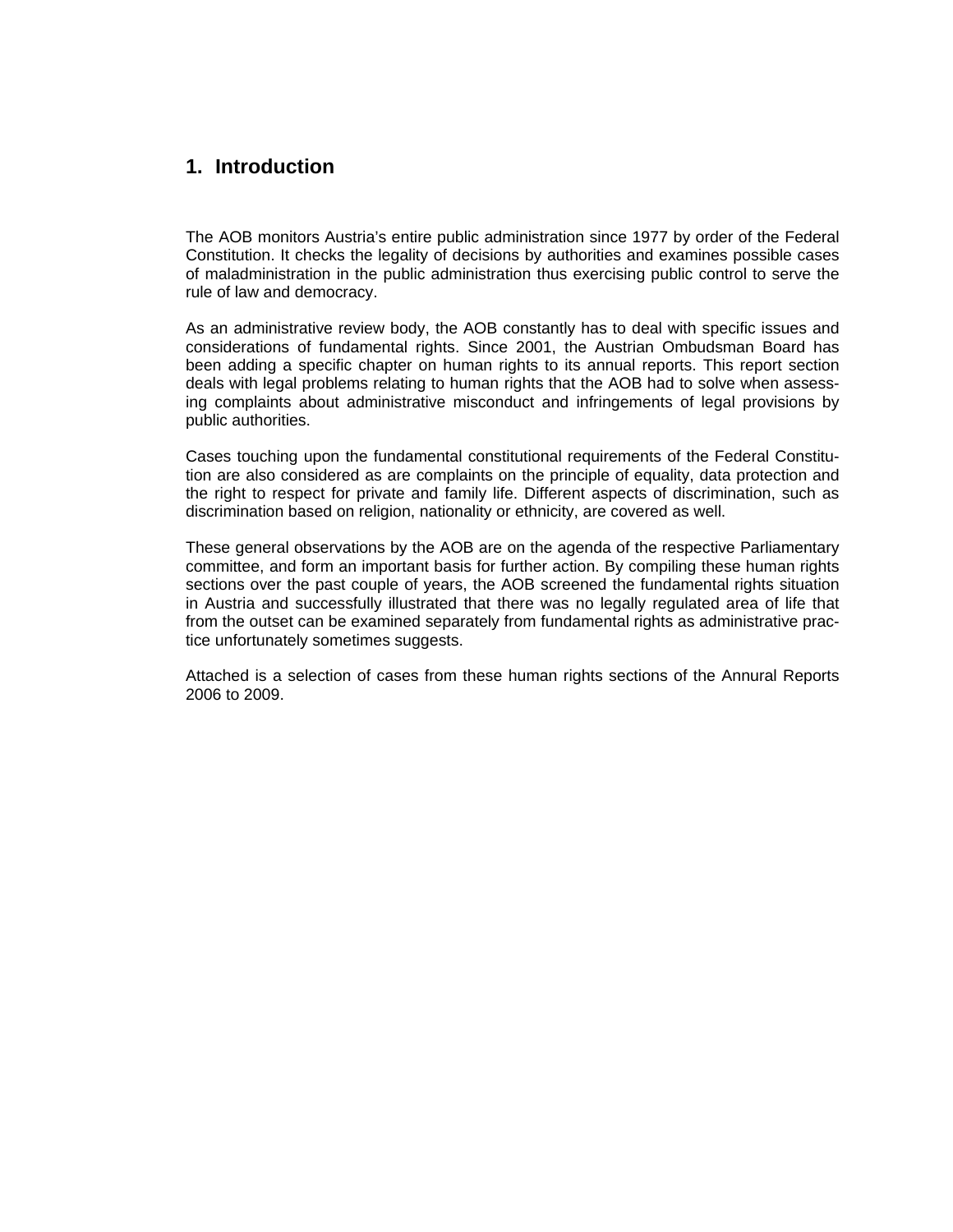# **Table of Content**

| 1.     |                                                                                 |
|--------|---------------------------------------------------------------------------------|
| 2.     |                                                                                 |
| 2.1.   | RIGHT TO LIBERTY AND SECURITY OF PERSON AND THE RIGHT TO PROPERTY               |
| 2.1.1. |                                                                                 |
| 2.2.   |                                                                                 |
| 2.2.1. |                                                                                 |
| 2.3.   |                                                                                 |
| 2.3.1. |                                                                                 |
| 2.3.2. |                                                                                 |
| 2.4.   |                                                                                 |
| 2.4.1  | Amendment of regulations for residence permits based on humanitarian reasons 12 |
| 2.4.2. |                                                                                 |
| 2.5.   |                                                                                 |
| 2.5.1. |                                                                                 |
| 2.6.   |                                                                                 |
| 2.6.1. |                                                                                 |
| 2.7.   |                                                                                 |
| 2.7.1. |                                                                                 |
| 2.8.   |                                                                                 |
| 2.8.1. |                                                                                 |
| 2.8.2. |                                                                                 |
| 2.8.3. |                                                                                 |
| 2.8.4. |                                                                                 |
| 3.     |                                                                                 |
| 3.1.   |                                                                                 |
| 3.1.1. |                                                                                 |
| 3.1.2. | Reimbursement of costs for a ECJ preliminary ruling procedure  25               |
| 3.1.3. |                                                                                 |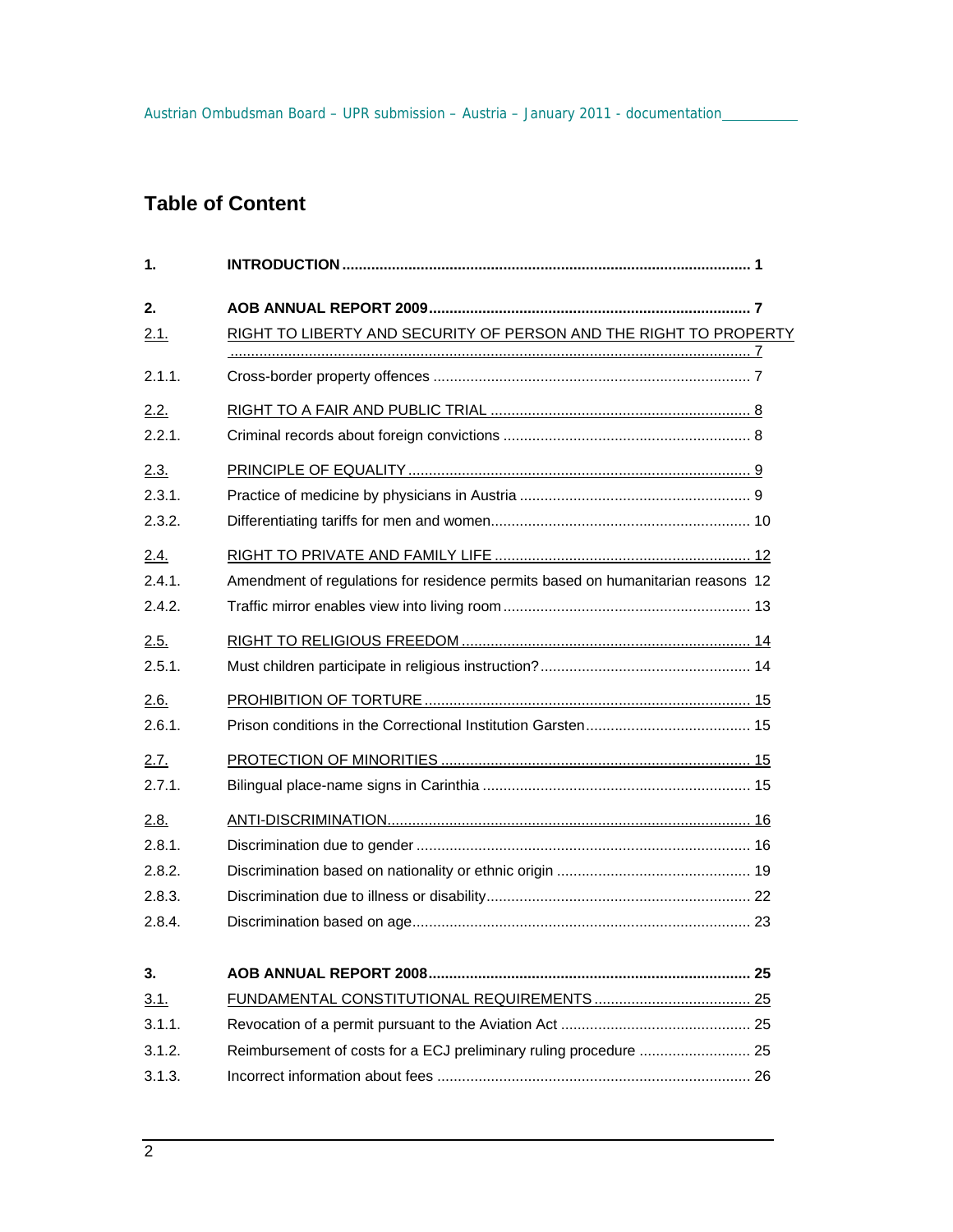| 3.1.4. |                                                                                         |  |
|--------|-----------------------------------------------------------------------------------------|--|
| 3.2.   |                                                                                         |  |
| 3.2.1. |                                                                                         |  |
| 3.3.   |                                                                                         |  |
| 3.3.1. |                                                                                         |  |
| 3.4.   |                                                                                         |  |
| 3.4.1. |                                                                                         |  |
| 3.4.2. |                                                                                         |  |
| 3.5.   |                                                                                         |  |
| 3.5.1. |                                                                                         |  |
| 3.6.   |                                                                                         |  |
| 3.6.1. |                                                                                         |  |
| 3.6.2. |                                                                                         |  |
| 3.7.   |                                                                                         |  |
| 3.7.1. |                                                                                         |  |
| 3.7.2. |                                                                                         |  |
| 3.7.3. | Discrimination based on lacking communication infrastructure 37                         |  |
| 4.     |                                                                                         |  |
| 4.1.   |                                                                                         |  |
| 4.1.1. | Rescission of an approval pursuant to § 134a of the Aviation Act  38                    |  |
| 4.2.   |                                                                                         |  |
| 4.2.1  | Decision-making period in accordance with 2000 Act for the Review of Environmental      |  |
| 4.2.2. |                                                                                         |  |
| 4.3.   |                                                                                         |  |
| 4.3.1. | Rejection of petitions for exemption from TV and radio receiver fees on unsubstantiated |  |
| 4.4.   |                                                                                         |  |
| 4.4.1. |                                                                                         |  |
| 4.4.2. |                                                                                         |  |
| 4.5.   |                                                                                         |  |
| 4.5.1. | Accurate reproduction of the diacritical marks in a family name 47                      |  |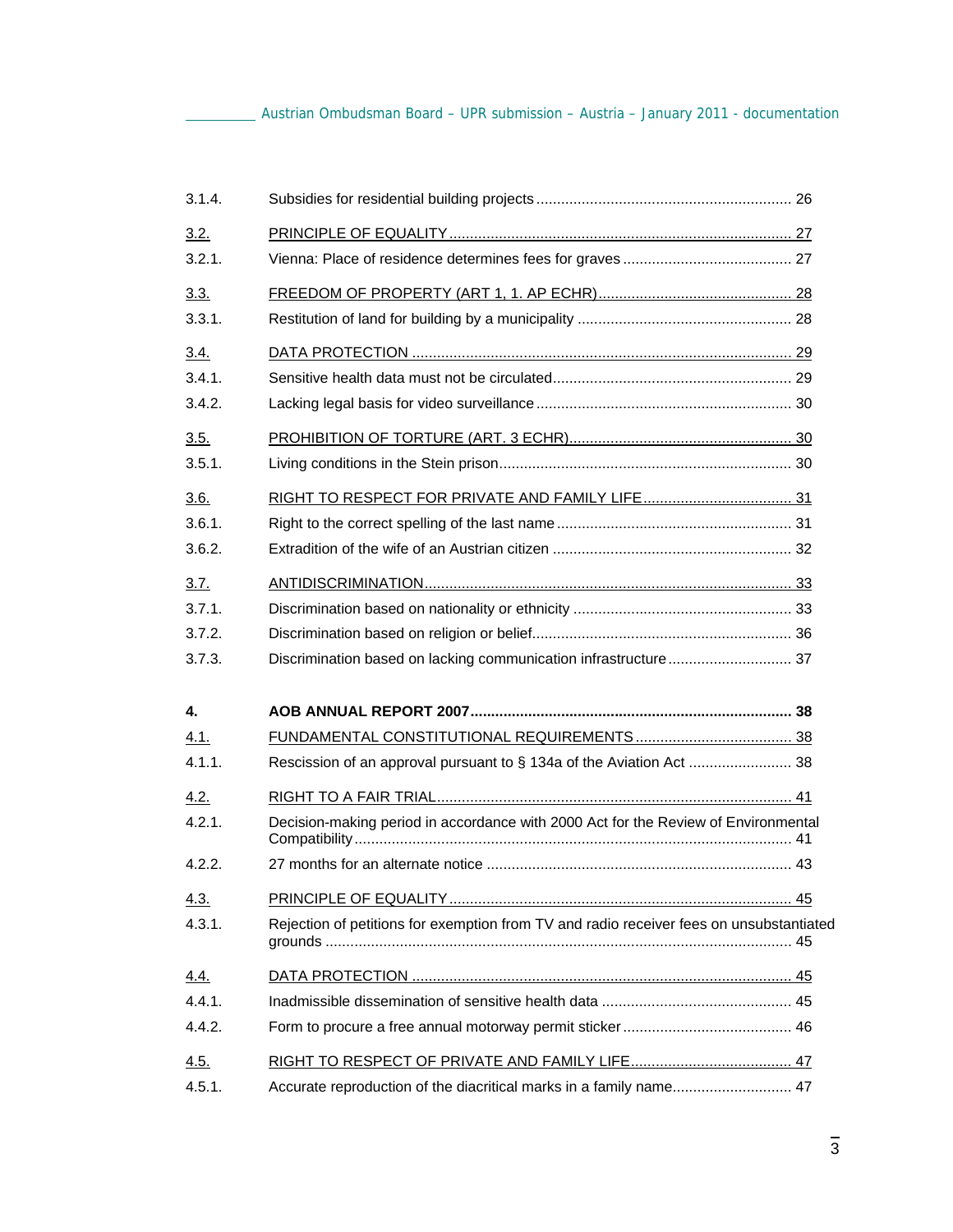| 4.5.2.      | Residence permits—non-approval of petition filed in Austria for humanitarian reasons50      |
|-------------|---------------------------------------------------------------------------------------------|
| 4.6.        |                                                                                             |
| 4.6.1.      |                                                                                             |
| 4.6.2.      |                                                                                             |
| 4.6.3.      | Competence of equal treatment institutions for a spun-off undertaking-a nearly              |
| 4.7.        |                                                                                             |
| 4.7.1.      | No gender-specific designation of civil servants in the clerk's office of the Higher        |
| <u>4.8.</u> | DISCRIMINATION BASED ON NATIONALITY OR ETHNICITY  57                                        |
| 4.8.1.      |                                                                                             |
| 4.8.2.      |                                                                                             |
| 4.8.3.      | Plaintiffs' Association asks Ombudsman Board to review conduct of proceedings by the        |
| 4.8.4.      | Continuing discrimination in the delivery of family benefits to non-Austrian families<br>62 |
| 4.8.5.      | Man brings his pregnant wife to the doctor for acute pain and misses his German course      |
| 4.9.        | DISCRIMINATION BASED ON ILLNESS OR DISABILITY  64                                           |
| 4.9.1.      |                                                                                             |
| 4.9.2.      | Barrier-free public spaces, particularly in public transportation  65                       |
| 4.9.3.      | Nursing home rooms not adapted to the needs of their occupants  66                          |
| 4.9.4.      | Fragmented administrative procedures for persons with disabilities  67                      |
| 4.9.5.      | Jobs in workshops for the blind endangered due to sales problems and the loss of            |
| 4.9.6.      |                                                                                             |
| 4.9.7.      |                                                                                             |
| 4.9.8.      | Transfer of custody for children of a mother who is under guardianship - Municipality of    |
| 4.9.9.      | Rejection of an application for a departmental assistant in SMZ-Ost  70                     |
| 4.9.10.     |                                                                                             |
| 4.10.       |                                                                                             |
| 4.10.1.     |                                                                                             |
| 4.10.2.     | Discrimination against low-income persons through the new pocket money rule for             |
| 4.11.       |                                                                                             |
| 4.11.1.     |                                                                                             |
|             |                                                                                             |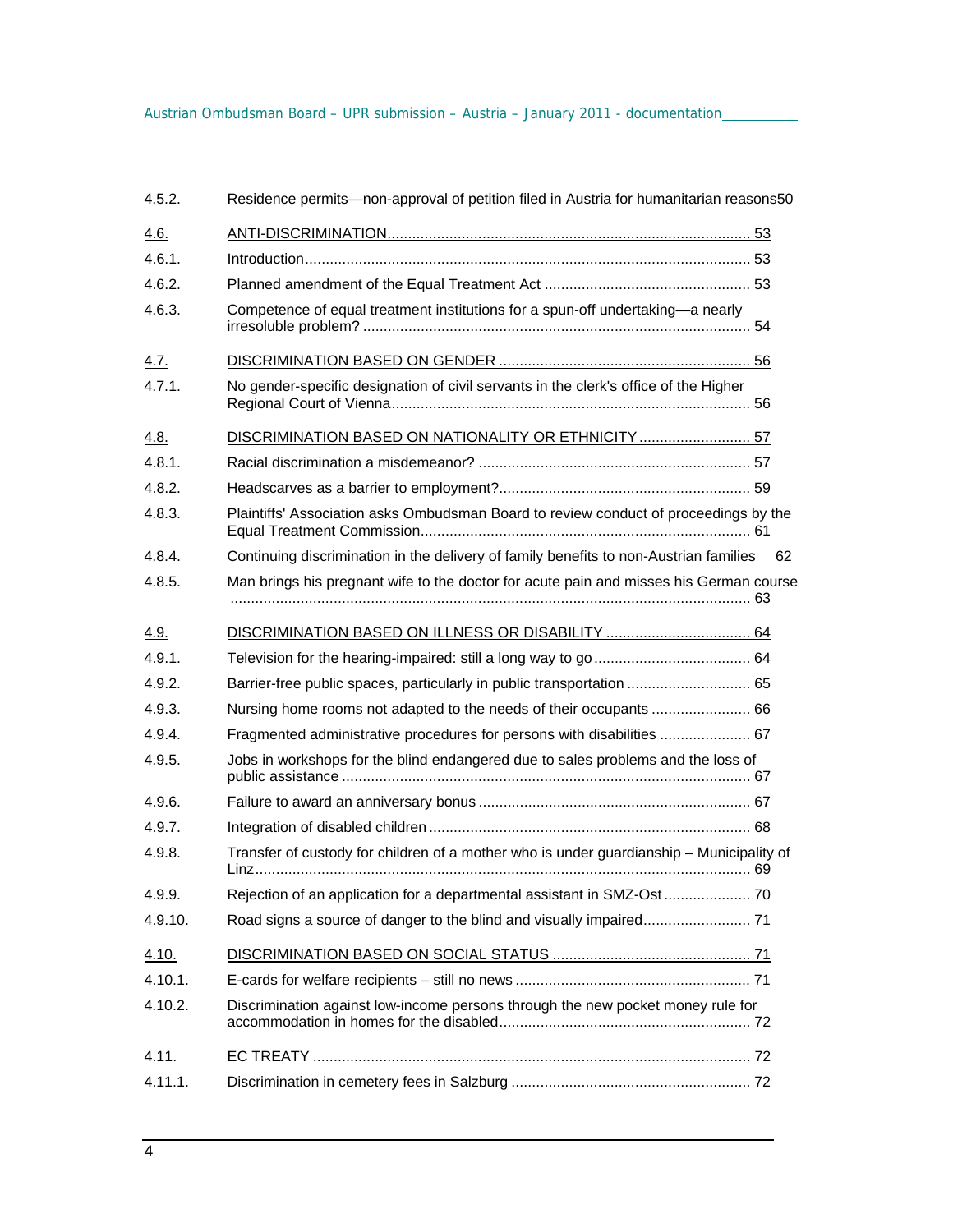Austrian Ombudsman Board – UPR submission – Austria – January 2011 - documentation

| 4.11.2. |                                                                                        |  |
|---------|----------------------------------------------------------------------------------------|--|
| 4.11.3. | Discriminatory fees for admission to the beach in the Municipality of Breitenbrunn 76  |  |
| 5.      |                                                                                        |  |
| 5.1.    |                                                                                        |  |
| 5.2.    |                                                                                        |  |
| 5.2.1.  |                                                                                        |  |
| 5.2.2.  |                                                                                        |  |
| 5.3.    |                                                                                        |  |
| 5.3.1.  |                                                                                        |  |
| 5.3.2.  |                                                                                        |  |
| 5.3.3.  |                                                                                        |  |
| 5.3.4.  |                                                                                        |  |
| 5.4.    | RIGHT TO THE STATUTORY JUDGE (ART. 83 PARA. 2 B-VG) 90                                 |  |
| 5.4.1.  |                                                                                        |  |
| 5.5.    | FREEDOM OF MOVEMENT AND RESIDENCE, FREEDOM OF ACCESS AND                               |  |
| 5.5.1.  | No passport or photo identification card for stateless persons 91                      |  |
| 5.6.    |                                                                                        |  |
| 5.6.1.  |                                                                                        |  |
| 5.6.2.  |                                                                                        |  |
| 5.7.    |                                                                                        |  |
| 5.7.1   |                                                                                        |  |
| 5.7.2   |                                                                                        |  |
| 5.8     |                                                                                        |  |
| 5.8.1   | During the gathering of required information, 'incognito adoptions' must be taken into |  |
| 5.8.2   |                                                                                        |  |
| 5.9     |                                                                                        |  |
| 5.9.1   |                                                                                        |  |
| 5.9.2   |                                                                                        |  |
| 5.9.3   |                                                                                        |  |
| 5.10    |                                                                                        |  |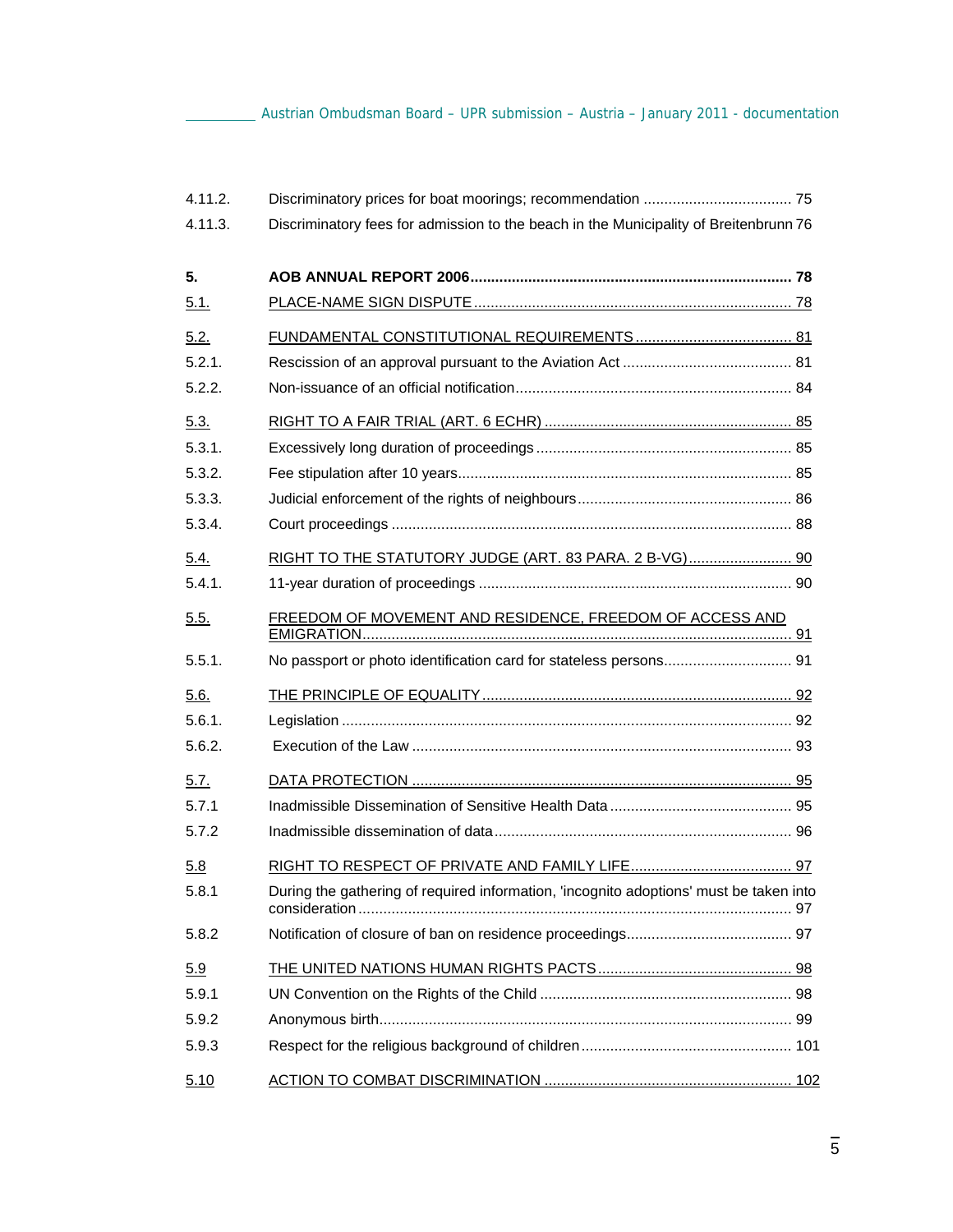| 5.10.1.2     |                                                                                         |
|--------------|-----------------------------------------------------------------------------------------|
| 5.10.2.      | DISCRIMINATION ON ACCOUNT OF NATIONALITY OR ETHNICITY 104                               |
| $5.10.2.1$ . | Discriminatory Limitation of Family Allowance for Non-Austrian Parents 104              |
| 5.10.2.2.    |                                                                                         |
| 5.10.2.3.    | Efficient prosecution of discriminatory job and housing advertisements?  107            |
| 5.10.3.      | DISCRIMINATION ON THE GROUND OF ILLNESS OR DISABILITY 108                               |
| 5.10.3.1     | Prohibition to use public transport in the case of compulsorily notifiable disease  108 |
| 5.10.3.2     | Sign language interpreter for deaf people as requirement for a fair trial  110          |
| 5.10.3.3     |                                                                                         |
| 5.10.3.4     |                                                                                         |
| 5.10.3.5     |                                                                                         |
| 5.10.3.6     |                                                                                         |
| 5.10.3.7     |                                                                                         |
| 5.10.4.      |                                                                                         |
| 5.10.4.1     | Nobody responsible for alleged discrimination on the ground of age? 114                 |
| 5.10.4.2     |                                                                                         |
| 5.10.5.      | DISCRIMINATION ON THE GROUND OF SOCIAL STATUS 117                                       |
| 5.10.5.1     |                                                                                         |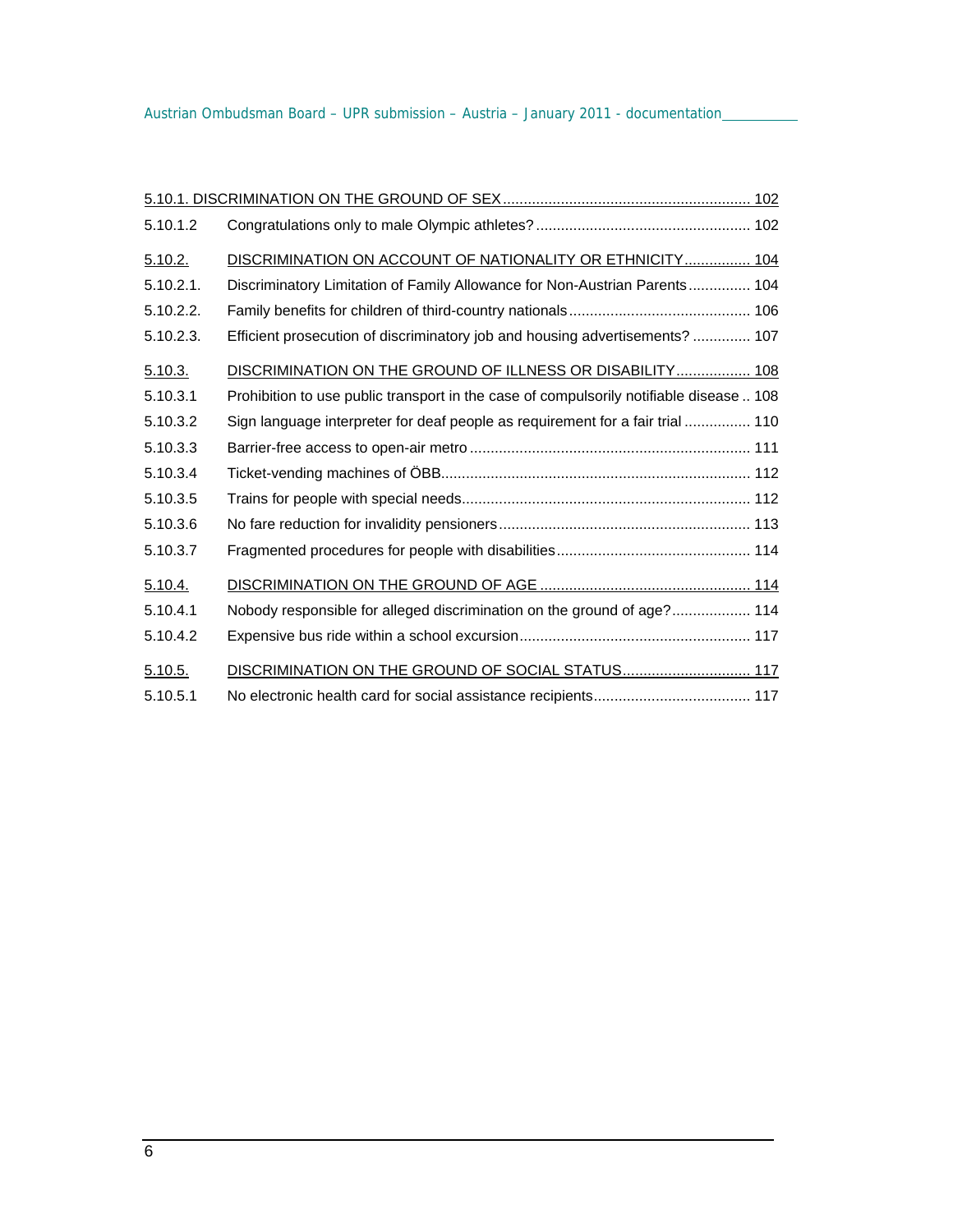# **2. AOB Annual Report 2009**

2.1. Right to liberty and security of person and the right to property

## **2.1.1. Cross-border property offences**

*Four four-axle concrete-mixing lorries valued at about EUR 800,000 were stolen from a company in South Tyrol (Italy), channelled through Austria, and probably sold to Southeastern Europe. The Italian company approached the Austrian Ombudsman Board because the Austrian police were not investigating properly. The optically very eye-catching /conspicuous lorries were able to drive unchecked through Austria.* 

The stolen concrete-mixing lorries began their trip on the Austrian motorway at 5:10 a.m., and ending it at 7:58 a.m. At 6:15 a.m. the company had reported the theft to the Italian police in South Tyrol. The police in Austria were informed within the scope of international police cooperation. The request to search for the stolen vehicles was made at 6:52 a.m. and by 7:17 a.m. all the information about the appearance of the lorries, the brand and model, as well as the licence plates had been forwarded to the Austrian authorities. Timely intervention by the police, however, failed due to the lack of cooperation with ASFINAG, among other reasons. This company is responsible for collecting motorway tolls in Austria. The ASFINAG's "GO-Box" (electronic toll system) records precisely down to the minute where lorries are at any given moment. However, the Austrian security authorities did not attempt to retrieve the location data of the stolen lorries by way of a "GO-Box query" to ASFINAG. The law enforcement agencies believed that ASFINAG would not be willing to provide these data without an order from the Public Prosecutor. Furthermore the responsible agencies (with the approval of the Federal Ministry of the Interior) were of the opinion that obtaining the data against the will of ASFINAG would not be legally possible. The search, which took place exclusively within the scope of the general patrol duty of the motorway police, was unsuccessful. The Federal Ministry for Traffic, Innovation and Technology denied that AS-FINAG would refuse to cooperate in the securing of property by the police without an order from the Public Prosecutor's Office. Pursuant to the Security Police Act, the police can, among other things, secure items (therefore, also data and/or data carriers) in order to avert offences against property. Furthermore, in accordance with the Code of Criminal Procedure, securing of data for reasons of providing proof in the event of imminent danger by the police itself is possible without an order from the Public Prosecutor's Office – even in the event of cross-border circumstances. Thus ASFINAG would not even have had to consent.

During the time of the investigation, only four police officers were in the field on about 80 kilometres of motorway where the lorries could potentially have been secured. The statement provided by the Federal Ministry of the Interior does not state in which direction the patrols were going (if they were moving at all). Thus it would be possible that at the time in question, not one single police patrol was present on a route that would have enabled access – despite the existing bulletin. This small number of law enforcement officers for such a large area to be monitored is not acceptable, even considering the European Football Championship that was going on in Austria at the time.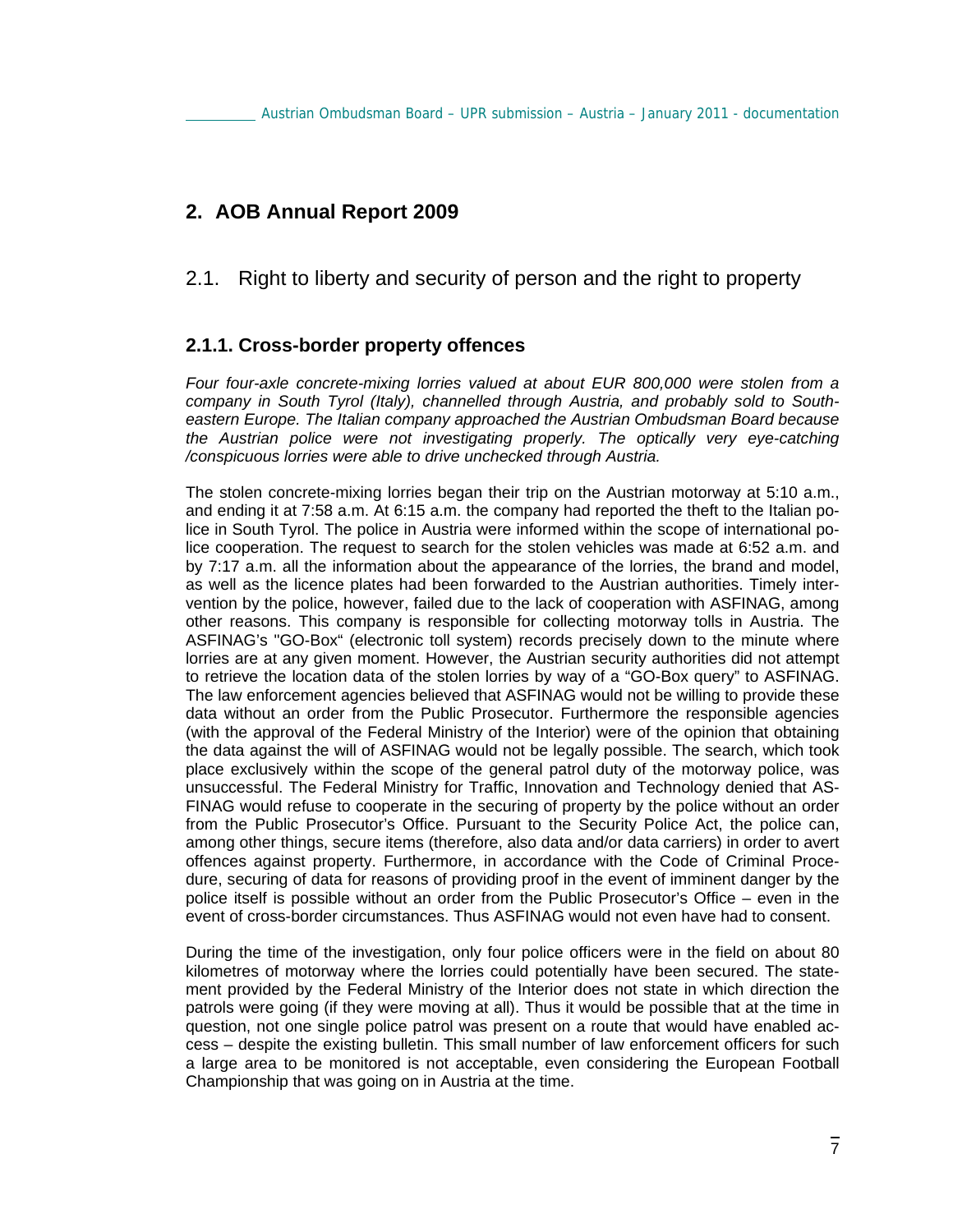Article 6 of the Charter of Fundamental Rights of the European Union states: "Every person has the right to liberty and security of person." In its interpretation of basic/simple Austrian laws, the Supreme Court has to a certain extent assumed a "right to security of person" in its decisions relative to state liability. Case law of the European Court of Justice for Human Rights with regard to Article 2, European Convention on Human Rights (right to life) also assumes certain duties to avert danger, to provide information and to investigate thoroughly on the part of the State in detecting and solving crimes. Similar assumptions apply to recent case law of the European Court of Justice regarding Article 1 of the first additional protocol to the European Convention on Human Rights (right to property), according to which, for example, inadequate enquiries in the course of the investigation of property offences or an unreasonably long duration of proceedings in lawsuits concerning property claims are deemed a breach of the duty of care that is derived from the right to property. Even if one nevertheless did not wish to assume legally enforceable duties of care and/or duties to inform from the standards referred to above in the event of attacks by private parties, the clear value judgement of the Treaty of Lisbon in favour of an "area of freedom, security and justice" and an effective protection of fundamental rights remains undisputed. That this becomes utopian in the event of the kind of staffing as was the case here cannot be disputed and, from the perspective of the Austrian Ombudsman Board, is clearly unacceptable in this form.

## 2.2. Right to a fair and public trial

## **2.2.1. Criminal records about foreign convictions**

*In January 2008 Mr. N.N. filed a petition to delete/ expunge the entry of a foreign conviction in the Austrian criminal record. After an almost two-year proceeding, it was found that this entry was unlawful. During these almost two years it was disregarded that this entry could*  possibly entail unlawful handicap/detriment that could result in damage to Mr. N.N.'s credit *standing or have career drawbacks for him.*

The entry or expungement of foreign convictions raises difficult practical and legal problems that are also based on statutory provisions that are not quite clear. On one hand, one must adhere to the presumption of innocence that is derived from Article 6 of the European Convention on Human Rights. On the other hand, one must take into consideration the needs of the Austrian authorities, respectively, the Austrian population. For example, a potential employer of Mr. N.N. has a legitimate interest in the past life of a foreign national living in Austria, if this is relevant to a criminal offence.

A foreign country is not always willing or able to provide the Austrian authorities within a reasonable period of time with the documents and information required for an evaluation of whether a conviction complies with human rights laws. In and of itself this already results in serious doubts about whether such a conviction can then be entered in the Austrian criminal record. In actuality/actually it should not be difficult to send a certain file, if applicable in the form of a copy, and if necessary to provide additional information, especially since this does not entail any particular administrative effort. Even authorities in foreign countries should be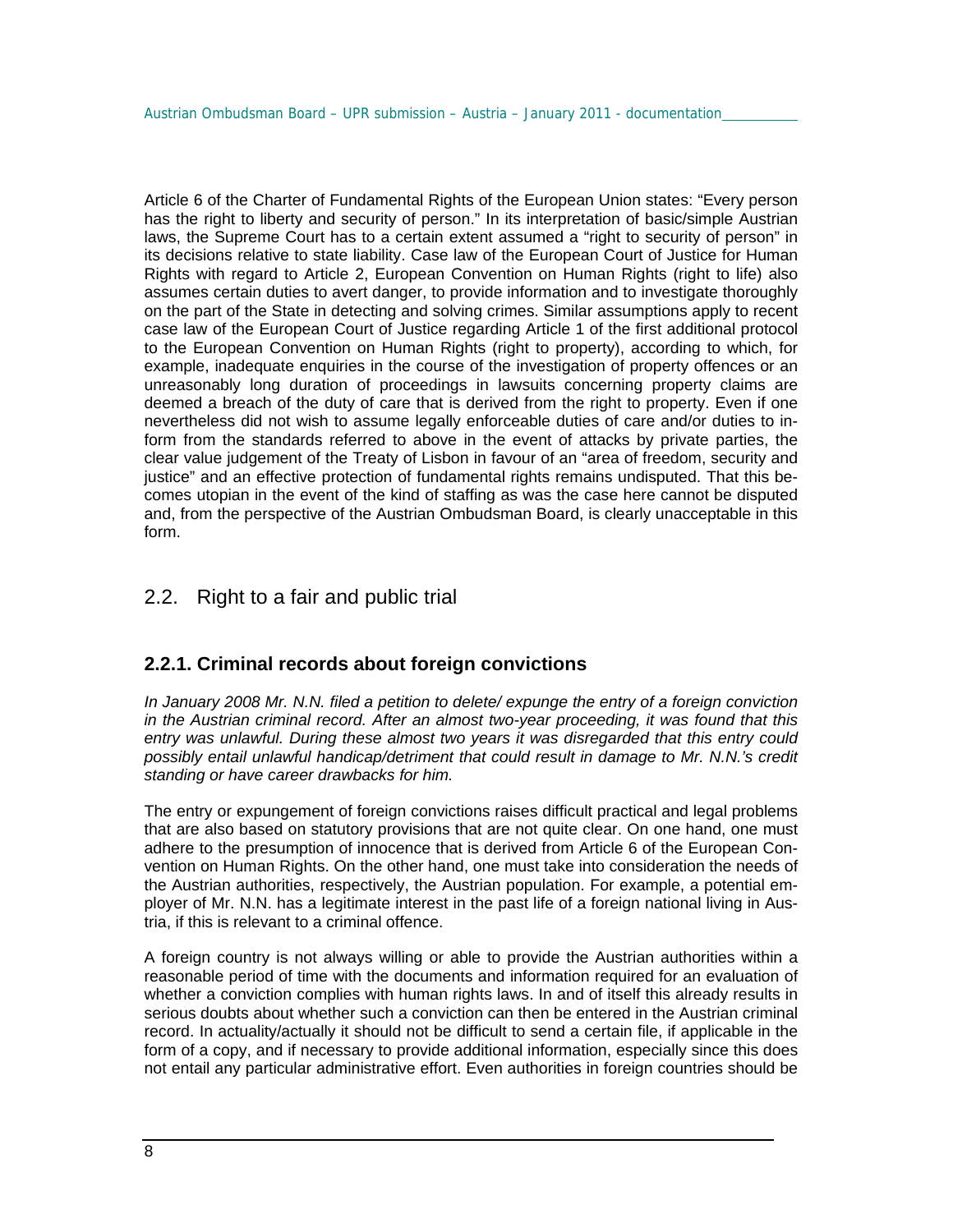aware of what the consequences of an entry into the criminal record can have for the person affected.

The country in question in this case showed itself incapable of performing this collaborative work efficiently and in a timely manner. Therefore, the Federal Ministry of the Interior should have assessed this inadequacy as "doubt" relative to the conviction's compliance with human rights and should have expunged the complainant's entry no later than after a year or even earlier, after the end of the decision period of six months. That the Federal Ministry of the Interior refused to undertake this procedure must be objected to, especially as, in the end, it was the Ministry itself that authorised the authority to rectify this *ex officio*, respectively, to expunge it.

It is, however, a positive aspect that in view of this case the Federal Ministry of the Interior has contacted the Federal Ministry of Justice in order to amend the law. The Federal Ministry of Justice agreed to prepare an appropriate amendment of the law in order to remove any remaining ambiguities and to enable a timely expungement of doubtful criminal record entries from foreign countries. The Austrian Ombudsman Board will keep the legislative process under observation.

## 2.3. Principle of equality

### **2.3.1. Practice of medicine by physicians in Austria**

*While Austrian graduates with a medical degree automatically receive a licence to practice medicine in all EU countries, however, in Austria itself they may not practice as a general practicioner without additional education/training. In order to work as a GP, they must acquire a specific diploma as a general practitioner or a specialist.* 

This legal situation favours primarily foreign students, who will in any case return to their home countries in the EU. But considering the waiting times for openings for study places where basic medical studies can be completed, Austrian and foreign students can, for example, see this as an additional incentive to immediately gain a professional foothold in the EU area. This, however, does not automatically correspond to the interests of the Austrian population with regard to having adequate numbers of physicians available for the best possible care.

The Austrian Constitutional Court is of the opinion that a less favourable treatment of Austrian citizens in comparison to foreign nationals must be gauged in accordance with the principle of equality. Therefore, an objective justification is not necessary. The Constitutional Court has also applied this consideration to so-called reverse discrimination (of Austrian citizens). This is not discrimination according to the criteria of citizenship, but the discrimination of purely domestic issues vis-à-vis issues that relate to the European Community.

The non-academic further qualification of doctors completing their residencies is in the interest of the best possible care of the population and therefore a motive on the part of the lawmakers that must be recognised. But even with this reasoning, it is questionable if, un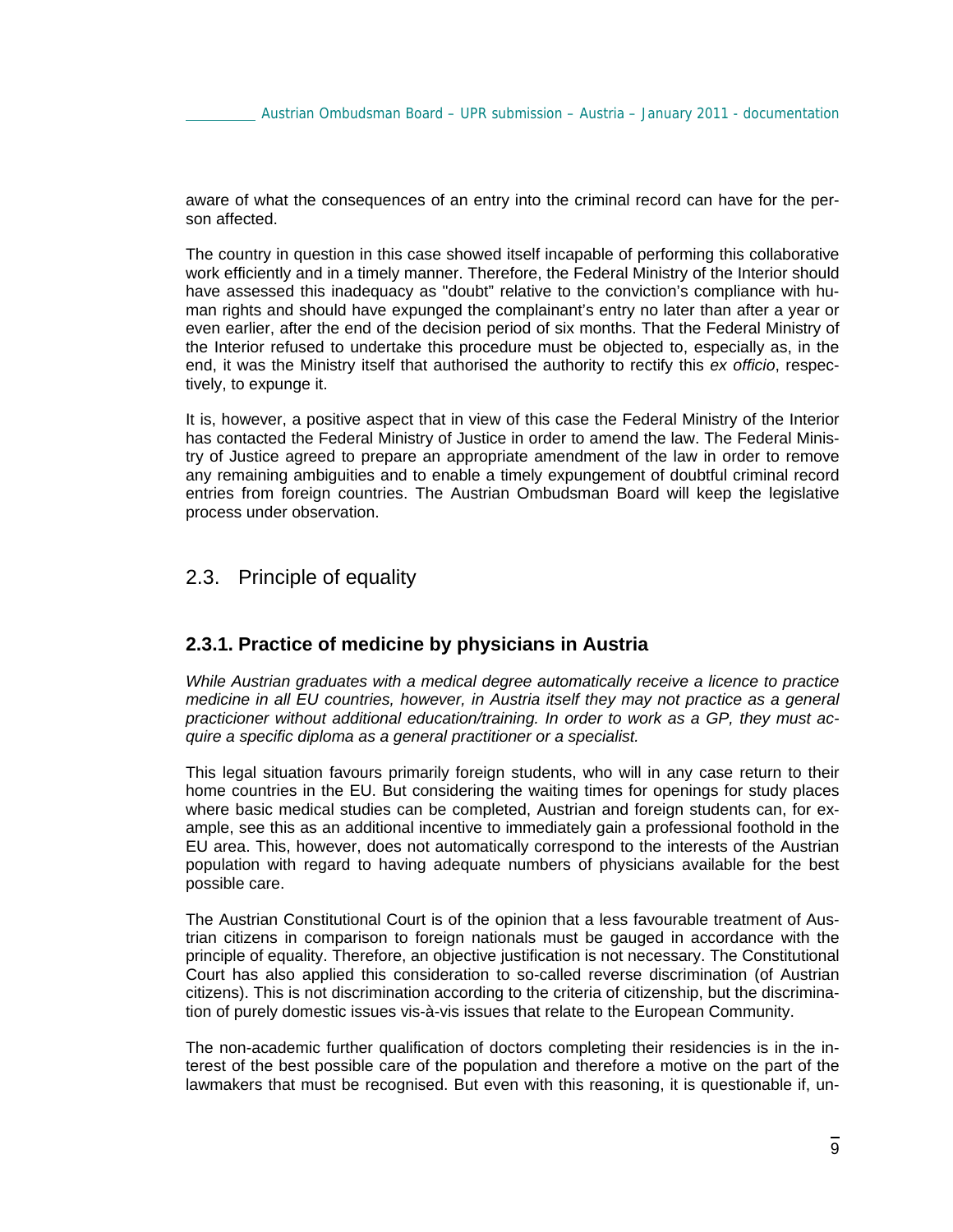der the aspect of the principle of quality, sufficient reasons can be put forward that medical training that enables the independent practice of medicine in all EU countries outside of Austria does not provide a sufficient qualification for the independent practice of medicine in Austria.

## **2.3.2. Differentiating tariffs for men and women**

*The Austrian Ombudsman Board has received numerous complaints, in which people complained that when using public facilities, such as swimming pools, ski lifts, parks, fitness studios, etc., they had to pay higher fees in comparison to the local population. The complaints were associated with facilities that were either directly operated by the municipality or operated in a certain relationship of dependency with or an exertion of influence by the municipality.*

The prohibition of discrimination within the Community, pursuant to Art. 12 and Art. 49 of the EC Treaty, interdicts discrimination for reasons of citizenship, and/or restrictions of the freedom to provide services for nationals of member states who are residing in a Community member state other than the country of the service recipient. In a number of rulings, the European Court of Justice has represented the opinion that a member state that grants unjustified tariff or price advantages to local residents as compared to non-residents is violating its duties.

For entities doing business under private law, the principle of equal treatment requires an objective justification for exceptions. A differentiation that has been objectively justified would, for example, be if parity of tariffs/prices among both local residents and nonresidents would result in a displacement of or insufficient access for local residents. To what extent this applies in a specific case can be assessed only in accordance with the concrete circumstances on a case-by-case basis.

Contracts between municipalities and citizens that violate these EU regulations or the principle of equality under the Constitution must be deemed partially null and void. Such a partial nullity can, if applicable, result in restitutory claims for the additional amounts charged in comparison to residents of the municipality. In the opinion of the Ombudsman Board, excessive charges during that last three years could be reclaimed.

Numerous times there were permutations of indirect preferential treatment relative to tariffs/prices that complicated the Ombudsman Board's investigations. In the town of Wiener Neudorf in Lower Austria the prerequisite for the purchase of a season ticket for the swimming pond was that one had a Wiener Neudorf Card. However, in order to purchase a Wiener Neudorf Card, it was mandatory to be a resident of the municipality of Wiener Neudorf. To what extent such indirect measures violate the prohibitions listed above must be evaluated according to whether this had primarily legitimate objectives, from the pursuit of which such preferential treatment relative to tariffs/prices resulted as a secondary effect or if the ostensible effect and primary objective of these constructs was hidden preferential treatment of the residents of the municipality.

Another problem crops up if private companies are the direct provider. In the complaints received by the Austrian Ombudsman Board, it has emerged that the municipality is often not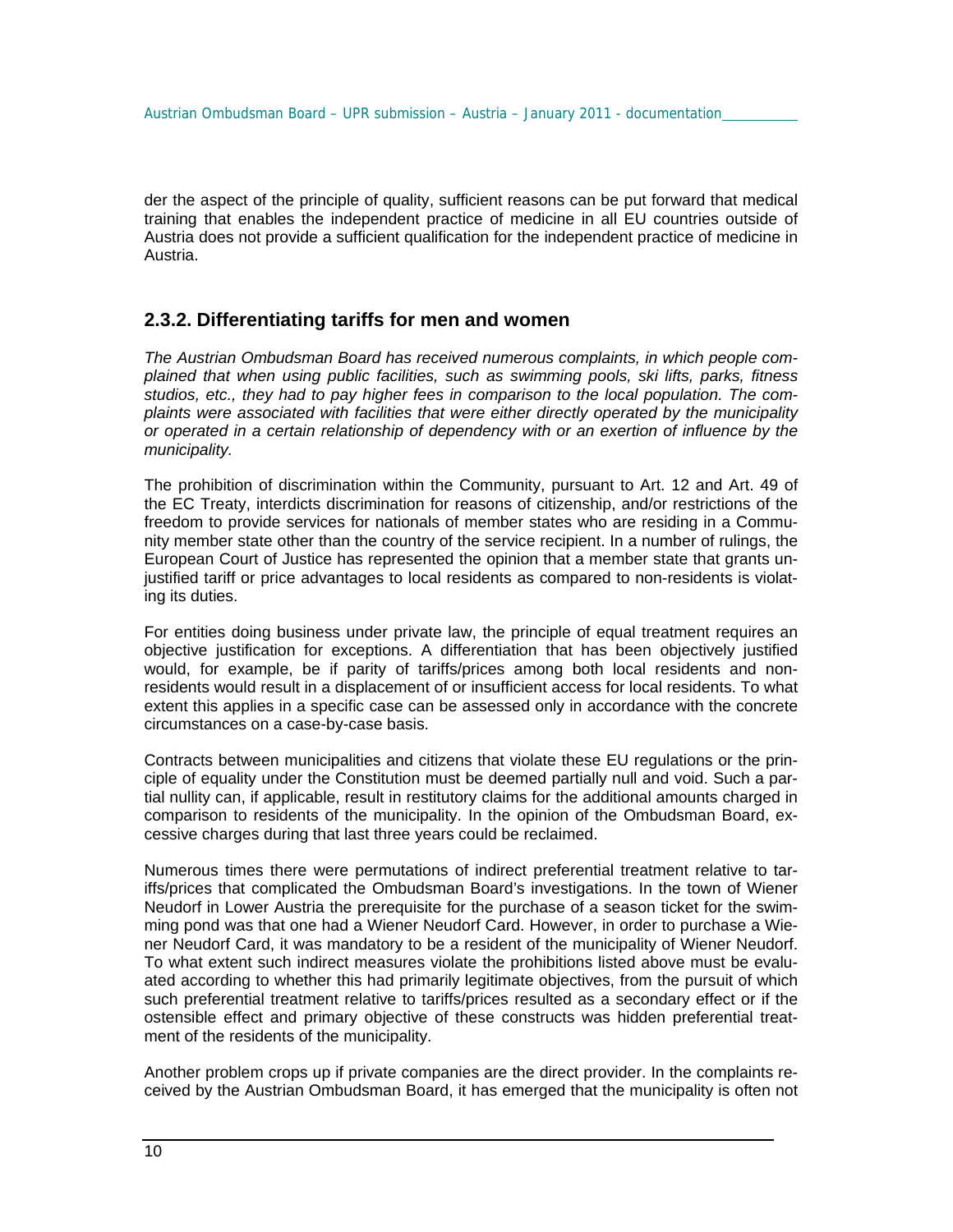the direct operator of public facilities or the provider of public services, but that these are provided by private companies.

Based on the results of its *ex-officio* investigative proceedings, the Ombudsman Board assumes that pursuant to rulings by the European Court of Justice, the EC prohibition of discrimination also applies directly between private parties and therefore represents a prohibition under the law. As companies operating under private law, even if they are involved in the area of divested public responsibilities, are not subject to the investigative purview of the Austrian Ombudsman Board, due to the large number of complaints in this area, there is an urgent need to expand the investigative purview of the Ombudsman Board in this direction.

#### Different rates for semester tickets sold by Vienna's Public Transport Authority

Numerous complaints made were with regard to semester tickets for students in Vienna. Wiener Linien (Vienna's Public Transport Authority) charged students with a primary residence in Vienna EUR 50.50. The same ticket for students with a primary residence in other States costs EUR 100.

During its investigative proceeding, the Austrian Ombudsman Board determined that semester tickets are subsidised by the Federal Ministry for Traffic, Innovation and Technology and the City of Vienna. This benefit, however, does not depend on the residence. It is associated with age and receipt of a family allowance. Therefore, this subsidy does not constitute unequal treatment of students who do not have their primary residence in Vienna. However, students from Vienna profit doubly. The City of Vienna subsidises the tickets for Viennese residents with an additional EUR 49.50 per person, which is why there is a different price for semester tickets. The City of Vienna argued that this is not a subsidy that is associated with discriminating conditions. On the contrary, this is intended to support Viennese students. Other States also support this public interest and take similar steps.

After a thorough investigation, the Austrian Ombudsman Board determined that the tariffs charged by Wiener Linien for semester tickets comply with the EC prohibition of discrimination and the Austrian principle of equal treatment. The different prices therefore are within the law. In awarding this grant, the City of Vienna states that it has chosen a similar course of action as other States to subsidise students. This grant is not a subsidy of a company that is associated with discriminating conditions, but rather it serves the purpose of pursuing the educational mandate by subsidising the students, which is in the public interest. Accordingly both the course of action undertaken by Wiener Linien and that undertaken by the City of Vienna appear to be proper and within the law as defined by the EC prohibition of discrimination and the national principle of equal treatment.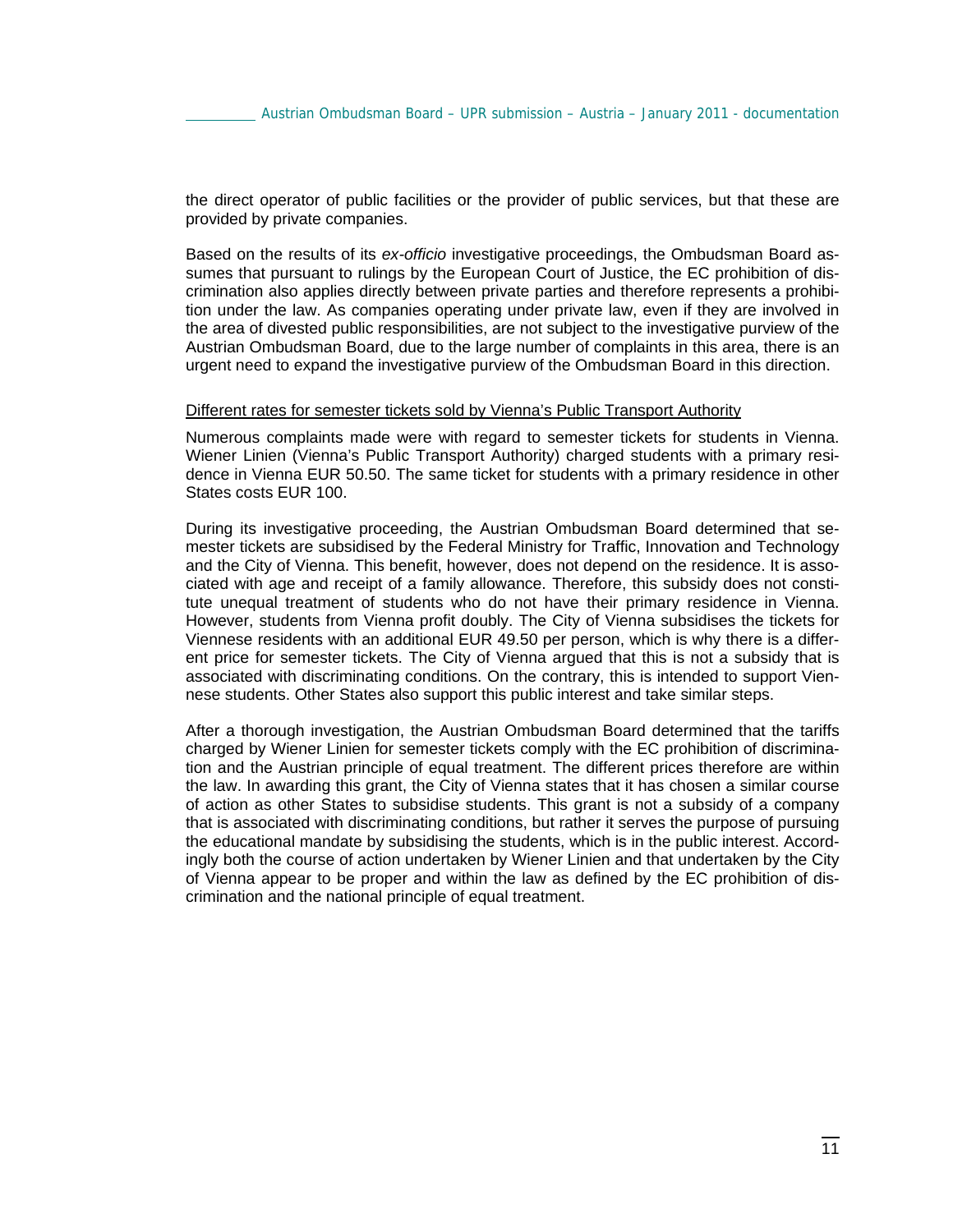## 2.4. Right to private and family life

### **2.4.1. Amendment of regulations for residence permits based on humanitarian reasons**

*In the Annual Reports 2007 and 2008 to the National Council and the Federal Council, the Austrian Ombudsman Board used individual cases to illustrate that the earlier regulations regarding residence permits based on humanitarian reasons were insufficient. The requirements of Art. 8 ECHR, Right to a private and family life, were not taken sufficiently into consideration within the scope of implementation.* 

For example, in cases, in which the priority of the protection of private and family life was in itself evident, but nevertheless the filing of an application in Austria for a residence permit was not permitted by the Federal Ministry of the Interior, respectively, a residence permit based on humanitarian reasons was not granted. Generally, it was argued that public safety and order have priority.

The Constitutional Court stipulated criteria in September 2007 that must unconditionally be taken into account in considerations pursuant to Art. 8 ECHR. For these considerations primarily case law of the European Court of Justice for Human Rights was consulted. The rulings of the Constitutional Court subsequently had the result that the Settlement and Residence Act was comprehensively reformed. The Austrian Ombudsman Board participated actively in this reform process and gave a positive statement regarding the legislative recommendation. The respective amendment took effect on 1 April 2009.

Based on concrete investigated cases, the positive expectations of the Austrian Ombudsman Board have been confirmed. Several investigative proceedings, some of which had been ongoing for many years, were finally completed in the reporting year. Sporadically occurring complaints, however, involved legally problematic areas. For example, applications for residence permits based on humanitarian reasons have no suspensive effect regarding the applicant's ability to stay in Austria. If the persons affected are repatriated during the course of such proceedings, there is no legal way to obtain a residence permits based on humanitarian reasons for Austria. In order to obtain a positive ruling, the person affected must reside in Austria.

However, the Higher Administrative Court stated that it cannot be the intention of the lawmakers not to enable *de facto* protection against repatriation at least for such cases. While the Federal Ministry of the Interior argued that the statutory provision does not provide for "*de facto* protection against repatriation", this problem area was taken into consideration in the Aliens Law Amendment Act 2009, which came into effect in January 2010. Applications for residence permits based on humanitarian reasons continue to not constitute a basis for the right of residence/sojourn or the right of residence. However, the authorities must wait with a repatriation if a proceeding to issue an order for a deportation was not initiated until after the application was made and the granting of a limited residence permit is probable. However, the non-existence of protection against repatriation continues to be problematic for residence permits based on humanitarian reasons with regard to Art. 8 ECHR, because – as previously mentioned – these permits can only be granted to foreign nationals who are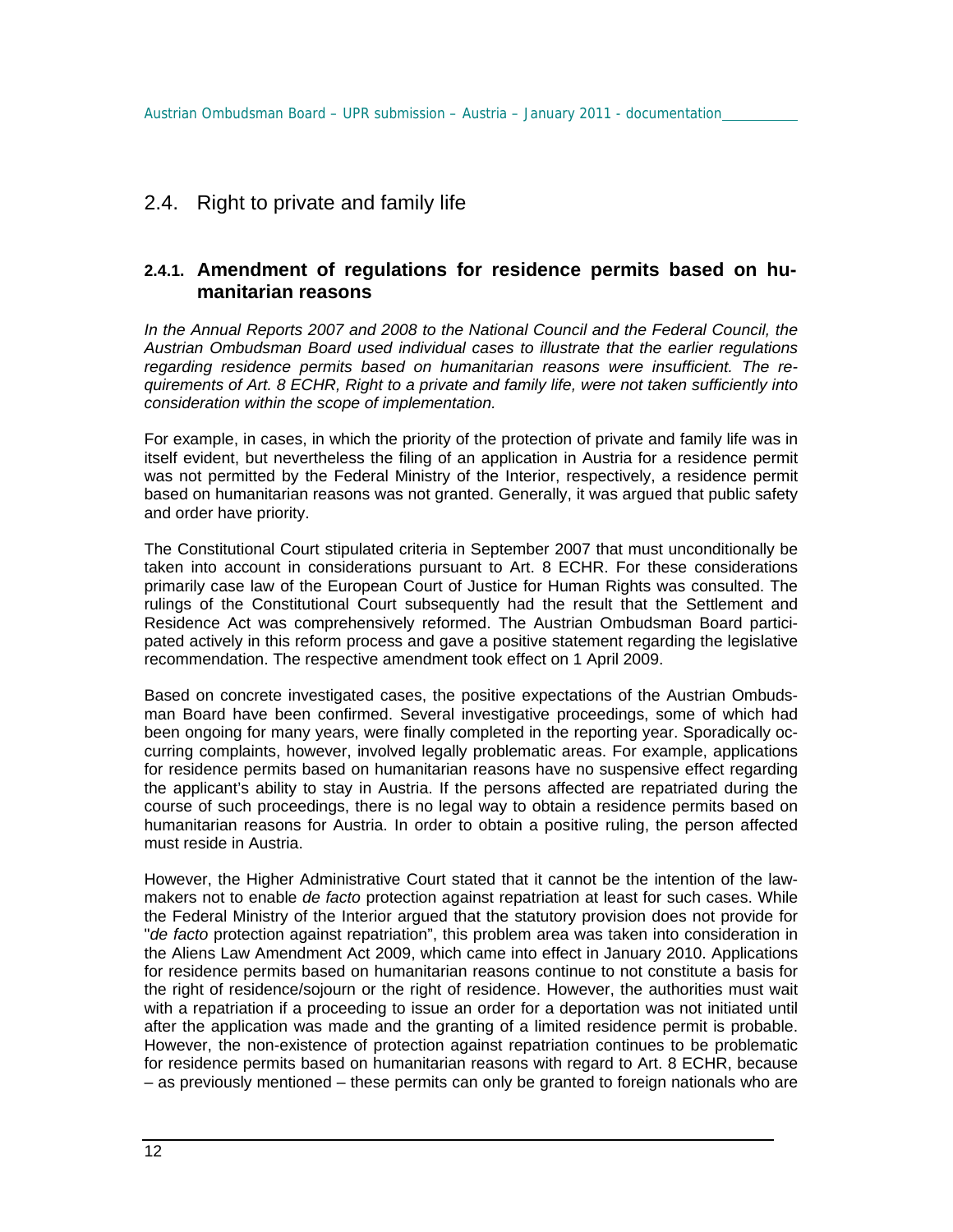currently sojourning in the Republic of Austria. Once the person in question has been repatriated, a residence permits based on humanitarian reasons can no longer be granted, even if sufficient criteria exist relative to the protection of private and family life.

### **2.4.2. Traffic mirror enables view into living room**

*Ms. N.N. complained to the Austrian Ombudsman Board that the municipality installed a traffic mirror on the sidewalk across from her house in such a way that passers-by had a direct view to and through the main window of her house. Therefore anyone on the street*  was able to determine who was in the living room of her house and was, for example, sitting *on the couch and chairs. Ms. N.N. felt that this was impairing her privacy.*

The Highway Code itself does not stipulate where traffic mirrors are to be installed. The Administrative District Authority can, however, prescribe that the entity responsible for road maintenance has to ?? install traffic mirrors if safety, ease or fluidity of traffic requires this. The Administrative District Authority can also require the removal of such equipment if the installation was illegal or objectively incorrect.

In this matter, the interests of the general public are opposed to those of the individual. On one hand, it comes down to the safe use of streets/roads, which must be guaranteed by the municipality. They are opposed by the interests of the individual with regard to privacy. This right is, as the Supreme Court has ruled repeatedly for 30 years, a personal and inherent right that every person is entitled to. The fact that personal privacy merits protection has been recognised by a number of provisions under the Constitution as well as by numerous provisions in a general legal context.

Both case law and teachings make differentiations with regard to this fundamental right. The highly personal and private core area that can be described as "the private sphere of the individual" is fully protected. Invading this area is not permitted without authorisation under the law, respectively, under the Constitution. Protection of privacy, however, is not absolute. Often private interests in the preservation of integrity of belongings and possessions (*Integritätsinteressen*) are opposed to the interests of others or of the general public. In these cases, it must be individually weighed, which interests have priority. Furthermore, the inconvenience or disturbance must reach a certain level of intensity.

When installing traffic mirrors, as the entity responsible for road maintenance, the municipality must examine if the interests of traffic safety and thus of the general public can be safeguarded even without this intrusion into rights that are protected under the Constitution. If it does not do this and if the mirror enables a view of the private living area from the street, the municipality is violating the right of the individual to have their privacy respected. The Austrian Ombudsman Board recommended to the municipality of Berndorf to install the mirror at the same location, but at a lower height. It could be assumed that this would no longer enable an unobstructed view of the main window of the house of Ms. N.N. The municipality followed the Ombudsman Board's recommendation and the assumption proved to be correct. With the new position of the traffic mirror, the needs of the residents/neighbours were accommodated without the traffic mirror losing its function.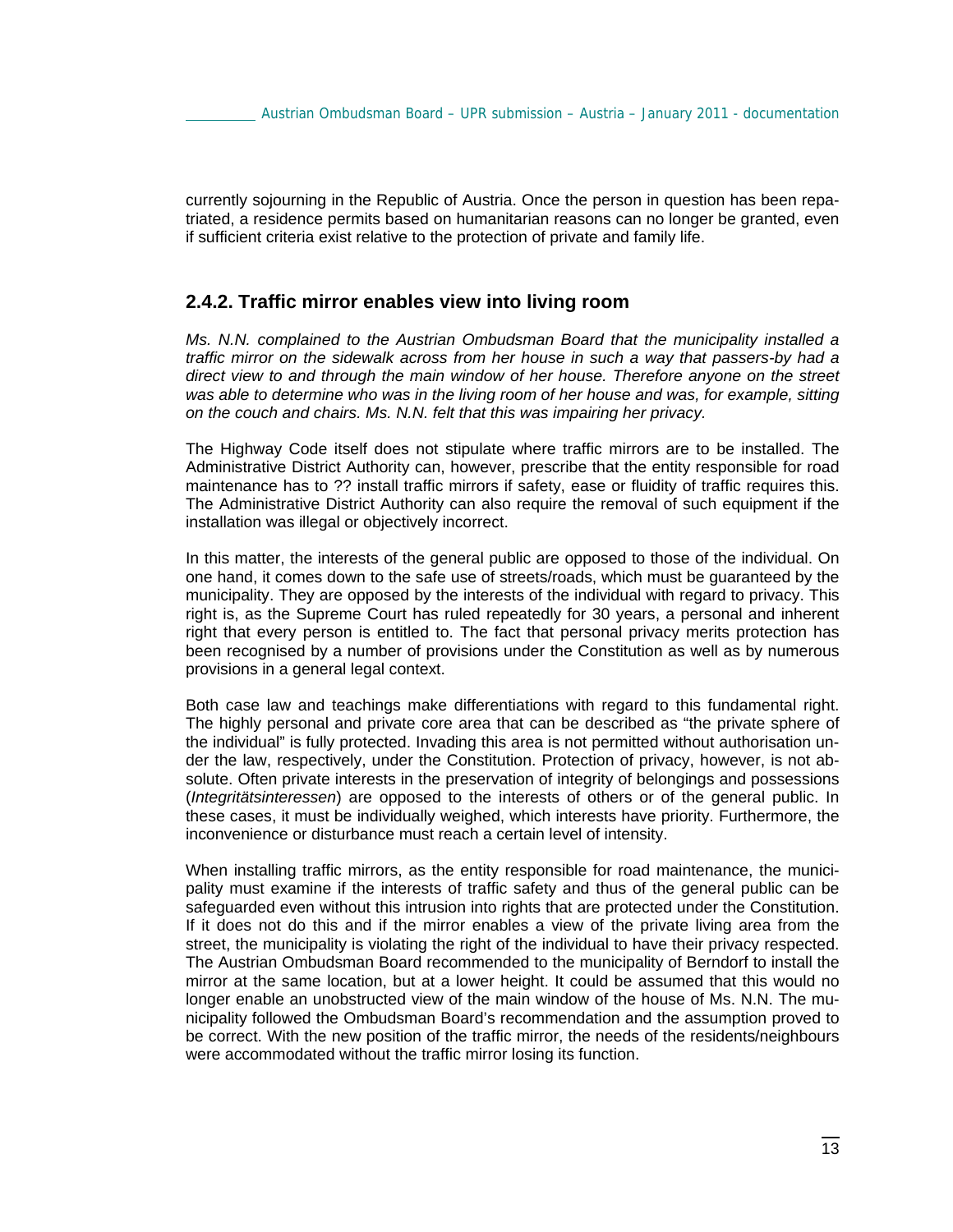## 2.5. Right to religious freedom

## **2.5.1. Must children participate in religious instruction?**

*In Austria, parents may withdraw their children from religious instruction classes, for example, if the children's religion is not Roman Catholic or if the parents do not have a religious affiliation. The father of a Russian Orthodox child withdrew his child from religious instruction classes, without, however, officially leaving the Church. After some time, he determined that the child was actually participating in Catholic religious instruction. Thus was justified by the school with technical considerations relative to child care. When the father put forth his intention of lodging a complaint with the Austrian Ombudsman Board, the child was suddenly cared for otherwise after all. As a result, the Ombudsman Board conducted an exofficio investigative proceeding.*

Apparently the originally selected course of action by the school in question was based on an older directive. According to this directive, there are no reservations against the mere physical presence of a student in a religious instruction class that is due to supervisory duties if the school's supervisory duties cannot be met in any other way. As the initial reaction of the school in question shows, this provision seems to be somewhat broadly interpreted in some schools.

Therefore, it is probably not a rare occurrence for children belonging to religions other than Roman Catholicism or children without a religious affiliation to *de facto* actually be obliged to participate in religious instruction classes. This contradicts the intention of some parents who find it important for their child not to come into contact with certain religious content. These problems are not limited to participation in Catholic religious instruction, but also to classes that are dedicated to other religions. However, due to the presumed frequency, the *ex-officio* investigative proceeding concentrated on Catholic religious instruction.

A newer version of the directive dated 2007 stipulates that it should basically be an organisational objective that students who do not participate in religious instruction not remain in the class group during these classes.

The right to religious freedom pursuant to Article 9 of the European Convention on Human Rights contains the positive component of enabling a person to freely choose a religion. However, it also has the negative component of specifically deciding to have no religious affiliation. The European Court of Justice for Human Rights has recently emphasised this in its "crucifix ruling" that received a great deal of attention. Furthermore, one must respect the parents' right to be guaranteed that their children will be raised according to their values. The right to not have their children participate in religious instruction is associated with this. From the perspective of the Austrian Ombudsman Board, there is potential here to give greater consideration to this fundamental dimension.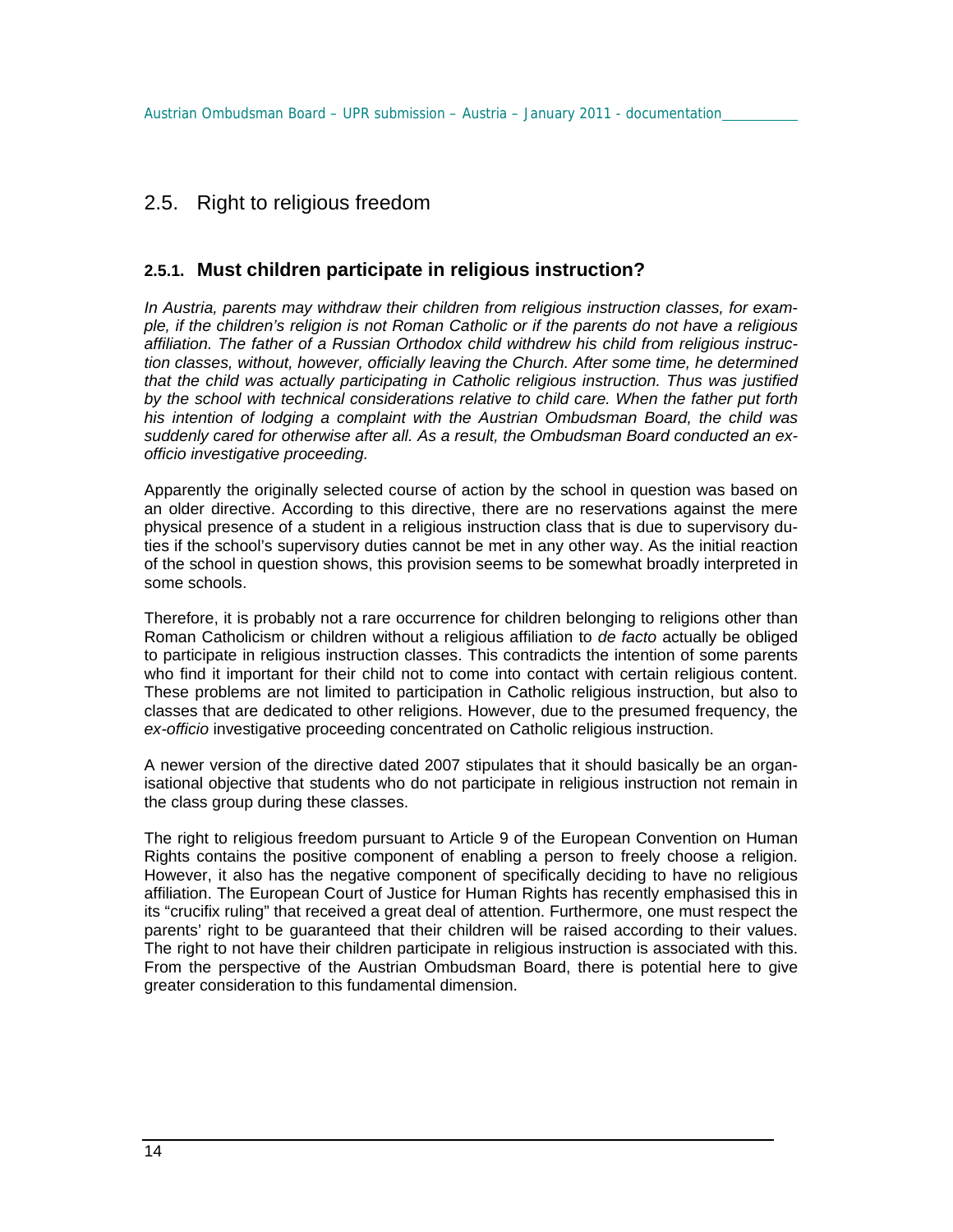## 2.6. Prohibition of torture

## **2.6.1. Prison conditions in the Correctional Institution Garsten**

*Inmates of the Correctional Institution Garsten complained to the Austrian Ombudsman Board that they had to share cells with other inmates, in which the toilet area was separated from the main area only by way of curtains. The Ombudsman Board already criticised similar conditions in the Correctional Institution Stein (Lower Austria) in 2008 and was able to achieve concrete improvements for the prisoners.*

According to information provided by the Ministry of Justice, as of July 2009 the Correctional Institution Garsten had 362 inmates. 25 persons were being housed two inmates per cell, 19 were housed three inmates per multiple inmate cell and 12 were housed four inmates per multiple inmate cell, in which the toilet area was not properly separated.

The Federal Ministry of Justice stated that a structural remodelling of the multiple inmate cells, in which the toilet area is separated from the main area of the cell only by way of a curtain is not possible in the short term, primarily for budgetary reasons. The long-term goal was to equip all multiple inmate cells with a properly separated toilet area. The Ombudsman Board was promised that renovation would begin in 2010.

## 2.7. Protection of minorities

## **2.7.1. Bilingual place-name signs in Carinthia**

*The question of bilingual place-name signs in Carinthia has been unresolved for a long time. The Slovenians in Carinthia are a recognised ethnic group and minority and therefore, the names of towns on place-name signs must also be in Slovenian. Nevertheless there is still no equivalent signage in German and Slovenian at the town limits when entering or leaving a town.*

The Constitutional Court decided in December 2005 that the Carinthian Administrative District Authority Völkermarkt is obligated to install bilingual place-name signs in the towns of Ebersdorf/Drveša vas and Bleiburg/Pliberk. In the absence of place-name signs in the Slovenian language, the directive issued by the Administrative District Authority Völkermarkt was overturned as violating the law.

Both the then Governor of the State of Carinthia Jörg Haider and the then member of the Carinthian State Government State Councillor Gerhard Dörfler announced multiple times through the media that they wished to prevent the stipulation of bilingual place names that had been deemed proper under the Constitution by the Constitutional Court. Subsequently on 8 February 2006 the "displacement and reinstallation" of monolingual place-name signs was carried out in the presence and with the help of both officeholders. Based on a motion filed by the Austrian Ombudsman Board, the Constitutional Court, with its ruling dated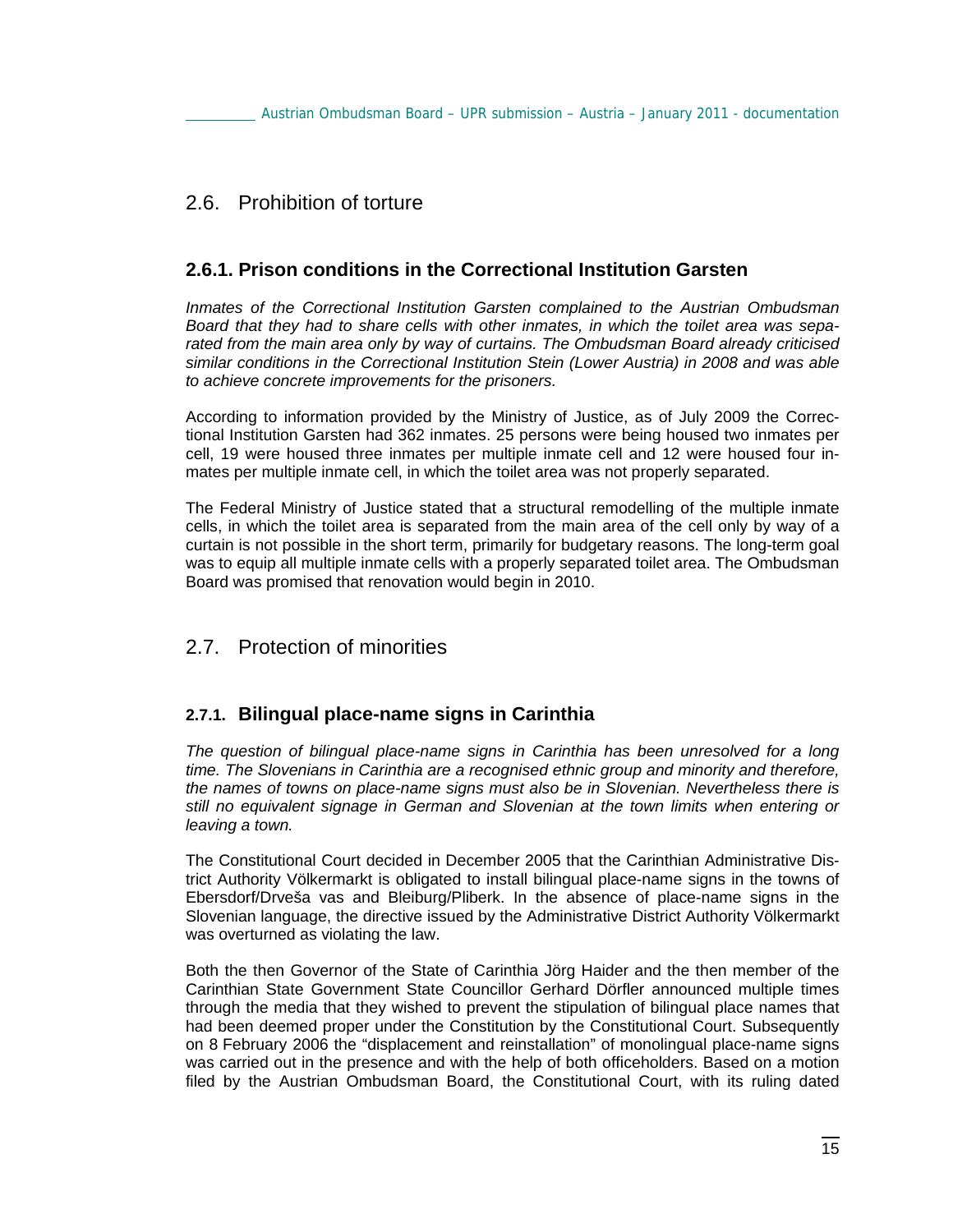26 June 2006, again overturned the place names "Ebersdorf" and "Bleiburg" in the directive issued by the Administrative District Authority Völkermarkt as violating the law, which had been the basis for this "place-name sign displacement". The obligation to install bilingual place-name signs, however, was still not complied with. The subsequently issued directives by the Administrative District Authority Völkermarkt regarding definition of the "place-name sign", respectively, "end of city limits sign" for the municipalities of Ebersdorf/Drveša vas, Bleiburg/Pliberk and Schwabegg/Žvabek stipulated providing the place names in Slovenian only on additional signs beneath the respective monolingual place-name signs. In these cases as well, the Constitutional Court ruled in December 2007 that the installation of place names in Slovenian on additional signs violates the law.

Despite these rulings, the additional signs in these municipalities, which were originally installed beneath the place-name signs, were "screwed into" the place-name signs. Due to reports in the media, the Ombudsman Board initiated an official investigative proceeding, in order to bring its misgivings to the attention of the Constitutional Court.

In the opinion of the Ombudsman Board, this form of signage does not comply with the principle, which can be derived from the law relative to ethnic/national groups and minorities, that German designations and designations in the language of the ethnic/national group and/or minority be coequal and not be used in a discriminatory way.

Therefore, the Austrian Ombudsman Board filed a petition with the Constitutional Court to overturn the directives of the Administrative District Authority Völkermarkt regarding the municipalities of Ebersdorf/Drveša vas, Bleiburg/Pliberk and Schwabegg/Žvabek due to unlawful signage.

## 2.8. Anti-discrimination

## **2.8.1. Discrimination due to gender**

### **2.8.1.1. Senior pass for railway and bus for men only from the age of 65 – still no change**

*The Austrian Ombudsman Board has been handling an increasing number of complaints because men can purchase senior passes only from the age of 65, while women can purchase them from the age of 60. Since August 2008, Austria has a statutory prohibition against discrimination with regard to goods and services. In 2009, the Equal Treatment Commission determined that these differentiated discounts for men and women represent a direct discrimination based on gender. Social benefits are excluded from this ruling. Different age limits do not represent positive measures to promote equal treatment/status of women. Nevertheless the appropriate tariff regulations have not been changed thus far.* 

Because the Austrian Ombudsman Board does not have the authority under the Constitution to monitor the ÖBB (Austrian Railways) and Wiener Linien (Vienna's Public Transport Authority), it was not able to initiate an official investigative proceeding, however, it obtained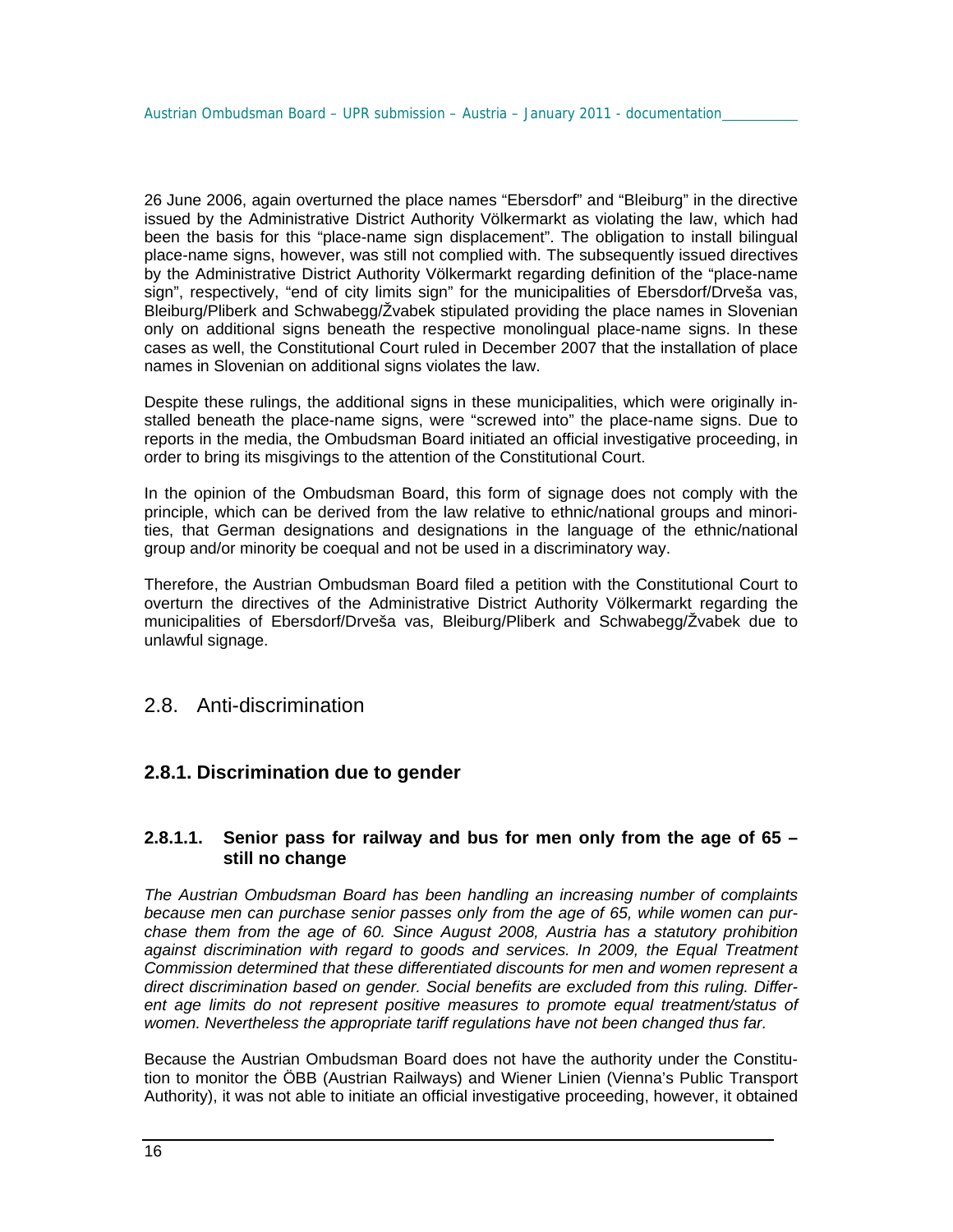informal statements. The ÖBB informed the Ombudsman Board that according to an expert opinion of the Equal Treatment Commission, it does not see a need for action to initiate a change. Rather this is a social benefit to equalise the generally lower incomes of women.

The Wiener Stadtwerke (Vienna Public Utilities)/Wiener Linien are the operators of public transportation services in Vienna. They declared that with regard to this question their regulations are aligned with the statutory retirement age, which is protected under the Constitution and is stipulated under the law. This age is 60 for women and 65 for men. The Ombudsman Board was assured only that the question of an adjustment of the senior tariffs would be included in the current discussion of tariffs/rates.

The Minister of Traffic represented the opinion vis-à-vis the Ombudsman Board that differentiated senior benefits could be seen as a positive measure to promote equal treatment/status of women. Regarding a solution, she referred to the currently pending court and commission proceeding. As the Minister of Social Affairs had said, she also stated that it was not possible for government offices to interfere in the pricing set by the autonomous associations of transport services.

This is not satisfactory for the Austrian Ombudsman Board. Due to the many complaints it receives, the Ombudsman Board is quite aware of the widespread cases of unequal treatment of women both in the workplace and outside of this sector. In this case, however, we do not see a social benefit or a positive measure to promote equal treatment/status of women. If the price discounts are actually pursuing solely social aspects, then the general question arises of why price benefits for men and women are exclusively attached to the statutory retirement age. The people who are affected have left the labour force for health reasons years prior to reaching retirement age and they then generally receive lower pensions. In recent years, retirees who have retired due to invalidity or disability have contacted the Austrian Ombudsman Board and generally complained about the "social imbalance" of these policies regarding aid granted by the public sector.

The Ombudsman Board assumes that public funds must be distributed without discrimination. If the state has private entities provide a public service, such as social tariffs, it must ensure that they are provided without any discrimination. The Minister of Traffic announced that the Directive dealing with this matter will be revised in 2010.

### **2.8.1.2. Problems for fathers in receiving child care benefits**

*More than 7,300 fathers in Austria receive child care benefits; in the opinion of the Austrian Ombudsman Board, there are problematic situations in some cases. Family N.N. has two children, who are both cared for by the father. While the father was receiving child care benefits for the older child, the second child was born. When he wanted to visit a doctor shortly after his daughter's birth, Mr. N.N. was told that his E-card had been blocked and that he currently had no health insurance. The Vienna Regional Health Insurance Office informed him that he would not have health insurance based on receipt of child care benefits until his partner's maternity benefit had ended.* 

The Austrian Ombudsman Board was able to clarify quickly that this information was incorrect. The blocking of the E-Card was based on a technical error by the Regional Health In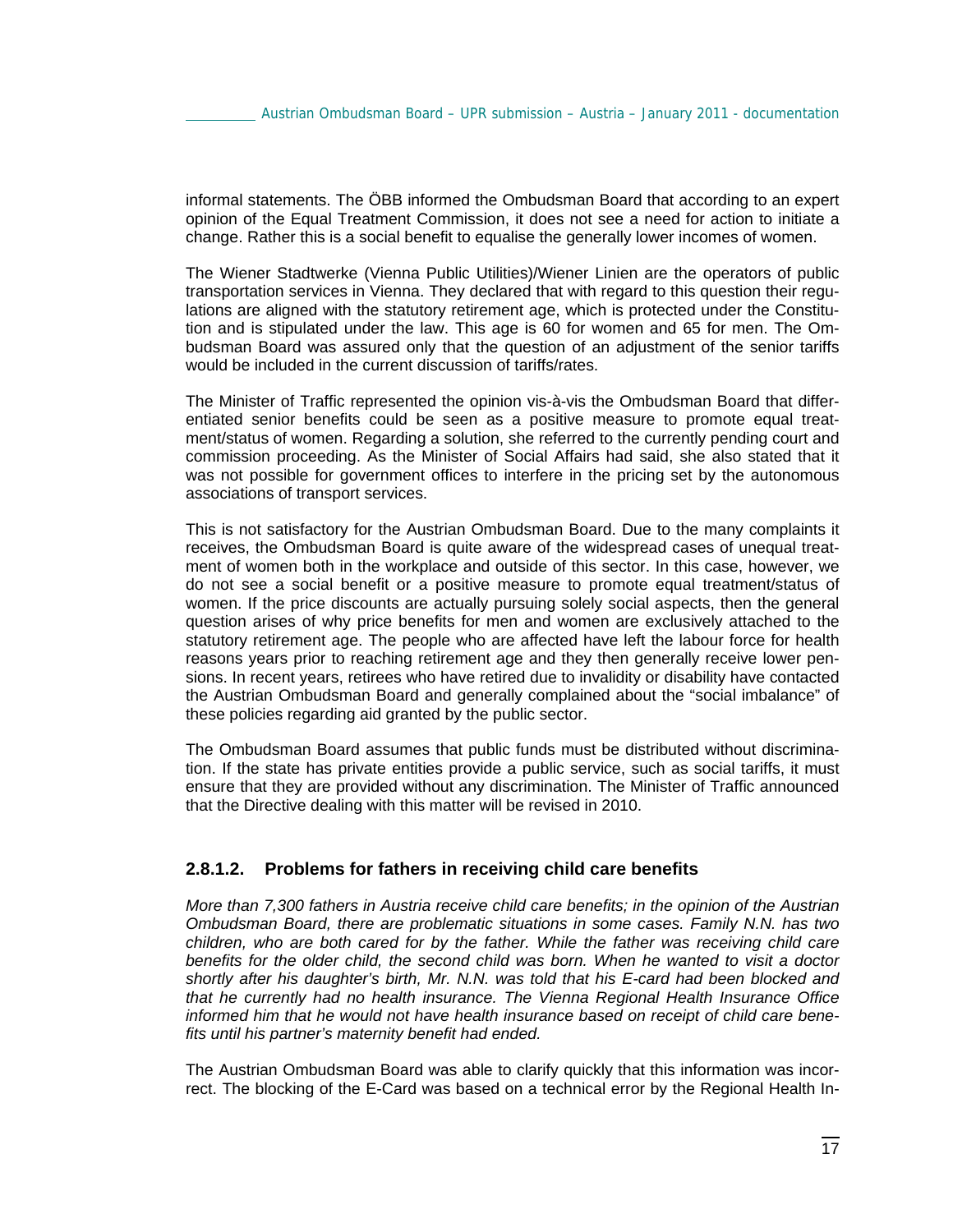surance Office. The current legal situation ensures that the father continues to have health insurance based on receipt of child care benefits even while the mother is receiving the maternity benefit.

Another problem, however, could not be resolved. If during receipt of the child care benefit another child is born, the father's child care benefit is reduced by the mother's maternity benefit. In the opinion of the Ombudsman Board, this represents a disadvantage for families, in which the father cares for the children. A family with two parents, in which the children are cared for by the mother, have both the mother's maternity benefit and the income of the employed father during the eight weeks after the birth of the second child. A family, in which the father is responsible for child care, must make do solely with the mother's maternity benefit. This is probably not the intention of the lawmakers. The child care benefit was introduced to compensate the temporary loss of an (usually second) income. The lawmakers thus stipulated it as an important contribution to financial security while starting a family.

The statutory regulation states that the claim to child care benefits while receiving a maternity benefit after the birth of another child are suspended, respectively, reduced by the amount of the maternity benefit. In the opinion of the Ombudsman Board, this provision can be interpreted in conformance with the Constitution that this does not apply to the father's child care benefits while the mother is receiving a maternity benefit.

The State Secretary for Families does not share the Ombudsman Board's misgivings and refers to Supreme Court case law. According to it, the claim to child care for the older child ends in any case – including if it is being collected by the father – no later than with the birth of another child. With the most recent amendment to the Child Care Benefit Act, it was clarified that for the time period prior to the birth of another child the father's child care benefits are not suspended while the mother is receiving the maternity benefit (if it is the mother who is receiving the child care benefit, it is suspended while the mother is receiving the maternity benefit). For the period after the birth, child care benefits equal to the amount of the maternity benefit are suspended.

Therefore, Austrian Ombudsman Board continues to uphold its misgivings. By creating the child care benefit, it was the declared goal of the lawmakers to generate a positive impulse toward a partnership-like participation by the father in the care of the infant. The office of the State Secretary for Families confirmed, however, that the percentage of male recipients of child care benefits still remains very small. For example, in December 2009, 95.3 percent of the 155.605 recipients of child care benefits were women. Only 7,323 fathers, a 4.7 percent share, stayed home with their children. It is the Ombudsman Board's opinion that, against the backdrop of these figures, every effort should be undertaken to increase the percentage of fathers participating in child care. The remedy of the problem described here – in addition to the introduction of income-based child care benefits – would represent an additional step in this direction.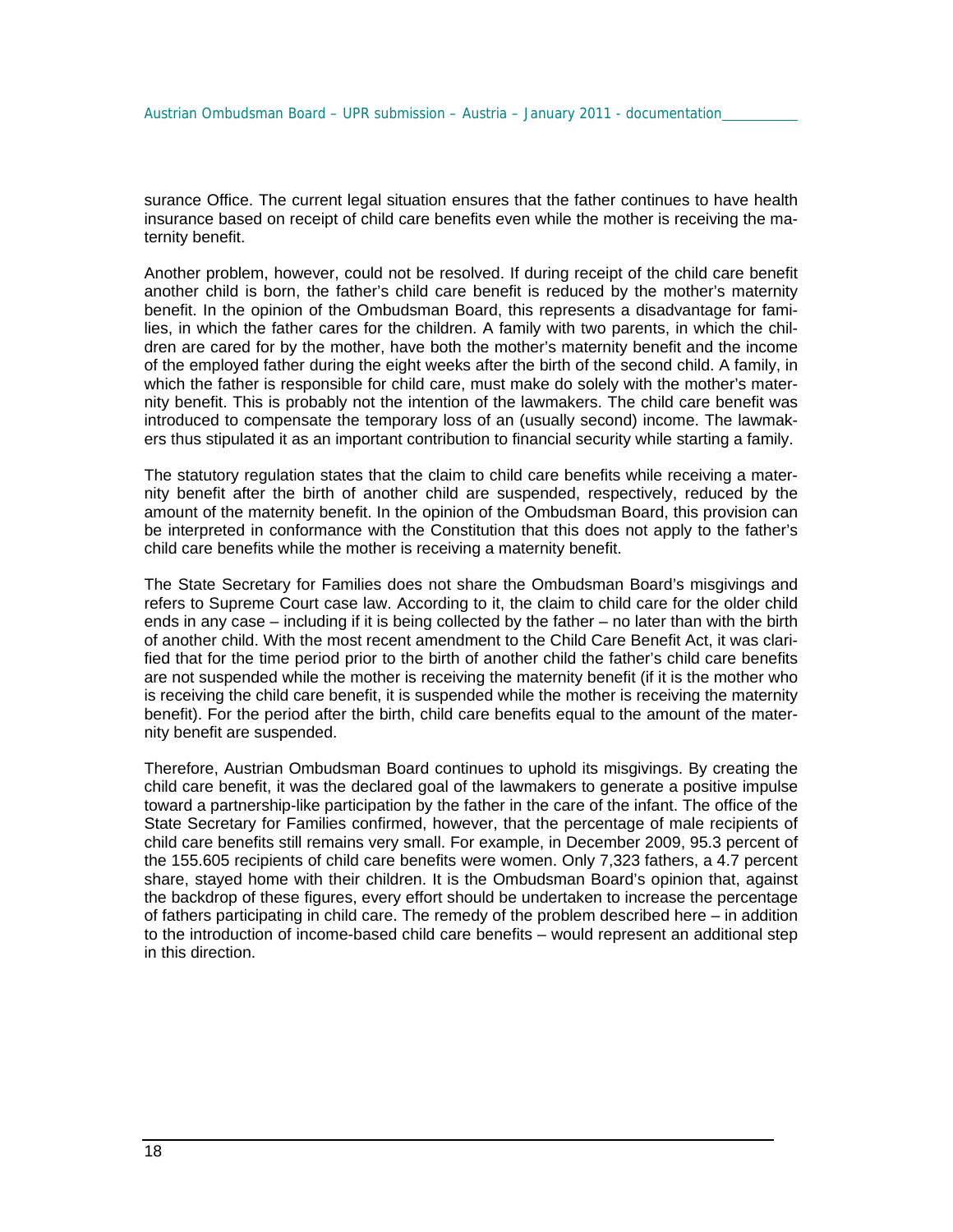### **2.8.2. Discrimination based on nationality or ethnic origin**

#### **2.8.2.1. Discrimination with regard to regional family benefits**

*The Austrian Ombudsman Board reported last year about discrimination in Carinthia with regard to payment of the one-time birth allowance, which violates EU law. This is a onetime allowance for parents of newborn children. This allowance was, however, restricted to families having Austrian citizenship who had lived in Carinthia for at least two years prior to the birth of the child. After the Ombudsman Board had been involved in the matter, the citizenship clause was rescinded and the Carinthian one-time birth allowance expanded to include families who are citizens of EU member states. The families must still have lived in Carinthia for at least two years prior to the birth of the child in order to claim this allowance.* 

In 2001, around nine percent of persons living in Austria were citizens of a country other than Austria. Of the 4 million employed persons in Austria in 2001, around 411,000 were citizens of a country other than Austria. The equal treatment of these persons, including with regard to family benefits, that is required under EU law is a key element of the freedom of movement within the European Union. The European Court of Justice has ruled that a EU member state is discriminating against citizens of other member states if it makes payment of a birth or maternity allowance dependent on whether the recipient previously lived in its sovereign territory. This ruling is also applicable to regional family benefits such as the Carinthian birth allowance. Therefore the Ombudsman Board determined in April 2008 that the minimum residence clause represents indirect discrimination of foreign families from the EU/EEA region. It is much more difficult for foreign families to fulfil the period of residence than for Austrian families. The Ombudsman Board recommended that the guideline be promptly amended to comply with Community law.

Because EU law takes precedence, the Authorities are already obligated to take periods of residence in other EU/EEA member states into consideration equally, regardless of the wording of the guideline. At the same time, it is necessary to prevent so-called reverse discrimination. This would be discrimination of families who are Austrian citizens, which is prohibited under the Constitution. Therefore, the Austrian Ombudsman Board recommended to completely waive the requirement of a minimum period of residence. However, this has been rejected thus far by the Carinthian State Government, which refers to similar provisions in other Federal States.

As a result, the Ombudsman Board conducted an *ex-officio* investigation of comparable family benefits in other States. In addition to Carinthia, the States of Burgenland, Upper Austria, Salzburg and Vienna have such minimum residence clauses, as well as sporadically occurring citizenship clauses with regard to family benefits. Therefore, the Austrian Ombudsman Board has contacted the State Governors in question and requested that they amend the relevant guidelines to make them compliant with EU law and the Constitution and to rescind the requirement regarding a minimum period of residence. This has already been implemented in part by the States affected, respectively, it will be implemented.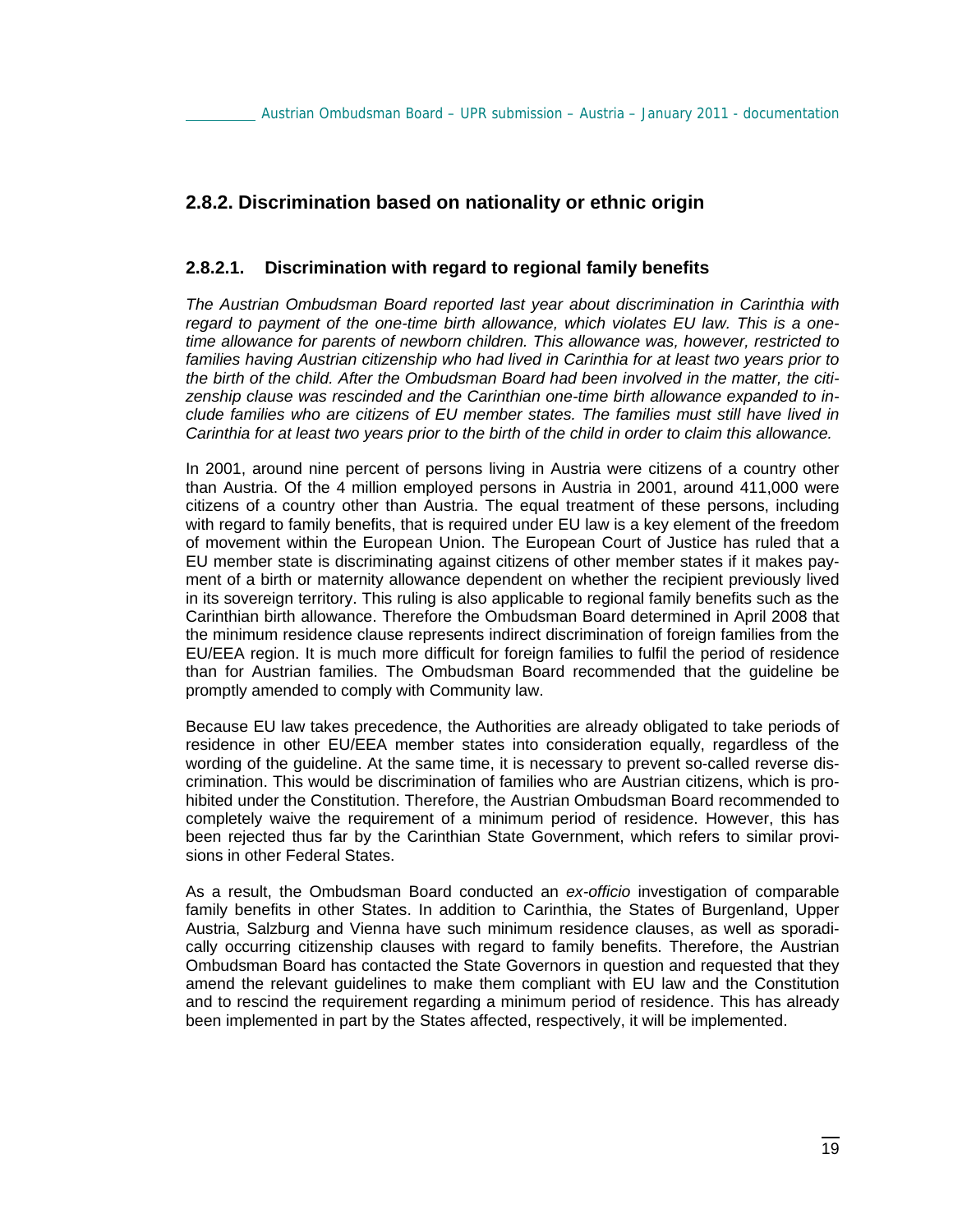#### **2.8.2.2. Systematic TB testing of persons from new EU states**

*Ms. N.N. is a Hungarian citizen. She wanted to relocate her primary residence to Upper Austria and to live there with her partner. The Authorities then demanded that she undergo a lung X-ray. Ms. N.N. considered this discrimination of herself as an EU citizen and turned to the Austrian Ombudsman Board for help. The Ombudsman Board was able to achieve a change in the legal situation in the States of Upper Austria and Salzburg.*

Pursuant to a directive of the State of Upper Austria, persons residing in Bulgaria, Estonia, Latvia, Lithuania, Poland, Romania and Hungary – among others – who wish to establish a residence in Upper Austria must be tested for tuberculosis. Systematic testing of persons of several EU member states is also required in Salzburg.

This systematic testing of persons from other EU member states who are taking advantage of their right to freedom of movement violates anti-discrimination provisions under EU law. Free examinations by a physician can only be ordered in the event that serious indications are present, in order to establish that persons who are entitled to reside in an Austrian Federal State are not suffering from a communicable disease. In his statement to the Austrian Ombudsman Board, the Minister of Health agreed with the Ombudsman Board and requested the Governor of Upper Austria to amend this provision. This was done shortly before the editorial deadline of this report. Salzburg has also submitted a draft to amend its relevant provision.

#### **2.8.2.3. Perfect German necessary for a cleaning person?**

*Ms. N.N. is a Dutch citizen and has been living in Austria for some time. When looking for a job, she found that numerous job offers from the Labour Market Service had surprising high language requirements. For example, "very good" or "perfect" command of German was required for jobs as an unskilled kitchen worker, cleaning person or unskilled worker. Ms. N.N. presumed that the intention was to prevent persons whose native language was not German from applying for these jobs and she filed a complaint with the Austrian Ombudsman Board. For the Ombudsman Board, excessive language requirements represent indirect ethnic discrimination, as they penalise persons whose native language is not German.*

In its statement to the Ombudsman Board, the Labour Market Service conceded that at first glance the required knowledge of German seems to be high for this type of job. However, ultimately the Labour Market Service considered them necessary and justified particularly in these sectors. The requirements with regard to the knowledge of German, especially reading German, are continuously rising relative to the use of machines or cleaning agents. As the percentage of other nationalities among the jobseekers in this sector is high, these requirements do not demonstrate a tendency toward hidden discrimination.

The Ombudsman Board cannot concur with this viewpoint. The equal treatment law prohibits discrimination due to ethnic origin. Therefore, job listings must use non-discriminatory standards. Restrictions are possible only if the characteristic in question is an essential prerequisite for the type of work. In accordance with the rulings of the European Court of Justice, only those language skills may be required that are actually necessary for the concrete job. Excessive language requirements represent indirect ethnic discrimination, as they pe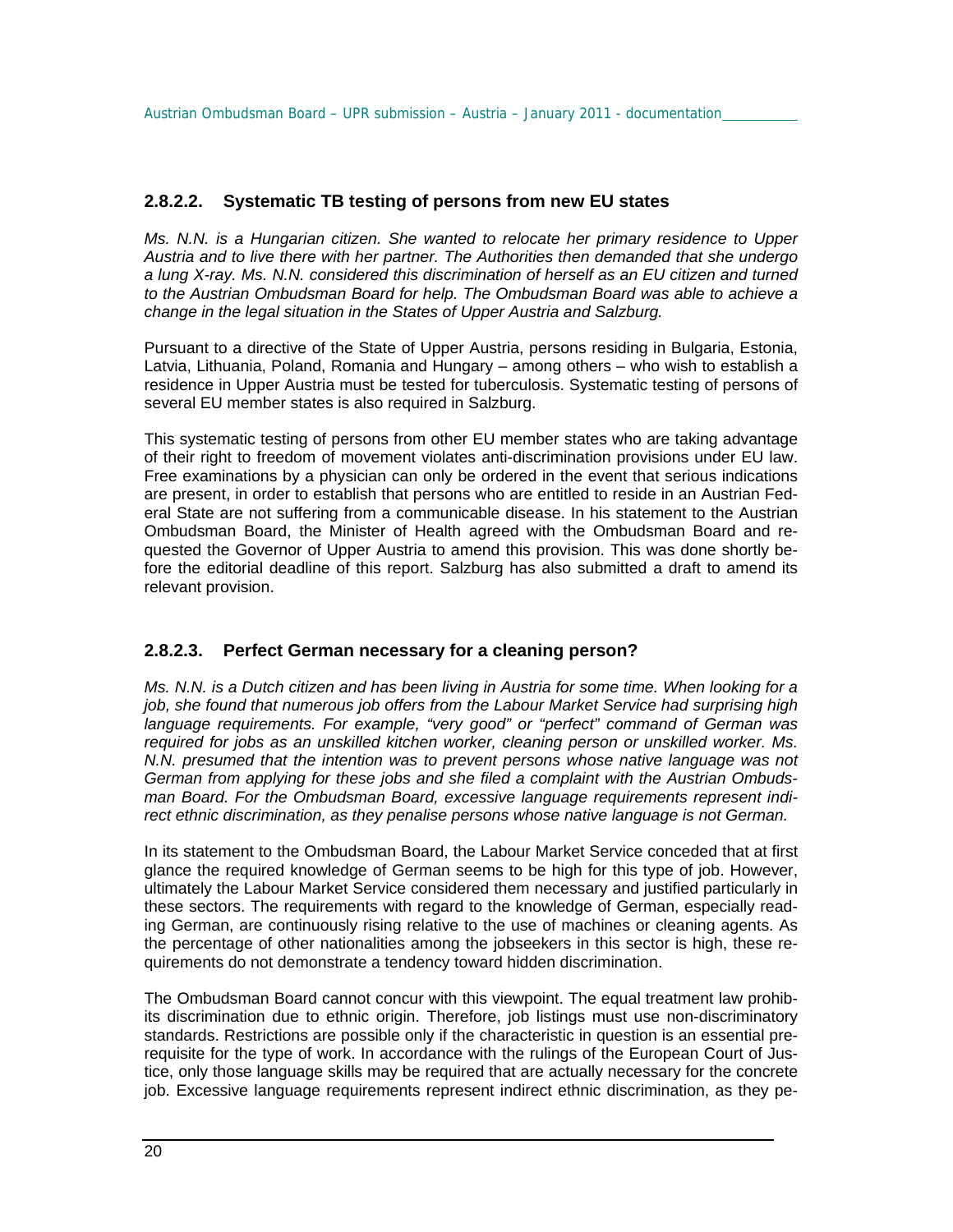nalise persons whose native language is not German. Around 1.4 million people with an immigrant background are living in Austria today. The foreign nationals living in Austria have a significantly different educational profile than the native population. Foreign nationals are disproportionately represented both in the highest and the lowest levels of education, while higher than average numbers of Austrian citizens have a mid-level educational background of apprenticeship and vocational school training.

It is undisputed that there is a direct connection between successful integration in Austria and a good knowledge of German. The better someone can communicate, the better their educational opportunities and opportunities for advancement. However, language varies considerably in its usage according to the requirements of the particular context. In the Ombudsman Board's viewpoint, cleaning persons, kitchen assistants and unskilled labourers also need language competence. This is the only way to enable functioning communication with supervisors and colleagues. Furthermore this is the only way to understand the rights and obligations that result from a particular employment. However, the Labour Market Service must pay strict attention that language competence be required only to the extent that this is actually necessary to perform the vacant job. In the Ombudsman Board's opinion, requiring very good or perfect knowledge of German for job offers as a cleaning person or unskilled kitchen assistant are neither necessary nor permitted.

### **2.8.2.4. Quotas for foreigners in amateur football (soccer)**

*Mr. N.N. is a Hungarian citizen and lives with this family in Hungary not far from the Austrian border. His twelve-year-old son goes to a middle school in Pamhagen in Burgenland*  and plays on the school football team. The rules and regulations of the Austrian Football *Association for players in the U14 age category permit only two, respectively, three foreign players without a primary residence in Austria per game. Therefore, Mr. N.N.'s soon was only allowed to play every other game so that the other foreign children could have their turn. In the meantime the Austrian Football Association has rescinded this rule.*

The European Commission ruled already in 2005 that quotas for foreigners in amateur sports represent a violation of the rights of the citizens of the EU and discrimination under EU law. Accordingly, the European Commission initiated a breach of contract proceeding against Spain, which had a comparable quota for amateur football. Subsequently Spain abolished the quota regulation. Our research showed that the quota regulation for the regional associations of the Austrian Football Association is an exception in the EU zone. SOLVIT Austria has long since pointed out the problematic nature of such "quotas for foreigners" in amateur football to the Austrian Football Association. It initiated a discussion, which also included representatives of various federal ministries.

The Austrian Ombudsman Board also stated that a discrimination of foreign nationals is incomprehensible especially when sports are involved, which have a positive and integrative effect in many ways. Therefore, the Ombudsman Board welcomes the recently made change in the Austrian Football Association regulations, which places young players who are foreign nationals on an equal footing with Austrian players.

The Ombudsman Board also received a complaint regarding the same question in adult football. The Austrian Football Association announced that intensive, Europe-wide discus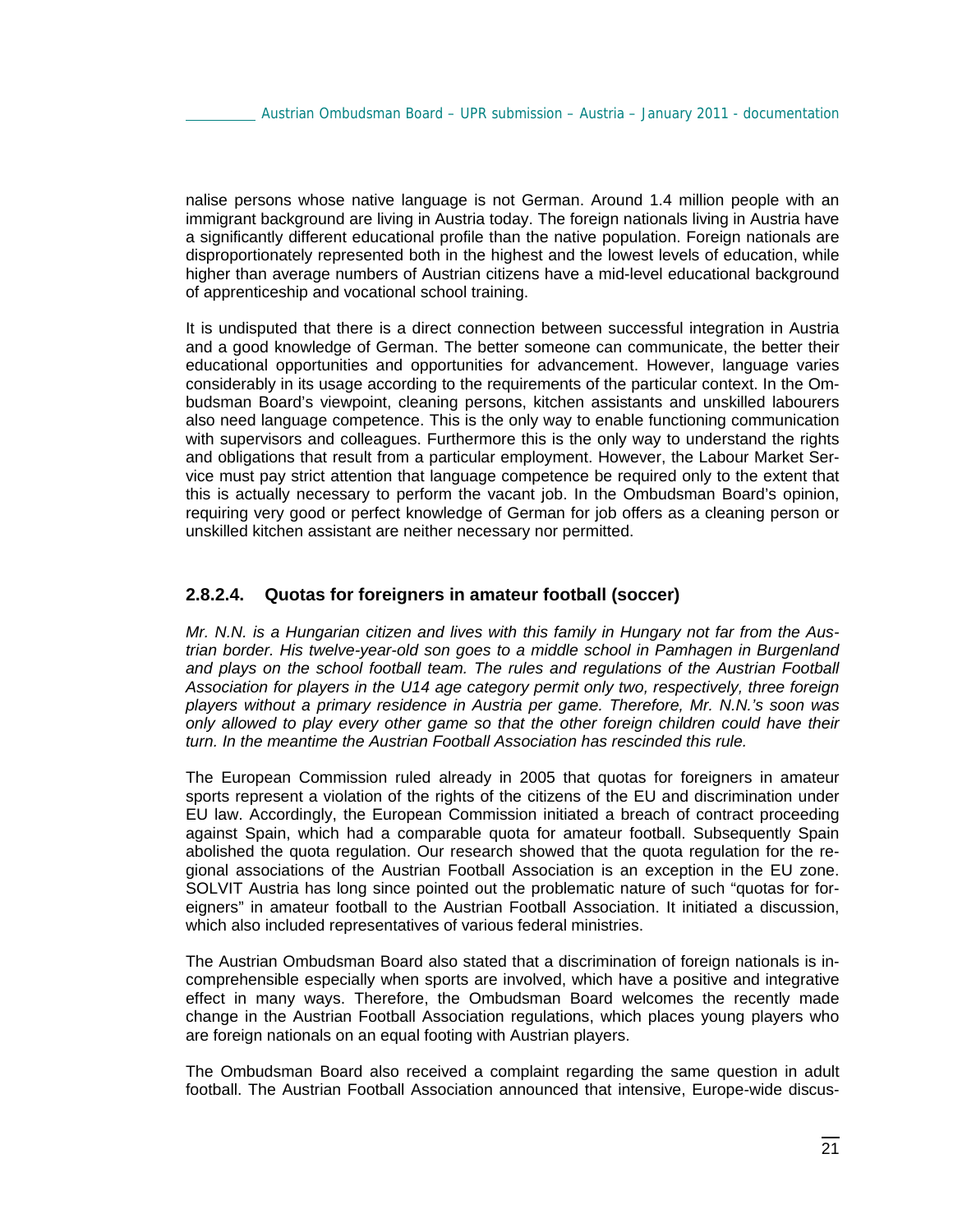sions between UEFA, FIFA, European Commission and European Parliament are ongoing and they are waiting for the result. A solution will be found depending on the result of these talks.

## **2.8.3. Discrimination due to illness or disability**

#### **2.8.3.1. Insufficient ORF offerings for the visually and hearing impaired**

*Both the hearing and the visually impaired often contact the Austrian Ombudsman Board and complain that only a small part of the public television offerings of the ORF is accessible to them. Although both the hearing and the visually impaired must pay the full radio/TV licence fees, the ORF offerings are insufficient for them.* 

The Austrian Association of the Blind and Visually Impaired appealed to the Austrian Ombudsman Board, as basically only one television show per week is accessible to the 318,000 visually impaired in Austria. According to surveys, however, TV is the primary information and entertainment medium for the vast majority of the blind and visually impaired. The radio is therefore not a replacement for television. Therefore the Association of the Blind and Visually Impaired demands that a binding audio description be enshrined in the law within the scope of the public service mission of Austrian Public Broadcasting ORF. Additionally all films that are financed or partially financed by state funds should be available as audio films for the visually impaired.

In his statement, the State Secretary for Media emphasised that ORF has recently substantially expanded its offerings for the hearing and visually impaired. For example, currently about 370 hours of television monthly are subtitled. The number of broadcasting minutes with signing is currently 760 and has been increased ten-fold since 2003. Starting recently, the news programme *Zeit im Bild* has been accompanied by sign language. Furthermore transmissions of debates from Parliament will be subtitled in the future.

The question of barrier freedom regarding accessibility of the ORF offerings was also the subject of a parliamentary enquiry in September 2009. During this enquiry, a number of experts evaluated the ORF programme offerings for the hearing and visually impaired as still inadequate. For example, with a 30% rate of subtitling, Austria occupies the second to last place in Europe. Only Albania has even poorer offerings for the hearing and visually impaired. In comparison, Great Britain and Ireland already have 100% of their programming subtitled, while the figure is 60% in Belgium, Sweden and France.

The current draft of an amendment of the ORF Act provides for a gradual binding annual increase in the percentage of the ORF offerings for the hearing and visually impaired. However, this is not sufficient for the persons affected. They are specifically demanding a concrete and binding step-by-step plan. They are demanding the audio description of all broadcasts as part of the public service core mission by 2020 at the latest. In his comment to the draft of the law, the Ombudsperson for the Disabled pointed to the agreement concluded at the end of 2009, according to which the percentage of subtitled broadcasts will be in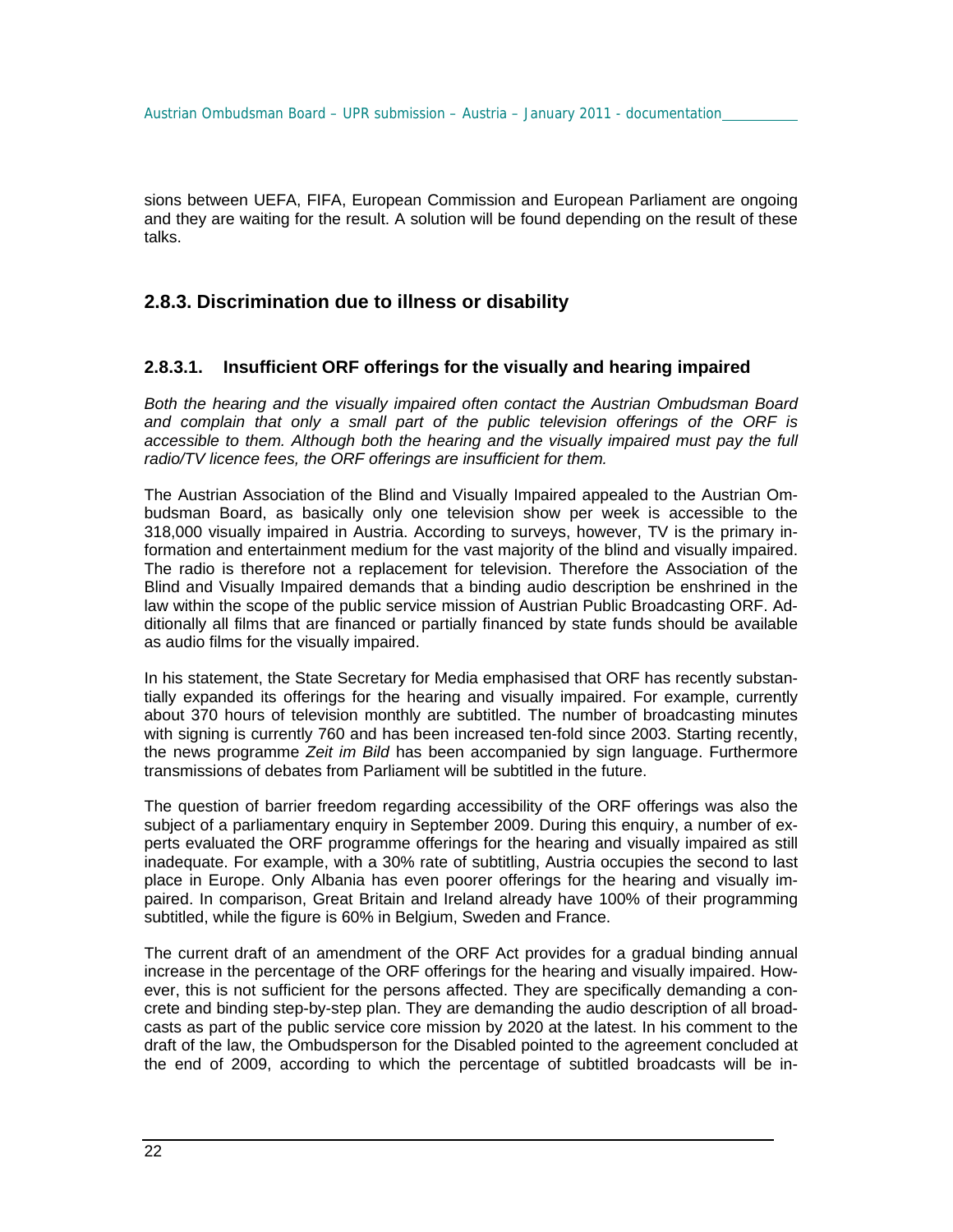creased from currently 33% to 45% in 2010 and to 55% in 2011. Moreover, the audio description will be increased both for the ORF's own productions and co-productions.

The Austrian Ombudsman Board welcomes the endeavours and measures undertaken thus far to improve the barrier freedom of the ORF offerings. However, it is also the Ombudsman Board's opinion that these measures must be urgently intensified. This is the only way to satisfy the legal obligations under the UN Convention on the Rights of Persons with Disabilities, which Austria has ratified. The stipulations of the Federal Equal Opportunities for People with Disabilities Act require rapid additional measures.

### **2.8.4. Discrimination based on age**

#### **2.8.4.1. No cost subsidies for in-vitro fertilisation for women above 40**

*The provisions for a state-funding cost subsidy for an in-vitro fertilisation are very strictly regulated in Austria. Financial aid is possible only if the woman has not yet turned 40 at the beginning of the treatment. For men, the age limit is 50. A number of complaints to the Austrian Ombudsman Board have demonstrated that the abolition of this state aid for women, some of whom are only a few months or years older than the age limit, is very disappointing. The persons affected are often dependent on public financing to achieve their desire to have children.*

In his statement to the Austrian Ombudsman Board, the Federal Minister of Health stated that this statutory age limit for women is based on a recommendation of the Supreme Health Council dated 8 May 1999. This recommendation refers to internationally recognised criteria that provide evidence of a lower success rate for this method in women older than 40. These figures show that the success rate for IVF treatments slowly begins to fall as early as the age of 35. For this reason, the Austrian and German lawmakers have limited public financing of IVF treatments to women younger than 40.

In a March 2009 ruling, the German Federal Social Court did not see any unconstitutional age or gender discrimination in this limit. Rather this provision takes the biological differences into account, according to which the fertility of women typically ends earlier than that of men. In determining the age limit, the lawmakers have based their considerations on the declining probability of successful fertilisation and the increasing number of congenital deformities with the advancing age of the parents. In the Court's opinion, therefore, the legislators have not exceeded the range of discretion accorded by legal policy.

These considerations under constitutional law are largely transferable to the legal situation in Austria. Therefore, no illegal age or gender discrimination could be determined. Nevertheless in the Ombudsman Board's opinion this constitutes a harshness of the law. Today the probability is significant that women whose age is only slightly over the age limit and "healthy" women of the same age, as well as women who are dependent on IVF can become pregnant.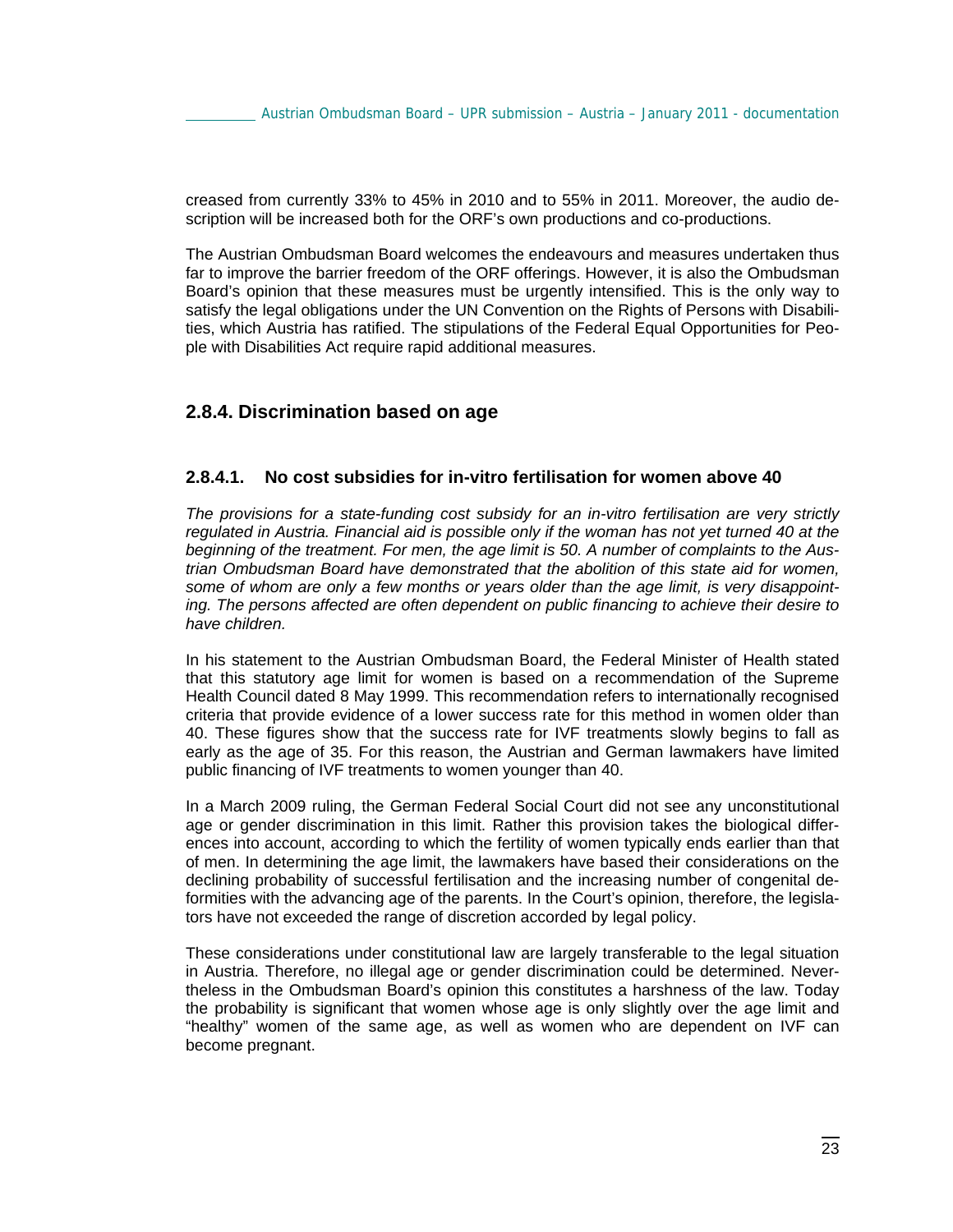Statistics show that both mothers and fathers are becoming older and older. While in the 1980s, for example, the average age of women giving birth was 26.4, in 2008 the average age was 29.9. Additionally the number of women giving birth who are 40 or older has increased massively in recent years. For example, in 2001 there were 1,663 new mothers over 40, while by 2008, the number had increased to 2,716. Furthermore in 2004 the Austrian Medical Association recommended raising the age limit of women to at least 42, as similar pregnancy rates can be achieved for women above 40 as for younger women. At the same time, the Austrian Medical Association recommended eliminating the age limit for men.

The suggestion by the Ombudsman Board to raise the age limit for women was rejected by the Minister of Health. According to the minister's information, the additional costs that would result from this change cannot be financed by the IVF fund at this time. Nevertheless, the Ombudsman Board is advocating increasing the age limit for women in order to adapt it to today's reality for women and families. At the same time, the funds of the IVF fund should be increased if possible.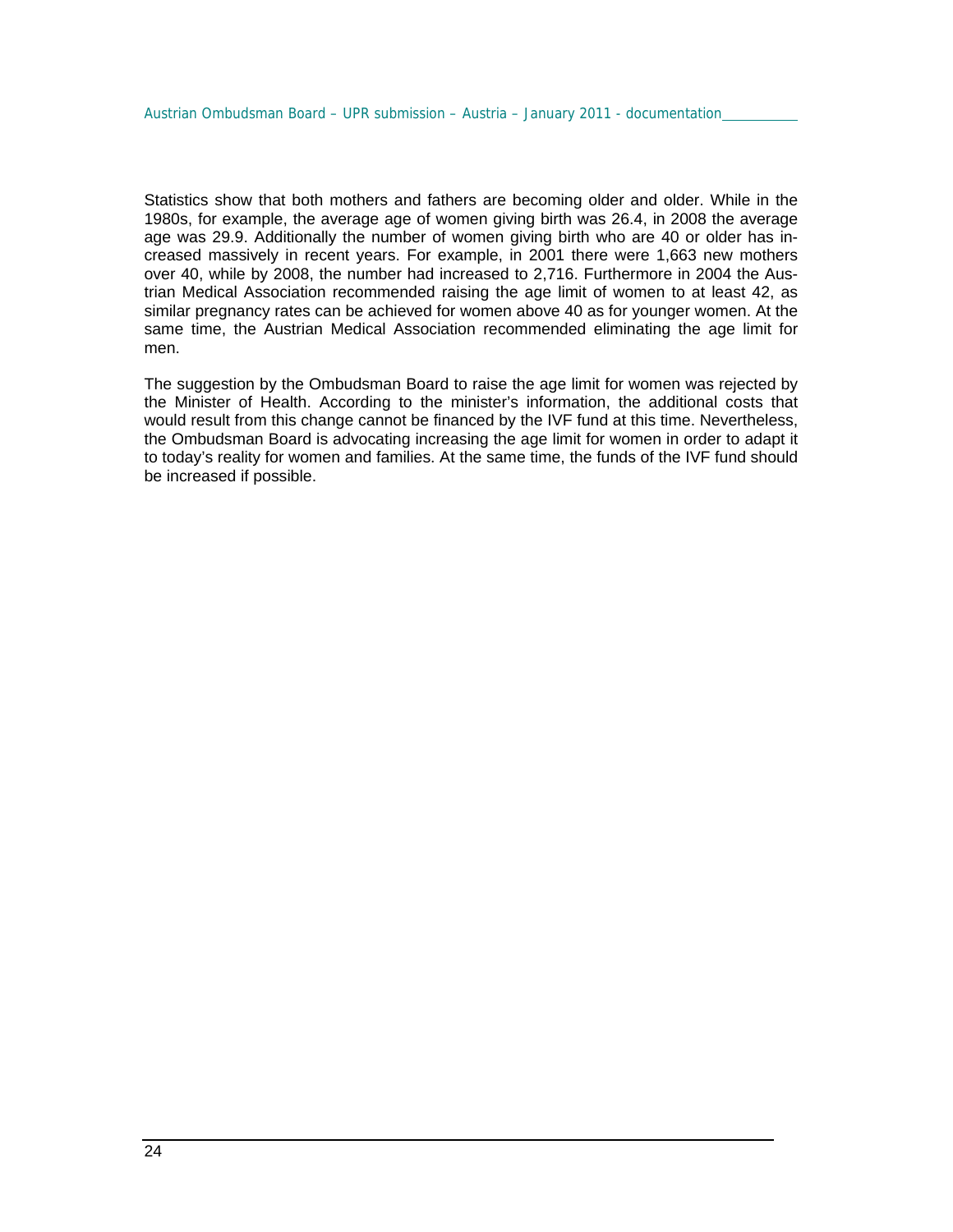# **3. AOB Annual Report 2008**

## 3.1. Fundamental constitutional requirements

## **3.1.1. Revocation of a permit pursuant to the Aviation Act**

*Mr. N.N.'s airport identity card was revoked by the civil airport operator on the basis of a background check by the Federal Ministry of the Interior prescribed by law. He turned to the Ombudsman Board after his application for access to the files was rejected by the competent Federal Ministry as inadmissible.* 

According to the Aviation Act, the Federal Ministry of Transport, Innovation and Technology can inform the operators of civil airports if there are concerns regarding a person checked by the security authorities. In this case, the operator of the civil airport may not issue an airport identity card to the person concerned and must revoke an airport identity card already issued.

The Ombudsman Board has already stated in 2006 that this "information" by the Ministry must be considered an official notification. § 134 of the Aviation Act must therefore be interpreted in conformity with the Constitution so that the person affected by this measure must be granted legal standing and also has a right that this information is served.

The Republic of Austria was sentenced with legal effect in government liability proceedings instituted by the complainant. The appeal sought by the Republic of Austria, was not granted by a decision of the Supreme Court. The Supreme Court shared the legal opinion of the Ombudsman Board in the matter. The completely general assertion of a "protection of sources and findings" without a concrete legal codification does not release the Republic of Austria from its obligations of assertion and proof in government liability proceedings. The Supreme Court further notes: "It can and must not be in keeping with the law that a legal entity only pleads the necessity of secrecy in a completely abstract form. If it does so, however, it must bear the disadvantage of a rule of the burden of proof that turns out to its detriment."

Following the Ombudsman Board's actions, the State Secretary in the Federal Ministry of Transport, Innovation, and Technology established a working group that is to seek ways to find a solution that takes all interests affected into due consideration.

## **3.1.2. Reimbursement of costs for a ECJ preliminary ruling procedure**

*If a complainant is successful in a suit before the Austrian Administrative or Constitutional Court, he can only be reimbursed to a minor extent for the costs eventually incurred through proceedings for a preliminary ruling by the European Court of Justice.* 

According to the established practice of the Constitutional Court, the legally stipulated flat rate is also compensation for the costs of any interim proceedings such as proceedings for a preliminary ruling procedure before the European Court of Justice. The same applies to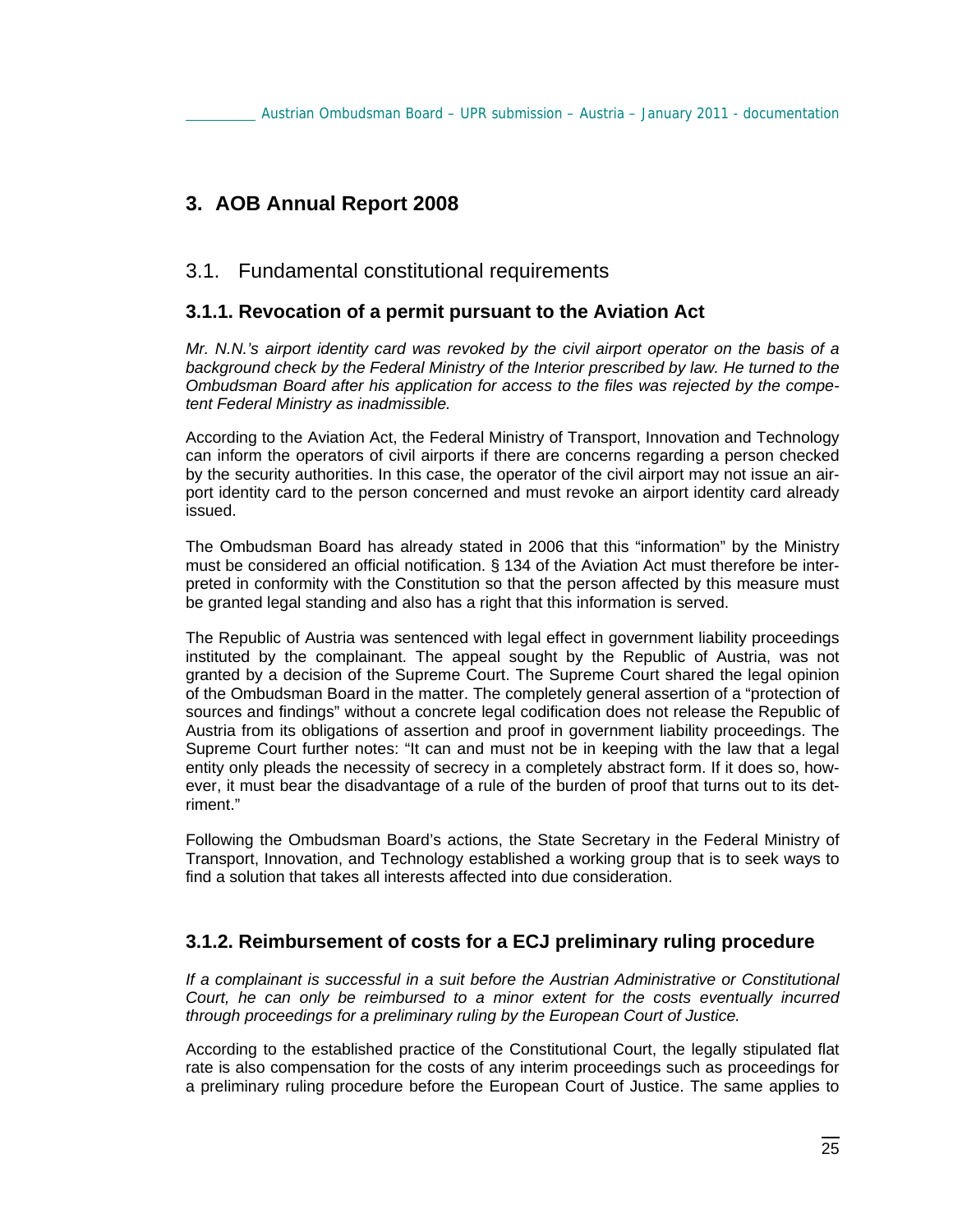proceedings before the Administrative Court. The system of uniform flat rates chosen by the legislative authority that do not depend on the individual complaint entails that the complainant is not compensated for all costs actually incurred in every individual case.

Against the background of the legal practice of the courts of public law and of the European Court of Justice, there are no objections to the current legal situation under Constitutional and/or Community law. However, the costs of proceedings for a preliminary ruling procedure before the European Court of Justice are generally considerably higher than those of other interim proceedings for which the same flat rates are valid.

The Ombudsman Board therefore takes the view that a more realistic flat-rate calculation would be advisable to make access to justice easier for the population as a whole. However, the Federal Chancellery has informed the Ombudsman Board that no such change is planned at present.

## **3.1.3. Incorrect information about fees**

*As of 1 July 2008 the fee for applications in constitutional and administrative proceedings regulated in the Administrative Court Act was raised from € 180 to € 220. As the Ombudsman Board repeatedly observed in July and August 2008, numerous authorities – among them the Data Protection Commission – did not take note of this change in the law.* 

As a consequence incorrect information was provided in official documents on the rights of appeal, where it was still regularly stated that a fee of € 180 is payable if a complaint is filed with the Administrative Court or the Constitutional Court.

In view of this unsatisfactory situation, the Ombudsman Board suggested that this increase in the fee for applications should be pointed out to all authorities by a circular letter of the Constitutional Service of the Federal Chancellery to this effect. This suggestion was carried out very quickly.

## **3.1.4. Subsidies for residential building projects**

*A municipality in Styria had received a written commitment from the competent member of the Provincial Government for the granting of subsidies pursuant to the Styrian Housing Subsidy Act. However, the specialized department of the Provincial Government refused to pay any funds, pointing out that a part of the two building plots was situated in flooding danger zones. The Office of the Styrian Provincial Government referred to an internal provision in connection with the 339th Residential-Construction Table on 9 October 2002, that had neither been accessible to subsidy-seekers nor known to the municipality in this case.* 

The municipality concerned complained to the Ombudsman Board; in the investigative procedure the Styrian Provincial Government justified its refusal as follows: "During the 339th Residential-Construction Table on 9 October 2002, it was determined that properties in the yellow danger zone would no longer be subsidised on principle. The Residential-Construction Table, which is conducted by a department of the Styrian Government, is concerned with local land-use planning. In its framework there are discussions with subsidy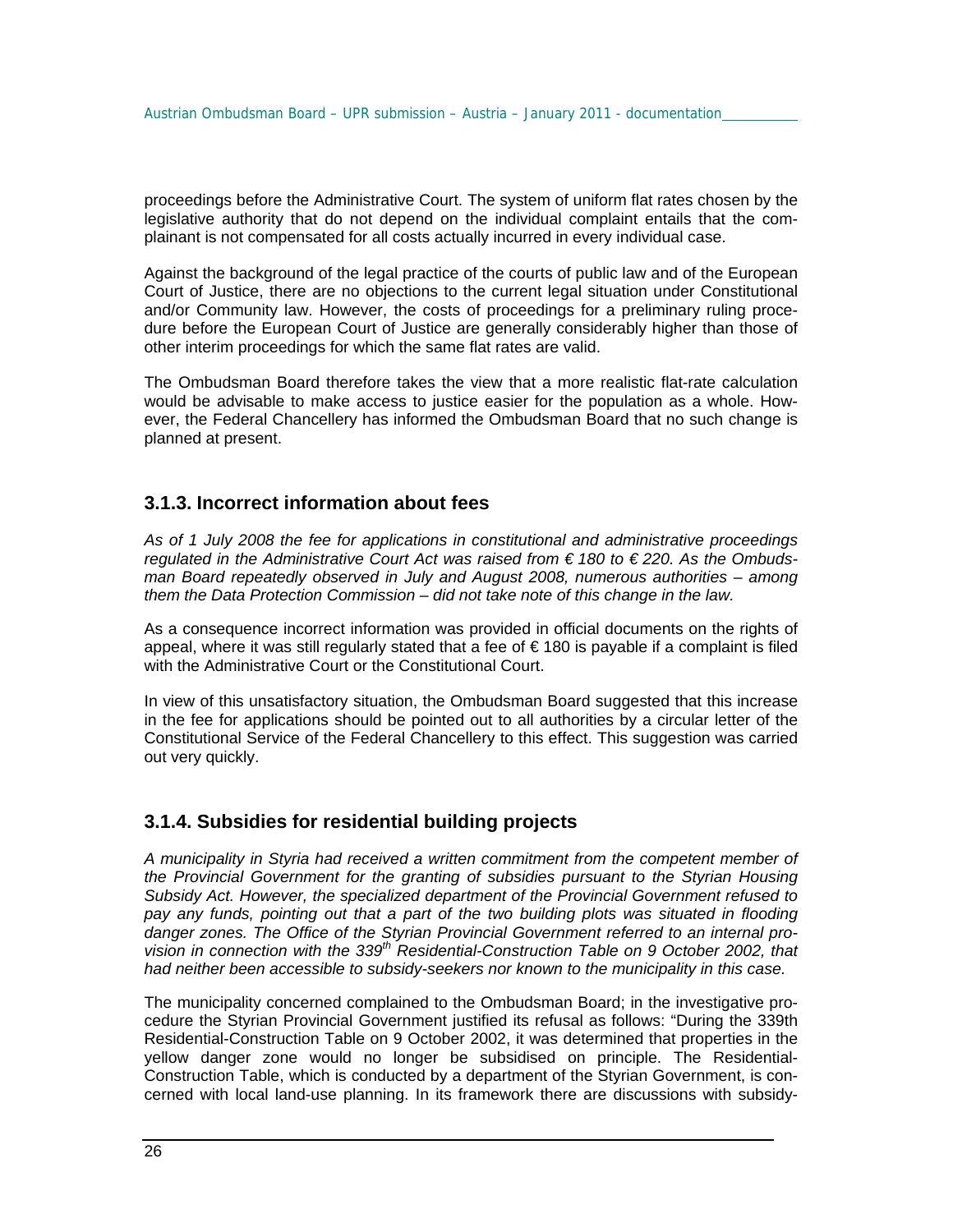seekers about building projects with a strongly informative component. That means that, for example, notification is given within the framework of the institution that residential-building properties in yellow danger zones are not subsidised on principle. This was expressly pointed out."

In contrast, the OB stated that the provisions of the Styrian Housing Subsidy Act 1993 do not preclude the allocation of funds for building projects that lie in the danger area of floods. With the entry in the current zoning plan, approved by the Styrian Provincial Government, a decision has been made as to the status of the land as for building purposes.

It is a cause for concern for the Ombudsman Board if the execution now imputes to the Styrian HSA 1993 a purport that would allow it to genuinely assess the building-land status of the land to be covered with buildings and to exclude a project on dedicated building land from subsidies. Such a course of action is unconstitutional in several respects. It violates the border between legislation and execution, grants execution latitude within which incomprehensible decisions can be made that, moreover, must be accepted as unopposable by the subsidy-seeker.

## 3.2. Principle of equality

### **3.2.1. Vienna: Place of residence determines fees for graves**

*The Ombudsman Board is repeatedly concerned with differing assessments of fees for graves that are tied to the place of residence. This not only violates the principle of equality, but also EC law.* 

In 1990, Mr. N.N. paid the fee for the granting of a right to use a grave at the Stammersdorf cemetery in Vienna. For the first ten years he had to pay triple the fee for the right to use the family grave. The calculation base was a decision of the Vienna Municipal Council from 1985 that divides Vienna's metropolitan area into four zones. For decedents whose last place of residence did not lie within the residential zone belonging to the cemetery, three times the grave fee was charged. This was also the case for the father of the complainant. In the year 2000, Mr. N.N. extended the right to use, this time being charged a fee twice the amount.

In the year 2001, the cemetery regulations of the City of Vienna were changed. Since 1 January 2002, fees for the extension of non-zone grave rights are only assessed at once the amount. The complainant therefore does not have to pay an increased fee for the right to use his father's grave.

From the point of view of the Ombudsman Board, different fees for graves for local and nonlocal residents within the City of Vienna violate Art. 12 and 49 EC Treaty according to the legal practice of the European Court of Justice. The Municipal Council of the City of Vienna pointed out that new graves cannot be created, or only to a very restricted extent, in all Viennese Municipal cemeteries. The calculation of charges is intended to prevent certain cemeteries usually preferred by the population from being overfilled. Above all, the population living around the cemetery should have the opportunity to acquire the right to use graves for their relatives that are relatively close to the place where they live.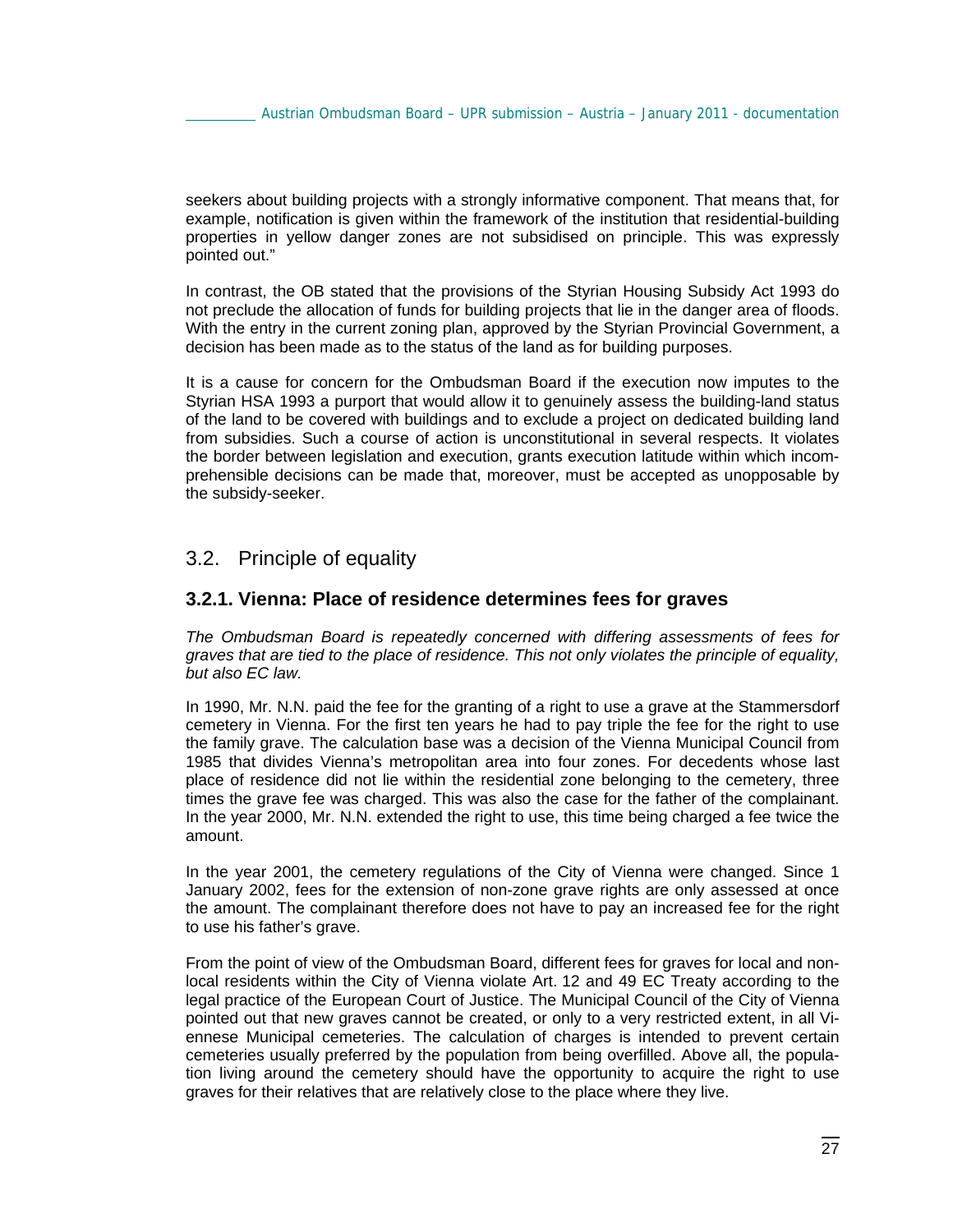The Ombudsman Board cannot recognize a compelling reason of public interest within the meaning of the ECJ rulings on Art. 12 EC Treaty. Thus EU conformity concerning different grave fees depending on residence, all the more as merely economic objectives do not constitute such a reason. An argumentation that the burial of a citizen of the Municipality in a Municipal cemetery is ensured and that the cemetery does not reach its capacity limits for this reason because many outside decedents also find their final rest there cannot invalidate Community-law concerns from the point of view of the Ombudsman Board.

The inequality of treatment of grave fees of Austrians with a residence in Vienna compared with Austrians without one and the differentiation of the fees for citizens of the Municipality according to different tariff zones finds its boundary in the rule of equality in the Federal Constitutional Act. Each differentiation requires an objective justification and must not constitute a disproportionate disadvantage. This in particular appears problematical in the case of a tariff discrimination between citizens of the municipality who are buried in a zone cemetery of their district of residence and those citizens of the Municipality who are not.

In the fall of 2007, the head of the responsible Municipal Council Department stated that the differing grave fees for local and non-local residents were to be abolished, at least for the main cemeteries in Vienna. New tariffs for the burial facilities of the City of Vienna were subsequently prepared.

# 3.3. Freedom of property (Art 1, 1. AP ECHR)

## **3.3.1. Restitution of land for building by a municipality**

*During the expansion of land for building in the municipality of Sierndorf in the Province of Lower Austria, the land of the mother of N.N. was rededicated from grassland to building area-residential area. After a subdivision plan was prepared, 1 582 m<sup>2</sup> of building area were assigned to the public good of the municipality of Sierndorf. As the course of the road laid down in the subdivision plan was changed and some square meters of the land assigned free of charge were no longer required as a public good, the mother of N.N. requested the municipality to restitute the land free of charge. She was informed by telephone that while she would get the land back free of charge, she would have to pay for the costs of surveying and the subdivision plan.* 

The municipality of Sierndorf argued that N.N. was evidently interested in the return of these insignificant areas, but that he had never defined which areas he wanted to get back. Although the Lower Austrian building code in principle does provide for the return of building areas, this could not be carried out because of the small surface of the area and the increase in value caused by the rededication. According to the present legal situation, exemption from notarial charges is provided for, but the preparation of a subdivision plan by the surveyor is not free of charge.

For the Ombudsman Board, the procedure followed by the municipality is in conflict with the judicature of the Constitutional Court. Following the judicature of the highest Court, the assignment of a building area to the public good is an expropriation. Its maintenance is un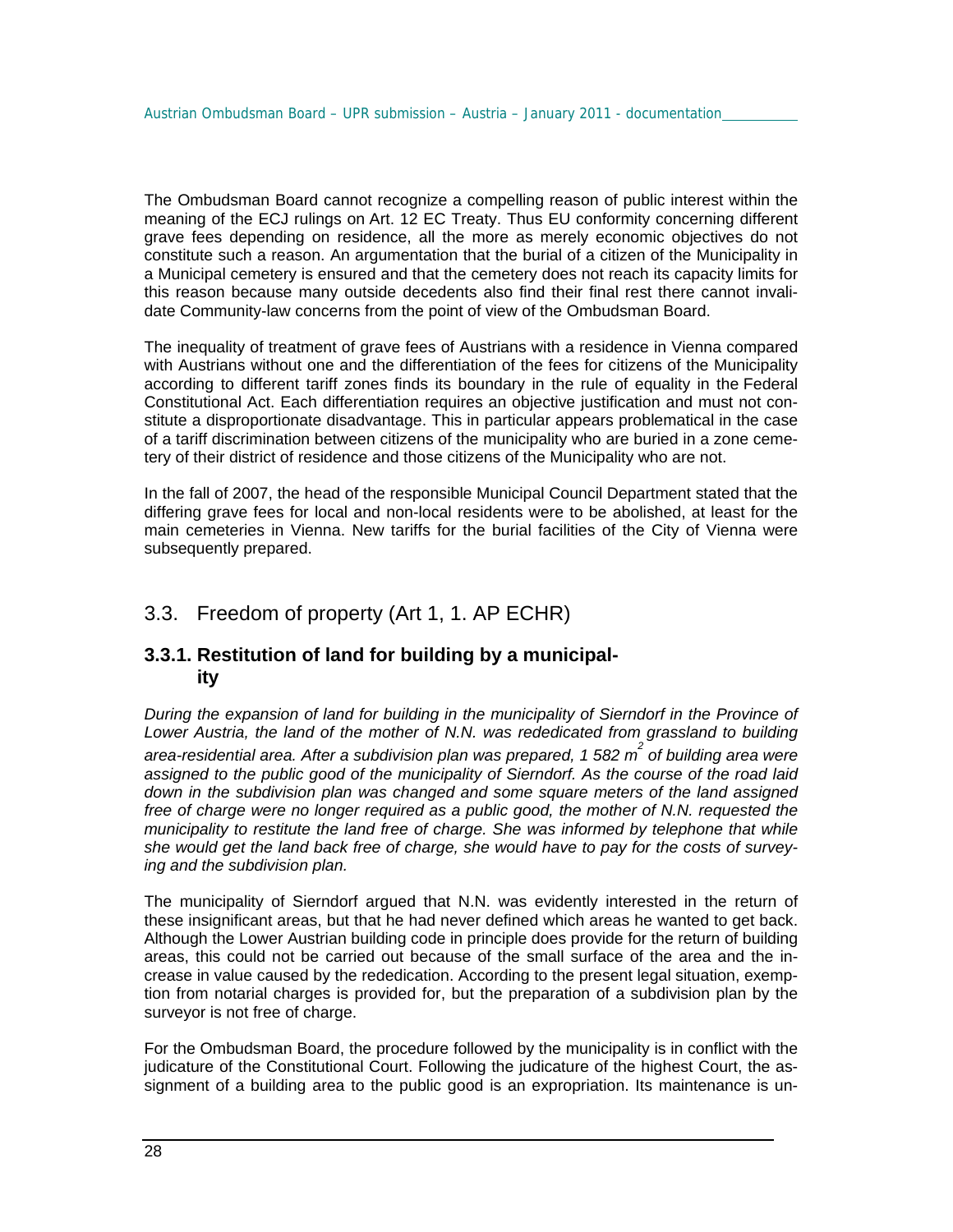constitutional if the public purpose for whose realization a law provides for the possibility of expropriation was not realized. The Lower Austrian building code must therefore in the OB's opinion be interpreted in line with constitutional requirements. The dedication as a public traffic area must be revoked if the area is no longer needed as a public good. According to the view of the OB the municipality of Sierndorf should therefore have transferred the property back to the mother of the complainant.

The municipality stated that while exemption from charges is provided for the notarial handling of the retransfer of ownership, this does not mean that the preparation of a subdivision plan is free of charge. The Ombudsman Board's position is clearly different: Pursuant to § 10 Para. 3 Lower Austrian building code, no plan is necessary if pieces of land from which no road area must be assigned are reunited.

The municipality's course of action with respect to the retransfer of ownership of the building areas not required was not in conformity with the law, so that the OB stated that there had been a case of maladministration. The municipality subsequently informed the Ombudsman Board that the areas not required would be retransferred back to the ownership of N.N.

## 3.4. Data protection

### **3.4.1. Sensitive health data must not be circulated**

*The Ombudsman Board received information according to which patients who use a specific taxi service for a medically necessary transport must hand over a medical travel and/or transport order to the driver. The taxi driver passes these on to his firm for financial settlement with the respective local health-insurance authority. In this way, the taxi driver as well as the persons in his enterprise handling the settlement with the local health insurance authority obtain knowledge of the diagnosis and/or the intended therapy as well as the medical grounds for the transport* order.

Pursuant to the Austrian Data Protection Act, everyone has a claim to confidentiality of his or her personal data, provided there is a legitimate interest therein. It further states that with respect to the use of personal data, unless it occurs in the vital interest of the person concerned or with his or her consent, restrictions of the claim to confidentiality are only permissible to safeguard preponderant legitimate interests of another person. Further restrictions are provided for the use of data especially deserving of protection, among them the "safeguarding of important public interests". It is also expressly stipulated that even in the event of permissible restrictions the intrusion in each case must be in the mildest form leading to the objective.

Health data are sensitive data "deserving of special protection". These data are subject to a general prohibition of use that is only overruled by the exceptions exhaustively listed in § 9 of the Data Protection Act. § 14 of the Data Protection Act contains a detailed obligation to take measures to ensure data security.

In this investigation procedure, the OB achieved that it is being examined whether it is possible that the diagnostic data as the basis of a transport order do not reach the transport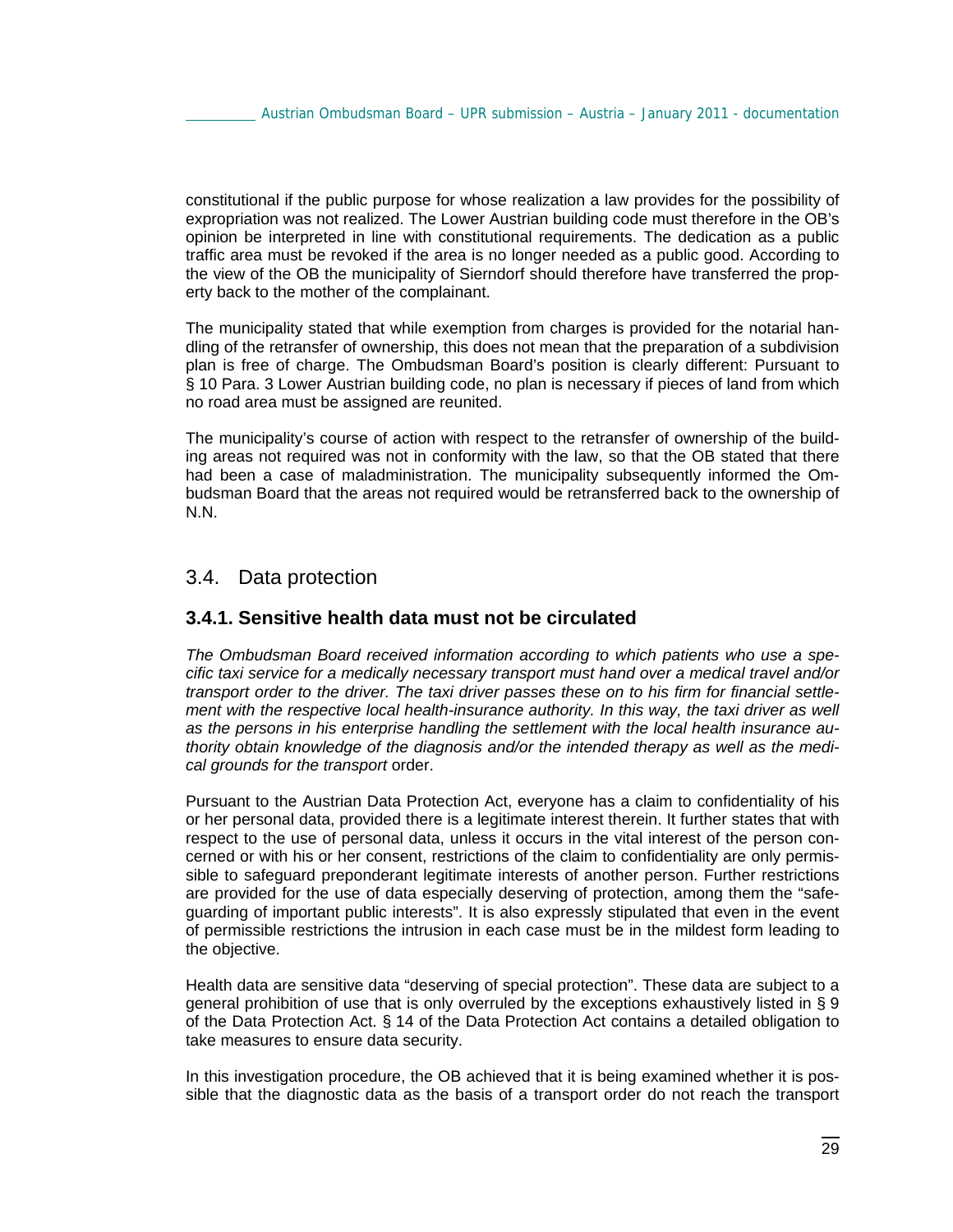company. Instead the data should be passed on directly to the health-insurance authority rendering the benefits. The health-insurance authority can then consolidate these data with the transport account and thereby check whether the transport was allowable. A regulation to this effect entered into force on 1 January 2009. The OB hopes that this problem will no longer occur in the future.

## **3.4.2. Lacking legal basis for video surveillance**

*A street lamp owned by the municipality of Ternitz in Lower Austria was regularly damaged. N.N., who received a diversion offer from the public prosecution office because he was a suspect, complained to the Ombudsman Board. The municipality of Ternitz had demanded in a letter to the complainant that besides the costs for the maintenance of the "damage" he had caused he should also assume the costs for the renting of a video surveillance tool by the Ternitz police.*

In the investigative proceeding the Ombudsman Board set out the legal bases for data applications in the "public domain" and requested the municipality of Ternitz for comments in connection with the necessary reporting to the data-protection commission. It also inquired why local authorities had asked local police to act as the invoice recipient (the video surveillance was installed by a private enterprise) and consequently charge the amount of the invoice to the municipality of Ternitz, who then asked the complainant to pay this amount.

In its comments, the urban municipality of Ternitz admitted that the report to the dataprotection commission had been forgotten and that there is no legal basis for the request to the police. The municipality affirmed that it would act in conformity with the law in the future. The investigation procedure was concluded with the formal objection to the conduct of the urban municipality of Ternitz.

# 3.5. Prohibition of torture (Art. 3 ECHR)

## **3.5.1. Living conditions in the Stein prison**

*During the past year several complaints were directed to the Ombudsman Board concerning conditions in the Stein prison situated in Lower Austria in the city of Krems. Among other things, the Ombudsman Board ascertained that inmates of the Stein prison partially share a cell designed as a single cell with a second inmate. In some of these cells, the toilets are only separated from the rest of the room by a dividing wall and a curtain.* 

In November 2008, 72 inmates had to live with at least one further person in a cell which was originally designed for one single person and in which the toilet area is only separated from the rest of the cell by a wall and a curtain. 248 inmates were held in cells in which the toilet area is separated from the rest of the cell by a wall and a curtain. 95 inmates were held in cells in which the toilet area is separated from the rest of the cell by a wall and a door. 340 inmates were held in cells equipped with an own cabin.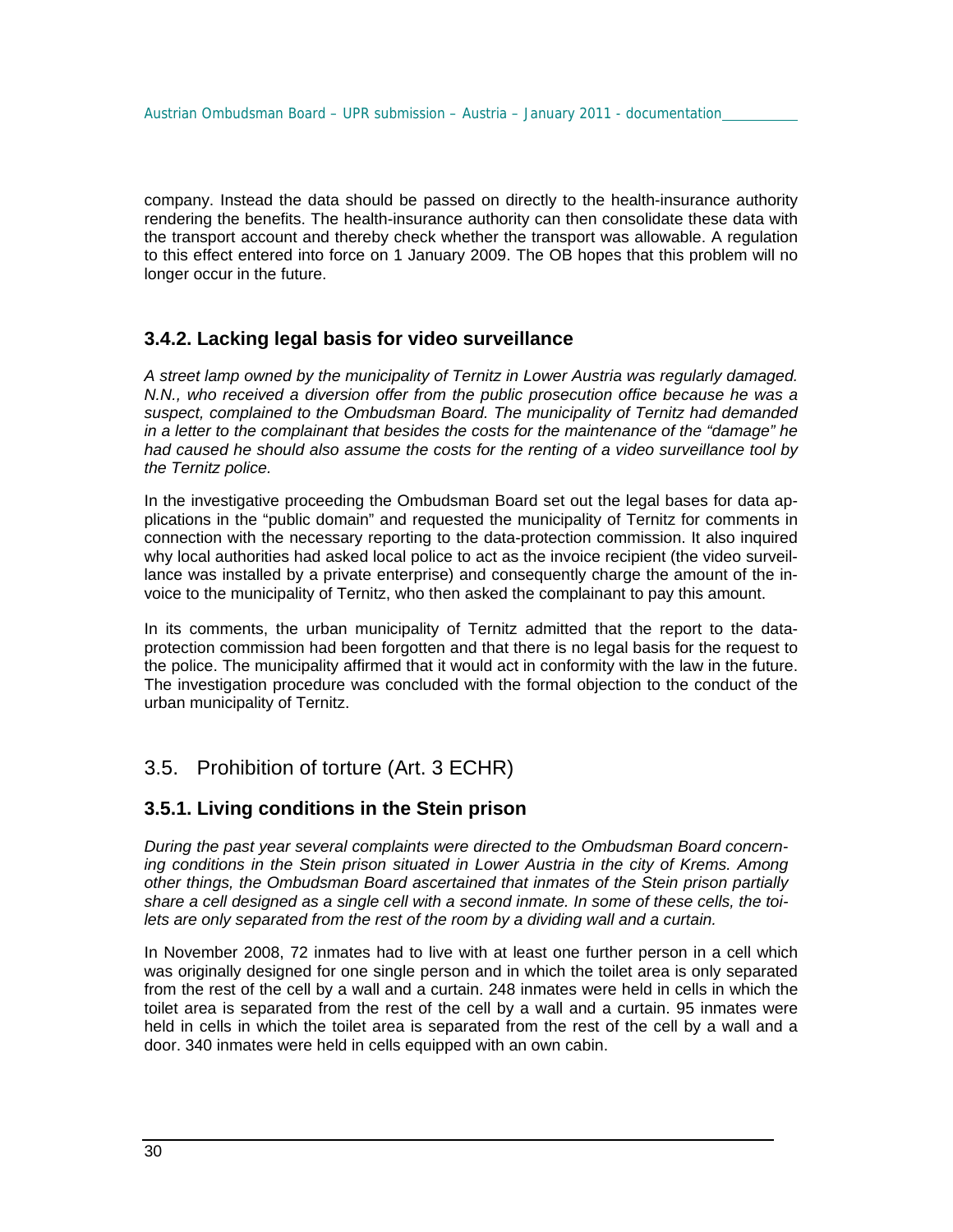The Federal Ministry of Justice stated that double occupancy of cells designed as single cells only occurred in one wing of the Stein prison. As the Stein prison is overcrowded and necessary renovation work is taking place at the same time, avoidance of double occupancy in cells designed as single cells is only possible once the refurbishment work is completed.

Pursuant to § 40 of the Austrian penal law, criminal prisoners are to be accommodated in rooms that are simply and functionally furnished. The Ombudsman Board does not know of a decision as to how toilets in the cells of Austrian prisons must be separated. In the Federal Republic of Germany, the 5th criminal division of the Berlin Superior Court of Justice, after stating that the guarantee of human dignity within the meaning of Art 1 Para. 1 of the Bonn Constitution is not intended to cater to exaggerated sensitivities but to offer protection against extreme impositions that attack the core of personhood, decided that the German Federal Constitutional Court and the Frankfurt Higher Regional Court have both affirmed such a serious invasion of human rights if prisoners are assigned a doubly occupied single cell with an "open toilet" (without adequate visual and olfactory screening). The conditions of confinement objected to by the complainant, namely the accommodation of several prisoners in a communal cell without a separated toilet area must be considered unconstitutional even if the necessary reservations are taken into account, as the existing curtain offered neither visual nor acoustic protection, so that when a prisoner uses the toilet, all prisoners are unacceptably deprived of any possibilities of retreat, suffer an invasion of their privacy, and are injured in their human dignity.

It is in this spirit that the Ombudsman Board believes that § 40 of the penal law must be read, so that the present accommodation constitutes a case of maladministration. Even if the OB by no means wishes to imply that prisoners were subjected to demeaning treatment, the judicature of the European Court of Human Rights must be pointed out, which starts out from minimum standards for prison conditions.

## 3.6. Right to respect for private and family life

## **3.6.1. Right to the correct spelling of the last name**

*During an investigation procedure the Ombudsman Board had to ascertain that last names are often incorrectly written by authorities, as the diacritics over the respective letter of the last name are lacking.* 

Art. 8 ECHR contains a constitutionally guaranteed right to respect for private and family life. In view of the relevant legal practice of the Constitutional Court as well as of the European Court of Human Rights, there can be no doubt that the right to respect for private life also includes a constitutionally guaranteed right to respect for one's own name. From the aspect of constitutional law one must therefore ask whether the range of protection of the right to respect for one's own name also includes the law that first and last names must be reproduced in correct characters by authorities.

The Ombudsman Board already indicated the important arguments in favor of this view in its 2006 annual report. Unfortunately, the competent authorities did not take suitable measures, such as the introduction of software and hardware for the Federal service that can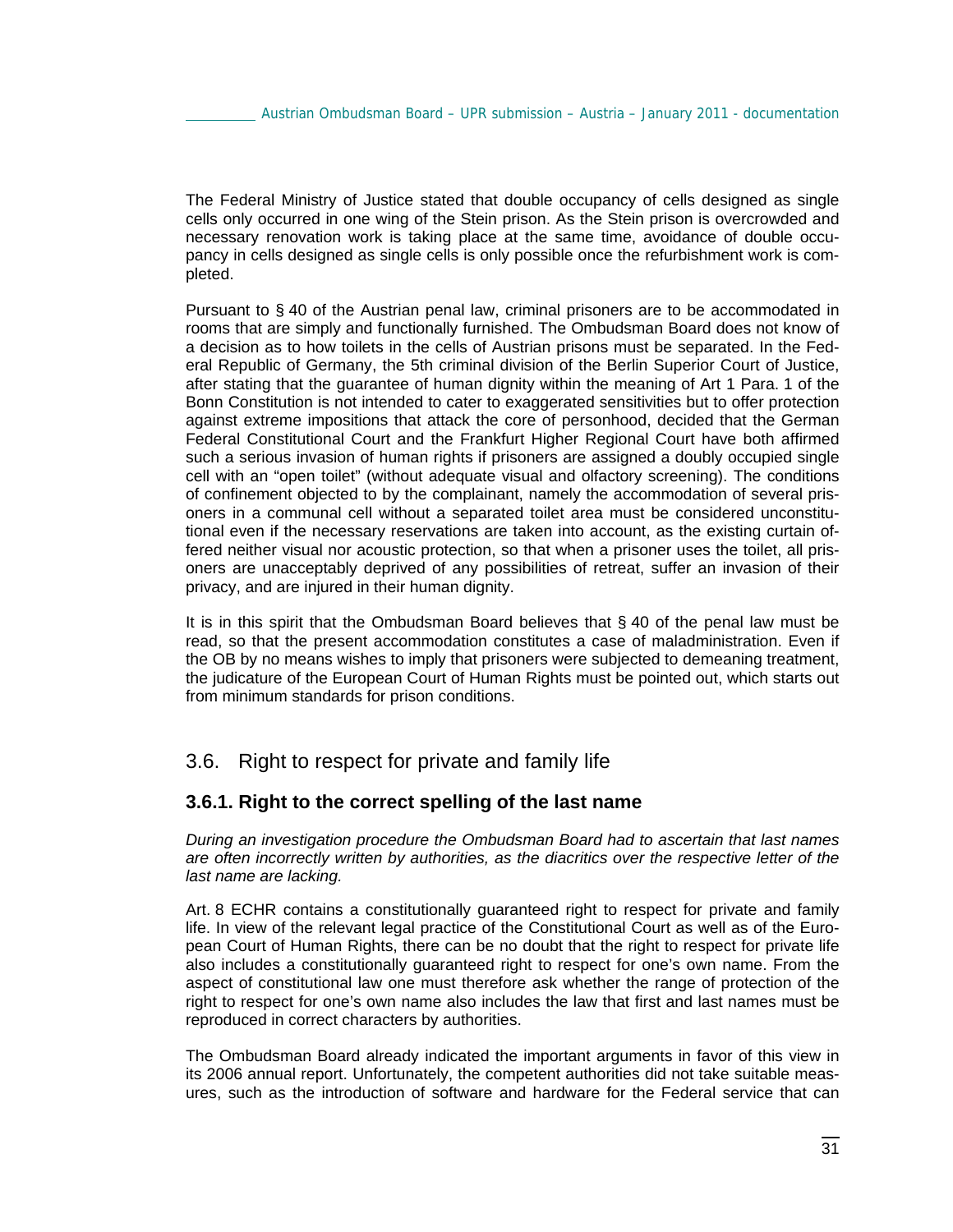correctly store and reproduce diacritics. For this reason, the Ombudsman Board ascertained a case of maladministration in December 2007. The Federal Government was advised to change the software and hardware used in the Federal service and to ensure the correct writing of the names of persons step by step.

In its reaction, the Federal Chancellery admitted such faults, but also announced a modification. The problem was repeatedly discussed in meetings of experts, some Federal Ministries already presented concrete implementation plans. It is not foreseeable at present when the Ombudsman Board's recommendation will be fully implemented.

## **3.6.2. Extradition of the wife of an Austrian citizen**

*The Indian citizen N.N. complained to the Ombudsman Board about the duration of her proceedings for the granting of a residence title for relatives. The complainant had first entered Austria with a visa that was valid for six months. She hoped that the proceedings for the granting of a residence title would be concluded during this time. The enquiries of the Vienna Federal Police Headquarters concerning a possible residence marriage dragged on*  for months. In the meantime, her first child with her Austrian husband was already born in *Austria. The Vienna Federal Police Headquarters nevertheless initiated extradition proceedings.* 

The criteria that the Constitutional Court lays down for a further legal stay in Austria are, inter al.: duration of stay, actual existence of family life and its intensity, degree of integration (relationships with relatives and friends, education, participation in social life, employment), no criminal record.

Taking these criteria into consideration, the initiation of extradition proceedings appears arbitrary. Close family ties exist, as the husband of N.N. is an Austrian citizen and their child is thus also an Austrian citizen. She herself entered Austria legally and was entitled to hope that the residence-title proceedings would be concluded within the half-year validity of her visa. The criteria of no criminal record, adequately assured means of subsistence as well as a secured accommodation situation are also fulfilled according to the information at hand. The marriage took place at a time when the complainant resided in Austria legally. Only the circumstance that she remained – for understandable reasons – in Austria after the expiration of the visa can be an accusation against her from a legal point of view.

The Federal Ministry of the Interior notified the Ombudsman Board twice between September 2007 und April 2008 that there are no objections to the granting of a residence title from the point of view of the Police. In July 2008, the Vienna Federal Police Headquarters suddenly initiated extradition proceedings against the complainant. This decision violates the protection of private and family life guaranteed by the Austrian constitution. It seems extremely improbable that a Supreme Court would confirm the authority's extradition decision. As already mentioned, practically all the criteria speak for the complainant. Moreover, the Ombudsman Board considers it unacceptable that the complainant must now struggle through proceedings in all instances in order to avert extradition at the supreme courts in the end. No comprehensible reasons for the turnaround in the authority's' decision were given to the Ombudsman Board.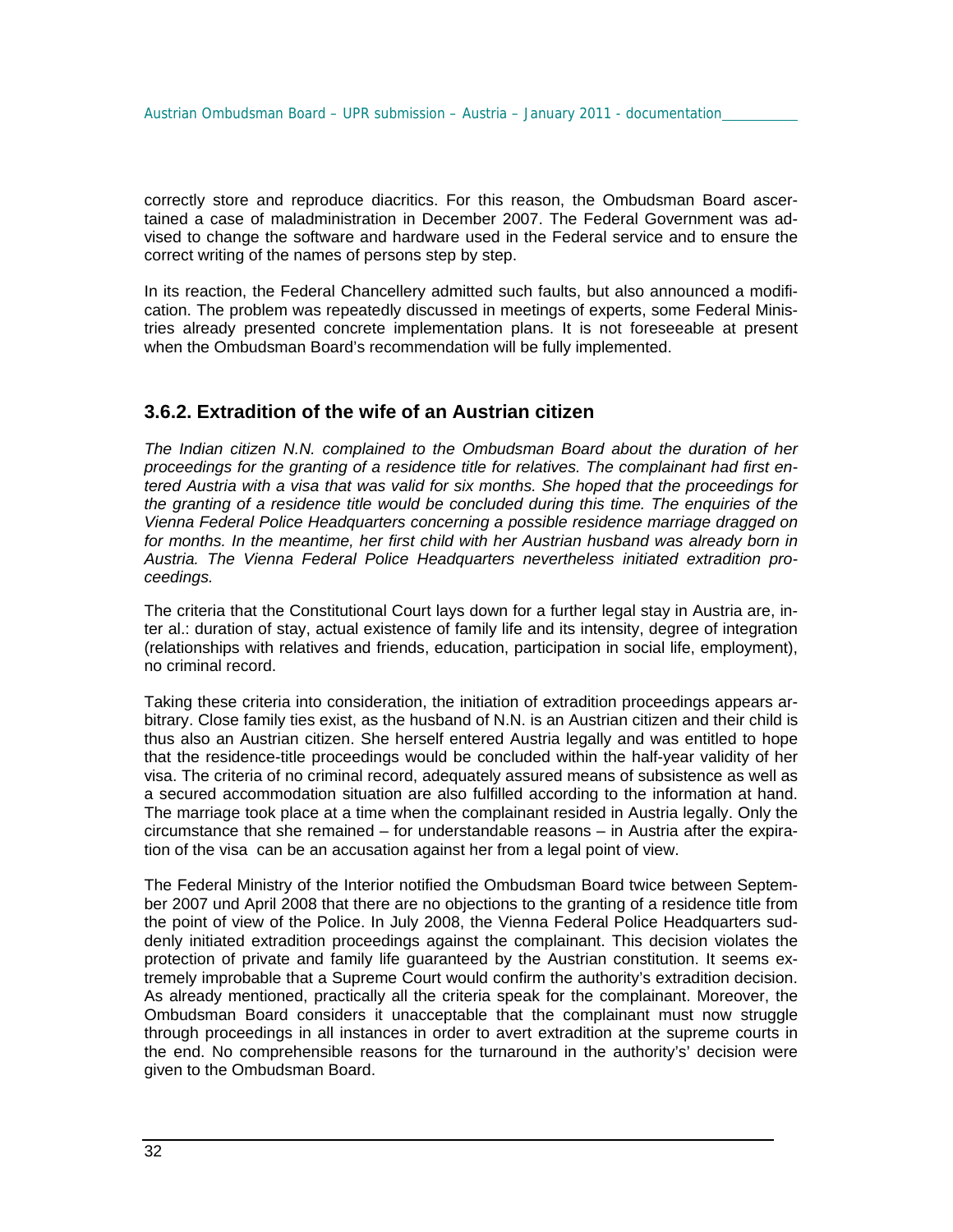## 3.7. Antidiscrimination

## **3.7.1. Discrimination based on nationality or ethnicity**

### **3.7.1.1. Families of foreign citizenship have problems receiving family allowances**

*Families of foreign citizenship living in Austria are particularly often affected by problems in receiving the family allowance. As an example, the family allowance is often limited to an unjustifiably short timeperiod. In other cases, foreign families sometimes have to wait for years before their claim to family allowance is established. Further problems concern the retroactive granting of a family allowance for so-called "late-born" children.* 

Already in October 2006, the Ombudsman Board noted that a shorter time limitation of the family allowance for families of non-Austrian origin constitutes a case of maladministration. Nevertheless problems continue to arise in practice. As an example, a family where the mother comes from Colombia was only granted the family allowance for the younger son for four years. For the elder son, it was granted – as usual – until the 18th year of life. In another case in which the father is not an Austrian citizen, the family allowance was only granted for 6 months and the mother left in doubt as to the reason why a further granting was refused. This posed a huge financial burden on the family as with the discontinuation of the family allowance the childcare benefits and the insurance protection would have been discontinued as well. In both cases the Ombudsman Board was successful and the family allowance was granted without a special time limitation. No explanation for the short time limitations was given to the Ombudsman Board.

The official procedure on the claim to family allowance poses another problem for many foreign families as the duration is sometimes extremely long. Foreign families sometimes wait two years and more for their claim to a family allowance to be granted which they were in some cases first refused. In the proceedings, the families are sometimes also asked to produce documents in a quantity and quality that is as such not necessary for the procedure.

These cases could quickly be settled after the intervention of the Ombudsman Board. As the Federal Ministry of Health, Family, and Youth admitted, an investigation of possible fake self-employment had been done, although it would not have been necessary, namely whenever the permanent residence and the center of vital interests as well as sufficient means of subsistence are established. The problems thus evidently resulted from ambiguities regarding the legal prerequisites of the course of family allowances, in particular in the case of families who have moved to Austria from the new EU member states.

A further problem concerns the family allowance for so-called "late-born children" of thirdcountry women with a valid residence title. These families can only apply for a family allowance when the residence title for their child is issued. In some cases, this takes a considerable amount of time, which in itself constitutes a great financial burden for the family involved. An amendment has made sure that the family allowance and the childcare benefits must be granted retroactively from birth if there is a residence title. In one case, however, the authority unjustifiably demanded confirmations of the domestic embassy for the retroac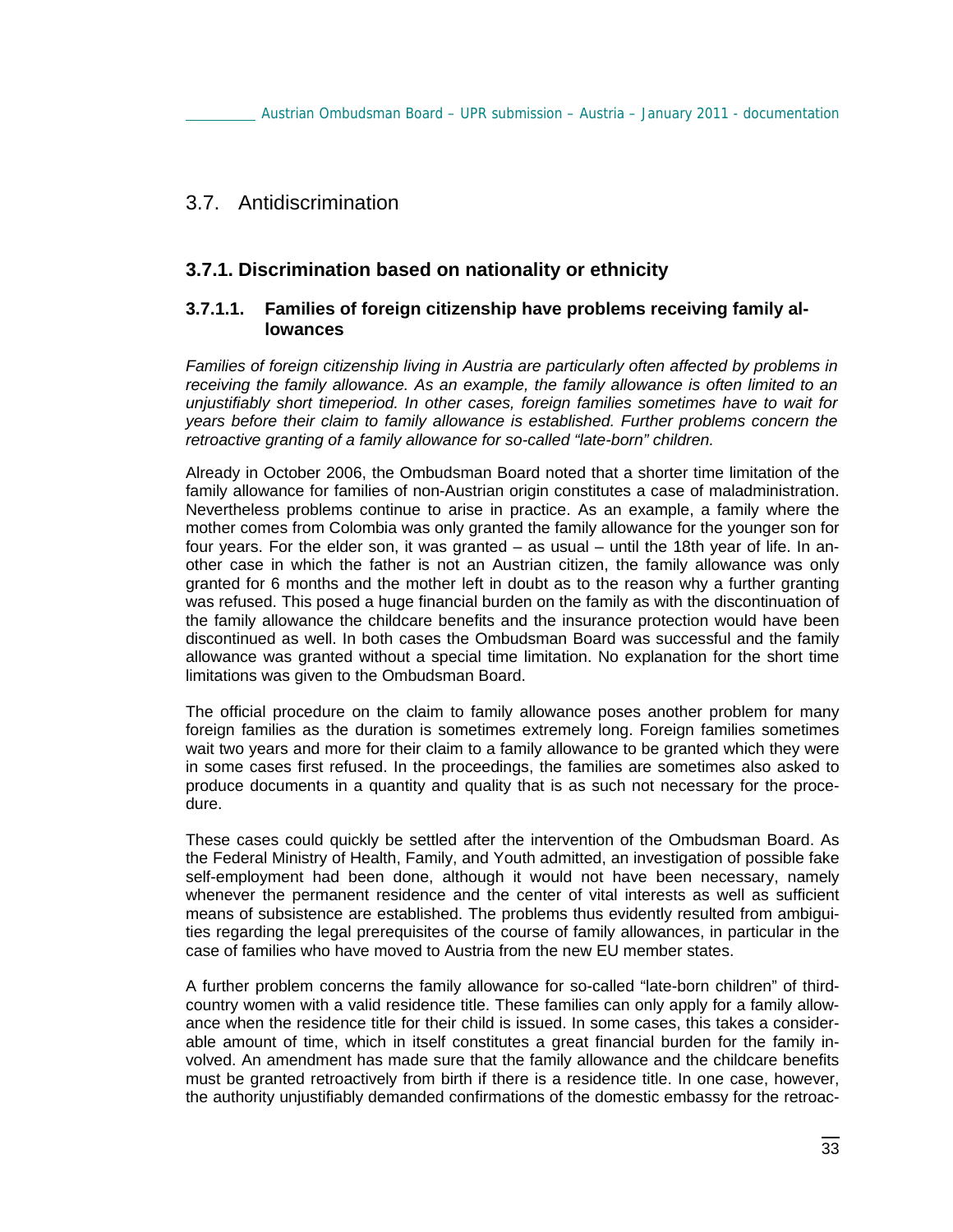tive granting and/or did not meet its duty to explain how the application form must be completed correctly.

#### **3.7.1.2. Discrimination and violation of EC law: Carinthian baby allowance**

*EC law prohibits the discrimination of EU citizens. According to the legal practice of the ECJ, a member state discriminates against the citizens of the other member states if it makes the payment of a birth and maternity allowance dependant on the fact that the recipient has already lived in its territory before. The Ombudsman Board has ascertained that the restriction of the Carinthian baby allowance to Austrian families with at least two years of residence in Carinthia constitutes a case of maladministration.* 

Ms. C. is an EU citizen of non-Austrian nationality and has been living in Carinthia for some time. She became a mother a short time ago. She was refused the Carinthian baby allowance, which constitutes a one-time financial benefit from the Province for the parents of newborn children. According to the directive then in force it was only provided for Austrians who had resided in Carinthia for at least two years. After calling on the Ombudsman Board, payment of the Carinthian baby allowance to Ms. C. was still refused. She did, however, receive the corresponding amount by a check with the title "support for the family". Officials stated that Ms. C. was not allowed to receive a baby allowance because of the directive of the Carinthian Provincial Government in force, but that she should be indemnified all the same.

The Ombudsman Board on 18 April 2009 unanimously held that the directive of the Carinthian Provincial Government and the procedure of the authority constitutes a violation of EC law and therefore a case of maladministration. The Ombudsman Board stated that the EU member states do not have complete liberty in designing their systems of social security, but are bound by the principle of equal treatment of Community law. This also applies to the granting of private-sector promotions and subsidies.

Art. 12 EC Treaty prohibits any discrimination of EU citizens for reasons of citizenship. Pursuant to Art. 3 Reg. (EEC) No. 1408/71, EU citizens who live and work in Austria and the members of their family must be treated the same as Austrian citizens with regard to socialsecurity benefits. Art. 7 Para. 2 Reg. (EEC) 1612/68 further provides that employees who are citizens of a member state enjoy the same social and tax benefits in the territory of a member state as domestic employees do. The requirement of equal treatment also applies to families from the EEA as well as Switzerland.

According to the rulings of the ECJ, a member state discriminates against the citizens of the other member states if it makes the payment of birth and maternity benefits contingent upon the requirement that the recipient has lived in its territory before. Such a regulation constitutes a violation of Art. 7 Para. 2 of Reg. (EEC) No. 1612/68, of Art. 52 of the EC Treaty as well as of Reg. (EEC) No. 1408/71 (ECJ, Rs C-111/91, Commission vs. Luxemburg).

The Ombudsman Board therefore recommended to the Carinthian Provincial Government that it should quickly bring its subsidy directive into conformity with EC law. As a reaction to the investigation of the Ombudsman Board, the Carinthian baby allowance was extended to families from the EU and EEC area as well as from Switzerland. The Ombudsman Board's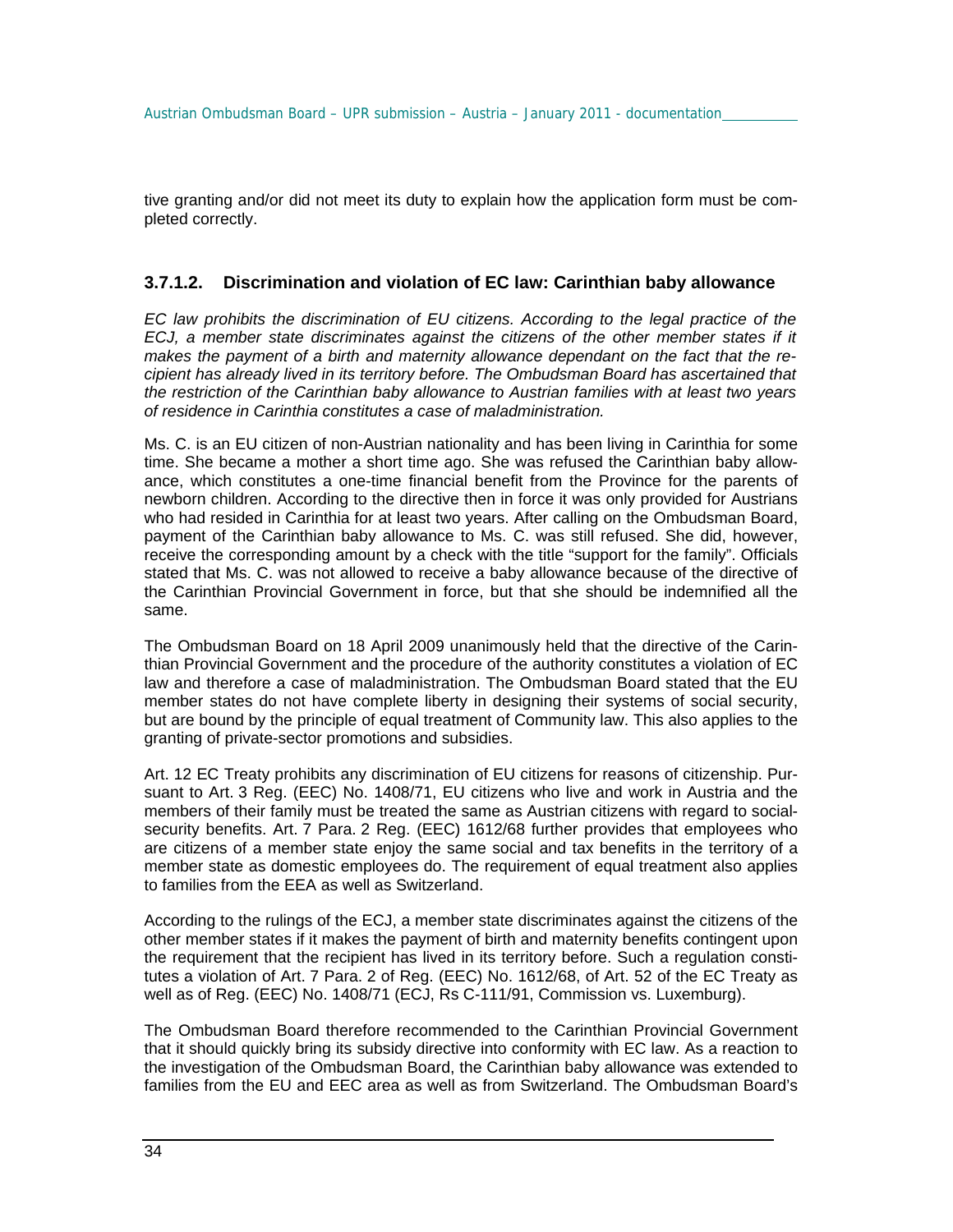recommendation to delete the residence clause that demands at least two years of residence in Carinthia without replacement, as it constitutes an indirect discrimination, has not yet been followed by the Carinthian Provincial Government.

At present, besides this case, an ex officio examination in other Bundesländer (Burgenland, Upper Austria, Salzburg, and Vienna) that also make the payment of comparable family benefits from the Provincial budget contingent upon a minimum period of residence is also pending before the Ombudsman Board. As a result of the examination, one Province, the Burgenland, has already changed its law and repealed the condition for subsidy of a minimum one-year residence of the Province criticized by the Ombudsman Board.

#### **3.7.1.3. Discriminatory treatment by police officers**

*A complainant felt that she had been discriminated by the conduct of police officers and their way of expressing themselves during an official action. The Cypriote citizen N.N. was on a one-week stay in Austria together with her two children and her husband, who is an Indian citizen.* 

Owing to her lacking knowledge of German, the complainant was not able to give a "verbatim account" of the insulting statements the police officers made. But as N.N. is professionally concerned with discrimination and racism as a university professor, the Ombudsman Board had no reason to doubt the credibility of her statement. She had felt discriminated "by the hostility" of the police officers during the official act that, for example, showed itself in "threats" by the officers to take the complainant and her family to the police station that lasted almost 10 minutes. The complainant gained the impression that the officers had above all treated her and her family in such an unfriendly manner because of her "southern appearance".

The regulation based on the Law on the Security Police stipulates that police officers in fulfilling their duties must refrain from everything that could cause the impression of discrimination because of skin color and/or national or ethnic origin. This could not be convincingly demonstrated by the comments of the Federal Ministry of the Interior. The Ombudsman Board therefore requested the Federal Ministry of the Interior to emphasize this topic in further training for the police forces.

According to a report of the EU Commission, Austria is the country with the worst assessment in the category "Directive not transposed at all" regarding the application of the relevant directive 2004/38/EC concerning the right of the citizens of the Union and their family members to move freely and reside in the territory of the member states. The Ombudsman Board will therefore continue to observe the development of laws in Austria regarding the implementation of the directive.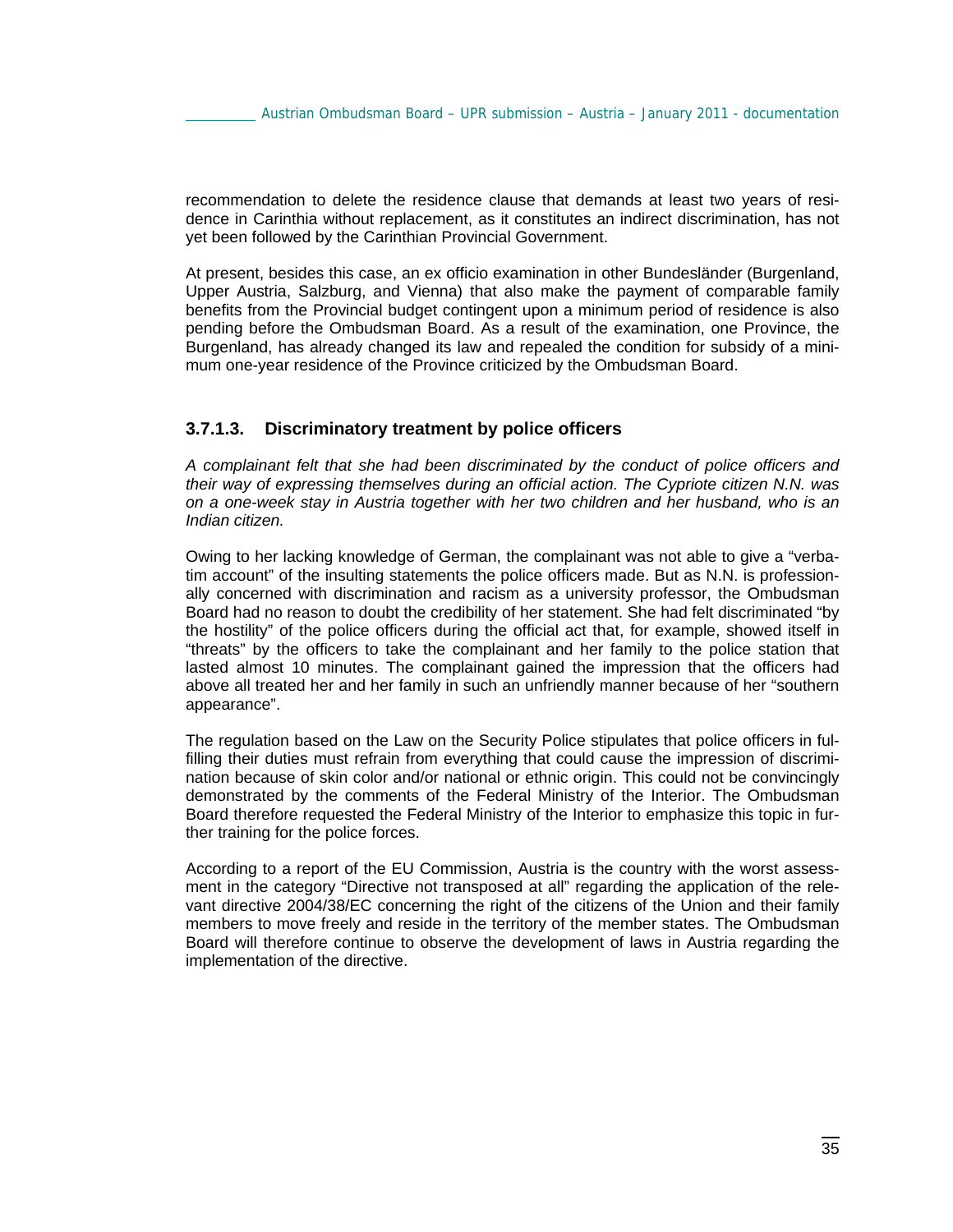## **3.7.2. Discrimination based on religion or belief**

### **3.7.2.1. Freedom of religion and autopsies**

*The basic right to freedom of religion also includes the freedom to exercise one's religion by observing religious customs. If the relatives of a decedent argue against an autopsy for religious reasons, it may only be performed if this is necessary in particular for reasons of health protection. In any case, the persons concerned must be comprehensively informed about a necessary autopsy.* 

The son of the complainant had a brain damage since birth and died at the age of nine months in the Vienna General Hospital. The parents are adherents of the Islamic faith and turned to the Ombudsman Board, as they felt their religious feelings had been injured by the procedure of the hospital regarding the autopsy of their son. Immediately after the death of their son, they had emphatically pointed out to the hospital personnel that they did not want an autopsy for religious reasons. A doctor informed them the next day, that a postmortem examination had to be performed on the corpse in order to be able to ascertain the exact cause of death and expressly assured them that no full autopsy, but only a small incision in the abdominal wall would be performed. The corpse was released one day later than agreed upon, and without further explanations of the type and extent of the postmortem examination. During the ritual washing of the dead, the parents saw that the corpse of their son, despite an assurance to the contrary, had been subjected to a complete autopsy. It was only one week after burial that the parents learned that the entire brain had been removed during the autopsy, so that it was not the complete corpse of the child that had been buried. In addition to the tragic loss of her son, the complainant now had to deal with the circumstance that she had not buried her son according to her religious customs, which is why she felt that the hospital had deceived her with respect to the type and extent of the postmortem examination.

This tragic case affects the fundamental basic right to the freedom of religion. This basic right, anchored in Art. 14 of the 1867 constitution and Art. 9 of the European Convention on Human Rights, in particular includes the freedom to practice one's religion by observing religious customs. Restrictions are only permissible if provided for by law and necessary and reasonable in a democratic society to pursue a legitimate goal, e.g. the protection of the health of the population or the subject of the basic rights.

The legal regulations furthermore provide that the corpses of patients who died in public hospitals must be autopsied if the autopsy was directed by the medical police or a court, or is necessary to safeguard other public or scientific interests. This can be the case particularly because of diagnostic unclarity. If none of these cases apply and the decedent has not agreed to an autopsy while alive, an autopsy may only be performed with the consent of the closest relatives.

Any autopsy against the wishes of the relatives who see themselves unable to grant their consent for religious reasons is an intrusion in the freedom of religion. An autopsy against the wishes of the family is only permissible if the objective pursued by the autopsy, health protection in this case, is of greater importance than the intrusion in the freedom of religion. This is the case, for example, if the cause of death is not adequately explicable or if there are diagnostic unclarities. In this case, the autopsy contributes to the determination of the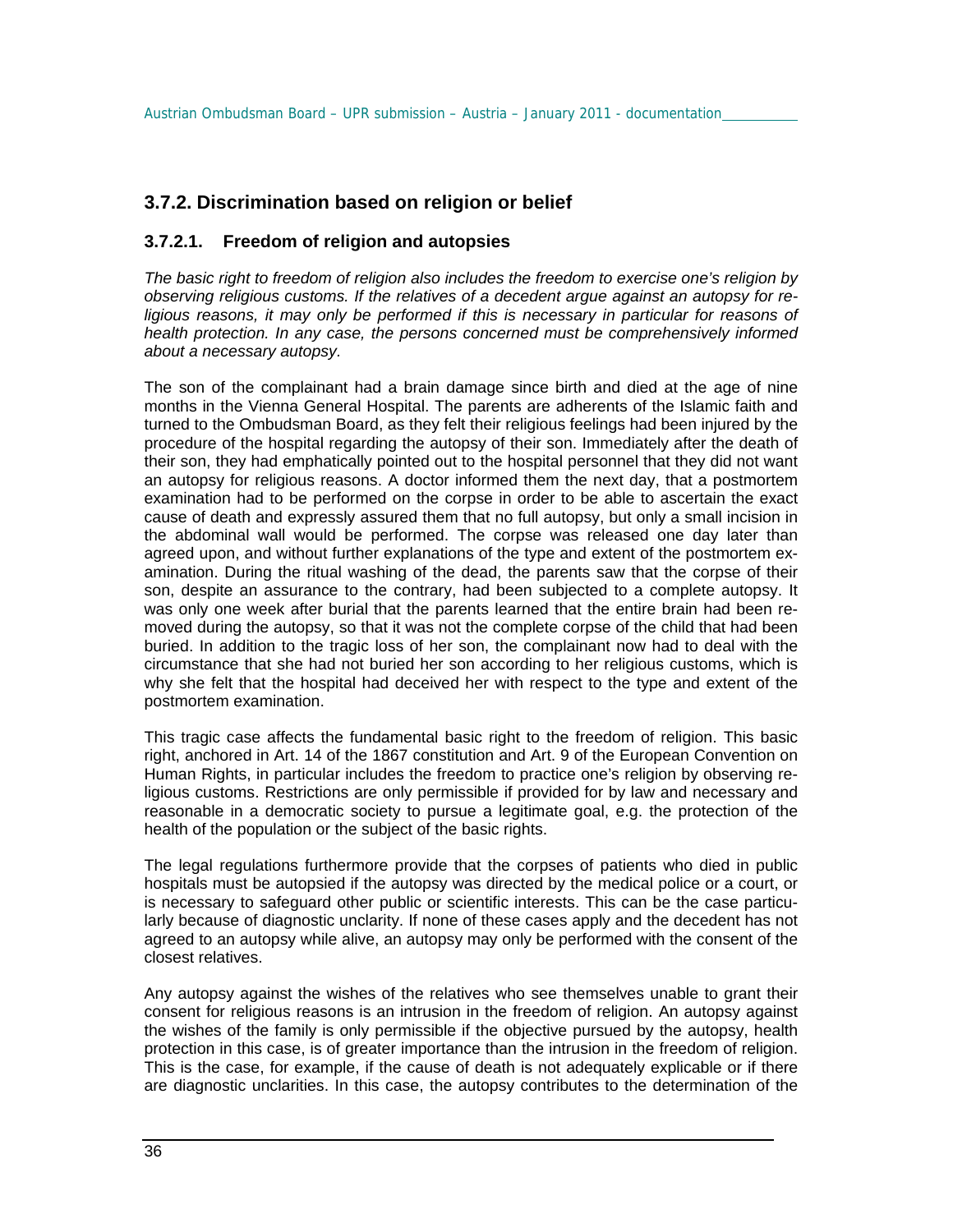exact cause of death and to the gaining of important knowledge for similar diseases in the future. The comments of the Vienna General Hospital indicated that the sudden cause of the baby's death could not be sufficiently explained by the findings available, which is why an autopsy was necessary.

This was also unobjectionable in the light of the freedom of religion. But the investigation procedure of the Ombudsman Board showed severe shortcomings concerning the information and communication about the autopsy. The complainants were incorrectly informed about the type and scope of the postmortem examination by the hospital. If the necessity of a more comprehensive autopsy only appeared later, the hospital would have had to so inform the parents voluntarily and immediately. This did not occur and therefore constitutes a violation of a fundamental patient's right and the duty of physicians to divulge information. In its comments, the General Hospital acknowledged that mistakes were made, admitted these in a meeting with the parents, and apologized. General improvements in this area were announced by the hospital management as a consequence of this tragic case.

### **3.7.3. Discrimination based on lacking communication infrastructure**

#### **3.7.3.1. Application procedure for a position as an intern**

*The possibility of communication via the Internet must not be made a condition of application in an application procedure. People without Internet access must also, as an example, have the possibility to apply for a position as an intern.*

An applicant for an internship informed the Ombudsman Board that in the procedure carried out by the Lower Austrian Provincial Government, applications are only possible by Internet. The Ombudsman Board initiated an investigation procedure in this matter and considered it discriminating that the possibility of communication via the Internet and thus personal Internet access becomes a condition of application.

As a result of the investigation procedure the Lower Austrian Provincial Government will in the future point out in information material that application forms can also be requested in writing or by telephone and sent in by mail. It must be assured that persons with no personal Internet access also have the possibility of applying for an internship at all.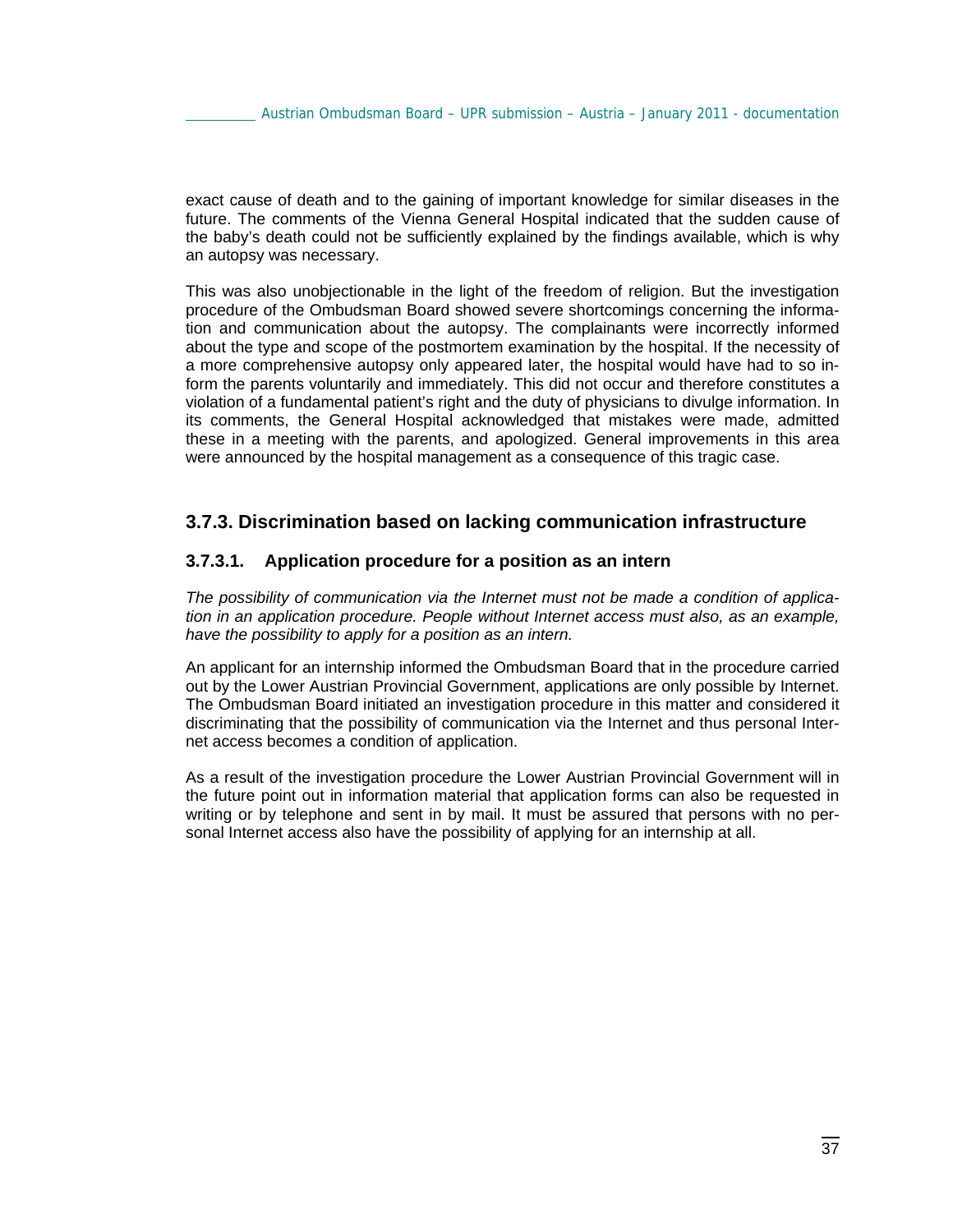# **4. AOB Annual Report 2007**

### 4.1. Fundamental constitutional requirements

### **4.1.1. Rescission of an approval pursuant to § 134a of the Aviation Act**

*An Austrian citizen who, on the basis of the legally stipulated reliability examination by the Federal Ministry of the Interior, based on § 173(16) of the Aviation Act (Luftfahrtgesetz; LFG), had his airport pass revoked by the civil airport keeper, approached the Ombudsman Board, after his petition for access to files was rejected as being inadmissible by the Federal Ministry of Transport, Innovation and Technology, by official notice dated 23 December 2005, with reference to § 134a(4) of the Aviation Act.* 

Section 134a(4) of the Aviation Act provides for "notifications" of the Federal Ministry of Transport, Innovation and Technology to the civil airport keeper that misgivings exist against a person examined by the security authorities, within the meaning of Directive (EC) No. 2320/2002 ("has been notified"). Such a "notification" has the legal consequence that the civil airport keeper is not permitted to issue an airport pass for the person affected and/or must revoke an already-issued airport pass.

In the Fundamental Rights Section of the 30th Report to the National Council and Federal Council (pp. 352 ff.), the Ombudsman Board explained in detail that § 134a(4) of the Aviation Act must be interpreted in conformity with the constitution, such that the person affected by this measure must be granted a right to defense in the proceeding resulting in "notification" and therefore (also) has a right to service of this notification (which is to be qualified as an official notice):

As an airport pass is a prerequisite for lawful access to the security area of an airport, a person who may not receive/retain a pass on the basis of a notification by the Federal Ministry of Transport, Innovation and Technology may no longer be employed in an activity for which access to the security area is a prerequisite.

In view of these legal consequences, the "notifications" in question intervene in the private autonomy of the civil airport keeper, because they restrict him in the freedom to decide for himself which persons he can employ in which functions and thus also intends to grant access to the security area of the airport. The same also applies to companies in a legal relationship with the civil airport keeper and requiring personnel with access to the security area, in order to fulfill their resulting obligations.

As the private autonomy—and particularly the right to conclude contracts under private law—according to the case law of the Austrian Constitutional Court (cf. in principle, VfSlg. 14.500, 14.503/1996 and 17.071/2003), is fundamentally protected by the constitutional guarantee of ownership, in any case, an intervention exists in a constitutionally protected legal position of the civil airport keeper/the contractual partner as an employer.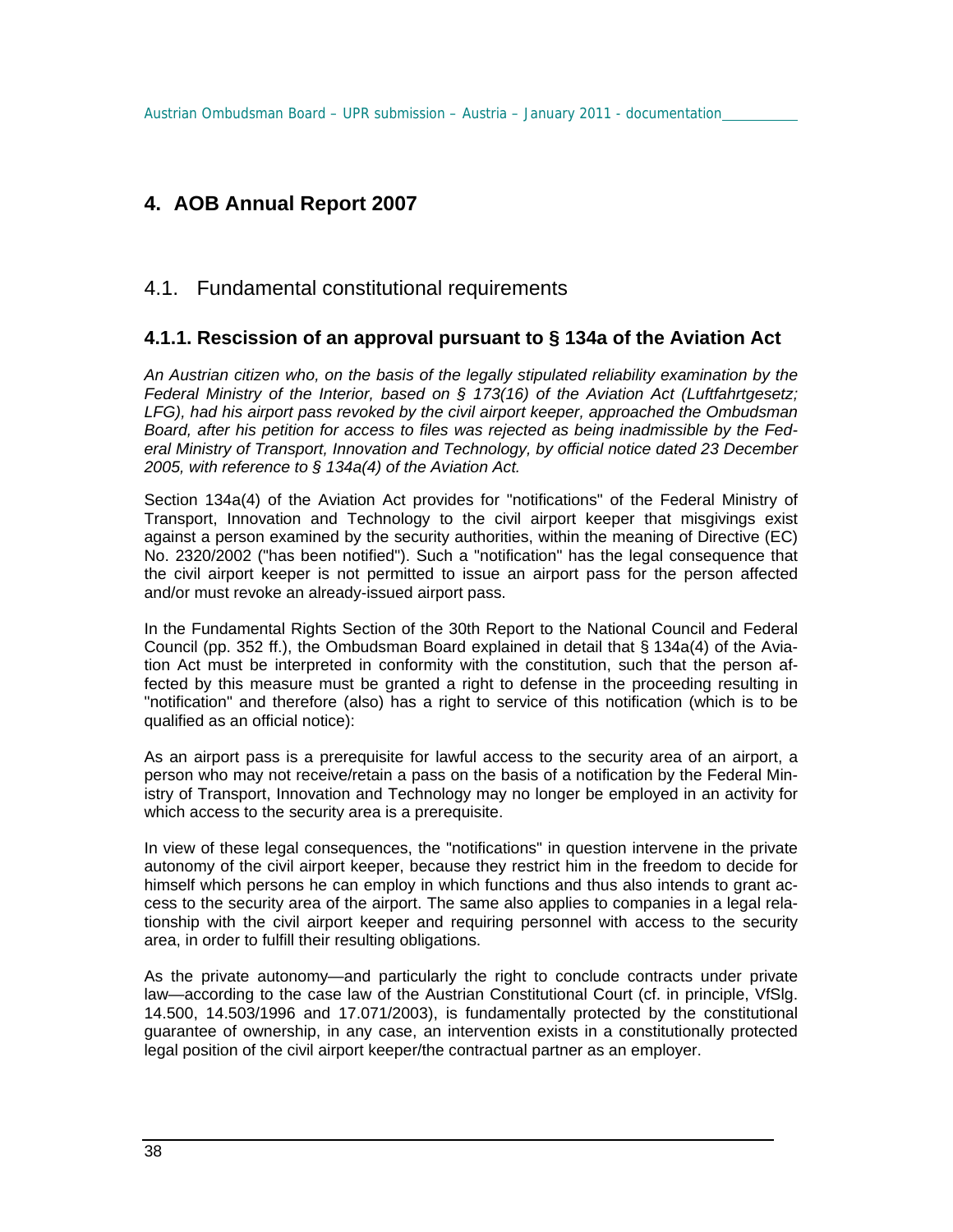At the same time, due to the associated legal consequences, the "notification" additionally intervenes in the (potential) employee's freedom to perform gainful activities constitutionally protected by Article 6 of the Basic Law (Staatsgrundgesetz; StGG), because every person who may not be issued an airport pass/has an airport pass revoked, on the basis of a respective "notification," may not enter into/maintain an employment relationship with a civil airport keeper/his contractual partners, for the implementation of which, access is necessary to the security area of the airport. In the light of the continuous legal rulings of the Constitutional Court on Article 6 of the Basic Law—see example of VfSlg. 16.740/2002,16.927/2003 and 17.238/2004—in this context, a serious intervention in fundamental rights must also be spoken of, because employment/exercise of a profession is made virtually impossible for the person negatively affected by the "notification."

In its case law, the Constitutional Court has always emphasized that the constitutional definition of an official notice fulfils constitutional functions, among these, particularly ensuring legal protection with respect to the administration (cf. e.g. VfSlg. 11.590/1987, VfSlg. 13.223/1992 and 13.699/1994). To the extent that this case law is relevant in this context, it can be summarized with the following quotation from decision VfSlg. 17.018/2003:

"The Constitutional Court has already declared in VfSlg. 13.223/1992 and emphasized in VfSlg. 13.699/1994 that a legal regulation is unconstitutional, which, despite intervention into the legal sphere of an affected party, does not provide for any option to combat the legality of this intervention and allow it to be examined by the public courts."

In summary, it can therefore be noted that a legal regulation that empowers an authority to pass an individual sovereign act, without granting the negatively affected citizens a legal protection option in the form of an appeal (at least) to the Constitutional Court, is not reconcilable with the legal protection system anchored in the constitution and is therefore unconstitutional.

The consequence of this legal situation is that the "notification" by the Federal Ministry of Transport, Innovation and Technology intervenes in constitutionally guaranteed rights of the civil airport keeper/his contractual partners as employers, as well as in those of the (potential) employee and must be regarded as an "official notice" within the meaning of Art. 144 B-VG when interpreted in conformance with the constitution, because an intervention in constitutionally guaranteed rights may only be carried out in conformity with the constitution by way of an official notice which is ultimately opposable before the Constitutional Court. This official notice must be delivered to the civil airport keeper/his affected contractual partner, as well as to the (potential) employee, to whom an airport pass will not be issued/from whom an airport pass must be revoked, due to the results of the security examination.

An additional constitutional problem results if the notification intended to be qualified as an official notice—as in the case of this complaint—is exclusively delivered to the civil airport keeper but not to the affected employee. In cases of a subsequent security examination, massive intervention takes place in the constitutionally guaranteed right of the employee to freedom to exercise gainful activity, without him receiving an official notice and thus, the option to assert his misgivings regarding the legality of the decreed measure in the public courts. However, with this, he is specifically robbed of the legal protection option that the Constitutional Court has regarded as being constitutionally indispensable, in its legal ruling cited above.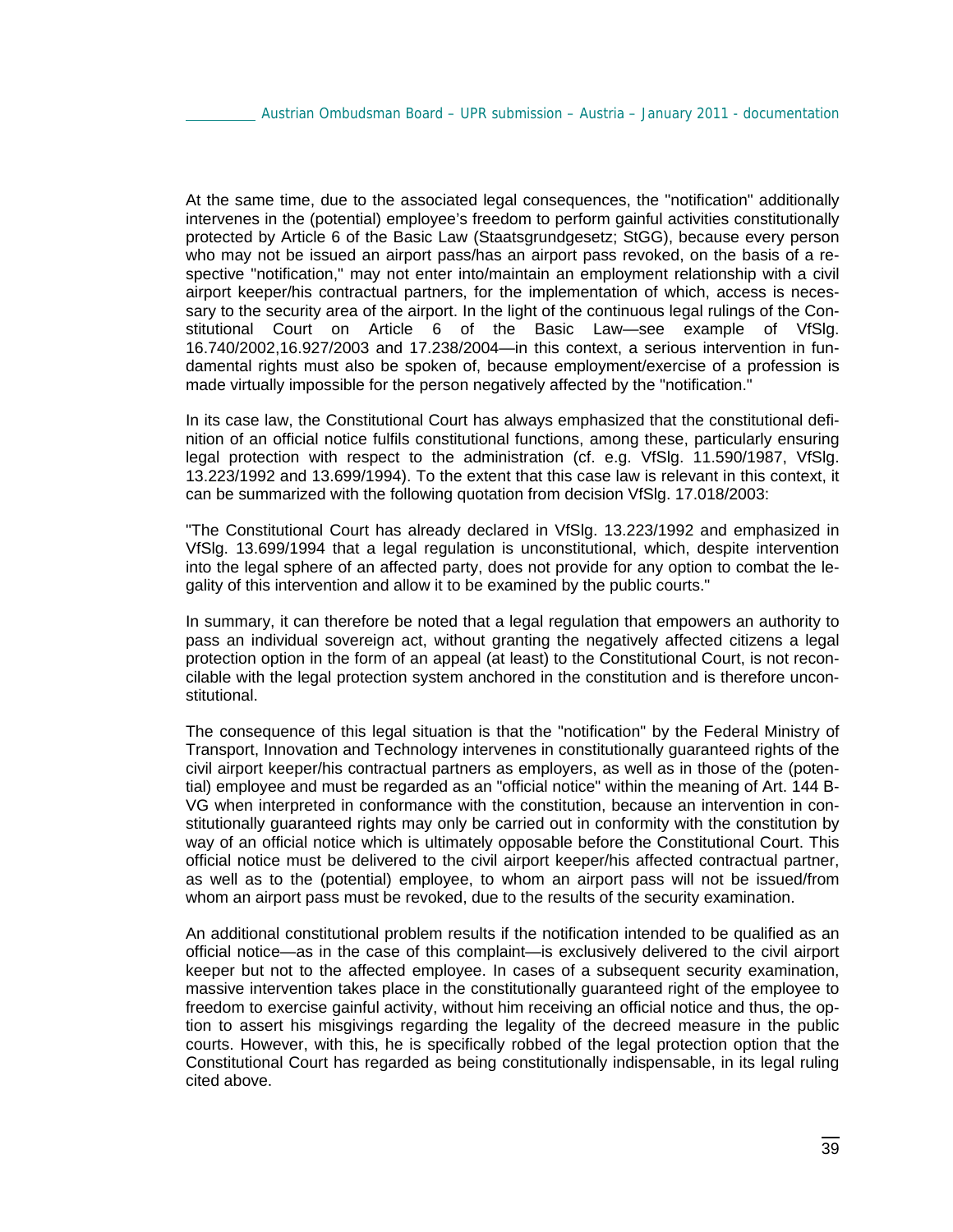As can be gathered from the official notice, which is the subject of the complaint, the Federal Ministry of Transport, Innovation and Technology nevertheless regards the approach chosen by it as being compulsory, as  $\S$  134a(4) of the Aviation Act does not establish a legal relationship between this person and the Ministry. If this view was accurate, § 134a (4) of the Aviation Act would be unconstitutional, for the reasons mentioned above, due to nonfulfillment of the requirements of the federal constitutional legal protection system.

The Ombudsman Board concedes that § 134a(4) of the Aviation Act explicitly only looks at the case of the "notification" to the civil airport keeper regarding existing security misgivings and does not expressly mention whether the respective notification must also be sent to the (potential) employee. However, on the basis of the constitutional situation described above, the conformity with the constitution of the legal provisions under discussion can only be affirmed, if it is regarded as admissible when interpreted in conformance with the constitution—and thus, consequentially, as necessary—to also serve the "notification" from the federal minister on the "potential" employee negatively affected in the sphere of his fundamental rights. That view is supported by the fact that the Constitutional Court also permits analogous application of the law when interpreted in conformance with the Constitution (e.g. VfSlg. 15.197/1998 and 16.350/2001) and neither the wording of the legislative provision nor the intention of lawmakers expressly excludes service of the "notification" here in question to the (potential) employee.

In view of these considerations, the Ombudsman Board resolved unanimously in the collegial meeting on 12 May 2006 that the official notice of the Federal Ministry of Transport, Innovation and Technology, with which the petition of the complainant for access to files due to lack of right to defense was rejected, represents a deficiency in public administration. In order to eliminate this deficiency, the Federal Ministry of Transport, Innovation and Technology was issued a recommendation to ensure that the official notice forming the subject of the constitutional complaint be officially rescinded in the application of § 68(2) of the 1991 General Administrative Procedure Act (Allgemeines Verwaltungsverfahrensgesetz 1991; AVG 1991) and the notification dated 20 September 2005, which was delivered to the civil airport keeper, be served on the complainant, as well as in future cases, to formulate the notification to the civil airport keeper unequivocally as an official notice and also to serve it on the person affected.

By letter dated 17 July 2006, the Federal Ministry of Transport, Innovation and Technology informed the Ombudsman Board that this recommendation would not be complied with, because, in its opinion, the wording of § 134a(4) of the Aviation Act did not leave any room for an interpretation in conformance with the constitution, in the sense of the recommendation by the Ombudsman Board.

At the urging of the Ombudsman Board, the competent state secretary established a working group in the reporting period that is to search for ways to find a solution taking into account all affected interests.

With respect to the specific constitutional complaint case, it must be noted that a decision was rendered against the Republic of Austria in both the first and second instance of official liability proceedings being conducted by the appellant.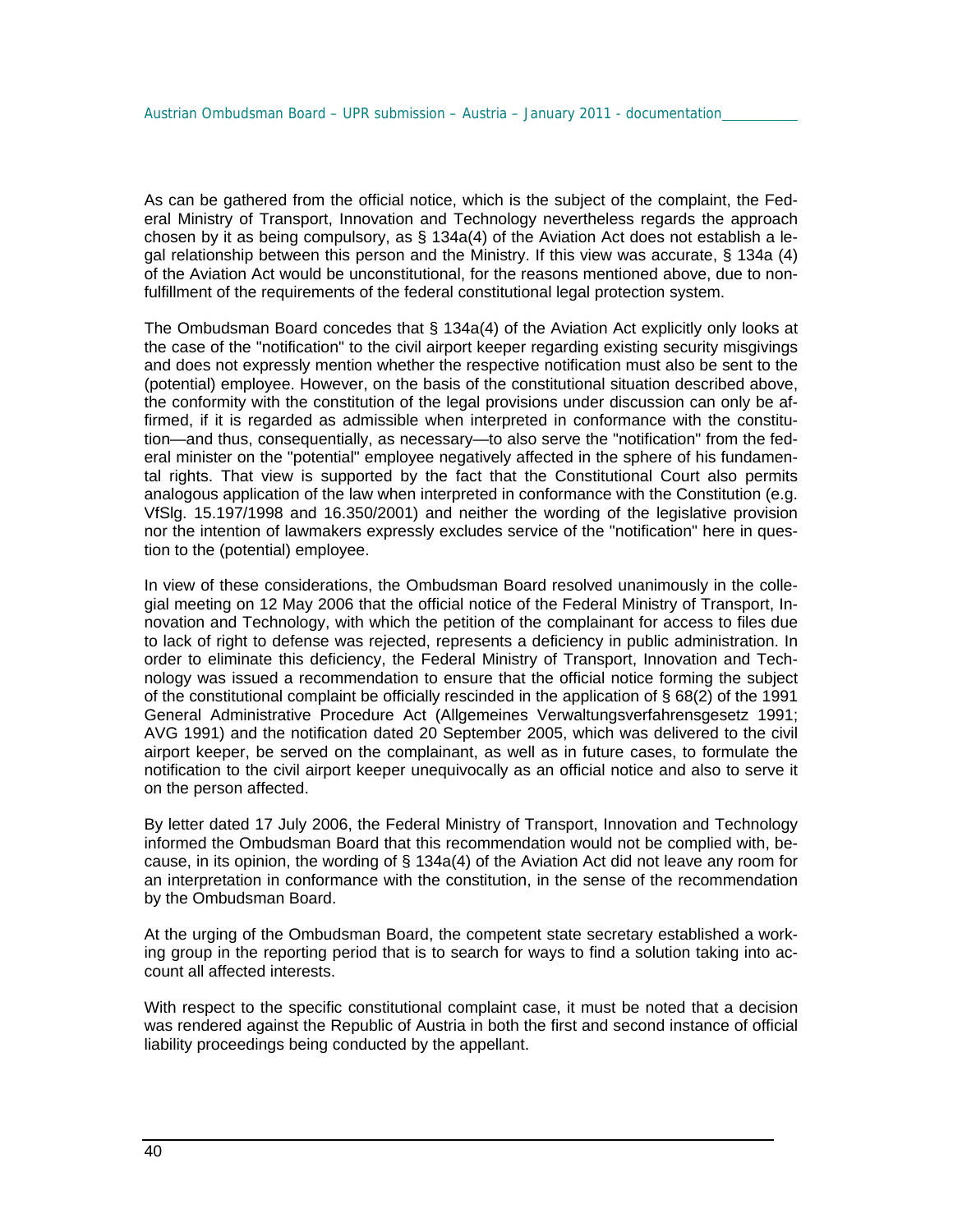## 4.2. Right to a fair trial

### **4.2.1. Decision-making period in accordance with 2000 Act for the Review of Environmental Compatibility**

By petition of 5 August 2004, N.N. filed a complaint concerning a procedural delay that had occurred. The petition filed with the Office of the Burgenland State Government on 28 January 2004 has still not been decided to date. Instead, the authorities are trying to move N.N. to assume the costs for obtaining an expert opinion. The complainant sees a "deficiency in the administration" in the delay on the part of the Burgenland State Government and in the repeated attempt to pass on the burden of the administrative costs.

In the review proceedings initiated, the Ombudsman Board obtained the response of the Office of the Burgenland State Government of 23 November 2004 regarding Case No. LAD-ÖA-V949/1-2004 and of 16 December 2004 regarding Case No. 5-N-B3533/17-2004. The documents presented by the complainant were checked. Furthermore, an opinion from the Office of the Burgenland State Government dated 30 March 2005 to the Austrian Broadcasting Corporation (ORF), which was passed on to the Ombudsman Board, was considered in the assessment.

The review proceedings conducted by the Ombudsman Board revealed:

I. Relevant in assessing the present case are provisions from the 2000 Federal Act for the Assessment of Environmental Compatibility (Umweltverträglichkeitsprüfungsgesetz; UVP-G 2000), BGBl. 1993/697 as amended and from the 1991 General Administrative Procedure Act (Allgemeinen Verwaltungsverfahrensgesetzes 1991; AVG 1991), BGBl. 1991/51 as amended.

The 2000 Environmental Compatibility Assessment Act consists of the text of the law and two annexes. Annex 1 contains the projects subject to the Act pursuant to § 3 thereof. Number 43 of the Annex establishes for the agriculture and forestry industry thresholds which, when exceeded, trigger environmental compatibility assessments of facilities designed for keeping and breeding animals.

Pursuant to § 39(1) of the 2000 Environmental Compatibility Assessment Act, the state government is competent for proceedings in accordance with Part One, which includes the assessment of the projects listed in Annex 1. Pursuant to § 42(1) of the 2000 Environmental Compatibility Assessment Act, state government must apply the 1991 General Administrative Procedure Act, unless administrative provisions are stipulated in the Federal Environmental Compatibility Assessment Act.

Section 3(7) of the Environmental Compatibility Assessment Act in fact contains such a variant provision, stipulating that the authorities must determine at the request of the project applicant, a cooperating agency or the Environmental Ombudsman whether an environmental compatibility assessment needs to be conducted in accordance with the Federal Act and what state of affairs in Annex 1 or § 3a, Paragraphs 1 to 3 are realized by the project.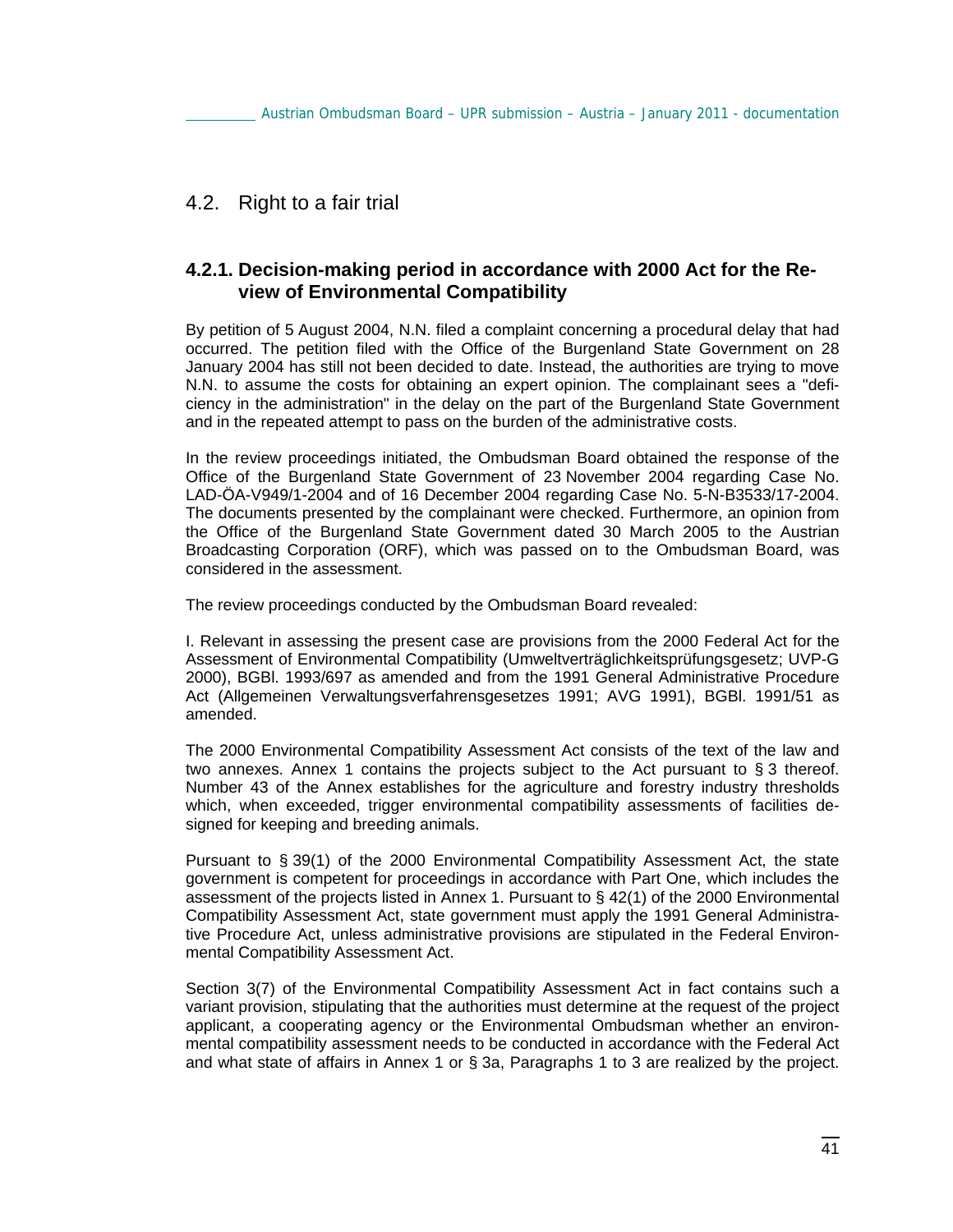This determination may also be made ex officio. The decision must be made in the first and second instances within 6 weeks by official notice.

Section 3(7), third sentence of the 2000 Environmental Compatibility Assessment Act thus stipulates a variant period from § 73(1) of the 1991 General Administrative Procedure Act.

The period in this case has been exceeded by ten times, and it is not evident that the overstepping of this reliable decision-making period is not largely the authorities' fault. Such a serious procedural delay is equivalent to a denial of rights. Procedural delays that are entirely disproportionate to the administrative decision-making periods are regularly qualified by the European Court of Human Rights (ECHR) as a violation of Article 6(1) of the European Convention on Human Rights, without the Court of Human Rights going into the complexity of a case in any further detail (e.g. decision of 21 December 1999, Appl. no. 26297/95, Nos. 33 ff).

II. Continuous legal rulings by the European Court of Human Rights regarding Article 6(1) of the European Convention on Human Rights have established that the state is obliged to organize a legal system in which proceedings can be concluded within a reasonable period of time so as to assure rapid decisions. The Court of Human Rights expressly requires that the state assure that a sufficient number of experts is available (cf., e.g., the statements regarding No. 53 in the decision of 14 January 2003, Appl. no. 38804/97).

The Environmental Compatibility Assessment Act took force pursuant to  $\S$  46(1) there (BGBl 1993/697) on 1 July 1994. The Burgenland State Government has therefore been competent for implementing the Environmental Compatibility Assessment Act in Burgenland for over 10 years. Irrespective of the fact that proceedings have been conducted in the State of Burgenland in which civil-servant agricultural experts have conducted investigations and given opinions and civil-servant veterinarians have rendered opinions on safety buffers (cf. only the administrative court findings in 99/05/0162 and 98/05/0024), it is astonishing that the Burgenland State Government does not possess the necessary specialized personnel to ascertain the facts relevant to a decision in implementation of the Environmental Compatibility Assessment Act. This deficit can only be seen as a failure to fulfill organizational responsibility.

III. The Ombudsman Board views the attempts to shift the costs for obtaining a non-civilservant expert opinion to the complainant as inadmissible. As the petitioner has not requested that a non-civil-servant expert opinion be obtained, the costs of the expert cannot, pursuant to § 76(1) of the 1991 General Administrative Procedure Act, be imposed on the petitioning party if it was necessary in accordance with the situation of the case to obtain the opinion and no civil-servant expert was available or the special circumstances of the case demand this (VwSlgNF. 9370 A/1977 and others).

None of these conditions has been met in this case: The Burgenland State Government has civil-servant experts at its disposal from the field of veterinary medicine, as is evident from the comments of Department 4a–V. Nor do the special circumstances surrounding the case require that a non-civil-servant expert be involved by way of exception. According to legal rulings on § 52(2) of the 1991 General Administrative Procedure Act involving a non-civilservant expert is only justified if the expert appears particularly suited to render an assessment due to his or her special knowledge of the case (e.g. the local planner in relation to a spatial development concept) (VwSlgNF. 13.366 A/1991).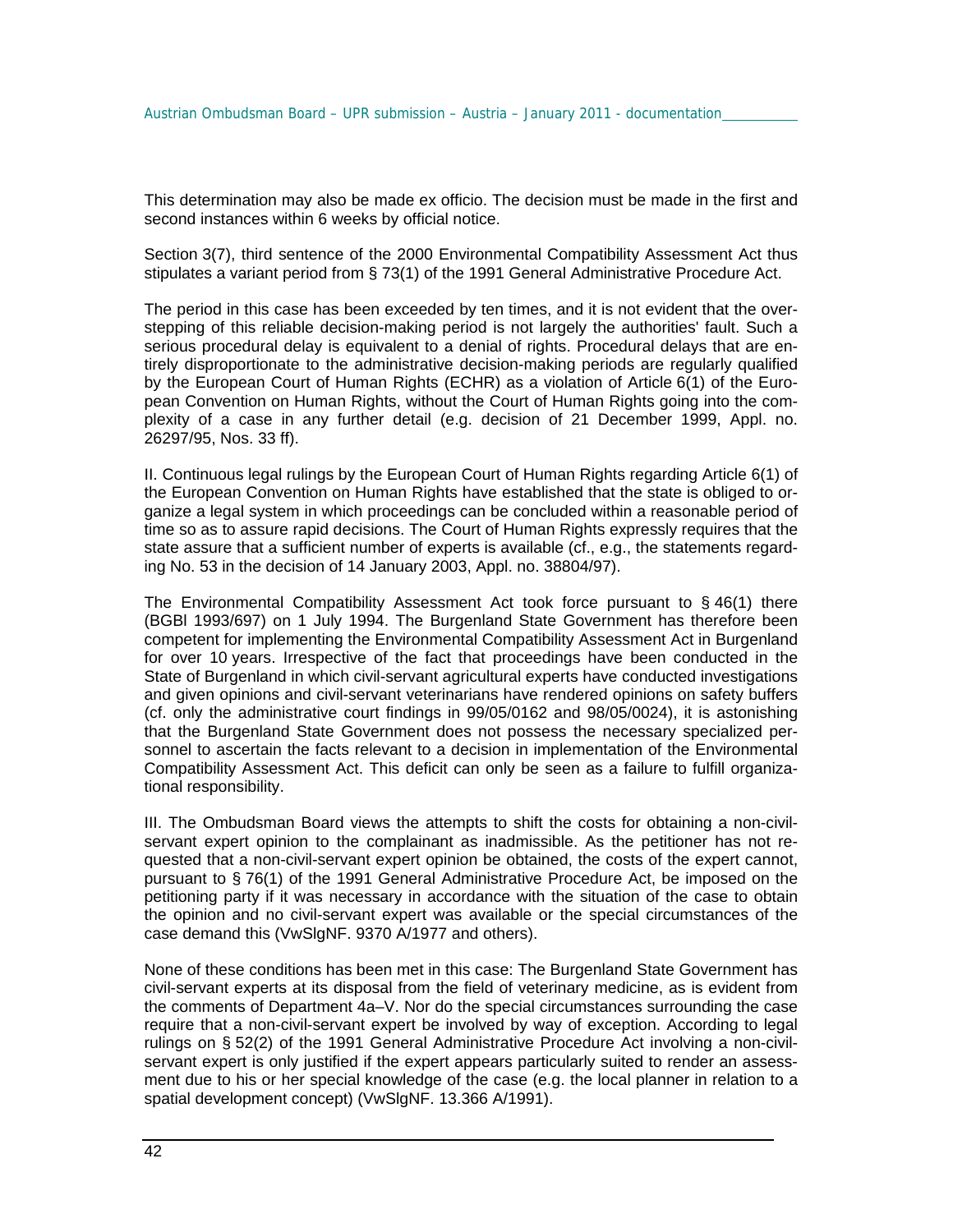No outsider can claim to have such specific knowledge in this case. Nor is any such knowledge required. As communicated to the authorities in the ongoing investigative proceedings by letter of 3 September 2004, in fact-finding proceedings pursuant to § 3, Paragraphs 1 and 2 of the 2000 Environmental Compatibility Assessment Act it is merely to be reviewed whether the thresholds determined in Annex 1 of the 2000 Environmental Compatibility Assessment Act have been exceeded or whether the specific project is spatially near to other projects and crosses the relevant threshold together with them and could thus have a significant harmful, damaging or disruptive effect on the environment due to an accumulation of factors. In such proceedings, nothing can and may anticipate the results of an environmental compatibility assessment.

It is incomprehensible to the Ombudsman Board that the Burgenland State Government does not feel capable of conducting such an assessment.

IV. In conclusion, it must be noted that should the Burgenland State Government actually not possess the necessary experts and require non-civil-servant experts to conduct the relevant assessment of the state of affairs, it does not appear justified to invoice the complainant for the costs incurred for this. Otherwise, if only to avert recourse based on administrative liability law, the Ombudsman Board recommended that the Burgenland State Government conclude these proceedings as quickly as possible by way of an official notice. That the recommendation of the Ombudsman Board has not been followed is regrettable.

#### **4.2.2. 27 months for an alternate notice**

N.N. contacted the Ombudsman Board with the following request. He was an abutting owner of a private sidewalk, which connected Neukirchen-Warbichl-Kochleiten in the municipal territory of Neukirchen am Großvenediger.

In 1999 the mayor instituted investigative proceedings ex officio concerning the use of the path in accordance with the 1972 Salzburg State Roadway Act.

By official notice of 10 February 2000, the mayor of the Municipality of Neukirchen am Großvenediger declared that the "path connecting Oberwartbichl-Kochleiten should be commonly used" and should not be impeded by anyone. X.X. filed an appeal against this official notice. The representatives of the Municipality of Neukirchen am Großvenediger "dismissed" the appeal as without merit by way of an official notice of 14 September 2000. The concept raised against this by the affected land owners was dismissed as without merit by the Salzburg Statement Government by official notice of 7 August 2003.

The affected property owner, X.X., then filed a complaint against this official notice with the Constitutional Court. By order of 17 May 2004, the Higher Administrative Court then rescinded the official notice of the Salzburg State Government due to the illegality of its content. In connection with the legal opinion of the Higher Administrative Court, the Salzburg State Government had to rescind by official notice dated 12 July 2004 the appeal decision of the municipal representatives of the Market Town of Neukirchen am Großvenediger of 14 September 2000 and remanded the matter back to the Municipality for new decision.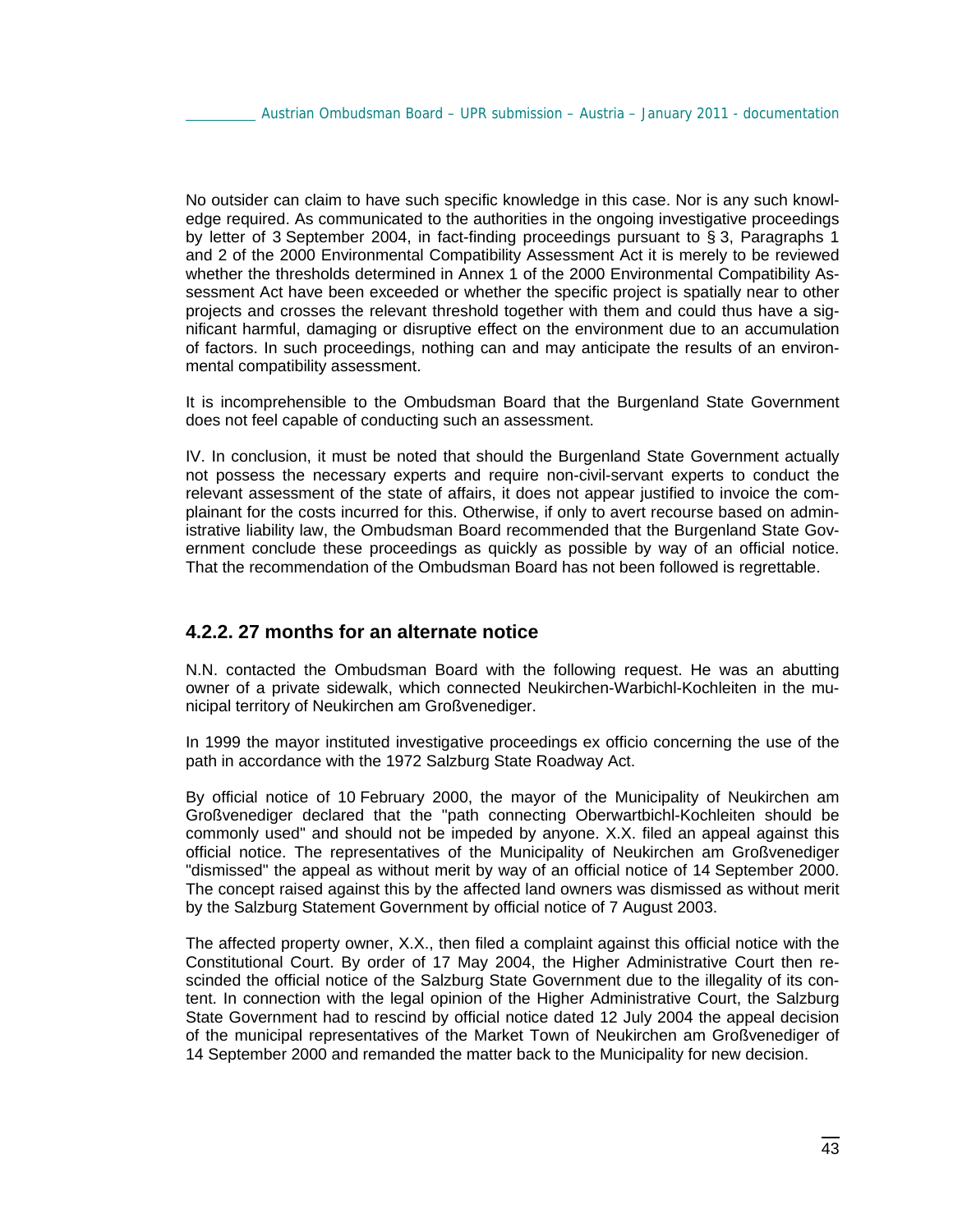N. N., who was not party to the proceedings, complained to the Ombudsman Board that he could still not use the relevant sidewalk. Because this fact related to the outcome of the proceedings in accordance with the § 40(2) of the Salzburg State Roadway Act of 1972, the current state and length of the proceedings had to be reviewed.

By letter of 25 March 2005, the Ombudsman Board requested the Municipality of Neukirchen am Großvenediger to inform it of the status of the relevant proceedings. Only after repeated urging the mayor of the Municipality of Neukirchen am Großvenediger communicated by letters of 19 July 2005 and 12 September 2005 that the proceedings had to be "restarted." Despite repeated queries by the Ombudsman Board, the Municipality did not instigate anything further.

Pursuant to § 73(1) of the 1991 General Administrative Procedure Act (Allgemeines Verwaltungsverfahrensgesetz; AVG 1991; BGBl 1991/51) as amended, the authorities are obligated, unless stipulated otherwise by administrative provisions, to issue a notice on parties' petitions and appeals without unnecessary delays, at the latest 6 months after they are filed.

Salzburg State Roadway Act does not foresee any special provisions regarding the length of proceedings.

It must be noted that the authorities have the duty to render a decision even in appeal proceedings (cf. also Higher Administrative Court, 22 December 1987 Slg. 12599 A). A delay in a decision is attributable to the fault of the authorities if the delay was not caused either by the fault of the party or by insurmountable obstacles (cf. Higher Administrative Court, 28 January 1992, 91/04/0125).

In the present case, the Salzburg State Government rescinded the appeal decision by official notice of 12 July 2004 and remanded the matter back to the Municipality for new decision. Since 21 July 2004 and thus for more than 15 months, the municipal representatives have not instigated any action in these appeal proceedings. From the available administrative file, no grounds are evident that in any way explain or could justify the long period of inactivity on the part of the authorities. The long period of inactivity of the authorities and the related excessive length of the proceedings are therefore to be viewed as the exclusive fault of the authorities.

Due to the long period of inactivity of the municipal representatives, the Ombudsman Board declared in the proceedings in accordance with § 40(2) of the Salzburg State Roadway Act an "administrative defect" and issued a recommendation to the Municipality how to remedy the defect. The municipal representatives of the Market Town of Neukirchen am Großvenediger received this recommendation on 29 November 2005. For completely incomprehensible reasons, despite repeated intervention and urging by the supervisory authorities to the municipal representatives, which ultimately also included threats of having the proceedings conducted in an alternative fashion, nearly a year passed until the outstanding official notice was finally issued on 14 November 2006.

From the perspective of the Ombudsman Board, this failure, which has additionally delayed the proceedings, must be protested to nearly the same degree as the procedural delay that gave rise to the original deficiency declaration and recommendation by the Ombudsman Board. In conclusion, a period of 27 months was necessary for a new consultation on an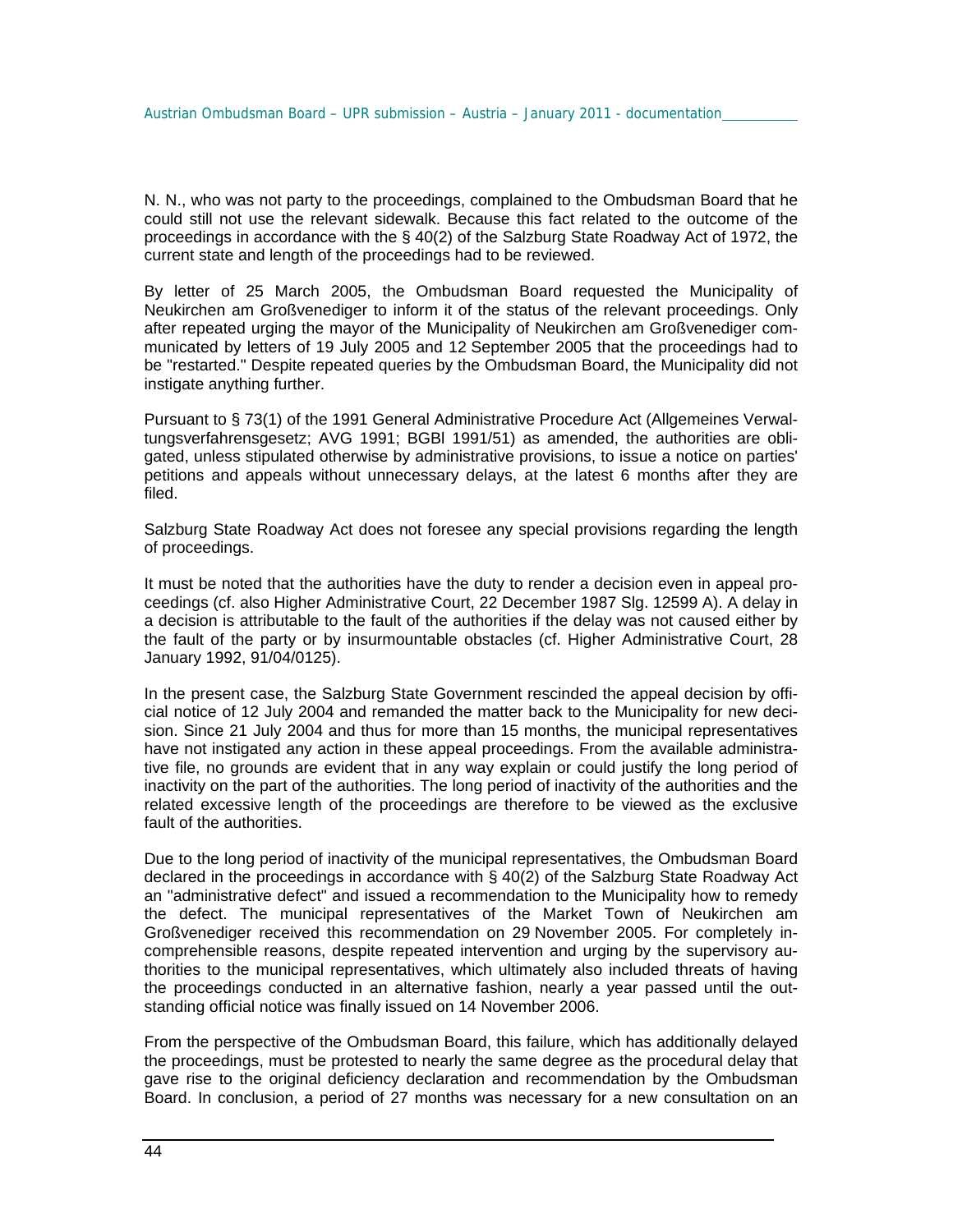appeal. We can no longer speak of proceedings "within a reasonable time" in the terms of Article 6 of the European Convention on Human Rights in light of the serious delay, which the Market Town of Neukirchen am Großvenediger has not even attempted to explain.

## 4.3. Principle of equality

### **4.3.1. Rejection of petitions for exemption from TV and radio receiver fees on unsubstantiated grounds**

*In the Fundamental Rights Section of the 30th Report to the National Council and Federal Council (p. 376 f), the Ombudsman Board criticized that petitions for exemption for TV*  and Radio receiver fees are regularly rejected in official notices by the Gebühren Info Service *(Radio and TV Fee Information Service; GIS) on the unsubstantiated ground that the household's income exceeds the relevant assessment limit for fee exemption. To rectify this deficiency, the Ombudsman Board recommended on July 9, 2004 that the GIS alter its method of communicating the grounds for its official notices so as to take into account both the legal requirements in §§ 58(2) and 60 of the 1991 General Administrative Procedure Act and the constitutional right granted to all citizens to stand equally before the law in accordance with the requirements to be derived from the legal rulings of the Constitutional Court.* 

This recommendation has meanwhile been met through a change instituted by the GIS in its method for communicating the grounds for its notices. The unconstitutional administrative practice criticized by the Ombudsman Board therefore does not exist any longer.

### 4.4. Data protection

### **4.4.1. Inadmissible dissemination of sensitive health data**

*The Ombudsman Board was informed that in connection with the execution of doctor's orders for transportation, a patient is obliged, pursuant to an established practice, to hand over such order to the taxi driver who has to forward it to his company for settling accounts*  with the respective local health insurance agency. In this manner, both the taxi driver and *the persons entrusted with the settlement of accounts with the local health insurance agency at his employing company are informed about the diagnosis and/or envisaged therapy and the medical reasoning for the transportation order.* 

According to the constitutional provision in § 1(1) of the 2000 Austrian Federal Data Protection Act (Datenschutzgesetz; DSG), everyone has a claim to confidentiality of data concerning his person, to the extent that an interest meriting protection exists. Paragraph 2 of this constitutional provision explicitly provides with respect to the use of personal data (to the extent that such use is not vitally important to the health of the affected person or is under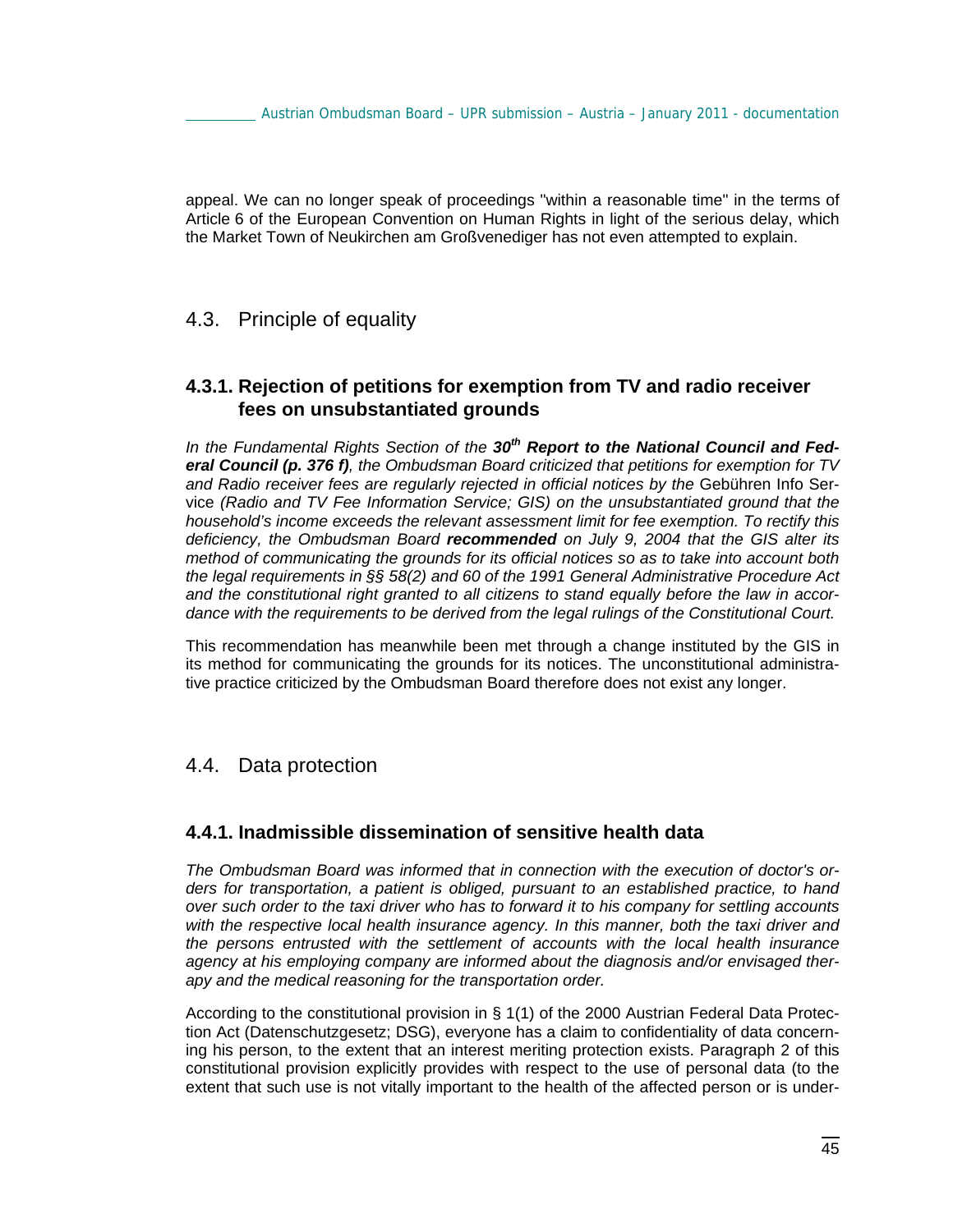taken with his approval) that restrictions on the claim to confidentiality are only permissible to protect the overriding legitimate interests of another person. For the use of data deemed especially worthy of protection, further restrictions are foreseen in the cited constitutional provision, among others that use be restricted to cases requiring the "protection of important public interests." It is further explicitly ordered that the intervention may only be made, even in the case of admissible restrictions, in the mildest possible manner required to attain the desired goal.

According to the legal definition of § 4(2) of the 2000 Data Protection Act all health data is to be regarded as "sensitive" as well as "especially worthy of protection." These data are subject to a general prohibition on use, which can be lifted only for the exceptions exhaustively listed in § 9 of the 2000 Data Protection Act. In order to have an impact on the legal situation thus created, § 14 of the 2000 Data Protection Act contains a detailed obligation to implement measures that warrant data security, including, in particular, the duty of ensuring the proper use of data.

The Ombudsman Board managed to trigger discussions in the related investigation on preventing diagnosis data as the basis of an order for transportation from being received by the transport provider in the future. Instead, the data is to be communicated directly to the competent health insurance agency, which can compare it with the transport invoice and thus review the legality of the transport.

The corresponding electronic adjustments may only be made once the legal foundation required for this has been established. On the basis of the new Act on the Use of Telematics in the Health Care Sector (Gesundheitstelematikgesetz), the so-called Ordinance on the Use of Telematics in the Health Care Sector (Gesundheitstelematikverordnung) is being drafted. It might establish the necessary legal foundation so that the indicated problem will soon become a thing of the past.

The drafting of this Ordinance was unfortunately delayed in the reporting period because the Ordinance will be closely related to the provisions of the e-Government Act and the Signature Act and both pieces of legislation were amended by legislative resolutions of the National Council in December 2007. The Ombudsman Board hopes, however, that after the announcement of the two legislative amendments in question in January 2008 work on the Ordinance on the Use of Telematics in the Health Care Sector will be able to be brought to a speedy conclusion.

#### **4.4.2. Form to procure a free annual motorway permit sticker**

*Ms. H. contacted the Ombudsman Board in connection with the design of an application form to receive a free motorway permit sticker for 2007, complaining about text contained therein to the effect that the applicant agreed "that the Federal Ministry of Social Security, Generations and Consumer Protection could send my data (name and pass number) to the Highways Financing Corporation (Autobahn- und Schnellstraße-Finanzierungs-AG; ASFI-NAG) for more effective settlement of the 2002 Act on Federal Highway Tolls." It was incomprehensible for the complainant why the dispatch of the free motorway permit sticker had to be linked to the above declaration.*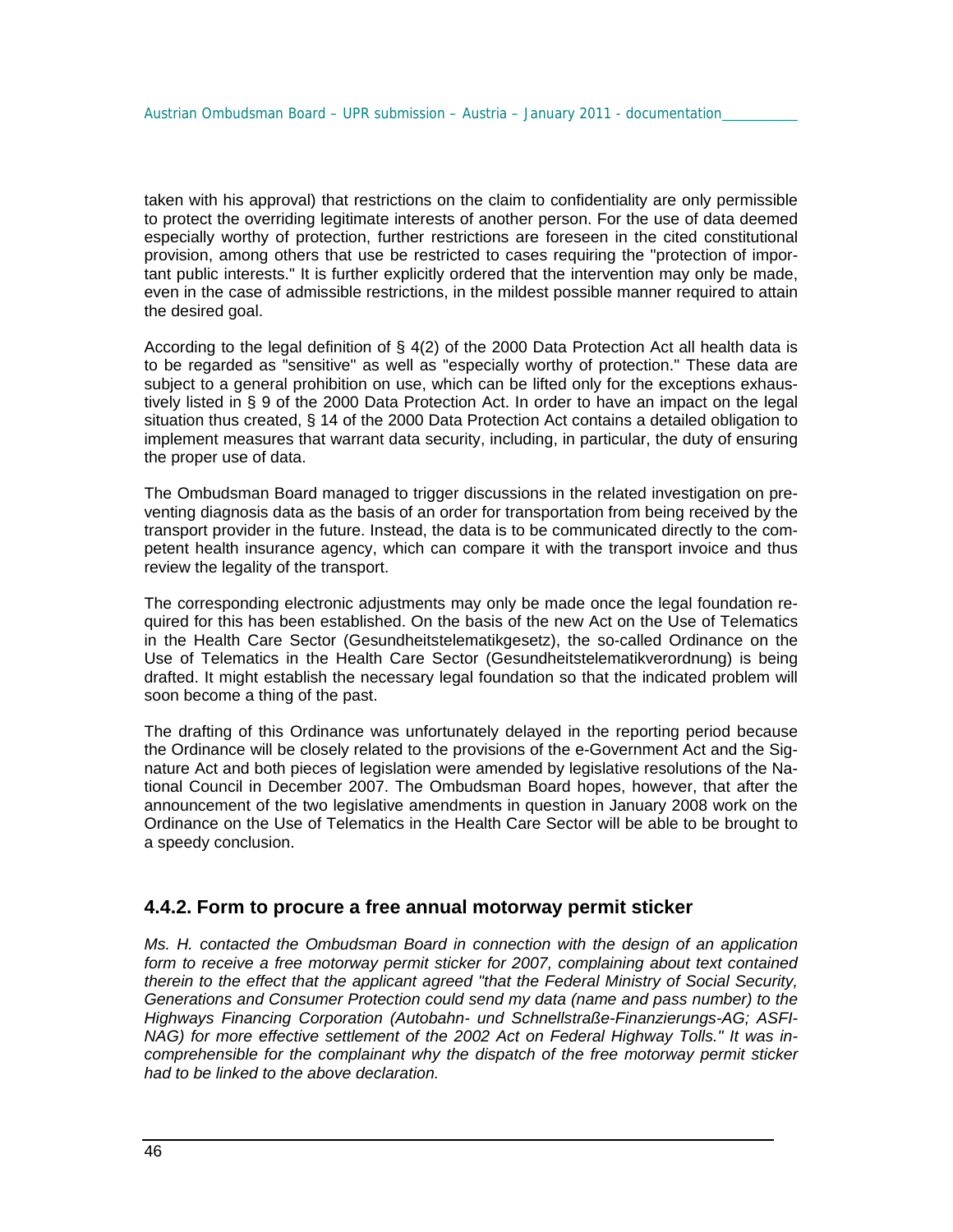The review proceedings of the Ombudsman Board revealed that there was no legal foundation upon which the aforementioned federal ministry could justify the protested text regarding the disclosure of data to ASFINAG. In light of this, the Ombudsman Board defended the opinion that the corresponding application form had to be reformulated so that it was unequivocally clear for handicapped applicants that they could—but did not have to—issue their consent to the data disclosure to ASFINAG in order to obtain the requested free motorway permit sticker. The Ombudsman Board then also criticized in this context that through the design of the application form at the time the complaint was raised the affected person could not see from the form—nor was referred to this fact by any corresponding explanations—that he or she would be send the free motorway permit sticker even if he or she did not consent for data to be disclosed to ASFINAG. The protested design of the form instead created the optical impression that the request for the dispatch of the free permit sticker and the consent to the data disclosure formed an inseparable unit, so that no free permit sticker would be sent if the consent to the data disclosure were not granted.

Based on the efforts of the Ombudsman Board, the form in question was revised so that the applicants could now unmistakably see that they could, but did not have to issue their consent to have data disclosed to ASFINAG in order to receive the requested free motorway permit sticker. The newly designed application form was already used in the permit sticker campaign in November 2007.

## 4.5. Right to respect of private and family life

#### **4.5.1. Accurate reproduction of the diacritical marks in a family name**

*In the course of processing a complaint lodged by Dr. M., the Ombudsman Board had to find that family names are often written incorrectly by authorities, with diacritical marks being left out above the corresponding letters in the family name.* 

Article 8 of the European Convention on Human Rights contains a constitutionally guaranteed right to respect of private and family life. In light of the applicable legal rulings both of the Austrian Constitutional Court and the European Court of Human Rights (cf. VfSlg. 13.661/1994 and 15.031/1997 and the decision of the ECHR in the case Burghartz of 22 February 1994, reprinted in ÖJZ 1994, 559; also the rulings in the cases Stjerna and Guillot of 25 November 1994 and 24 October 1996), no doubt can exist that the right to respect of private life also encompasses a constitutionally guaranteed right to respect of one's own name.

From a constitutional point of view, it must be asked whether the protective sphere of the right to respect of one's own name also entails a right to have diacritical marks in first and last names reproduced accurately by the authorities.

Several weighty arguments speak in favor of this view, in the opinion of the Ombudsman Board: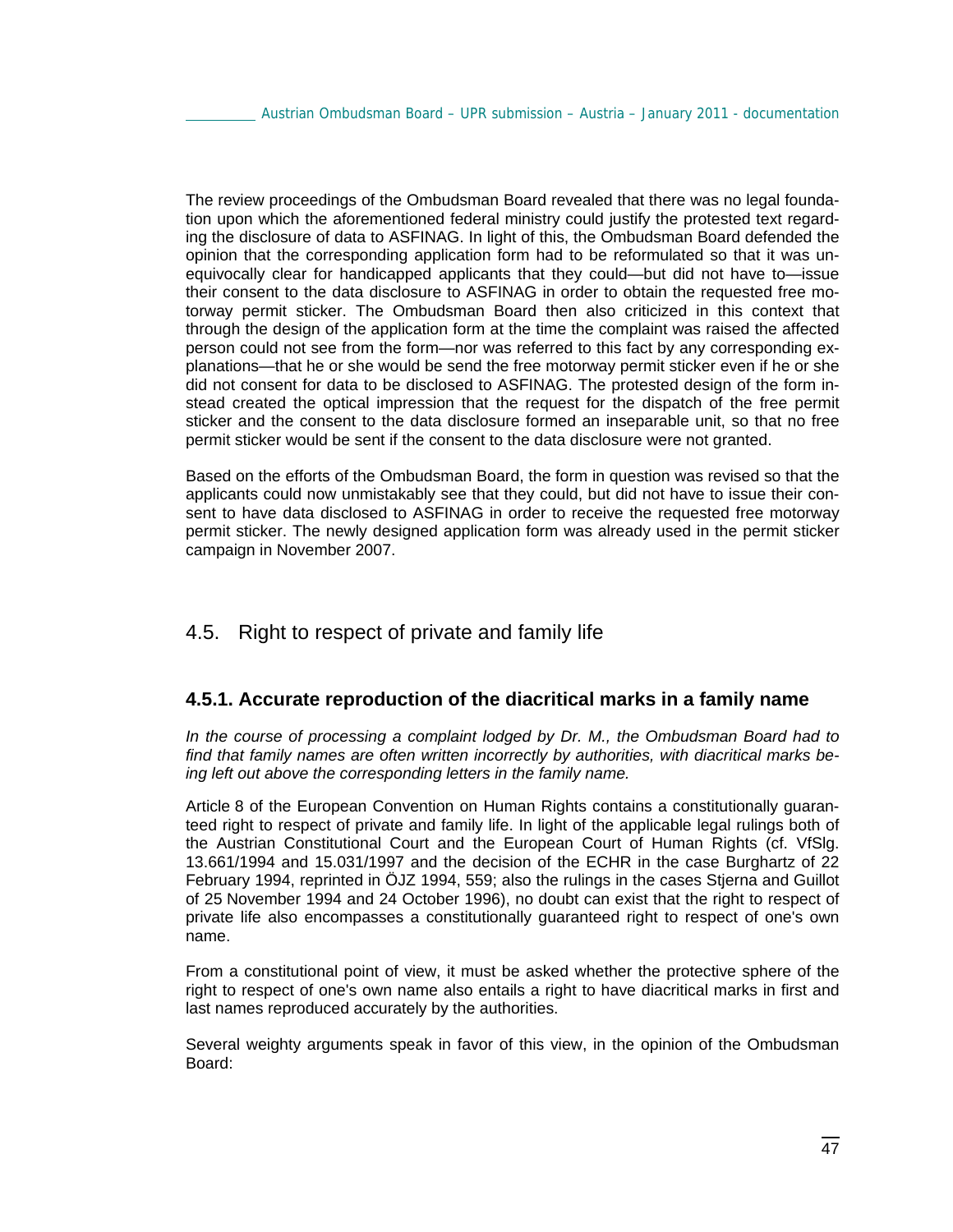First, it is only logical that respect for a name is also expressed by its being written properly. If this were not the case, the administration would be able to alter names by spelling them in any which way or by merely considering an arbitrary number of letters (e.g. the first five letters of the family name) or to replace a first name with another by consistently reproducing a typographical "error" in all official documents. It is methodologically not evident to what extent the derivation of the right to have one's name written correctly from the right to respect of the name might constitute a larger step than the derivation of the right to respect of the name from the right to respect of private life.

In relation to the case behind the present complaint, the objection could at least be raised that the omission of a diacritical mark would have to be assessed differently than, for example, an abbreviation of the family name or the intentional alteration of the first name as a result of a conscious false spelling. This argument can admittedly be countered with the argument that the omission of a diacritical mark would, as in the cases mentioned above, cause the name not to be depicted properly. Due to general dogmatic considerations regarding fundamental rights, the matter cannot depend on the intention behind the administrative measure but on its factual effects—in this case, the incorrect spelling of the name.

The following systematic constitutional considerations speak in favor of this interpretative outcome:

When ascertaining the normative content of constitutional standards, not only the standard to be interpreted but also its normative environment and ultimately even the entire constitutional system has to be taken into account. Such a systematic constitutional interpretation is also required in the context at hand, because the European Convention on Human Rights is applicable as constitutional law in Austria and the normative content relevant for Austria first becomes evident with due regard to other normative provisions in Austrian constitutional law.

It can therefore not be viewed as insignificant that the authors of the Federal Constitution saw the need to expressly set forth in the form of Article 7(3) of the Federal Constitution official designations, titles, academic degrees and professional designations can be used in the form that expresses the gender of the officeholder. All authorities must respect the relevant decision and issue the official documents in accordance with the relevant legal rules of implementation.

It is of course true that an official designation, a title, an academic degree or a professional designation is something different than the first or last name of a person. Nonetheless, the constitutional norm in question is of great relevance in the present case because it was not the aim of the authors of the constitution in the opinion of the Ombudsman Board to create a constitutional situation that protects the correct designation of official designations, titles, academic degrees and professional designations but left the correct spelling of first and last names of persons to the free discretion of administrative authorities, even though the diacritical marks that can placed on other characters (normally letters) alter their meaning, stress or pronunciation. This can even go so far that a combination of letters and diacritical marks in one language forms an independent sign with its own sound, while the combination in another language only defines the stress.

In the given context, it should finally not be overlooked that spelling a family name without diacritical marks represents a particular annoyance especially for members of linguistic mi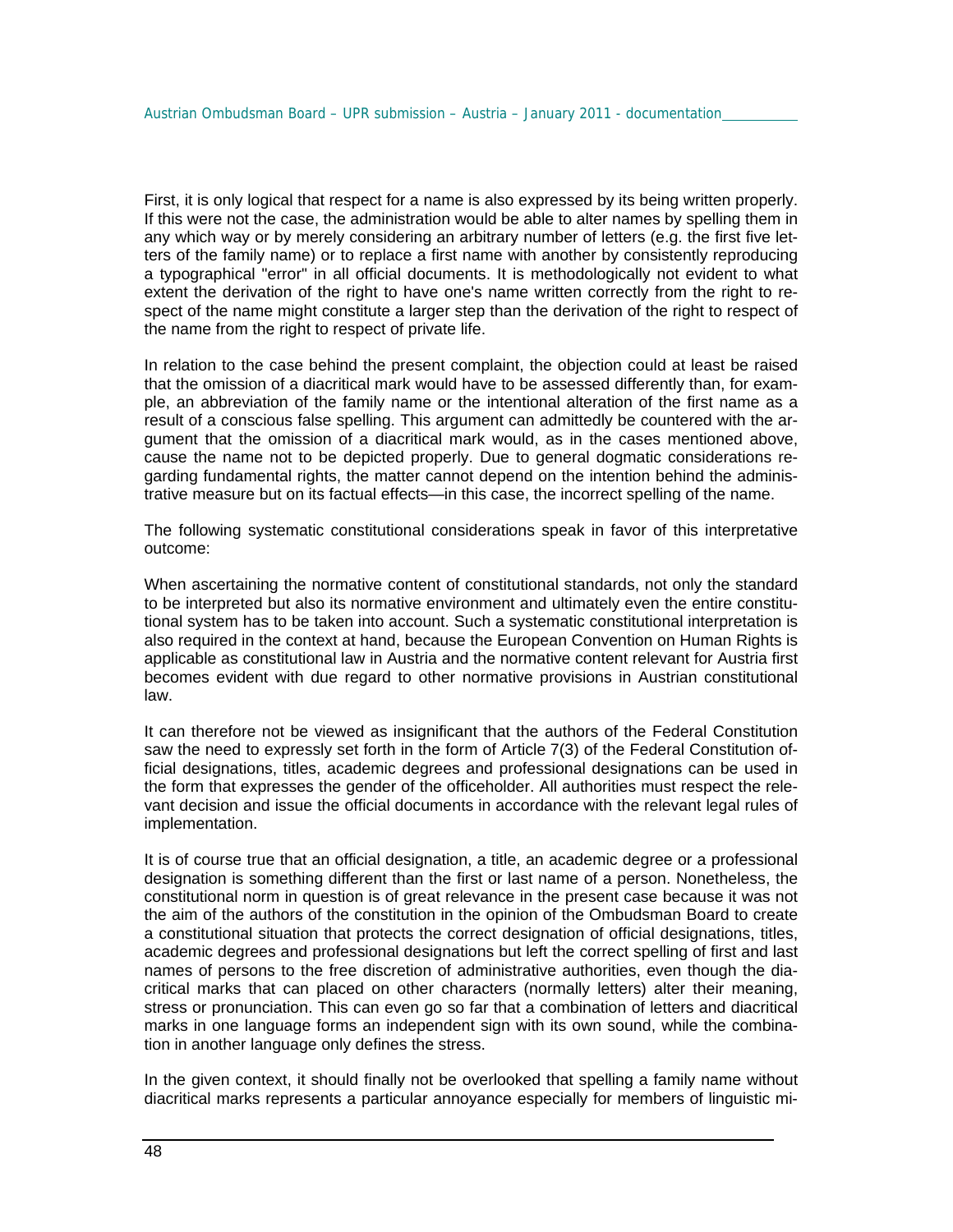norities, because forms of discursive appreciation and recognition of minorities and their identities by the majority and the state occur in the written language precisely through diacritical marks. Diacritical marks have full orthographic significance. As the name itself suggests, they serve as signs that differentiate letters from otherwise identical looking letters. The constitutional recognition several years ago in Article 8(2) of the Federal Constitution of the linguistic and cultural variety that has emerged within the Republic of Austria as expressed in autochthonous groups of people contains a value judgment of the authors of the constitution that at minimum suggests that only the correct spelling of a minority family name would not constitute intervention in the constitutional sphere.

In summary, the Ombudsman Board is therefore of the opinion that it can at least be derived from the combination of Article 8 of the European Convention on Human Rights as related to Articles 7(3) and 8(2) of the Federal Constitution that the correct spelling of a name is also constitutionally protected. The Ombudsman Board assumes in this regard that this legal opinion is necessary in order to allow the value judgments expressed in the provisions on fundamental rights and state goals to have practical effect in everyday life. Only such an understanding sufficiently takes into account the dynamic legal rulings of the ECHR (in this regard, cf. Grabenwarter, Europäische Menschenrechtskonvention2 [2005] 39, Marginal No. 12 f with numerous references to legal rulings).

In the given context, reference must also be made to the following:

Pursuant to the legality principle anchored in Article 18(1) of the Federal Constitution, the entire state administration may only be exercised based on the laws. This key constitutional principle is clarified and underscored by Article 8(2) of the European Convention on Human Rights which orders that any intervention in the protected sphere of the right constitutionally guaranteed by Article 8(1) of the European Convention on Human Rights must be foreseen by law.

The current legal situation prescribes the use of diacritical marks in the civil registry system as compulsory. Applications derived from that system (e.g. registration of residency) must support diacritical marks in all cases. All other applications are to be converted quickly in order to avert inconsistencies. In the Ombudsman Board review proceedings, no legal provision came to light that would empower the administration for whatever reason to make a false representation of a name. In particular, neither the Constitutional Section—according to whose commentary "any justification of intervention [in legal positions guaranteed by Article 8(1) of the European Convention on Human Rights] breaks down on the absence of a legal foundation"—nor the Federal Ministry of Finance could refer to a corresponding provision. This is also not surprising, as it was undisputed even before the software first triggering the problem was introduced that the authorities had to correctly spell names, if necessary making additions by hand. No legal provision exists in accordance with which it is admissible—at most for financial reasons—when using new software to overlook the need to spell a name correctly.

It follows from the above that the inaccurate storage and representation of diacritical marks by the software and hardware of Federal IT Center (BRZ GmbH) creates a lawless and thus unconstitutional situation. Observance of the constitutional requirements stemming from the legality principle is inalienable and can therefore under no circumstances be placed at the disposition of the electronic administration, however it is set up in organizational terms.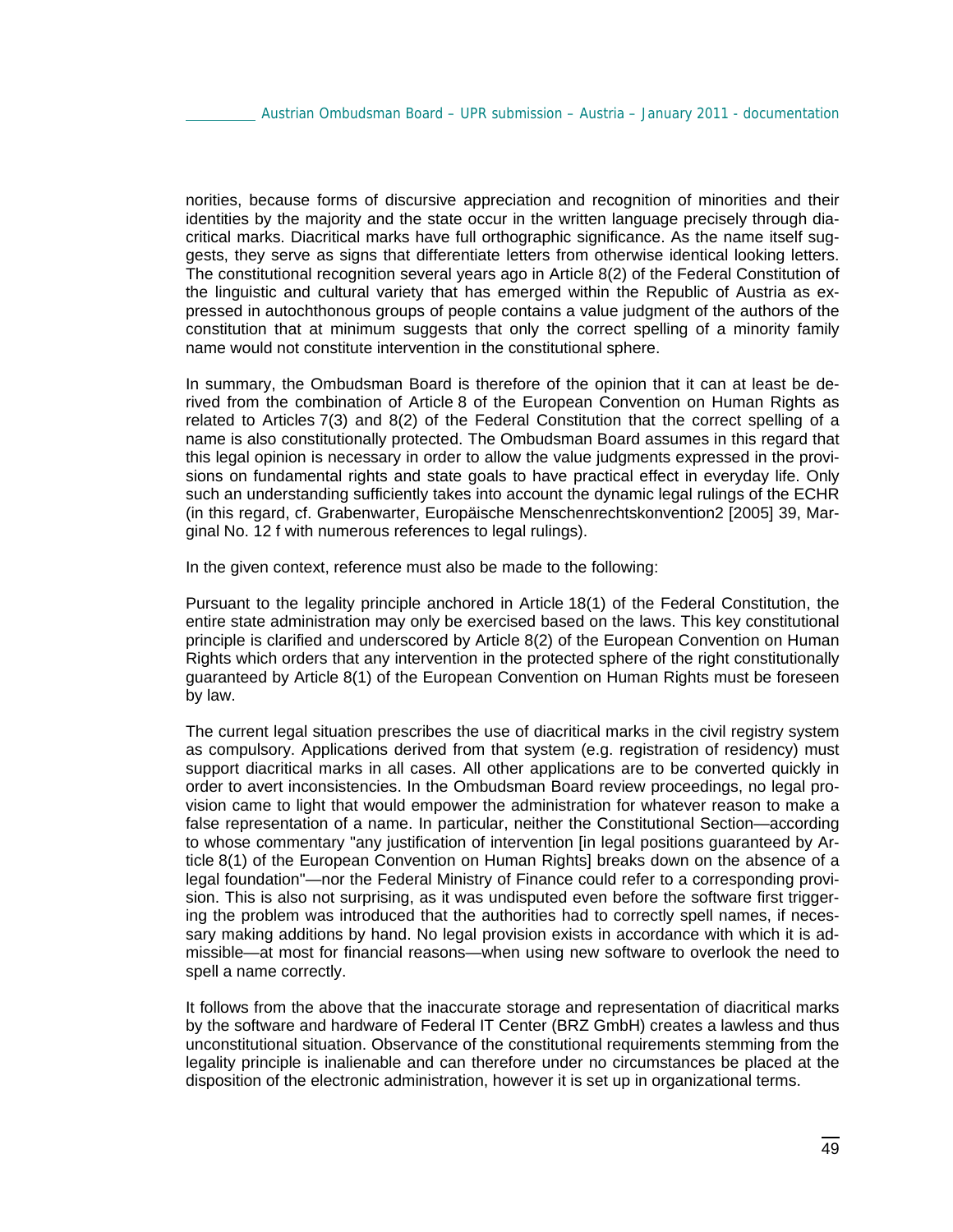In light of these considerations, the Ombudsman Board unanimously resolved at the collegial meeting on 17 December 2007 that the failure to establish suitable measures aimed at enabling the software and hardware used by the Federal IT Center (BRZ-GmbH) to properly store and represent diacritical marks constitutes a defect in public administration. To remedy this defect, a letter was sent to the Federal Chancellor and Vice Chancellor with the **recommendation** to instigate the steps necessary using the "Manual of Diacritical Marks— Diactritics 1.1.0" agreed within the framework of e-government between the Federal Government, the states and municipalities to change the storage and representation of diacritical marks by the software and hardware used in the Federal IT Center (BRZ-GmbH) and thus to (gradually) warrant the correct spelling of personal names.

In reaction to this recommendation, the Federal Chancellor's Office admitted that the entire treatment of the marks representable in 8-Bit Unicode Transformation (UTF-8) format can currently not be disclosed in ELAK, electronic filing system of the Austrian government. However, ELAK is to be modified in the future so that diacritical marks can be stored and represented in the future and integrated into transactions. Moreover, this topic would be placed on the agenda for the next meeting of the "Digital Austria" platform.

The Vice Chancellor and Federal Minister of Finance promised the Ombudsman Board that all IT processes in the finance administration would gradually be rendered diacritically fit within the framework of the ongoing "e-Finanz" Project.

### **4.5.2. Residence permits—non-approval of petition filed in Austria for humanitarian reasons**

*An Iranian citizen applied for residence permits for herself and her three children in order to live in a family community with the father who was resident in Austria as a key maker. Because the family initially came to Austria on entry visas and only applied for residence in Austria, an inadmissible application was in principle made within Austria pursuant to § 21 of the Establishment and Residence Act* (Niederlassungs- und Aufenthaltsgesetz; NAG)*. Pursuant to §§ 72 ff. of the Establishment and Residence Act, however, the Federal Minister of the Interior has the option to admit applications filed in Austria for humanitarian reasons. Despite all efforts, the Federal Minister of the Interior did not wish to recognize humanitarian grounds in the present case.*

The Federal Ministry of the Interior was of the opinion that the decision was made based on the legal rulings of the Higher Administrative Court, which assesses the observance of the principle of filing applications from abroad and the related weighing of interests at the expense or contrary to the familial interests in light of the greater weight of the public interests in an orderly immigration system to be unproblematic—even with a view to Article 8 of the European Convention on Human Rights. There was no legally admissible ground for issuing the requested residence permit in Austria, according to the Ministry. "If the authorities would have deviated from the provisions of law based on only subjective grounds in the person of the parties, they would have run the risk of violating the principle of equality because they acted arbitrarily. Moreover, such decisions would be discriminatory with respect to immigration applicants who adhere to the provisions of law when filing applications," the Federal Ministry of the Interior argued to the Ombudsman Board.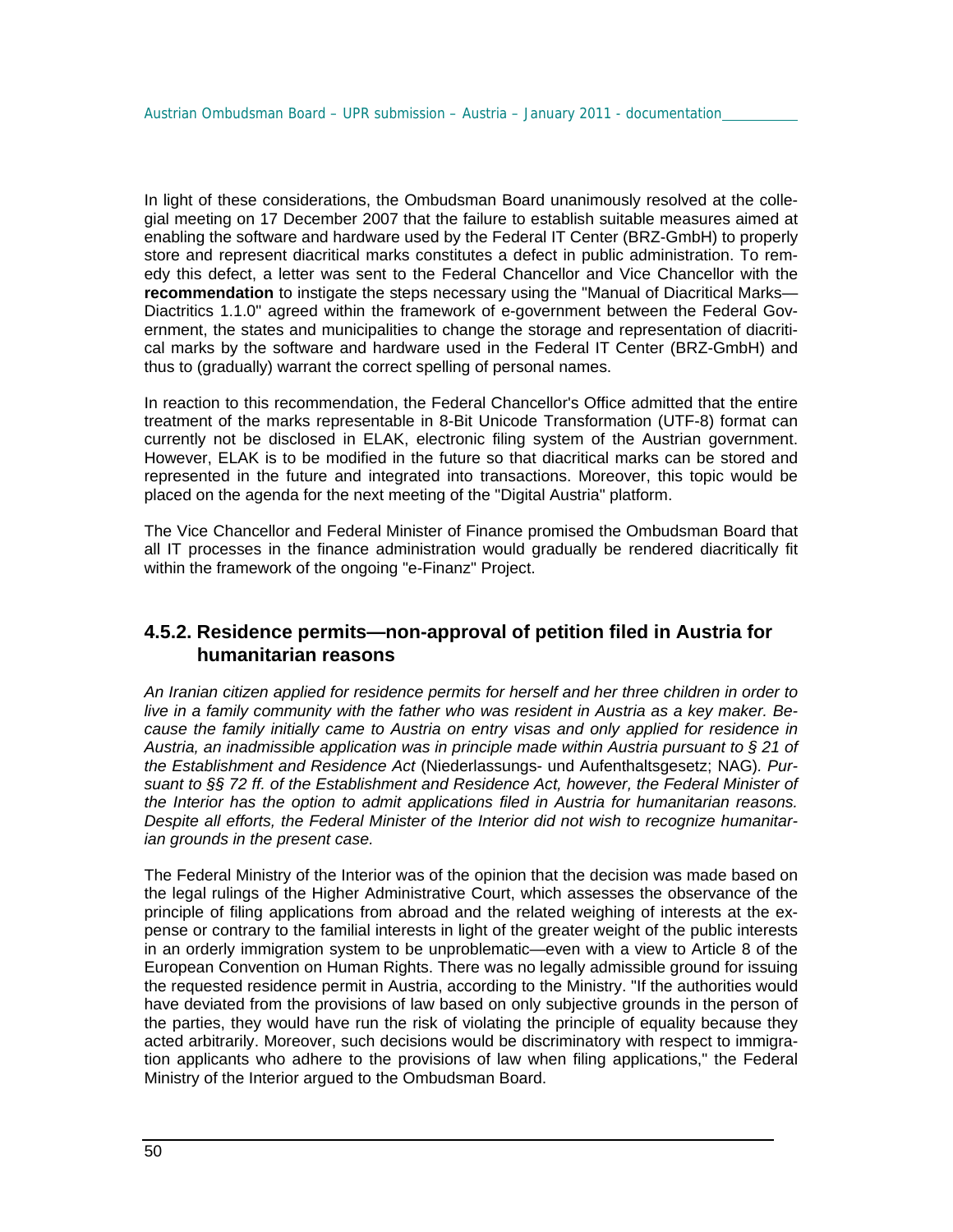From the viewpoint of the Ombudsman Board, the argumentation of the Federal Ministry of the Interior can be counted with the argument that §§ 72 ff. of the Establishment and Residence Act form the basis for issuing residence permits in Austria. That the aforementioned legal foundations provide leeway for assessing humanitarian grounds was explained by the Ombudsman Board to the Federal Ministry of the Interior. The admission of an application filed within Austria would thus naturally not constitute a deviation but an implementation of the legal foundations. Every decision as to whether humanitarian grounds are given depends on the specific case. It must be determined in each specific case whether the authorities can assume the existence of humanitarian grounds or not. The corresponding evidence must also be provided for this. Hence, the argumentation of the Federal Ministry of the Interior that the principle of equality could be violated appears to be very general, because the criteria to be applied can be different in each specific case.

On a constitutional level, it is evident that the decision of the Federal Ministry of the Interior impairs the protection of private and family life pursuant to Article 8 of the European Convention on Human Rights. Though dismissing the application for the issuance of a residence permit does not mean automatic deportation, residence without a residence permit leads to deportation proceedings. Likewise in the present case, the authorities carried out deportation proceedings, which are pending before the Constitutional Court. That the right to private and family life is to be afforded great significance even in relation to public security and order was explained vividly by Prof. Funk at the 64th Meeting of the Human Rights Advisory Board on 5 December 2006:

"At the forefront is the priority interest of the state, anchored in the institution of basic rights, to the protection of private and family life (Article 8(1) of the European Convention on Human Rights). This is always a basic principle to be protected. Juxtaposed with this are the intervention options based on the legal reservation in Article 8(2) of the European Convention on Human Rights. Such options constitute exceptions. They are subordinate to the basic principle. The weighing of interests runs afoul if the private interest of the applicant for residence is weighted against the public interest in intervention in his rights. The public interest in the warranty of the protection of basic rights does not need to be proven and is higher than the public interest in intervention in the form of a complete and utter end of residence. If no compulsory grounds exist to intervene in basic rights, then the protective duty of the state comes to the fore. With respect to these considerations, a different paradigm arises for the weighing of interests than that normally used in practice. The individual's interest in residence is not to be weighed against the general public's interest in ending the residence. Instead, strong, compulsory grounds for intervention are to be brought against the weight of the guarantee of basic rights that is in no need of justification—grounds which could "outweigh" this guarantee. The authorities bear the burden of proof. In cases of doubt, the public interest in desisting from intervention is overriding."

That the Constitutional Court has also recently attributed respect for private and family life (particularly in deportation cases) increased significance was shown in the ruling of 12 June 2007 (B 2126/06). In its ruling of 29 September 2007 (B 328/07), the Constitutional Court summarized the criteria stipulated by the ECHR which are to be applied in deportation cases in view of Article 8 of the European Convention on Human Rights. Likewise, the numerous decisions of the ECHR issued regarding Article 8 of the European Convention on Human Rights demonstrate how decisive the details of an individual case can be when assessing proportionality. The length of residence is not the solely decisive criterion. Several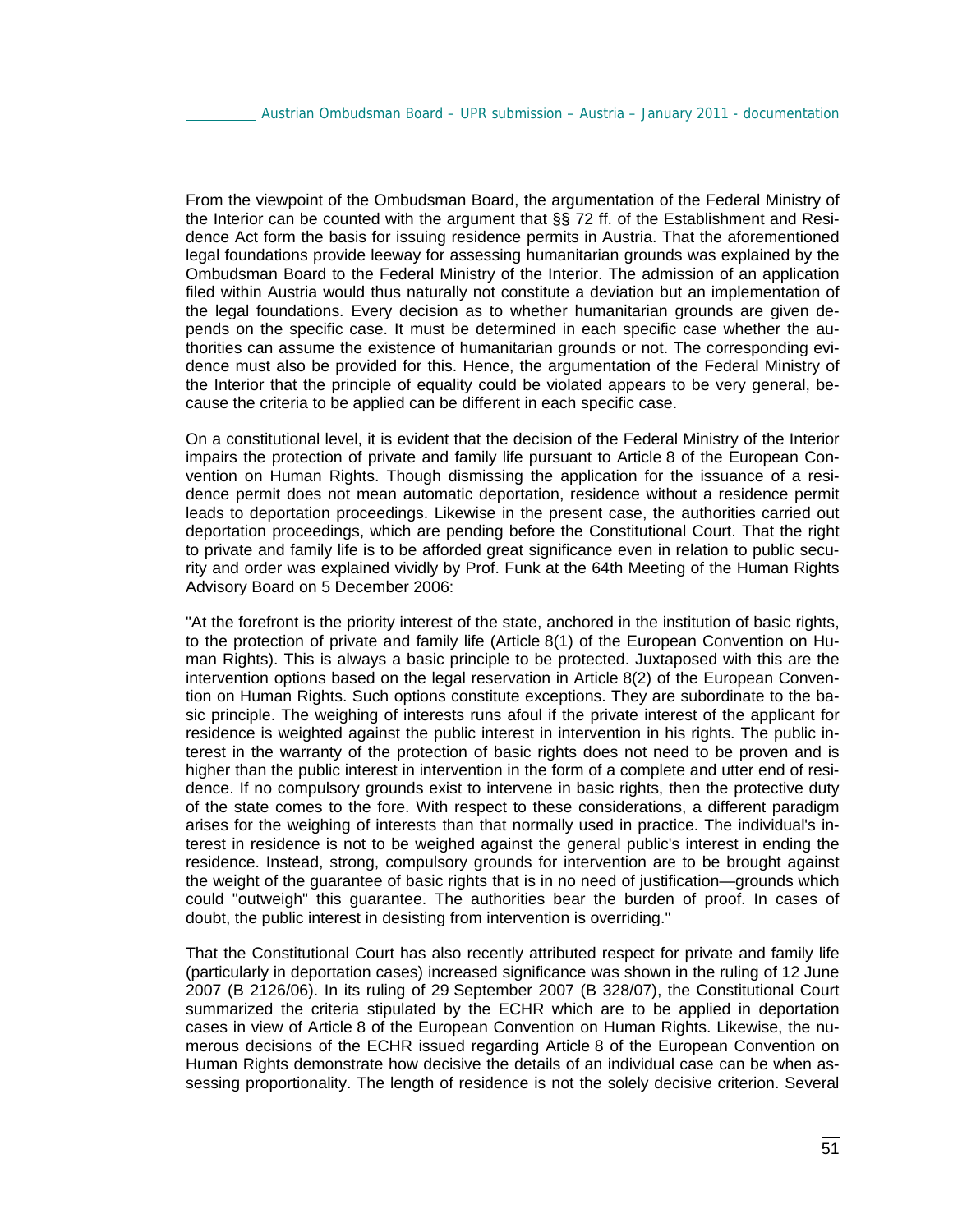other factors, such as the requirements of public order, integrity before the law, the degree of integration, the connection to the home state, the intensity of family life and the date the family life originated are of significance when making the assessment (see also Peter Chwosta, "Die Ausweisung von Asylwerbern und Art. 8 MRK," ÖJZ 2007/74).

From the viewpoint of the Ombudsman Board, it can therefore be concluded that the Federal Minister of the Interior had (and still has) the legally admissible and defensible option based on the arguments made and documents submitted by the complainant to enable the complainant and her three children to file an application from within Austria on humanitarian grounds. Because the spouse and father work in Austria as a key maker, the family has very good prospects of being issued residence permits. Merely to fulfill the formality of "filing an application from abroad," the family would be separated unnecessarily for an extended period of time. The Ombudsman Board concluded that the non-admission of the application filed within Austria constitutes on humanitarian grounds an administrative defect and recommended to the Federal Ministry of the Interior to admit applications filed within Austria on humanitarian grounds when new applications are filed.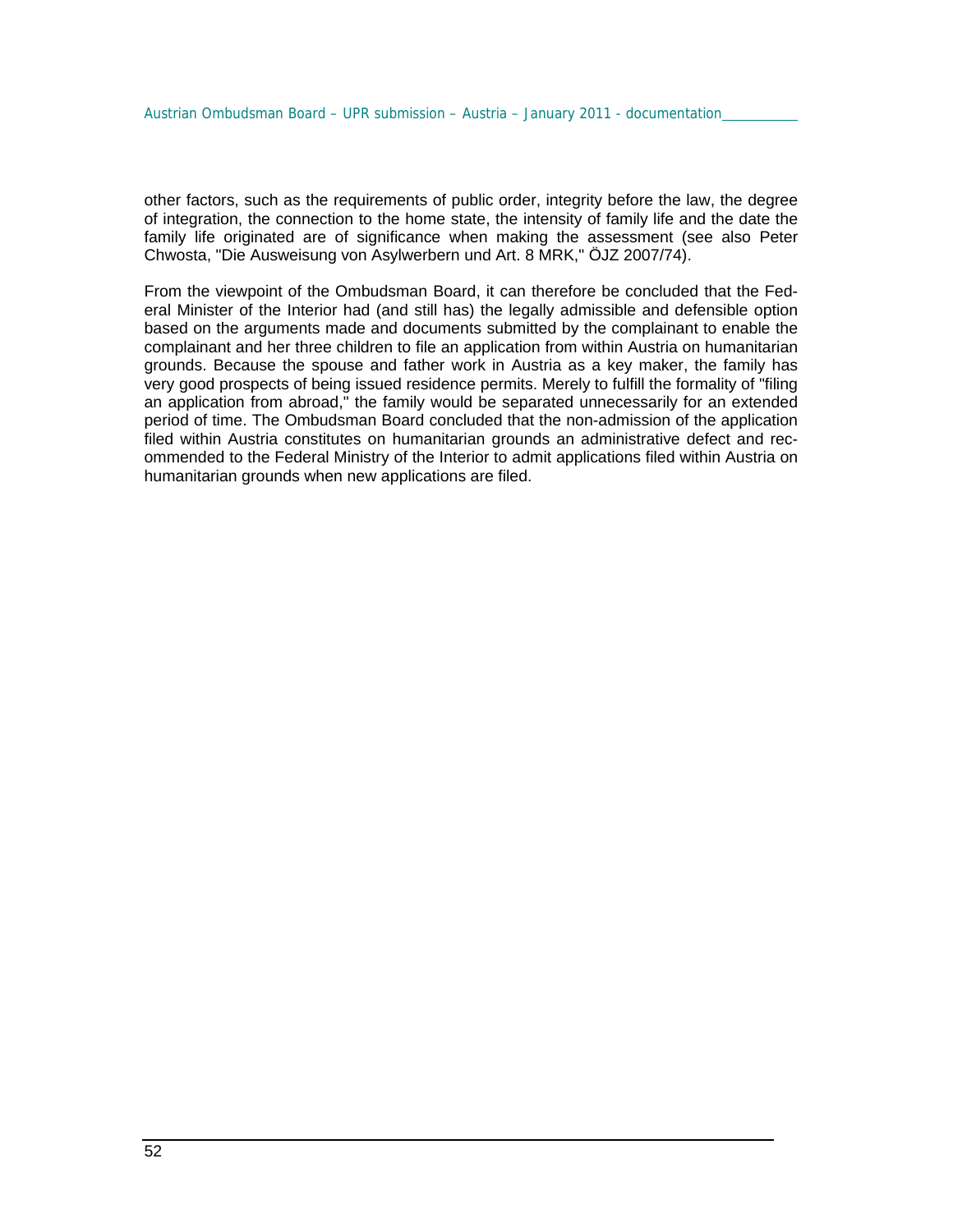## 4.6. Anti-discrimination

### **4.6.1. Introduction**

In this reporting period as well, a number of persons contacted the Ombudsman Board complaining about presumed discrimination in public service. The complaints related to different grounds for discrimination, though the largest number of cases involved suspected discrimination based on ethnic origin and based on illness or handicap.

A further focus of activity were ex officio review proceedings of the Ombudsman Board concerning the implementation of the prohibition of racist discrimination, as reported in the previous report of the Ombudsman Board to the National Council and the Federal Council. These review proceedings were able to be concluded in the reporting period with the declaration of an administrative defect and the issuance of the corresponding recommendations to the Federal Government. The first measures have already been taken to implement the recommendations of the Ombudsman Board.

Another complaint case reported in the previous year's report was able to be concluded in this reporting period. Because the case dealt with a fundamental problem in the law governing equal treatment—namely the jurisdiction of equal treatment institutions over civil servants in spun-off undertakings—and also is an example of the lack of transparency in equal treatment law criticized in many places, the case is to be presented before other complaint cases in this area being reported in accordance with the individual grounds for discrimination.

As in last year's report, this report will discuss complaint cases from reports to the state parliaments (Landtage) relating to questions of equal treatment and anti-discrimination, in order to provide federal legislators an overview of the many problems in this area and to point out possible regulatory deficits.

### **4.6.2. Planned amendment of the Equal Treatment Act**

In the 2007 reporting period, the Bill to Amend the Federal Equal Treatment Act, the Federal Act on the Equal Treatment Commission and the Ombudsman for Equal Treatment and the Federal Act for Equal Treatment for Disabled Persons (142/ME, XXIII. GP) was sent for assessment. The key issue is to implement EU Directive 2004/113/EC by extending the scope of application of the Equal Treatment Act and the elements constituting discrimination to equal treatment of men and women with respect to access to and provision of goods and services. The new agendas are to be assumed by the Ombudsman for Equal Treatment without distinction based on ethnic affiliation in other areas. However, no increase in resources has been foreseen.

In its commentary on this bill (12/SN-142/ME XXIII. GP), the Ombudsman Board point out inter alia that the resources at the disposal of the Ombudsman for Equal Treatment are al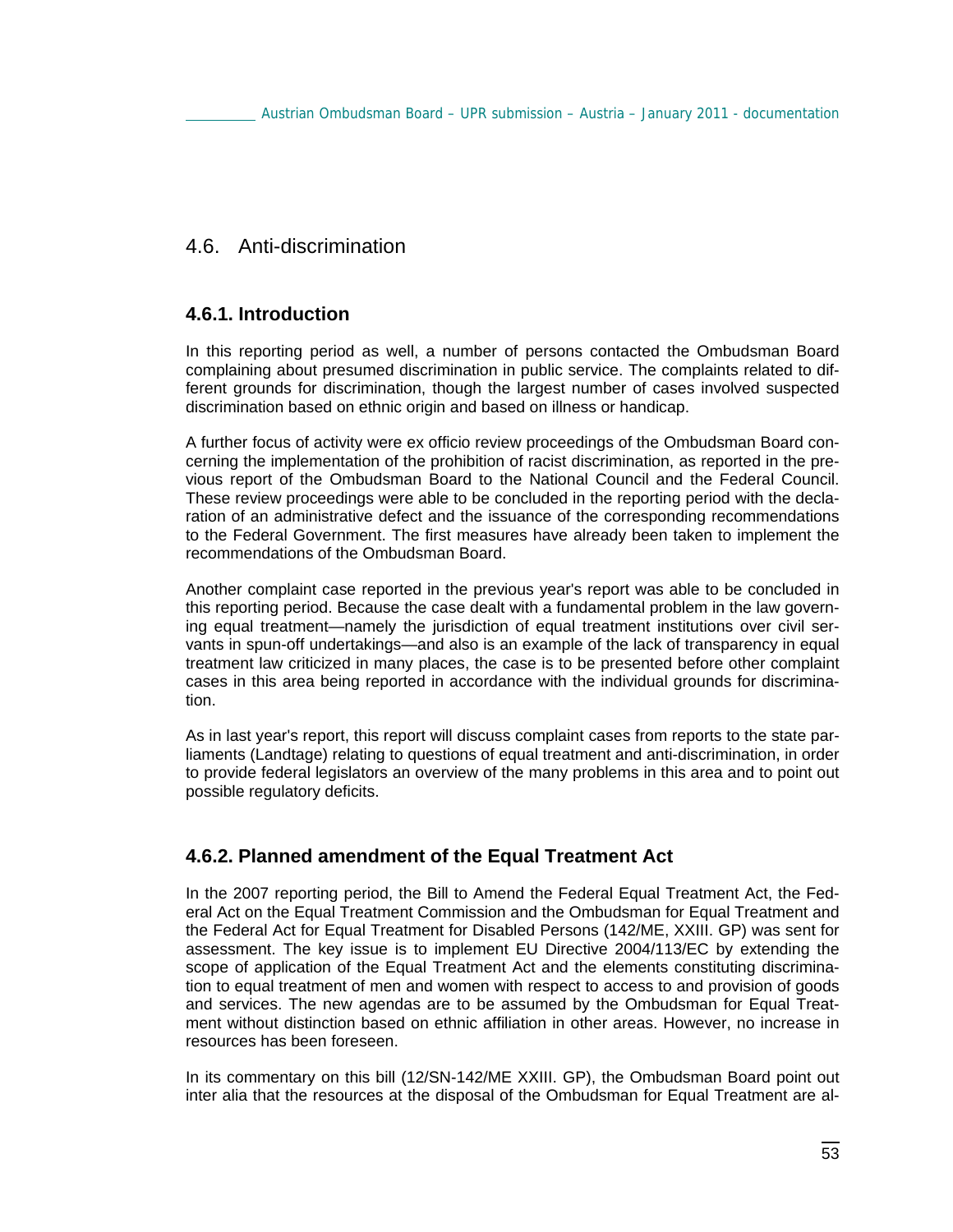ready scant. The massive extension of the scope of responsibilities planned in the bill must be accompanied, in the opinion of the Ombudsman Board, with an extension of recourses to the Ombudsman for Equal Treatment, if this is not merely to be a legalistic cosmetic measure without any actual effect in reality (also see the commentary of the Human Rights Commissioner of the European Council, Thomas Hammarberg, on the lack of resources among equal treatment institutions, Report of 12 December 2007, CommDH(2007)26) Marginal No. 53 f).

The Ombudsman Board also pointed out in its commentary that the bill further increases the varying protective standards between the individual areas of discrimination. Because Austria is naturally not limited to the minimum implementation of the Directive, the Ombudsman Board favors standardization in this respect and comprehensive protection against discrimination on any grounds in relation to access to goods and services, as was recently recommended by the United Nations Human Rights Committee in its reaction to the Austria's Fourth Report on Human Rights (Concluding observations of the Human Rights Committee, CCPR/C/AUT/CO/4/CRP.1, pg 3).

The problem of a lack of transparency in equal treatment law is also greatly compounded: The literature already criticizes the legalistic overload in the current Federal Equal Treatment Act with largely identical provisions and the resulting lack of clarity in protection against discrimination (cf., e.g., Rebhahn, Kommentar zum Gleichbehandlungsgesetz [2005], Introduction, Marginal Nos. 18 and 42).

This problem is compounded even more with the planned insertion of a new Part IIIa. (§§ 40a to h), in which the existing provisions are to be largely repeated for the new area of protection. That this is not only a legalistic eyesore, but constitutes a massive obstacle to access to the law for persons affected by discrimination has also been pointed out by the Human Rights Commissioner of the European Council, Thomas Hammarberg: "However, due to the complexity of the legal framework and the complaints mechanism associated with it, it may be difficult for the public and even those with legal training to access the procedures.… In terms of the legal framework, the Commissioner recommends its simplification.…" (Report of 12 December 2007, CommDH(2007)26), Marginal No. 53 f). That the fears of the Human Rights Commissioner are actually justified is demonstrated by the following case:

### **4.6.3. Competence of equal treatment institutions for a spun-off undertaking—a nearly irresoluble problem?**

*In the Ombudsman Board's 2006 report to the National Council and the Federal Council (p. 413), the Ombudsman Board reported on a case of presumed age-related discrimination involving a civil servant in a spun-off undertaking and her problems in locating the equal treatment agency office competent for her case.* 

*After more than a year, the Ombudsman Board has now been presented a statement from the competent ministry regarding this question. The question of the jurisdiction of equal treatment institutions over employees in spun-off undertakings in fact appears to be a question which one should approach with a certain penchant for solving brain-teasers. Rapid action on the part of the equal treatment institution is opposed by the legislative situation,*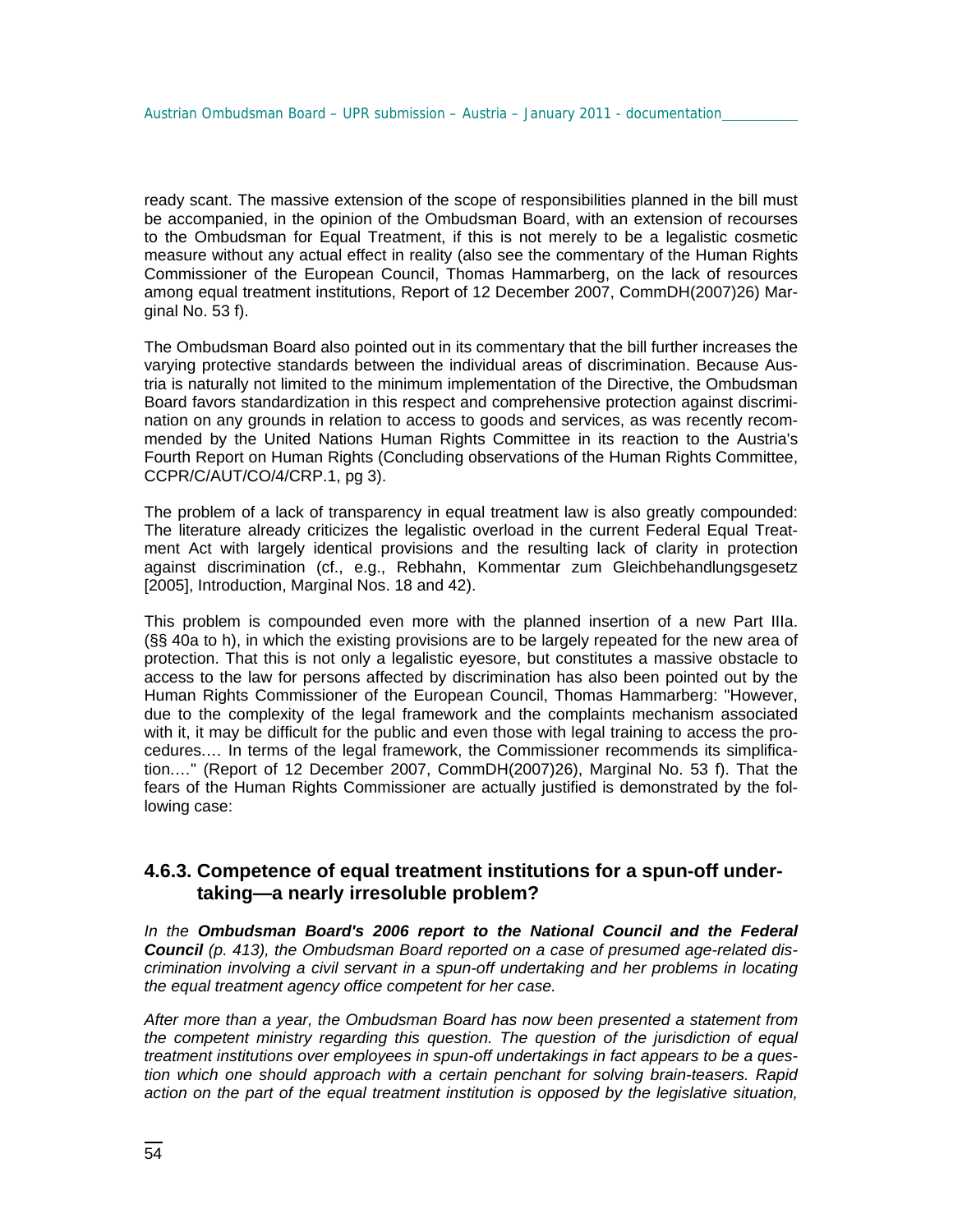*which represents an obstacle that should be removed through legislation creating clear and comprehensible rules of jurisdiction.* 

Ms. M., 57 years old, has been employed at the bank BAWAG-PSK as a civil servant for 38 years. She contacted several equal treatment agency offices with an urgent matter, but was initially dismissed by all offices due to a lack of jurisdiction.

In its statement to the Ombudsman Board dated 17 November 2007, the competent department of the Federal Ministry for Health and Women, where the Equal Treatment Commission has been established, stated the following regarding the general approach in the case of problems with jurisdiction: "If, when a petition is submitted, a problem of jurisdiction arises between the Equal Treatment Commission for the Federal Public Service and the private sector—which can occur in spin-offs due to the different personnel structures—the senate discusses and decides on the jurisdiction based on the relevant spin-off law." Unfortunately, the relevant spin-off law in this case is silent about the applicability of the Federal Equal Treatment Act (Bundes-Gleichbehandlungsgesetz).

The complainant has the status of a civil servant employed by the Austrian postal savings office (PSK), which is subordinate to the Federal Ministry of Finance. The Ombudsman Board therefore contacted the Federal Minister of Finance by letter of 17 October 2006, asking whether his ministry was responsible for equal treatment issues pertaining to civil servants in spun-off undertakings such as BAWAG/PSK. On 3 April 2007 the Federal Ministry of Finance notified the Ombudsman Board that the legal question raised could not yet be clarified and that a query had been sent to the Federal Chancellor's Office. By letter of 30 November 2007, i.e. more than a year after the query from the Ombudsman Board, the Federal Ministry of Finance commented on the matter at hand (File No. BMF-410101/0134- I/20/2007). An extract from the reply reads as follows:

"… Regarding the question of jurisdiction (in civil service law), we would first like to cite a reply of the Constitutional Section of the Federal Chancellor's Office likewise from 1999 to the Federal Ministry of Finance: 'It must be noted that the responsibilities of the employer vis-à-vis federal civil servants assigned to PSK-AG are to continue to be carried out by bodies of the Federal Government subordinated in civil service law to a Highest-Level Institution in the terms of Article 19(1) of the Federal Constitution. In no case may the structuring of the employment relations of the Federal Government be transferred by the employer to parties other than institutions of the Federal Government...'

It appears undisputed that the Federal Minister of Finance is in principle to be allocated supervisory powers and the inseparably related powers to give instructions based on his position as Highest Official and thus his function as Highest Civil Service Authority for the federal civil servants assigned to the spun-off legal entities in first-instance civil service agencies (including personnel offices).

Also undisputed is the issue of supervision in questions related to federal civil servants. Supervision will normally be concentrated in the hands of the respective manager of the civil service agency, who will thus also function as a direct addressee for instructions from the Highest Civil Service Authority.

The employment issues and the technical issues beyond the civil service issues, particularly the structure of labor deployment, the application of the sample management instruments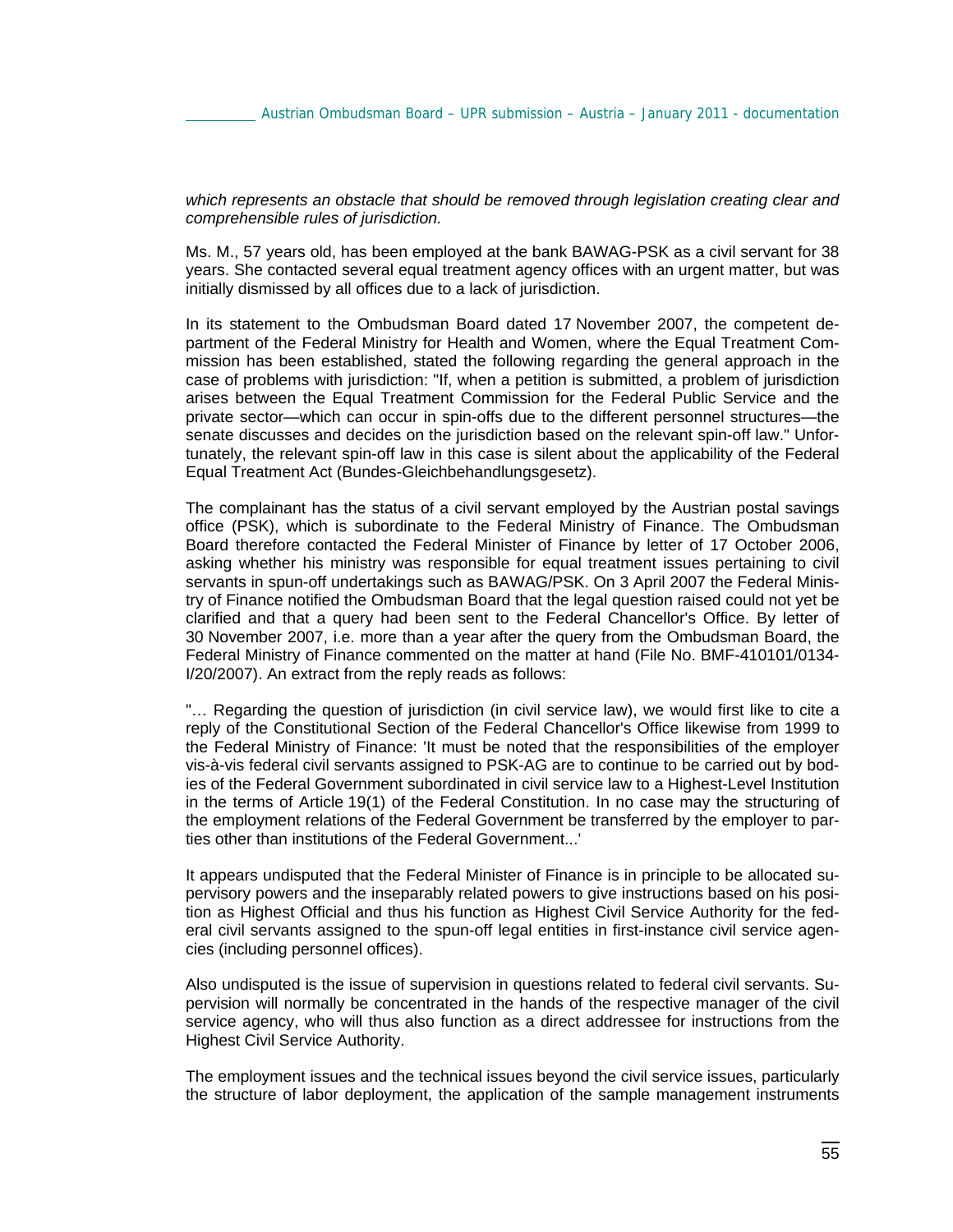cited above, and also the content of the employment are normally subject to the control and supervision of the spun-off legal entities. These elements too are therefore not subject to the supervision of the Highest Official. Supervision of employment-related and technical issues thus naturally falls to the manager of the first-instance civil service agency. A technical order may in some circumstances affect employment components, while employment and/or organizational powers of instruction, in contrast, even concerning civil servants in a spun-off legal entity, remain within its [the agency's] management hierarchy."

It is therefore now clear that the supervision of civil servants in spun-off undertakings (i.e. issues relating to the circumstances underlying the employment relation) is still assigned to the competent ministry, which, in principle, also establishes the jurisdiction of the equal treatment institutions over the public sector.

That the issue of the jurisdiction of equal treatment institutions over civil servants in spun-off undertakings is often not clearly resolved is also noted by the Ombudsman for Equal Treatment in a statement on a bill to amend the Equal Treatment Act (19/SN-142/ME XXIII. GP): "Various spin-off laws refer to Parts Three and Four of the Federal Equal Treatment Act in order to assure both the positive measures contained in the Federal Equal Treatment Act (promotion of women) and the special institutions foreseen therein for employees of these (quasi-public) undertakings. Through the Amendment to the Equal Treatment and the Federal Equal Treatment Act, the effect of the latter has been restricted. As a result, problems arise regarding the applicability of the Federal Equal Treatment Act to employees in spunoff undertakings; jurisdiction is often difficult to clarify. In the interest of the affected parties, the law must be rectified in this area."

It is to be hoped that clear and practicable rules are reached and that the public institutions actually exercise their supervisory authority in this specific case. Irrespective of this, it is at least clear that the obtainment of rapid advice and assistance should not have to hinge on the clarification of jurisdictional issues.

### 4.7. Discrimination based on gender

### **4.7.1. No gender-specific designation of civil servants in the clerk's office of the Higher Regional Court of Vienna**

N.N. from Vienna has lodged a complaint with the Ombudsman Board that he received a letter from the president of the Higher Regional Court of Vienna regarding proceedings in accordance with the provisions of the Judicial Collections Act (Gerichtliche Einbringungsgesetz) that contained the words in the closing formula: "XX, Deputy Director of the Collections Office." (XX-Stellvertreter des Leiters der Einbringungsstelle – the German word Stellvertreter being the masculine form) He assumed that XX was a man and addressed his replay accordingly. In the course of his face-to-face meeting, he learned that XX was a female civil servant in the Higher Regional Court of Vienna; this fact was also not revealed by the corresponding name sign on her office door.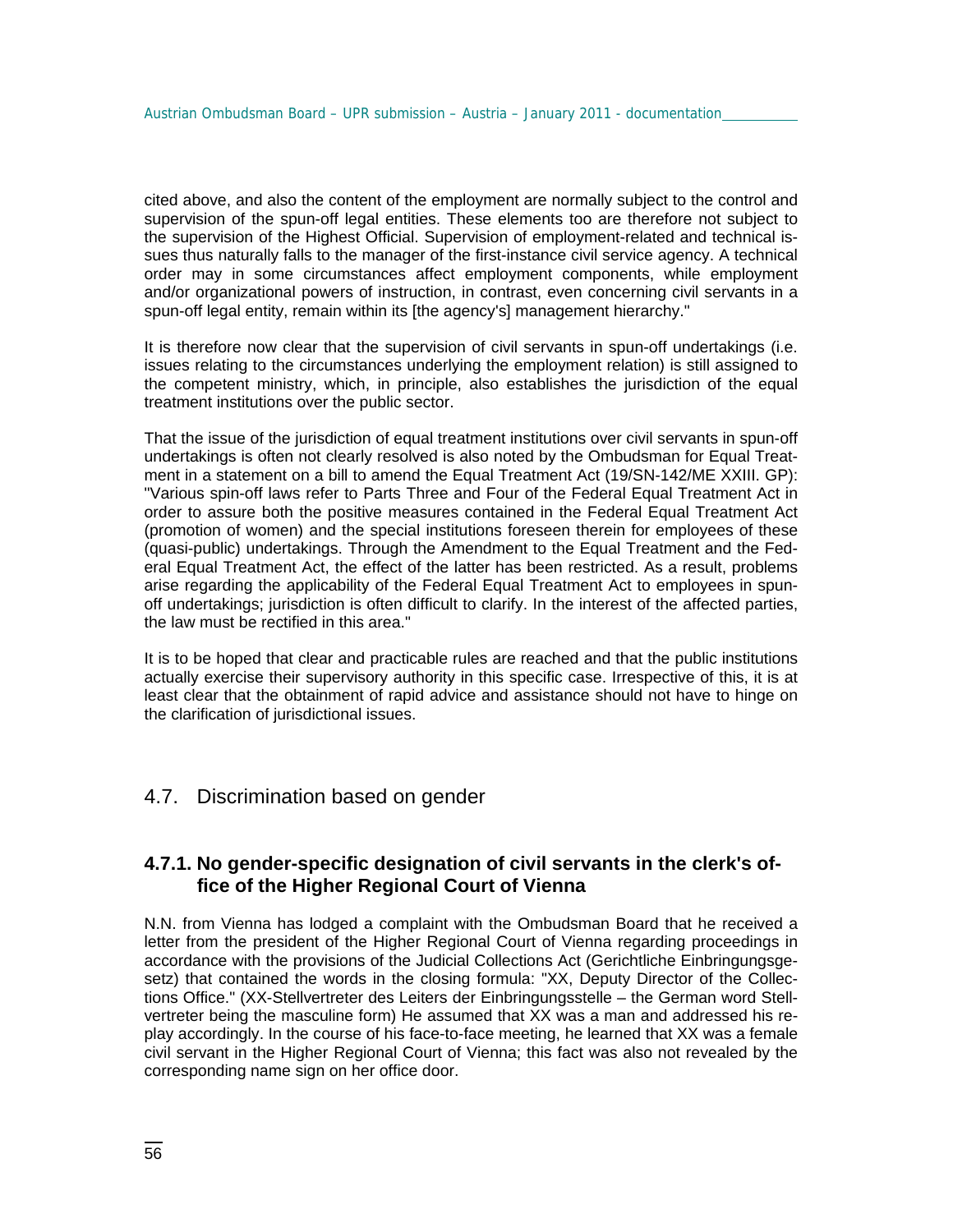Irrespective of the fact that the mistaken designation in his letter was embarrassing, he could not comprehend such discrimination against a woman in the employ of the Higher Regional Court of Vienna.

The requested commentary from the Federal Ministry of Justice revealed that decisionmaking officials in most areas of the judicature have been labeled in a gender-specific fashion now since 1986; merely in minor IT applications of the "Collections Office" and "Child Support Section" has a change not been possible to date due to technical reasons. A change is foreseen in 2008, however.

It is likewise foreseen to create new name signs for the doors of the Collections Office. Currently, the official titles appear on the doors only in the abbreviated, masculine or genderneutral form with the family name of the civil servant. Reference was made to the fact that the division of responsibilities printed on the official directory also contains the first names of the employees and that the first and last names and official and professional titles are generally listed in other areas of the Higher Regional Court of Vienna.

The Ombudsman Board recognized the complaint of N.N. as legitimate, because it was not comprehensible why a gender-specific designation of decision-making officials should not have been possible in the automated processing of minor IT applications since 1986, i.e. for nearly 20 years.

The problem of the name signs on the doors could have been resolved long ago, in the opinion of the Ombudsman Board, in the easiest fashion, e.g. by putting a piece of tape over the designations, had the offices responsible for this at the Higher Regional Court of Vienna wanted to end this discriminatory practice against the female civil servants.

### 4.8. Discrimination based on nationality or ethnicity

#### **4.8.1. Racial discrimination a misdemeanor?**

*After being approached by the ZARA association, which has filed suit in response to hundreds of racist job and housing ads, the Ombudsman Board conducted an official procedure to review all racial discrimination cases in Vienna since the beginning of 2005.* 

*The review indicates that the authorities have been entirely inconsistent in their application of the prohibition of discrimination in Article IX (1)3 of the Introductory Law to the Administrative Acts of 1991. Violations of this prohibition are often viewed by the authorities as misdemeanors and accordingly not prosecuted with sufficient vigor. The Ombudsman Board therefore found that this situation constitutes an administrative defect and recommended that the competent national government take steps to ensure effective and consistent en*forcement of the prohibition of discrimination. The national government and the municipal *government of Vienna have already announced their first steps in this direction.*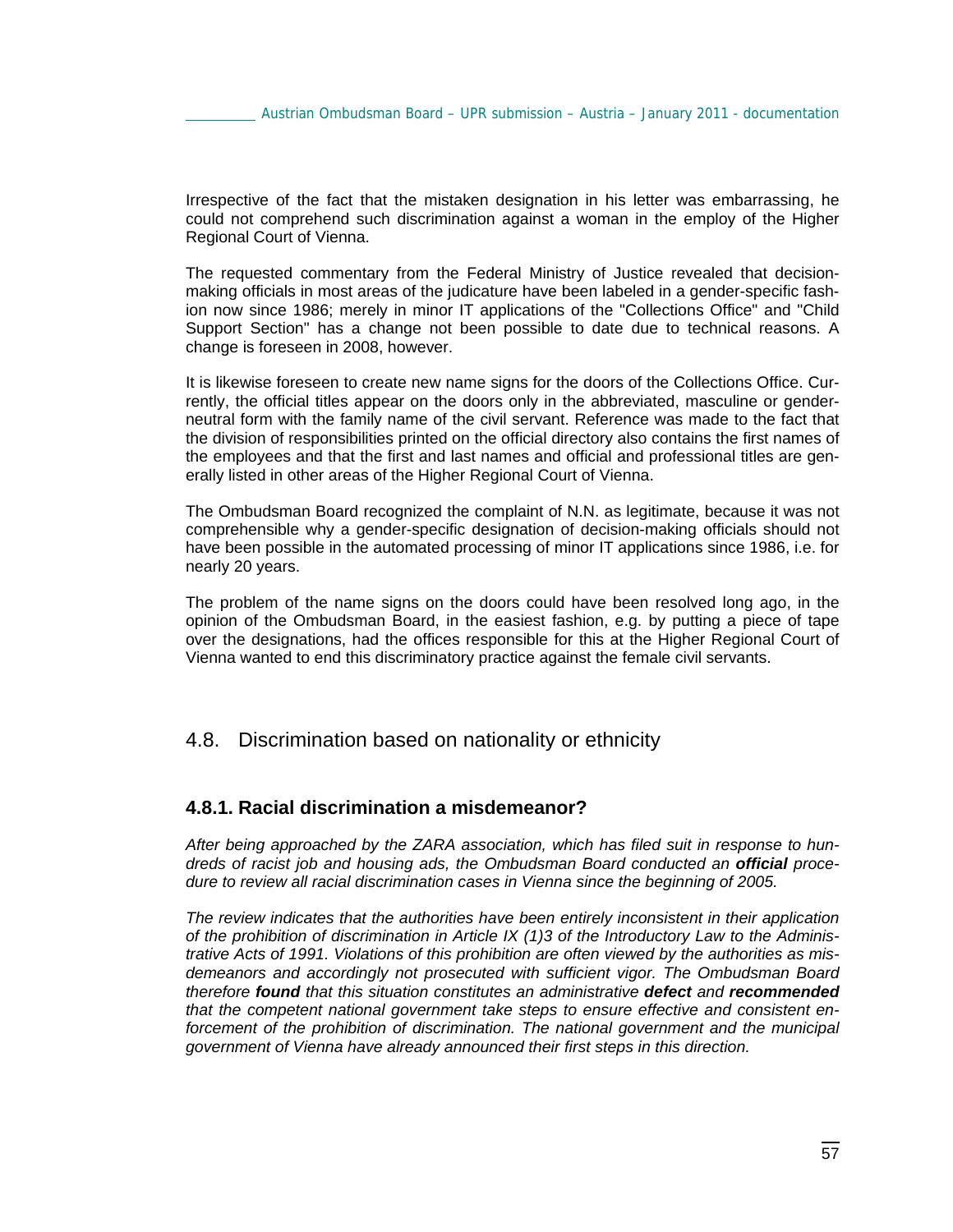Clearly, xenophobic comments with respect to migrants and members of ethnic minorities are still widespread in Austria, as was observed by the Human Rights Commissioner of the Council of Europe, Thomas Hammarberg, during his visit to Austria on 21-25 May 2007. In his report on the visit, Mr. Hammarberg therefore called on the Republic of Austria to take broad political measures to combat racist and xenophobic practices in all segments of the population. He particularly stressed the importance of raising consciousness and educating people about human rights (Report of 12 December 2007, CommDH(2007)26) Marginal Nos. 44 et al).

Pursuing the same matter, the Ombudsman Board conducted an official review of the enforcement of the prohibition of discrimination pursuant to Article IX(1)3 of the Introductory Law to the Administrative Acts of 1991, which was concluded this year.

The case which triggered the review was an ad campaign by an NGO against racist and discriminatory job and housing ads in the media: towards the end of 2005, the ZARA association (the Association for Civil Courage and Anti-Racism) checked ten print and online media outlets for discrimination in their job and housing ads. In just two weeks, over 100 discriminatory ads were found, such as "Shoe saleswoman wanted. Austrians only," or "Apartment for rent. Natives only please," and suits were filed for unlawful racial discrimination (cf. 30th Report of the Ombudsman Board (2006) to the National Council and Federal Council, p. 405).

Article IX(1)3 of the Introductory Law imposes administrative penalties for racial discrimination: Whoever "unjustly discriminates against persons based solely on their race, skin color, nationality or ethnicity, religion or disability, or whoever prevents such persons from entering places or utilizing services which are intended for public use" has committed an administrative offense subject to a fine of up to € 1,090.00, to be levied by the district administrative authority."

In the course of the Ombudsman Board's official review, all racial discrimination cases conducted in the City of Vienna in the past one and a half years were examined. 112 cases were subjected to close review and compared. Based on this extensive review, the Ombudsman Board found that the authorities are entirely inconsistent in their enforcement of this law. Violations of the discrimination ban are often treated by the authorities as misdemeanors, and are accordingly not prosecuted and penalized with sufficient vigor.

In one case, for example, persons of dark skin were refused service in a bar, with the explanation that "no food or drink will be served to blacks, since there's a massive drug problem in the neighborhood." This explanation was accepted by the authorities as "credible and excusable" and the bar owner was not penalized.

In some suits based on discriminatory housing and job ads, the authorities took the position that such acts did not constitute wrongful discrimination at all "in the absence of concrete discrimination against a specific person." In other cases, the authorities clearly viewed the discriminatory ads as a misdemeanor and refused to track down those who placed the ads using the telephone number given in the ad and to penalize them, since "the necessary expense is out of proportion to the degree and significance of the violation of public interests inherent in this administrative offense." Other cases had to be suspended due to expiration of the statute of limitations because the authorities had neglected to take the necessary action before the statutory deadline.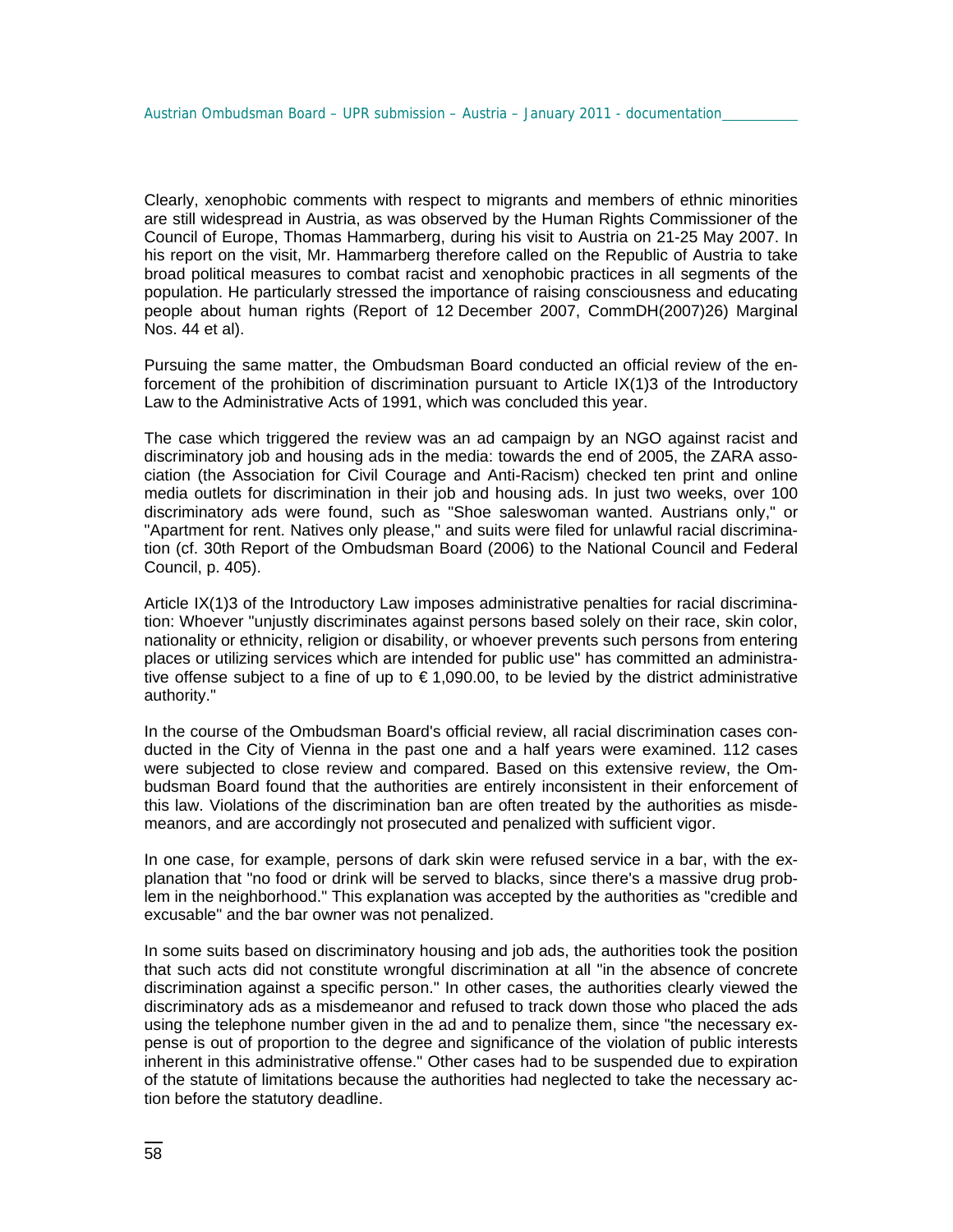In general, the Ombudsman Board's review revealed that the authorities pursued matters which are essentially equivalent with varying degrees of intensity, and came to completely different conclusions. The actions taken in these cases ranged from the imposition of various fines to issuing a warning to foregoing imposition of a penalty due to the mildness of the offense to the finding that the acts in question did not constitute discrimination at all.

The Ombudsman Board's review concluded that this inconsistent and, in some cases, inefficient application of Article IX(1)3 of the Introductory Law is insufficient to meet Austria's obligations under national, Community and international law with respect to combating discrimination. The Ombudsman Board therefore found unanimously in its session of 28 August 2007, that this situation constitutes an administrative defect. A recommendation was issued to the Austrian federal government, which is responsible for enforcing the relevant provision, to take the steps to ensure effective and consistent enforcement of the prohibition of discrimination nationwide. The Ombudsman Board also recommended, in line with the recommendations of the European Commission Against Racism and Intolerance (ECRI) in the course of its reports on Austria [most recently CRI (2005) 1 of 25 June 2004, pp. 12-14], that Austria strengthen protection against discrimination based on nationality and avoid any interpretation which would limit the elements of discrimination.

In response to the Ombudsman Board's recommendations, both the Austrian federal government and the municipal government of Vienna have taken action to improve protection from racial discrimination. The Constitutional Section of the Federal Chancellery instructed all competent authorities that racial discrimination is not a misdemeanor and should therefore be prosecuted and penalized using the appropriate official means. The Constitutional Section also clarified that discriminatory job and housing ads constitute wrongful racist discrimination (Opinion of the Constitutional Section of the Federal Chancellery by Resolution of the Federal Government of 21 November 2007).

The City of Vienna also reacted to the Ombudsman Board's recommendation: prosecutions will no longer be conducted by the 19 district magistrates, but in four prosecutorial centers of competence, in order to ensure consistent and efficient enforcement of the discrimination ban. In addition, a coordinator and contact person was appointed to coordinate the prosecutions (Opinion of the Chief Executive Office [Magistratsdirektion] of the City of Vienna of 22 October 2007, MPRGIR – V-1263/06).

It is to be hoped that these actions will ensure more efficient and more consistent protection from racist discrimination nationwide. Only once violations of the discrimination ban are no longer treated by the administrative authorities as mere "peccadilloes" but are instead efficiently prosecuted and penalized can we hope to succeed in changing the attitudes and raising the consciousness of the public at large. The Ombudsman Board will continue to work towards this goal in the future.

#### **4.8.2. Headscarves as a barrier to employment?**

*Foreign-born women and women with an immigrant background face grave difficulties in the job market for various reasons, and wearing a chador may represent an additional barrier when seeking a job. The competent bodies are therefore called upon to intensify their efforts to promote equal treatment of all societal groups.*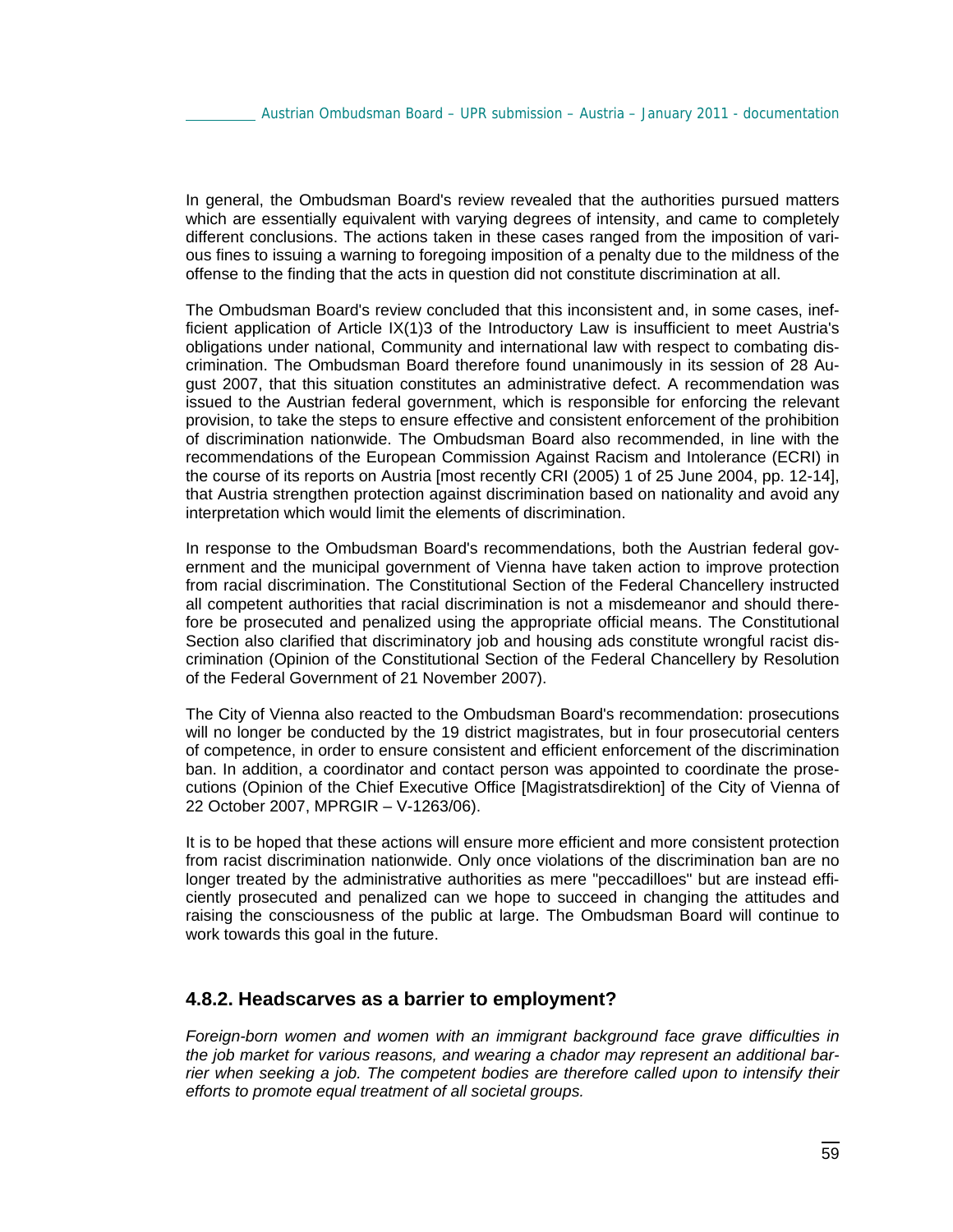Mr. L., an instructor in a vocational school, turned to the Ombudsman Board because female Muslim students had reported to him that they had experienced problems with their training position, which was being administered on behalf of Public Employment Service Austria (Arbeitsmarktservice Österreich; AMS), because they wore a headscarf/chador.

The Ombudsman Board confronted the national director of AMS with this problem. In his response to the Ombudsman Board, he stated that there are no instructions from the training center or AMS which prohibits the wearing of a chador although possible discrimination due to the wearing of a chador is indicated in the context of multiple unsuccessful applications. In response to the Ombudsman Board's inquiry as to the action taken by AMS in the case of presumed discrimination on the part of employers (e.g. concrete indications that employers generally do not consider applications from women with chadors), the national director stated as follows:

"…We notify the employer that this conduct may constitute wrongful discrimination and may be subject to administrative fines and/or duties to pay compensatory damages …In any case, we seek to ensure that AMS does not make discriminatory selections and that any discriminatory selection criteria are not transported in our IT system. If businesses ignore applications from certain groups based on personal traits which have nothing to do with their qualifications for the job they are seeking, we give them the above warning and notify them that AMS does not run the risk of discrimination in this case and, to stay with this example, will interview applicants wearing headscarves.

By no means is this practice contradictory with our communications with women wearing headscarves (advising them not to insist on headscarves). It is merely an expression of the general function of AMS as an intermediary, seeking to promote adjustments on both sides of the job market in order to better match supply and demand."

Under § 17 of the Equal Treatment Act (Gleichbehandlungsgesetz), discrimination by employers based on ethnicity or religion is prohibited. If job applicants suffer discrimination due only to the fact that they wear a headscarf/chador without any objective justification, such conduct is in violation of the discrimination ban (cf. Windisch-Graetz in Rebhahn [ed.], Gleichbehandlungsgesetz – Kommentar, p. 437).

Prohibiting employees from wearing headscarves or chadors on the job or discriminating against job applicants who wear chadors can only be justified on specific grounds: for example, an employer may be justified in ordering an employee to remove the Islamic headscarf in order to wear a protective helmet or certain sterile head coverings. However, the wearing of the Islamic headscarf does not hinder a saleswoman from performing her job (cf. Windisch-Graetz in Rebhahn [ed.], Gleichbehandlungsgesetz – Kommentar, pp. 439 et al, with further references).

Accordingly, even private employers may not discriminate against certain employees arbitrarily or on non-objective grounds (cf. e.g. Austrian Supreme Court, Case No. 9 Ob A 182/00f, ASoK 2001, 131). If found guilty of racial discrimination, the employer may lose his business license (§ 87(1)3 of the Industrial Code (Gewerbeordnung) in conjunction with Article IX(1)3 of the Introductory Law).

The federal government has emphasized the integration of immigrants and children of immigrants living in Austria. Both the Report on Immigration presented by the Austrian Minis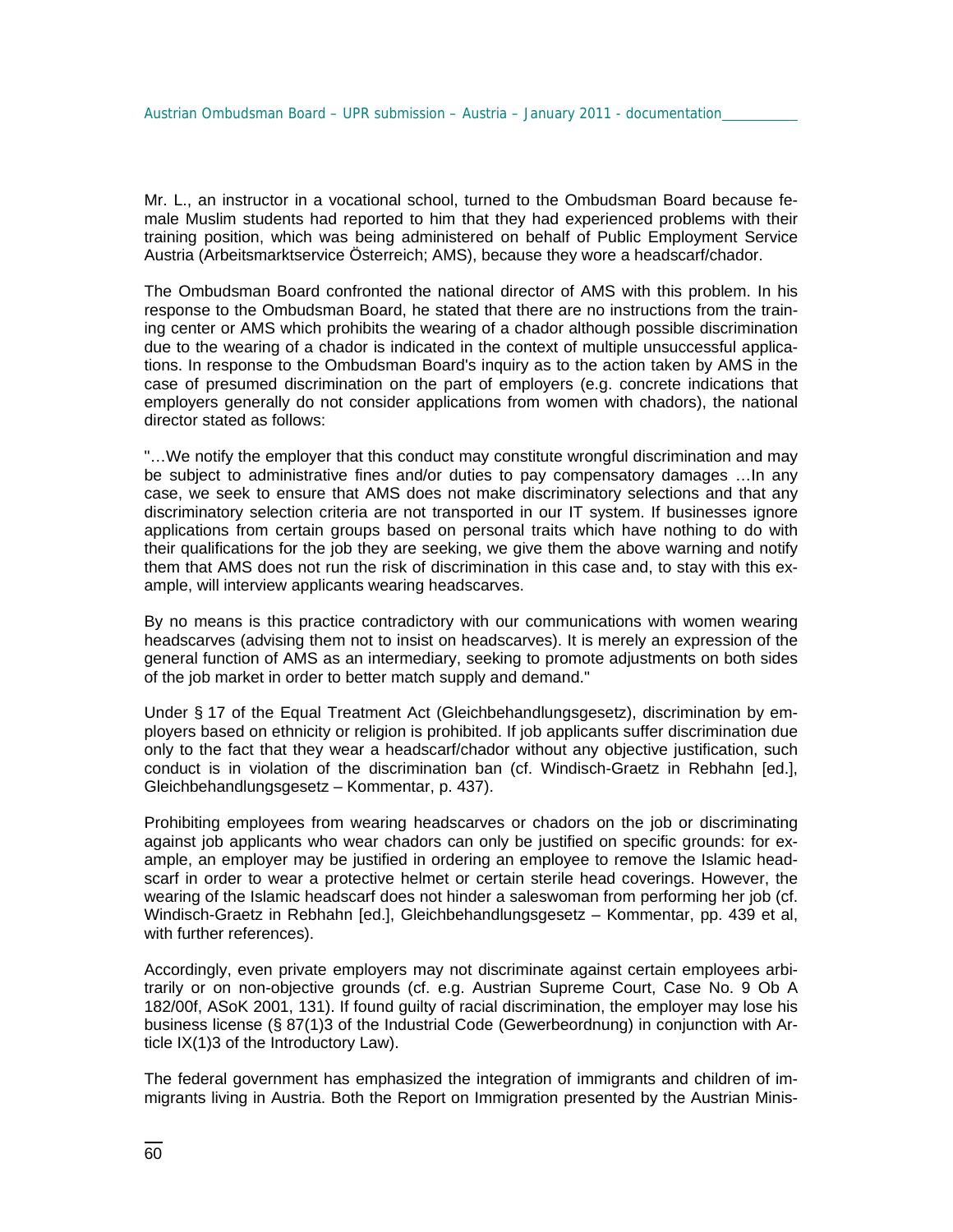ter for Women, the Media and Public Service in autumn of 2007 and the Report on Integration presented in January 2008 by the Minister for the Interior reveal that foreign-born persons, and especially foreign-born women, suffer particularly severe discrimination in the job market. The reasons for this discrimination are diverse, but it is clear that urgent action is necessary. In particular, it would be advisable to define immigrants and the children of immigrants as a separate target group within AMS and to broaden the offerings for this group (Federal Ministry for the Interior; Integration: Moving Closer Together, p. 67).

The Ombudsman Board applauds the extensive efforts made by AMS in the past to ensure equal treatment of all societal groups in the job market and hopes for rapid implementation of the recommendation to broaden efforts on behalf of persons with an immigration background.

### **4.8.3. Plaintiffs' Association asks Ombudsman Board to review conduct of proceedings by the Equal Treatment Commission**

The EU Equal Treatment and Non-Discrimination Directives require member states to allow interested associations and organizations to assist in taking legal action to protect victims of discrimination (Article 7 Par. 2 of the Non-Discrimination Directive, Article 9 Par. 2 of the Framework Directive and Article 6 Par. 3 of the Amendment Directive).

Implementing this requirement, § 62 of the Equal Treatment Act states that so-called "plaintiff's associations" may join a lawsuit as an intervening party in order to enforce the victims' claims provided the victim or victims request such intervention. In addition, § 12(2) of the Federal Act on the Equal Treatment Commission and the Ombudsman for Equal Treatment (Bundesgesetz über die Gleichbehandlungskommission und die Gleichbehandlungsanwaltschaft; GBK/GAW) allows potential victims of discrimination to seek representation in proceedings before the Equal Treatment Commission by a person of their choice, particularly a representative of a special interest group or NGO. The Equal Treatment Commission must allow these representatives of the NGO to join the proceedings at the victim's request.

The Plaintiffs' Association for Enforcement of the Rights of Victims of Discrimination (Klagsverband zur Durchsetzung der Rechte von Diskriminierungsopfern) is an umbrella association of several NGOs dealing with discrimination in various fields.

In November 2007, the Plaintiffs' Association and the ZARA association turned to the Ombudsman Board and complained about the Equal Treatment Commission's enforcement of the Equal Treatment Act. Those organizations feel hindered in their representation of discrimination victims, as provided by law, by supposed defects in the conduct of proceedings by the Equal Treatment Commission. The complaint involves several aspects: the duration of the proceedings, principles of evidentiary assessment, the manner in which NGOs are included in proceedings before the Equal Treatment Commission, as provided by law, and the content of recommendations by the Equal Treatment Commission in cases where discrimination is found.

A review of this complaint was still pending at the time of publication.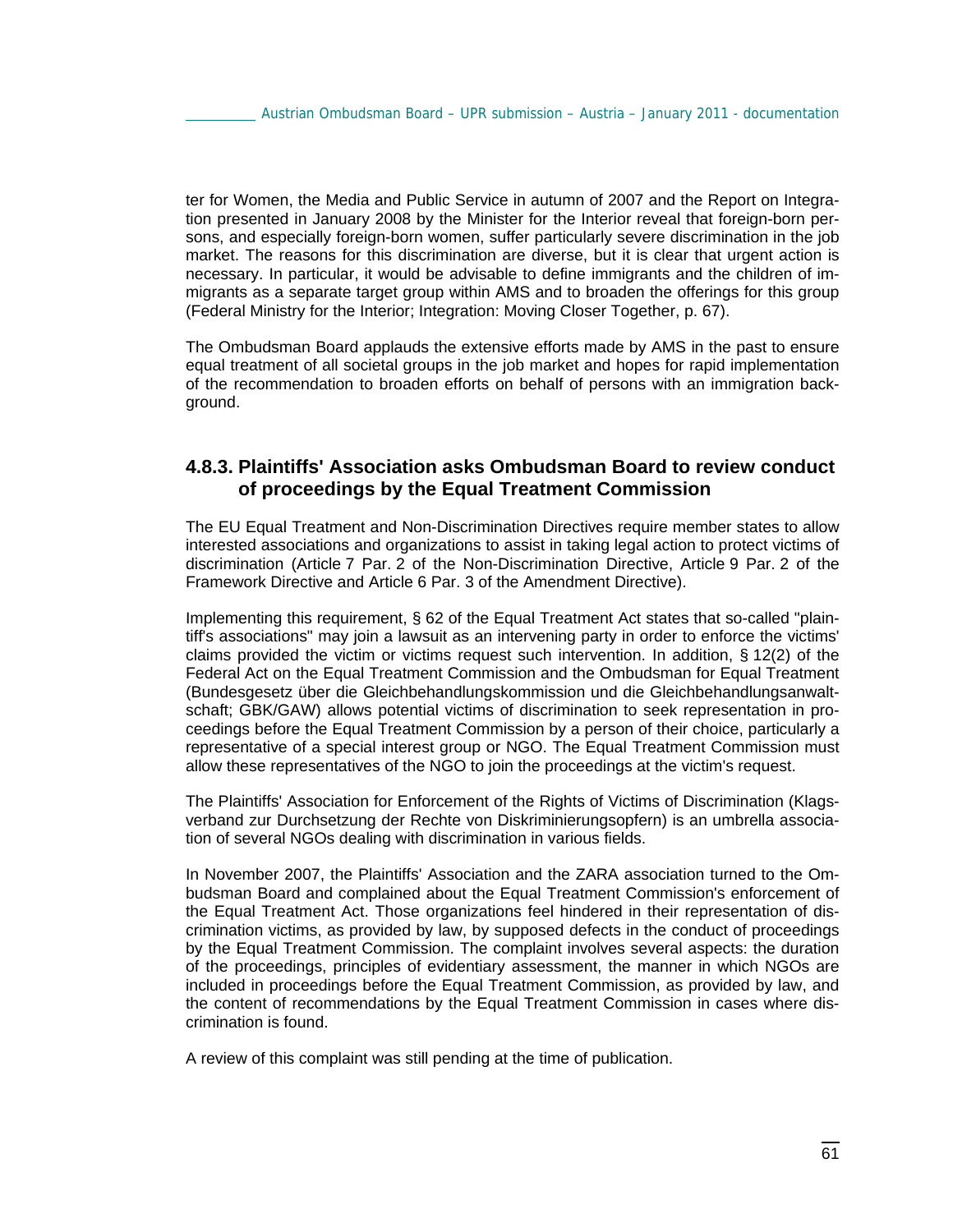### **4.8.4. Continuing discrimination in the delivery of family benefits to non-Austrian families**

*In view of the continuing complaints, it should be emphasized once again that families with non-Austrian citizenship who qualify for family benefits are to be treated on an equal footing with Austrian families. Abbreviated terms or interruptions in the delivery of benefits are permissible only if particular grounds exist.* 

Last year, the Ombudsman Board found that the abbreviated period for delivery of benefits to families with non-Austrian citizenship without objective justification constituted an administrative defect. A recommendation was issued to the competent ministry, the Federal Ministry for Health, Family and Youth, to issue the necessary instructions in order to ensure that review periods in all family benefit cases are defined properly and to prevent discrimination between families with Austrian citizenship and families with non-Austrian citizenship. In cases where temporary benefits are awarded, the Ombudsman Board recommended that the recipients of the benefits should receive a brief explanation for the abbreviated benefit period, citing objective facts (cf. 30th Report of the Ombudsman Board to the National Council and the Federal Council (2006), p. 401).

However, comparable complaints arose this year as well. Once again, several families in which one parent has non-Austrian citizenship turned to the Ombudsman Board and complained that they had been awarded family benefits for just one or two years while families with Austrian citizenship typically received benefits until their child is 18 years old. As explanation for these heavily abbreviated benefit periods, the authorities stated merely that one parent has non-Austrian citizenship and that there is a chance that the family will leave the country and therefore forfeit their claim to family benefits. In both cases, the Federal Ministry for Health, Family and Youth ultimately conceded to the Ombudsman Board that there are actually no grounds for the abbreviated benefits, and reinstated the typical delivery of benefits through the child's 18th year (VA BD/83-JF/06, 17-JF/07).

In another case (VA BD/80-JF/06), a single mother of three was denied family benefits for several months due solely to the fact that she is a Hungarian citizen. The authorities explained only that they needed to ascertain whether she was receiving benefits twice, even though there were no concrete grounds for such a suspicion. While the benefits withheld in this case were eventually paid once the review found that, in fact, she was not receiving family benefits twice, this case makes clear that an interruption in the delivery of benefits for several months without objective justification constitutes an unreasonable burden, especially for families which depend on these funds.

In its Opinion on the 2006 Annual Report of the Ombudsman Board (BMGFJ-90500/0041- I/B/8/2007), the competent Ministry stated that a decision to award family benefits for a limited period does not mean that the claim to such benefits is denied, but only that time is needed to ascertain whether the family still qualifies for the benefits. The Opinion argued that this is in the interest of families as it protects them from having to repay the funds should it eventually become clear that the family, in fact, no longer had a claim to receive benefits.

The Ombudsman Board does not object to this argument, in principle. It should be noted, however, that a severe abbreviation of family benefits, as is often the case, represents a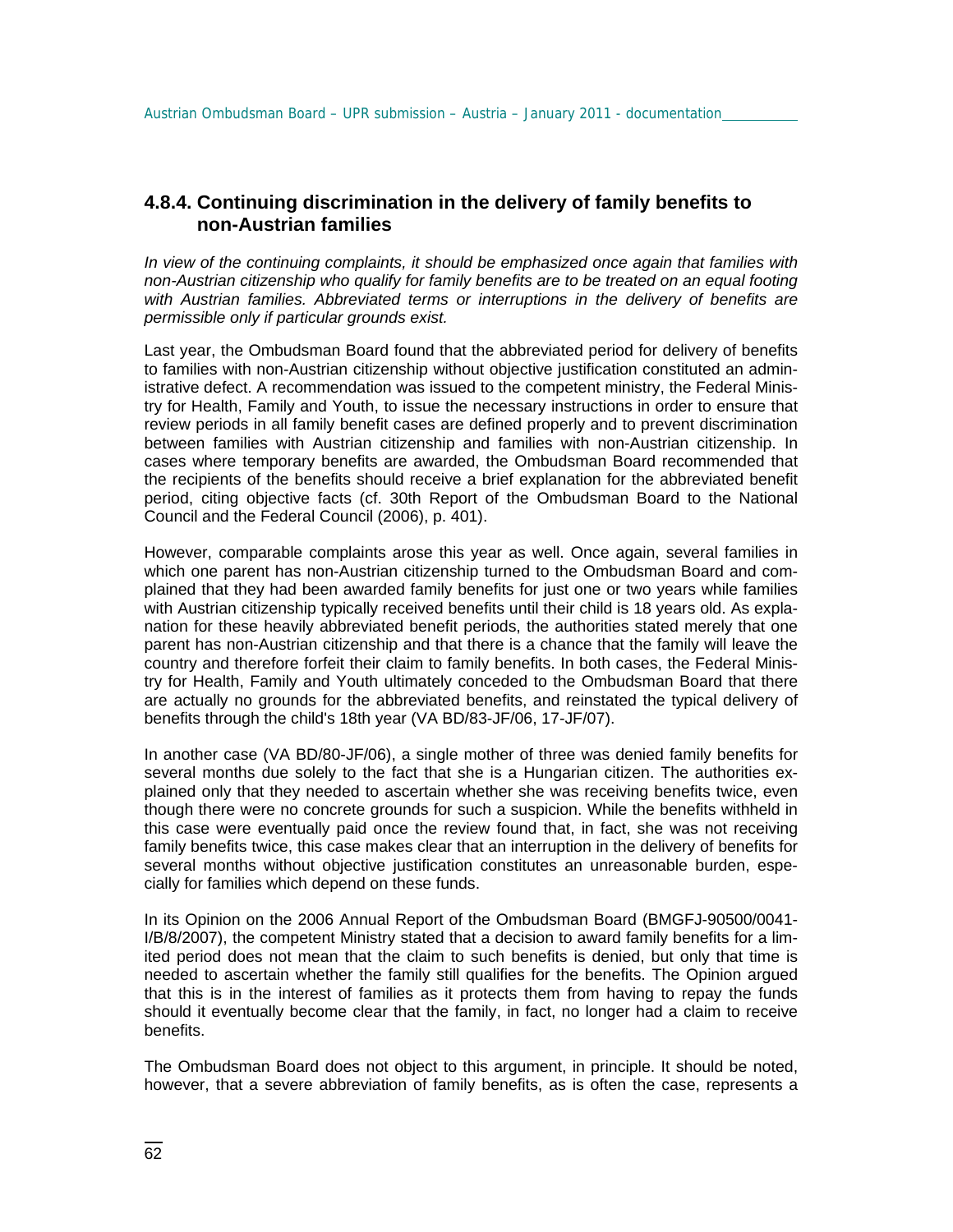burden for families, since it requires them to undergo multiple official proceedings and furnish documents. If there is no objective justification for the abbreviation of benefits, such an act constitutes discrimination and is inconsistent with constitutional principles and the principles of European Community law (for details, see last year's report). Above all, the uncertainty as to the receipt of benefits in the future and interruptions in the delivery of benefits to families which depend on these funds constitute an unreasonable burden.

The cases cited here demonstrate that problems continue to arise with respect to the delivery of family benefits to non-Austrian families. If this occurs, as in the first case, to a single mother of three who depends on these funds, such an action may endanger the life and well-being of the family members. Therefore, it must once again be urgently stressed that families with non-Austrian citizenship are to be treated on an equal footing with other families, and that abbreviated benefits or interruptions in the delivery of family benefits are permissible only if specific grounds exist.

A recent report in the media reveals that such problems affect not only families with non-Austrian citizenship but also those with "foreign-sounding names." As reported in the "Presse" newspaper of 12 January 2008, a mother has been asked by her local Tax Office in Vienna to present a school or kindergarten attendance certificate and to document the citizenship of her three children. For a child of just 6 years, family benefits were actually suspended as of January 2008.

In response to her inquiry, the Tax Office explained to the mother that her family is under review because the children have "foreign names." In this case, all family members have Austrian citizenship; the children have the name of their father, who is a Carinthian Slovene. This matter is currently the subject of a parliamentary inquiry and the Ombudsman Board has also initiated an official review.

### **4.8.5. Man brings his pregnant wife to the doctor for acute pain and misses his German course**

*A single non-attendance in a four-month course in German does not justify a reduction in welfare benefits.* 

The following case was brought to the OB: Mr. K. lives in Salzburg as an acknowledged refugee, together with his wife. He is unemployed and receives welfare benefits. As part of a training program prescribed by AMS, he attended a 4-month course on "German and Job Market Integration for Acknowledged Refugees." The purpose of this course is to help refugees who have received asylum in Austria to succeed in the job market. The letter from the Welfare Office in which the persons in question are "nominated" for the course includes a passage stating that "failure to attend may lead to a reduction in welfare benefits pursuant to § 9 of the Salzburg Welfare Act."

On 30 August 2006, Mr. K missed a class because he had to bring his pregnant wife, who was suffering from acute circulatory problems and sharp pains, to the doctor. In response, his welfare benefits for the following month were cut in half by Notice of the District of St. Johann im Pongau of 5 September 2006. As explanation, the authority stated that Mr. K. had one unexcused absence from the German course offered by AMS. The fact that he was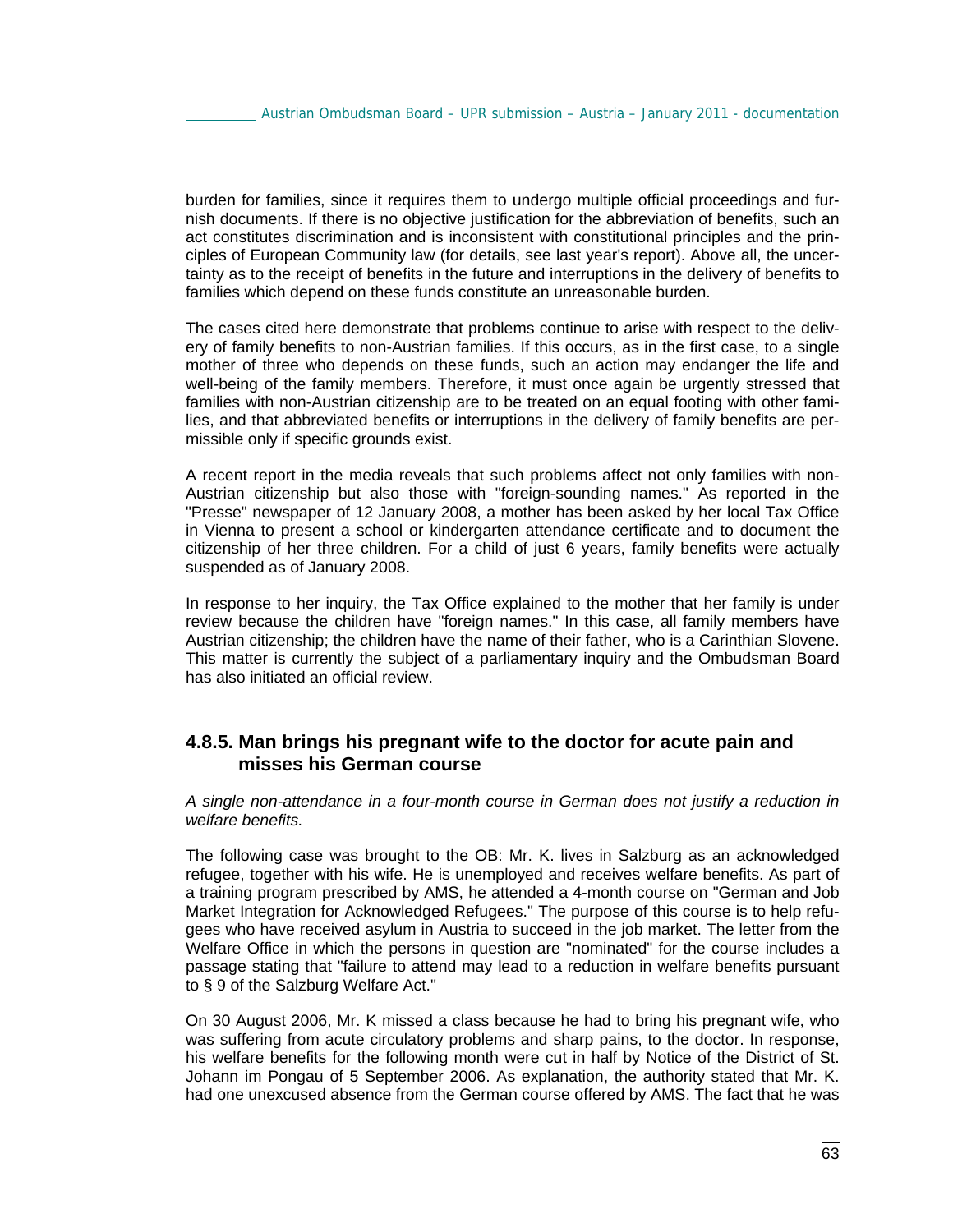bringing his pregnant wife to the doctor for massive circulatory problems and sharp pains was not recognized by the authority as an excuse. This decision was actually upheld on appeal by the government of the State of Salzburg on 27 November 2006.

The authority's conduct in this case is unacceptable, in the Ombudsman Board's view: the meaning and purpose of welfare is, after all, to enable the people who need this assistance to lead their life with dignity (§ 1 of the Salzburg Welfare Act (Salzburger Sozialhilfegesetz; SSHG)). Welfare is to be awarded if the applicant is prepared to perform reasonable work in order to obtain what he needs to live. He is also required to "submit to reasonable measures serving to make him more employable" (§ 9 of the Salzburg Welfare Act). In this spirit, measures on behalf of welfare recipients which are designed to make it easier for them to get a job and escape their current predicament are helpful and positive, and this certainly includes courses which help welfare recipients master the German language. However, imposing massive cuts in welfare benefits because of a single comprehensible absence is entirely inconsistent with the intent of the law. In the Ombudsman Board's view, there is no indication of any kind in the present case that Mr. K was no longer prepared to seriously attend the course in German or to perform reasonable work.

The case was brought before the Administrative Court, at which point the authority amended its conduct and paid Mr. K the welfare benefits which had been withheld. The case before the Administrative Court was suspended as the appellant's complaint had been removed. The Ombudsman Board's official review of the general conduct of the authorities in such cases revealed that there are apparently no cases comparable to this one.

However, this case demonstrates another problem: as the Ombudsman Board has long pointed out, the fact that several years often pass before a final and binding decision is reached is a massive problem for those affected, especially in welfare cases. This practice is inconsistent with the intent of the Welfare Act: to rapidly provide assistance to those in need in their time of need. The Ombudsman Board has therefore long advocated the creation of a procedural code to resolve this problem and expedite the process or which allows applicants to appeal to the superior courts with suspensive effect (cf. e.g. the Ombudsman Board's study: "Securing needs through welfare: initiatives to effectively combat poverty" on 18 March 2004; Ombudsman Board 2004 Report to the National Council and Federal Council, p. 28).

### 4.9. Discrimination based on illness or disability

### **4.9.1. Television for the hearing-impaired: still a long way to go**

*The deaf and hearing-impaired generally must pay full radio fees despite their disability. However, they are able to take advantage of only a small part of the Austrian Broadcasting Corporation's (ORF's) offerings, since only some programs are subtitled and since the quality of the subtitles has been inadequate. ORF is already taking measures to expand and improve its offerings. The Ombudsman Board hopes for the continued rapid expansion of offerings for the hearing-impaired.*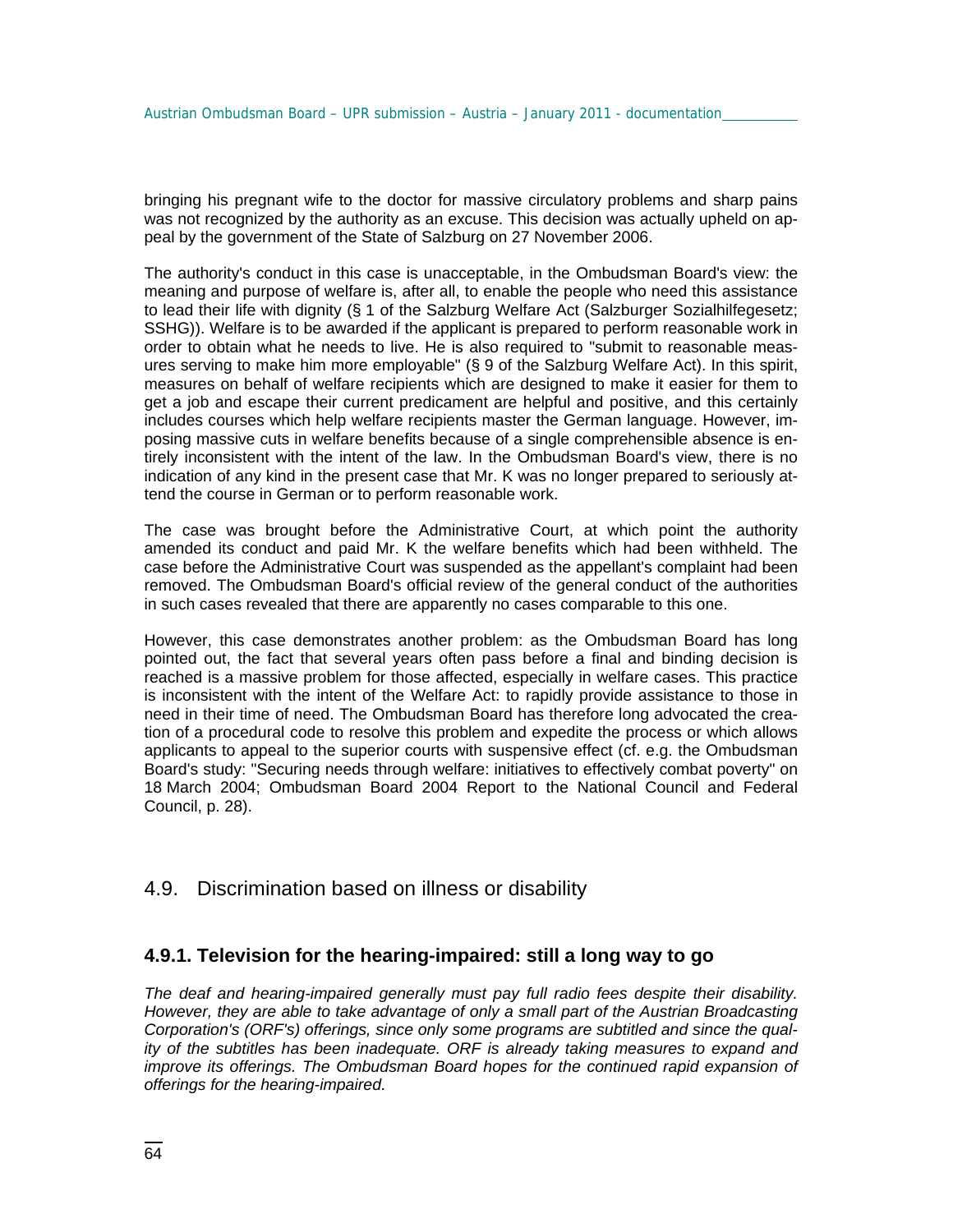The deaf and hearing-impaired continue to turn to Ombudsman Board to complain that, since the Budget Companion Act of 2003 took effect (Bundesgesetzblatt I No. 71/2003), they are required to pay the full radio fee but can take advantage of only some of ORF's offerings. Only a small percentage of ORF's programs are subtitled and some subtitles are incomplete or appear irregularly (e.g. subtitles disappear too quickly or the same sentence appears over and over, etc.).

In its 29th Report (2005) to the National Council and Federal Council (p. 361), the Ombudsman Board reported on review proceedings then pending on this question before the Constitutional Court. By ruling of 16 March 2006, in Case No. G 85/05, the Constitutional Court found that the charging of full radio fees to the hearing-impaired does not violate the constitutional principle of equality.

In light of this ruling, the Ombudsman Board considers it all the more important to improve ORF's offerings for the hearing-impaired as soon as possible. The Ombudsman Board therefore turned to ORF's General Director on this matter. In his opinion of 18 December 2007 (GD81sgs), the General Director stated that ORF had agreed in the course of conciliation proceedings under the Federal Act on Equal Treatment of Persons with Disabilities (Bundesbehindertengleichstellungsgesetz) to provide subtitles for 50% of its programs by 31 December 2016. However, he stated that ORF was endeavoring to reach this goal even earlier: in 2007, 26% of ORF's programs were designed to meet the needs of the hearingimpaired, an improvement of more than 18% over 2006.

With respect to the quality of the subtitles, the General Director stated that this depends to a great extent on whether the program is broadcasted live or pre-recorded. Many programs (especially those of the news program) include both live and pre-recorded segments. It may be, he noted, that the live segments were "subtitled into" the pre-recorded part, so that the pre-produced subtitles will sometimes disappear very quickly. On the other hand, in such a situation those subtitles may be inserted again at another time in order to make the program easier for viewers to understand. These problems arise due to technical problems which cannot yet be overcome. Unfortunately, it is not currently possible to resolve these issues for technical reasons. He stated that ORF can only await further technical improvements, and that ORF stays informed about such improvements at all times.

Especially in light of the aforementioned Constitutional Court ruling, the Ombudsman Board hopes that the scope and quality of ORF's offerings for the hearing-impaired will be improved as soon as possible.

#### **4.9.2. Barrier-free public spaces, particularly in public transportation**

*Complaints to the Ombudsman Board demonstrate that elderly and disabled persons are unfortunately still confronted with a wide range of hindrances and barriers in public spaces.* 

Persons with disabilities are constantly turning to the Ombudsman Board to complain about problems taking advantage of public facilities, and very often these complaints involve the use of public transportation. For example, Mr. K. complained that a new pedestrian bridge had been built over the Westbahn tracks without any climbing aids. As a result, persons in wheelchairs, as well as elderly and disabled persons, persons with baby carriages, bicycles,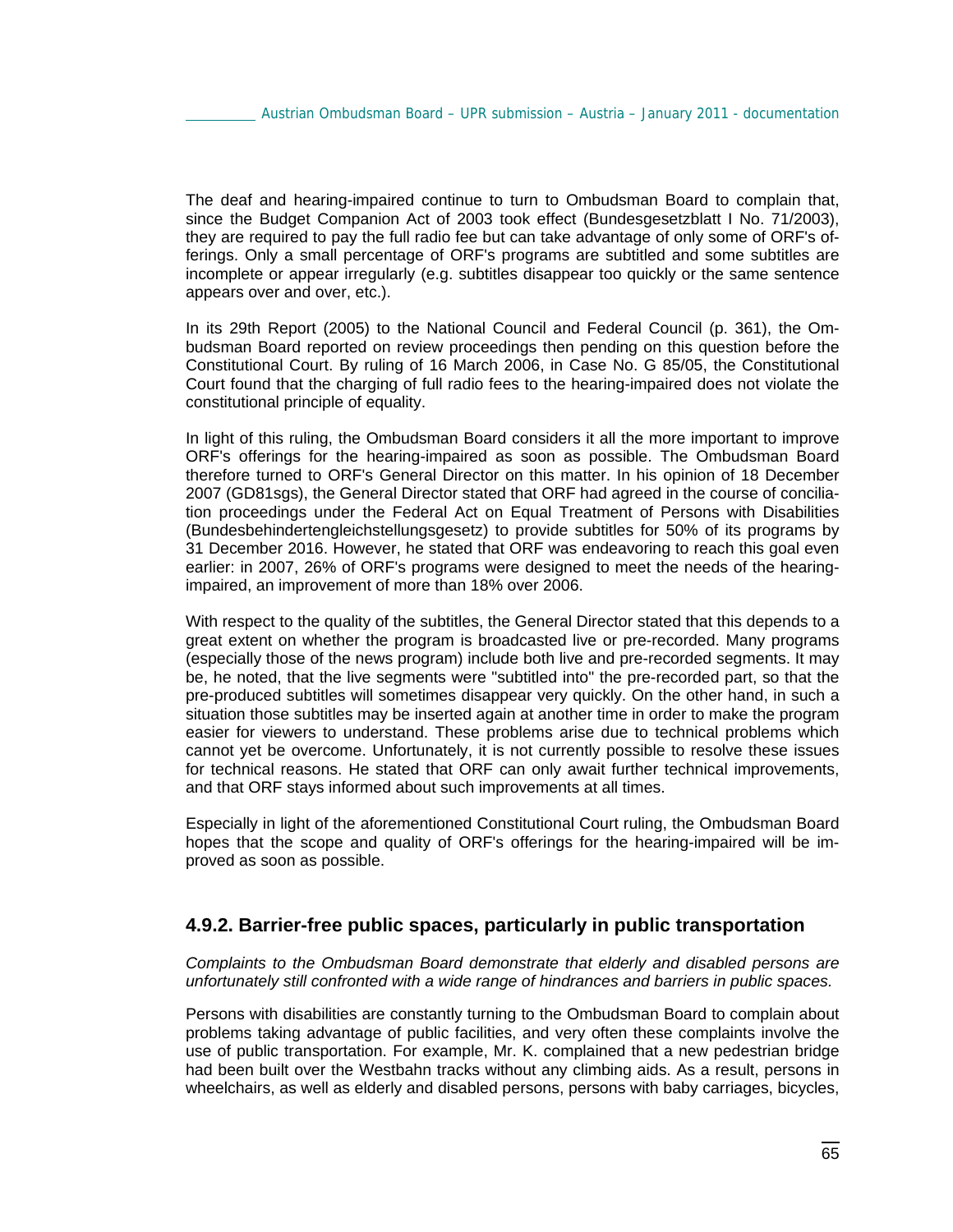etc. cannot use this pedestrian bridge. Mr. K., who lives adjacent to this area, had approached the competent bodies as early as summer of 2004, i.e. prior to completion of the final structure, to notify them that a climbing aid or ramp is necessary for this bridge. Nevertheless, the bridge was built without a ramp.

In accordance with § 19(10) of the Federal Act on Equal Treatment of Disabled Persons, Austrian Federal Railways (ÖBB) presented a "Transportation Timetable" in December 2006 defining specific target dates for the creation of barrier-free transportation infrastructure. In its response to the Ombudsman Board, the General Director of OBB-Holding AG, the owner of the pedestrian bridge, stated that "barrier-free design of this pedestrian bridge so as to meet the needs of disabled persons … is the subject of intensive negotiations with the City of Vienna" and that technical and statutory questions are still in need of clarification. Actual completion has been announced for winter of 2008.

As the complaints to the Ombudsman Board demonstrate, persons of advanced age or limited mobility are unfortunately still confronted with a wide range of hindrances and barriers in public spaces. Removing as many of the barriers as possible is essential in order to enable the independent and unfettered access of this group to all areas of public life, as required by Community law, the Constitution and other statutes. This makes it all the more important to enable barrier-free access to public spaces as soon as possible.

#### **4.9.3. Nursing home rooms not adapted to the needs of their occupants**

*Despite the obvious need, many nursing homes are still not adapted to meet the requirements of wheelchair users. As a result, it is completely unacceptable to sue for damages caused to nursing home furniture from the use of wheelchairs.* 

The new Federal Act on Equal Treatment for Persons with Disabilities (Bundes-Behindertengleichstellungsgesetz) states that structural and other facilities, means of transportation, technical tools, IT systems and other areas are considered to be "barrier-free" if they are accessible and usable for persons with disabilities in the generally common manner, without particular difficulty and, in general, without outside help. The ÖNORM B 1600 standard defines "Planning Principles for Barrier-Free Construction" and ÖNORM B 1601 includes specific "Planning Principles with Respect to Specific Structures for Elderly and Disabled Persons."

However, Mr. W found that barrier-free living in nursing homes is unfortunately not yet a reality. He was living in a district home for senior citizens in Upper Austria. Because of his physical disability, he had to use an electrical wheelchair. The use of this wheelchair caused damages in the amount of € 3,585.60 to the furniture in his room because his room was not designed for a wheelchair, and was therefore not adapted for its use. After his death, a claim for these damages was asserted against his estate. In an expensive court case, which did not conclude with an overwhelming finding of negligence, an expert was asked to assess which damages to the room would have been unavoidable even if the disabled person had exercised due care and which may be attributable to the carelessness of the occupant. The Ombudsman Board tried in vain to prevent this costly proceeding, calling upon both parties to reach an out-of-court settlement. The welfare association which operates the home was not prepared to settle in this case, however, hoping to win the case in spite of the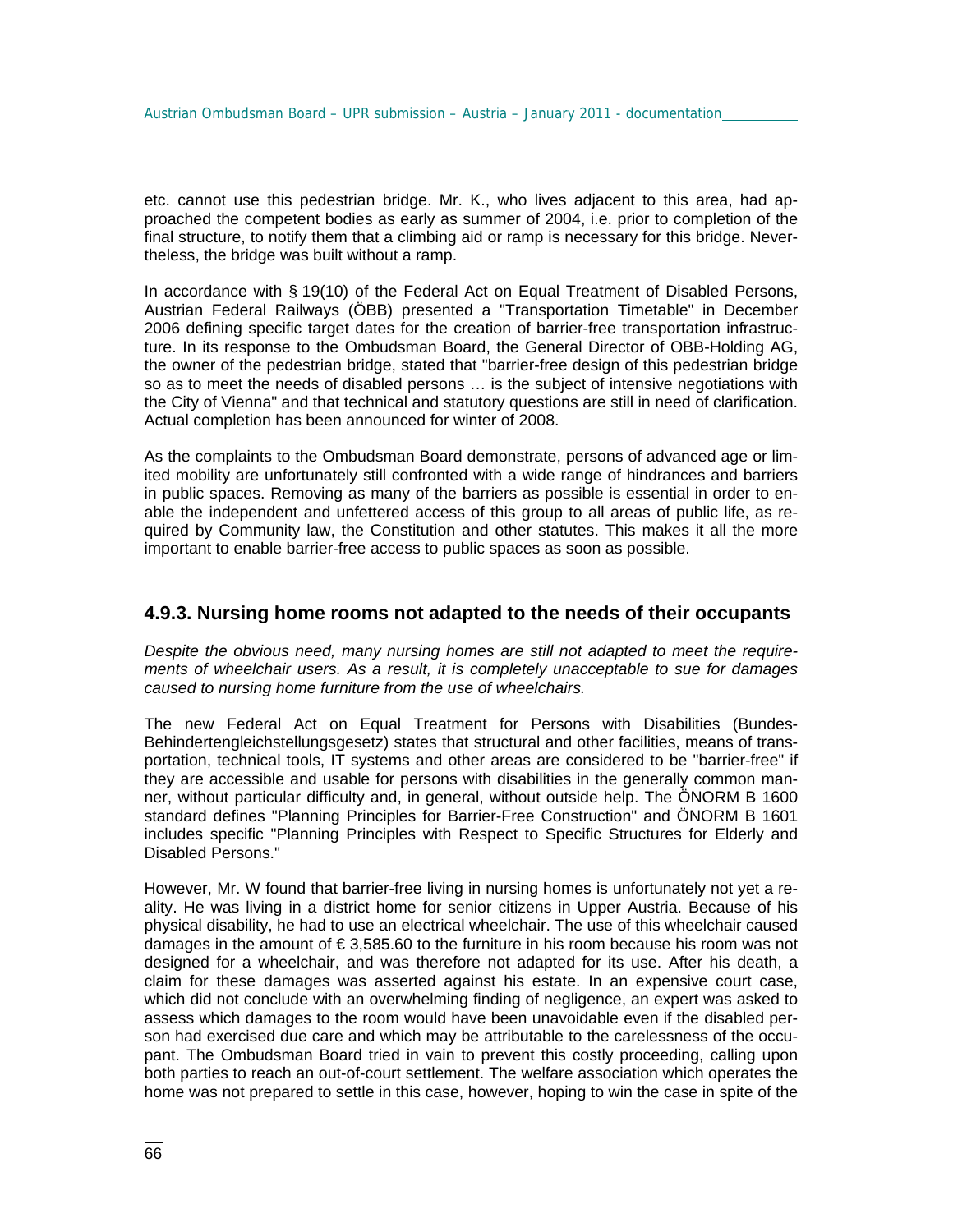fact that the structural condition of the room assigned to the deceased occupant was not suitable for use of an electrical wheelchair.

It is entirely incomprehensible why old age homes, where occupants with wheelchairs are no rarity, have failed to adapt to the existing Ö-NORM standards. If, due to inadequate structural conditions, damages are caused because wheelchair users inevitably run into door frames etc., this situation is unbearable for all involved.

Law suits in which, as in this case, it is clear from the beginning that no overwhelming negligence will be found on the part of the disabled person, will not solve the problem and merely create legal expenses for the operator of the home. Accordingly, the willingness expressed by the government of Upper Austria, in response to Ombudsman Board's request, to take suitable measures in order to prevent further inevitable damages by home occupants in any individual case, is only the first step in the right direction.

#### **4.9.4. Fragmented administrative procedures for persons with disabilities**

The wide range of problems encountered by persons with disabilities in receiving assistance for purchases or adaptations which meet their needs as disabled persons is a permanent fixture of the Ombudsman Board's activities. Fragmented administrative procedure represents a major cause of these problems (cf. most recently, the 30th Ombudsman Board Report (2006) to the National Council and Federal Council, p. 412). This year as well, the Ombudsman Board received many complaints from persons affected by these problems.

### **4.9.5. Jobs in workshops for the blind endangered due to sales problems and the loss of public assistance**

Workshops for disabled persons are an essential tool in integrating disabled persons into the job market. They offer jobs and productive activity to persons with disability who would otherwise be unable to obtain a job, or would only obtain one with extreme difficulty. With the loss of public subsidies for goods produced in workshops for disabled persons (the "factory premium"), these workshops are experiencing massive sales problems endangering the jobs of disabled persons. The Ombudsman Board has turned to the responsible public authorities and called upon them to take advantage of the possibilities afforded under public procurement law in order to increase purchases of goods produced by disabled persons. The Ombudsman Board also proposed statutory protection for goods produced by the blind.

#### **4.9.6. Failure to award an anniversary bonus**

Mr. D worked for over 40 years in Austria's Ministry of European and International Affairs. He turned to the Ombudsman Board because he had not received a so-called "anniversary bonus," which is awarded for loyal service upon completion of 40 years of service. The complainant speculated that his failure to receive the bonus was attributable to several ex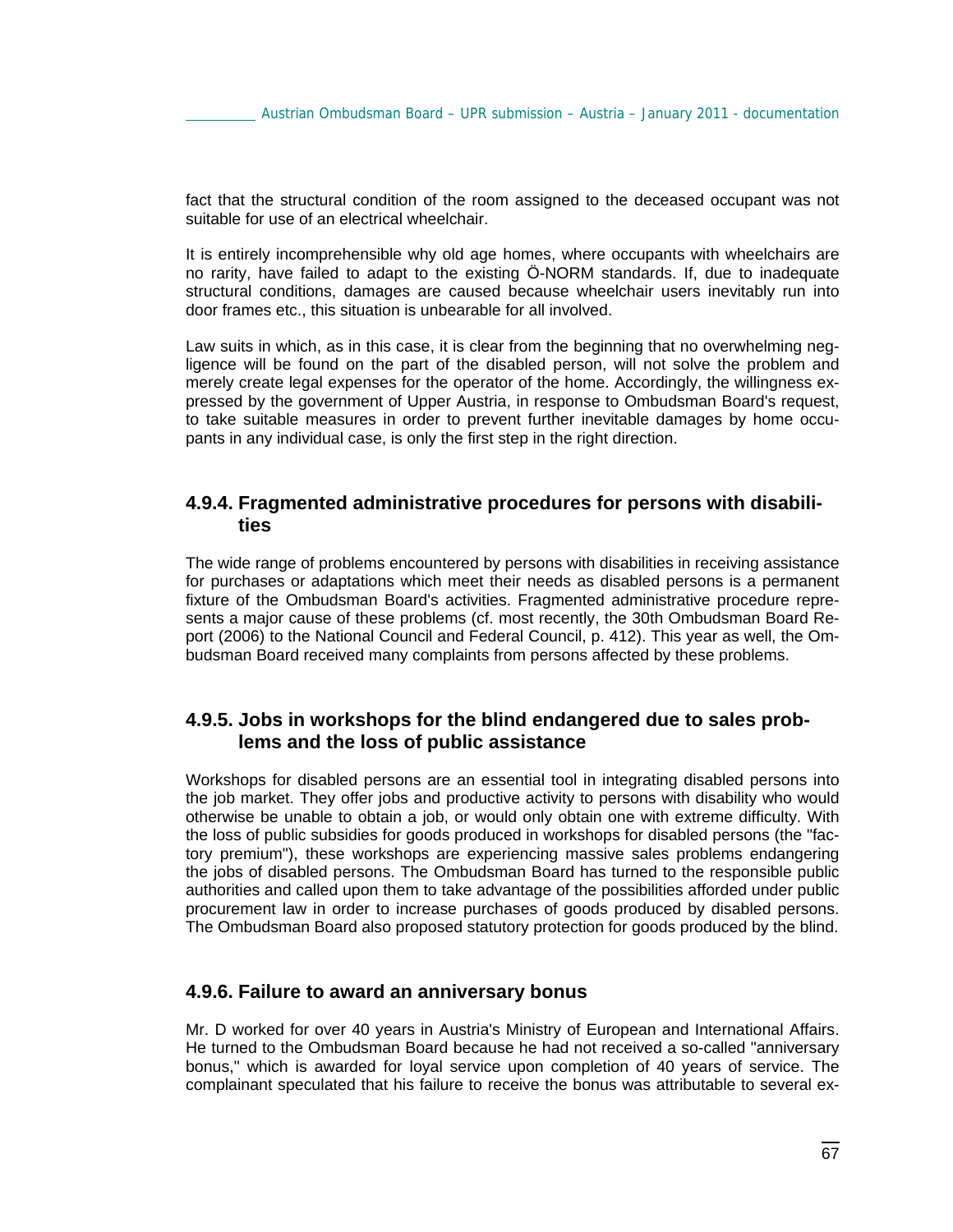tended leaves which he had to take because of health problems. After the Ombudsman Board became involved, the competent Ministry promised to pay him the anniversary bonus at the next possible date.

#### **Extract from the 28th Ombudsman Board Report to the Vienna Landtag (2006)**

#### **4.9.7. Integration of disabled children**

*Under the Vienna Day Care Center Act, day care centers are charged with facilitating children's' physical, mental and intellectual development. This applies in a particular degree for disabled children. A total of 1,879 children with disabilities currently attend Vienna kindergartens and nurseries in 250 integration groups. In addition, there are 28 therapeutic pedagogy groups for several disabled children. Each integration group is entrusted to a special nursery teacher, a nursery teacher and a teacher's assistant. In severe cases, in which medical or nursing care is necessary, a special group is to be installed in Vienna General Hospital in order to ensure that no children are excluded from day care services.* 

The daughter of a complainant has suffered since birth from hyperinsulinism, a rare and lifethreatening metabolic disorder. She requires 24-hour care. The girl, who is now 6 years old, has to be fed through a PEG tube. In addition, routine blood sugar measurements are necessary every three hours, as well as the administration of a medication by permanent infusion, in order to prevent hypoglycemia.

The girl attends elementary school and belongs to an integration group for children with special needs in the nursery. At school, the girl's nutritional formula, which is prepared in advance by her mother, is administered by the staff. After her lessons are over, the girl attends the nursery, which is one floor lower, where the child must be fed through the tube once again.

Municipal Department 10, which is responsible for operating kindergartens and nurseries, was originally unwilling to arrange for her feeding by the staff of the school. Accordingly, a Directive was issued on 12 September 2005 stating that, while teachers can voluntarily perform certain medical services after having undergone the necessary training, all medical procedures had to be performed by trained nurses at the parents' expense.

The shifting of all expenses for these services to the parents is completely unacceptable in the Ombudsman Board's view. The purpose of the nursing allowance paid for these children is to compensate parents for added expenses incurred due to the need for nursing services and thus enable them to secure the necessary care and assistance, if possible, and improve the child's chance of leading a nearly independent life in accordance with his or her needs. There is no justification for requiring parents to spend the vast majority of the nursing allowance on nursery care even though their child spends only a portion of his or her time there.

Once the Ombudsman Board intervened, the City of Vienna conceded that the administration of care by trained nurses is not actually feasible for the complainant and promised to find an individual solution, as well as to form an additional nursery group in Vienna General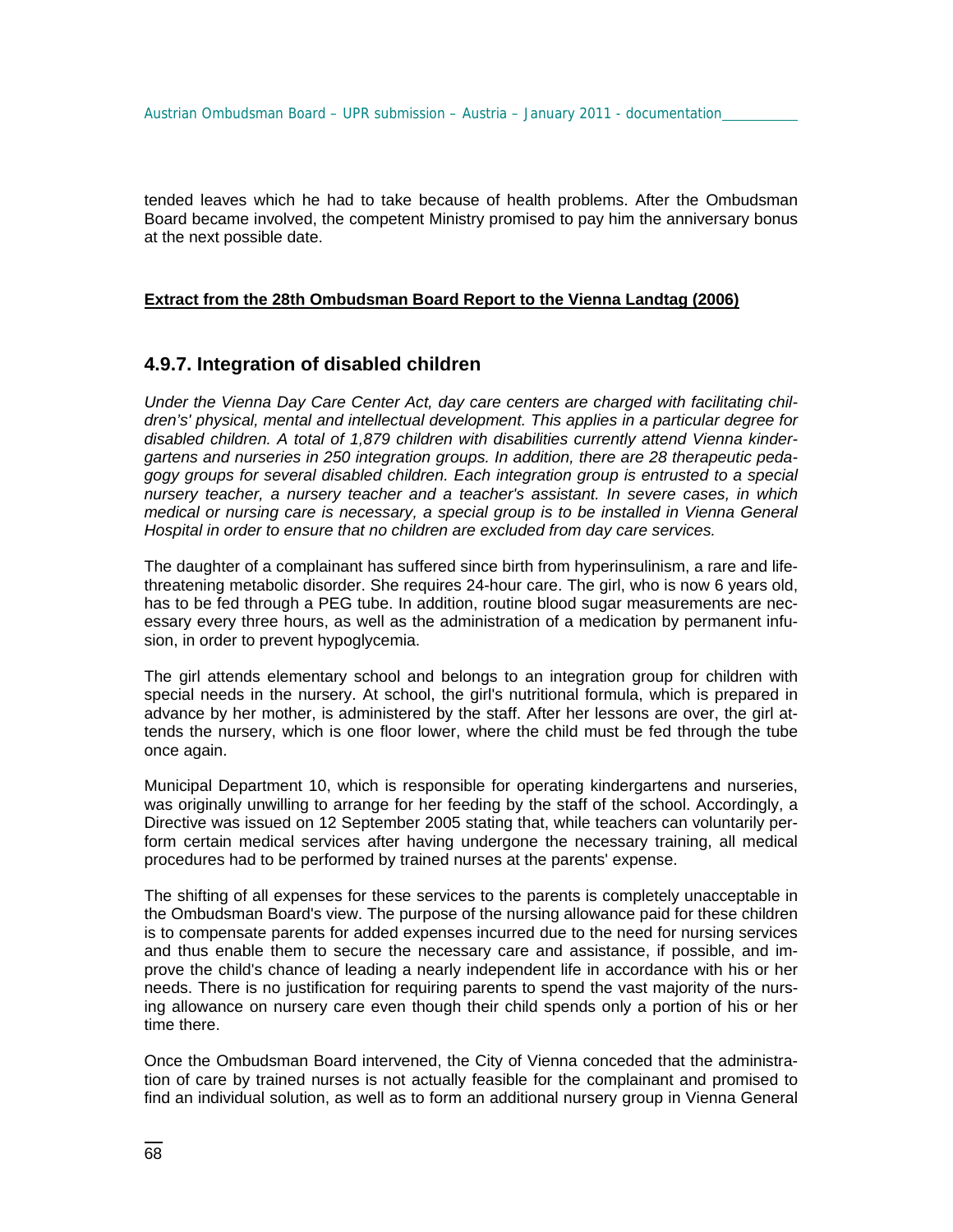Hospital for similar cases, where trained doctors and nurses would be available in case of emergency.

In April 2006, in the course of a session to educate the directors of Vienna kindergartens about caring for chronically ill children, a new form was introduced which should ensure implementation of the 5th Amendment to the Medical Practice Act (*Ärztegesetz, BGBl. I Nr. 140/2003*) in the everyday lives of the affected children.

### **4.9.8. Transfer of custody for children of a mother who is under guardianship – Municipality of Linz**

*If a parent with custody over the children is under guardianship, custody over the children passes to the youth welfare office, which must reach clear written agreements regarding the transfer of duties to care for and educate the children. Major changes must also be recorded in writing. In the matter of involving the family and guardian, the authorities must proceed in sensitive fashion and must state its position in a clear and unambiguous manner.* 

Mr. L is the guardian for his daughter, whose health is impaired due to an accident. The young woman is a mother of two. After a private change, the mother could no longer care for her children adequately. The grandparents took the children in but declared themselves incapable of caring for the children permanently. It was therefore decided to place the children in a foster home.

In May 2004, an agreement was reached under which full responsibility for the children's' education was transferred to the Youth Welfare Office (Jugendamt) and the childrens' guardians agreed to consent to the placement of the children in a foster home, but not in an orphanage. At first, the agreement was signed only by the mother of the children and the Youth Welfare Office, even though Mr. L repeatedly stated that he was the mother's guardian and that his consent was therefore necessary as well. Since a suitable foster family could not be found for both children, a verbal agreement was ultimately reached to place the children in an SOS Children's Village facility.

In August 2004, just four days before the children were set to move into the facility, the Youth Welfare Office notified Mr. L that, as guardian, his signature was also needed. Finally, a few minutes before the children were picked up, the Youth Welfare Office demanded Mr. L's signature, stating that otherwise the matter would be referred to the courts, in which case it might not be possible to keep the children together. Faced with this alternative, Mr. L finally signed the May agreement. The date of the signature was not documented.

In the course of the following year, there were differences of opinion between the orphanage and the family as to the frequency of their visits. In September 2005, the grandparents expressed the desire to permanently adopt the children. The Youth Welfare Office opposed returning the children, stating that the special care needed by the children in this case could be better ensured in the orphanage and that the children, who were still very little, had adapted well to their new home.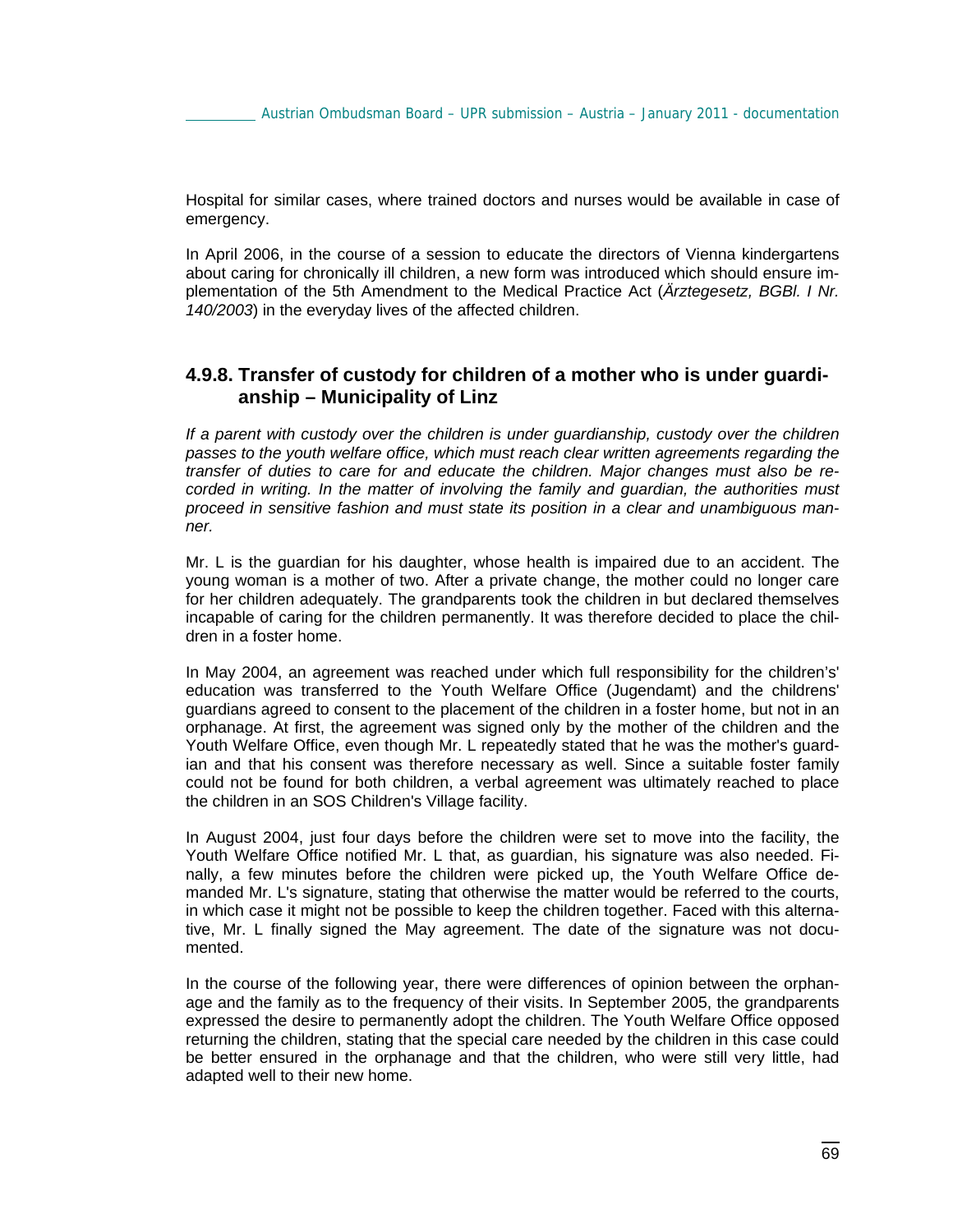In consultation with her daughter, the grandmother petitioned the courts for a transfer of custody. This petition was granted in January 2006. Due to a formal defect, however, this decision was cancelled in July 2006 and the case had to be re-tried. At the same time, a decision was pending regarding the Youth Welfare Office's petition for a temporary injunction. In April 2006, Mr. L terminated the agreement regarding the voluntary transfer of responsibility for the children's education in writing.

The family turned to the Ombudsman Board and complained about the Youth Welfare Office's conduct. Mr. L felt pressured by the methods used by the Office to obtain his signature. They also claimed that the Youth Welfare Office had failed to give them the time and assistance they needed to find ways of keeping the children in the family. The Ombudsman Board found that the complaint was justified in two respects:

The Youth Welfare Office erred in failing to document in writing that the written agreement had been amended to stipulate that the children were to be placed in an orphanage and not in a foster home, as originally agreed. The Ombudsman Board also objected that the Office's conduct was not clearly comprehensible and that the legal basis for taking the children from their family is not clearly evident. At first, a voluntary agreement was reached with the mother of the children: the consent of her custodian was not obtained until months later, just before the children were to be taken away, in something of a pressure-packed situation. In its statement to the Ombudsman Board, however, the Youth Welfare Office argued that, because a custodian had been appointed for the mother, it had legal custody over the children in any case, and therefore did not need any consent whatsoever, neither from the mother not from her custodian.

The family, which was in a difficult situation to begin with, was made to suffer even more due to this conduct on the part of the Youth Welfare Office. Sensitive matters of considerable legal complexity must be handled accordingly by the authorities. If parents or the parent with custody over the children had to have a guardian appointed, custody passes to the youth welfare office, which must reach clear written agreements regarding the transfer of duties to care for and educate the children. Major changes must also be recorded in writing. In the matter of involving the family and guardian, the authorities must proceed in sensitive fashion and must state its position in a clear and unambiguous manner.

The court case finally came to an end in late 2006, and a visitation agreement acceptable to the family was reached.

### **4.9.9. Rejection of an application for a departmental assistant in SMZ-Ost**

Ms. R turned to the Ombudsman Board in connection with the rejection of her application for a job as departmental assistant at the Social Medical Center East (SMZ-Ost). According to statements made by the complainant, she was invited to an interview in July 2006 and, after completing two trial days, she was assured by the head nurse in the nursing department that she would receive her desired job as departmental assistant in September 2006. In the course of her medical examination at the end of July 2006, additional tests were conducted with respect to the complainant's diabetes. Although she reported the findings to her future employer and although the findings did not disqualify her, the complainant received a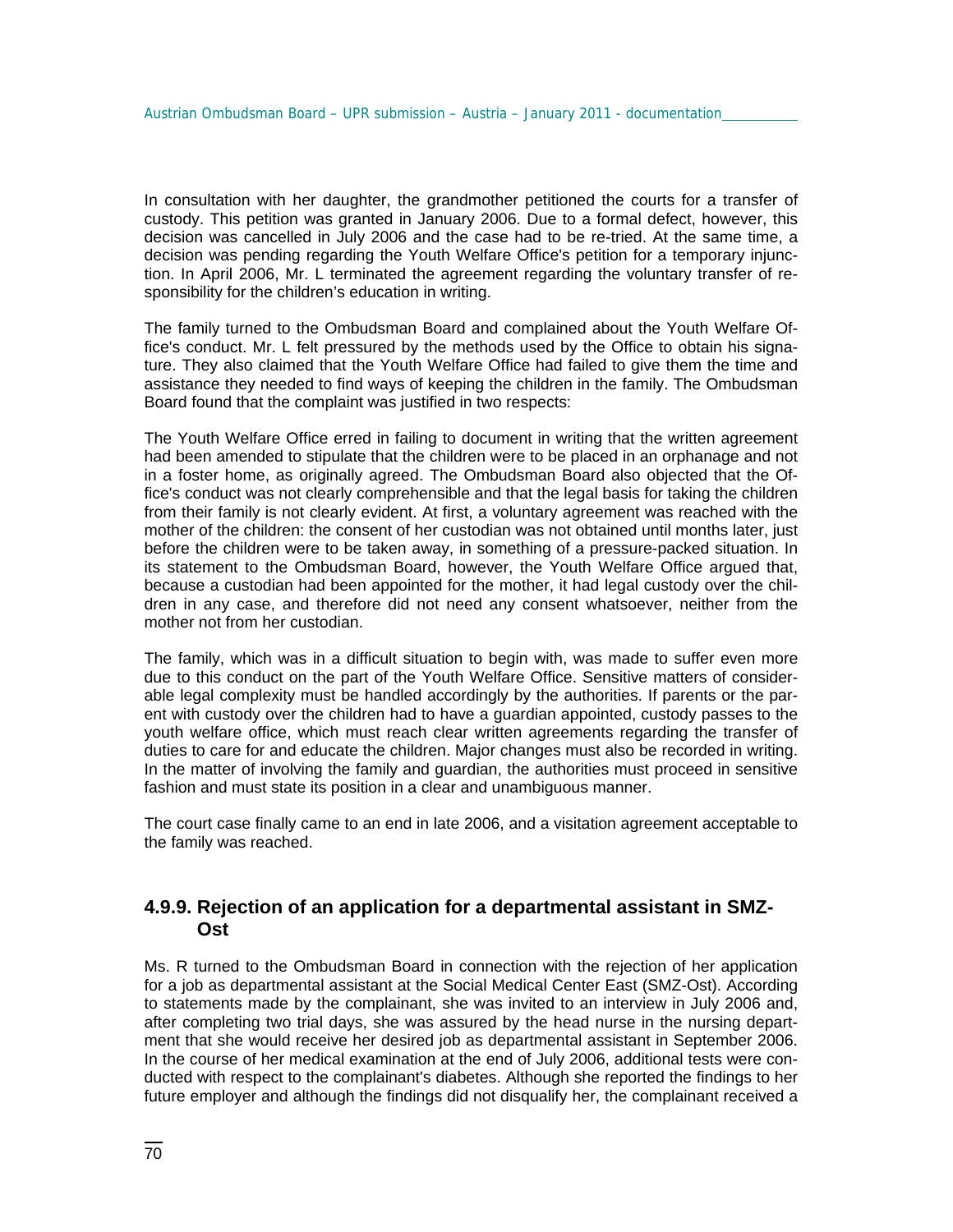phone call from the human resources department of SMZ-Ost informing her, to her surprise, that she would not be hired after all.

After further discussions with the nursing department at SMZ-Ost and another examination by Municipal Department 15, the Ombudsman Board was able to obtain the hospital's agreement to hire Ms. R as a departmental assistance for a period of one year.

#### **4.9.10. Road signs a source of danger to the blind and visually impaired**

*The director of the Joint Traffic Committee of Organizations for the Blind and Visually Impaired: Eastern Region (Gemeinsames Verkehrsgremium der Sehbehinderten- und Blindenorganisationen der Ostregion) turned to the Ombudsman Board due to repeated injuries to the blind and visually impaired as a result of road signs which are sharp-edged or mounted too low. The complainant therefore proposed a law stipulating the minimum height of road signs placed on sidewalks, footpaths and bicycle paths. However, the Federal Ministry for Transportation, Innovation and Technology opposes such a law.* 

The Federal Ministry for Transportation, Innovation and Technology explained its opposition by arguing that such a law would make it nearly impossible to adapt to local conditions when maintaining roadways.

In the Ombudsman Board's view, road signs which are sharp-edged and too low represent an additional source of danger and therefore discriminate against the blind and visually impaired in traffic.

Accordingly, it is incomprehensible that the competent Ministry would cite the need for official discretion in connection with this source of danger and discrimination against the blind and visually impaired.

Especially in view of the laws on the books in Germany and Denmark regarding the minimum height of road signs on sidewalks, footpaths and bicycle paths, a similar law should be enacted in Austria as well.

### 4.10. Discrimination based on social status

#### **4.10.1. E-cards for welfare recipients – still no news**

In last year's Report of the Ombudsman Board (2006) to the National Council and Federal Council (p. 417), the Ombudsman Board reported welfare recipients have repeatedly complained that they have received a special health insurance certificate instead of an e-card. Those affected are often embarrassed when they have to present these certificates, thus identifying them in public as welfare recipients. As demonstrated by a new complaint, there have also been problems in connection with referral to specialists.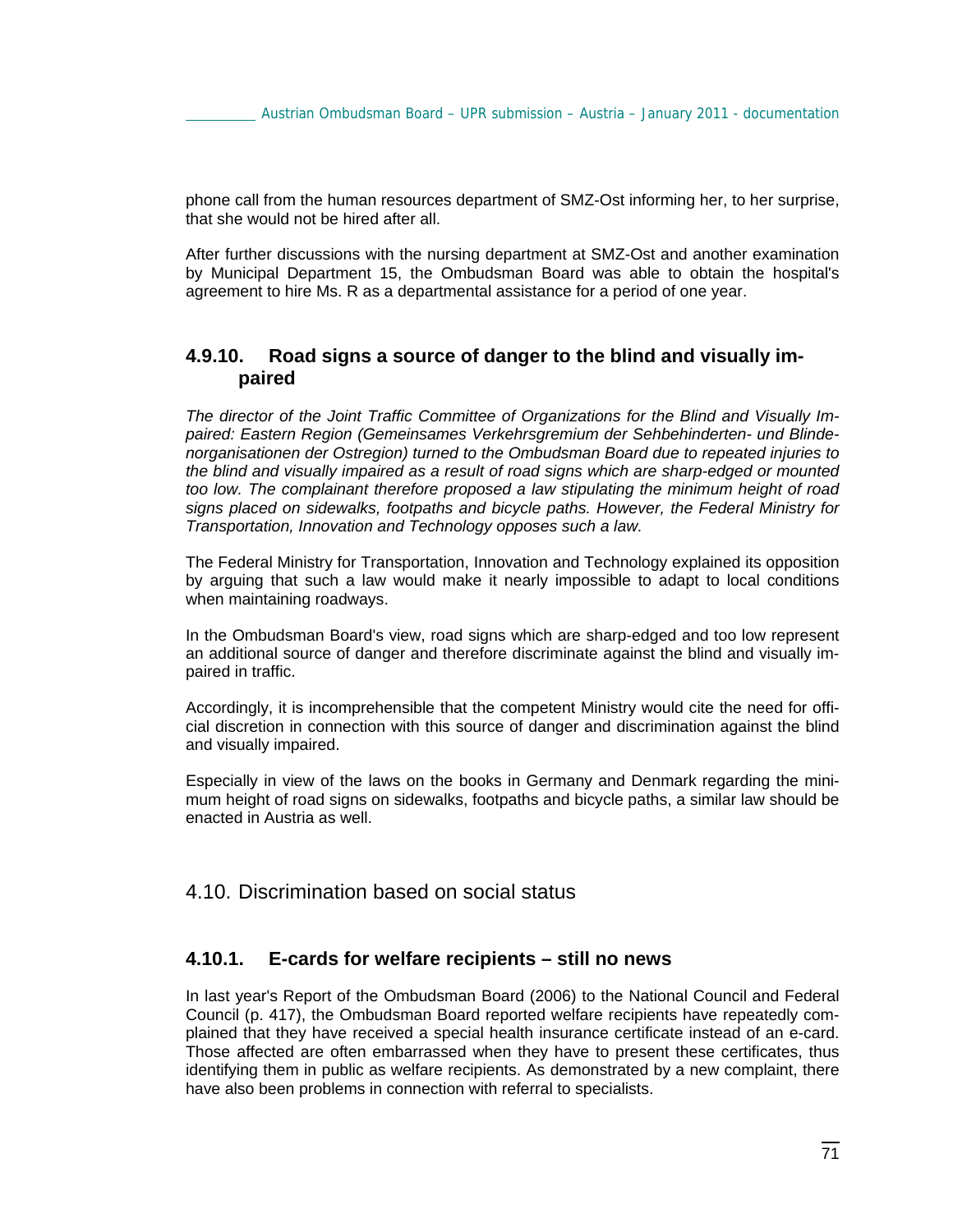While the statutory basis has been created for the issuance of e-cards to this group as well (66th Amendment to the General Social Security Act (Allgemeines Socialversicherungsgesetz), Bundesgesetzblatt I No. 131, 2006), whether and when this will actually be done depends on the ongoing debate in connection with the introduction of standardized minimum coverage nationwide. Accordingly, the persons affected can only be informed of possible improvements in the future.

### **4.10.2. Discrimination against low-income persons through the new pocket money rule for accommodation in homes for the disabled**

Pursuant to § 43(4) Sentence 1 of the Vienna Disabled Persons Act (Wiener Behindertengesetz), persons who reside in homes for the disabled had to receive at least 40% of their Level 3 nursing allowance, or € 148.00, as pocket money. In a ruling by the Constitutional Court (VfSlg. 17.497/2005), this provision was repealed as unconstitutional due to violation of the consultation principle [bundesstaatliches Berücksichtigungsgebot]. The Vienna Disabled Persons Act has since been adapted accordingly, although this adaptation has led to a worsening of the financial situation of persons with little or no income.

The Ombudsman Board is aware that the Vienna Social Fund (Fonds Soziales Wien) is trying to cushion the blow by voluntarily increasing this pocket money so that each person receives at least  $\in$  123.25 a month in pocket money.

According to a survey by the Vienna Social Fund of 1,107 persons who had lived in a fullservice home for the disabled prior to the ruling by the Constitutional Court, 769 persons (69%) saw their pocket money reduced by the new law. For 633 persons (57%), the Vienna Social Fund pays compensation to bring them up to € 123.25. For 136 persons (12%), the pocket money under the system is between  $\in$  123.25 and  $\in$  168.80 and 338 persons (31%) receive more than € 168.80 in pocket money under the new law.

These numbers make it very clear that, in the interests of effective social policy, an amendment to this statute is required which would increase the pocket money for residents of homes for the disabled with little or no income.

# 4.11. EC Treaty

### **4.11.1. Discrimination in cemetery fees in Salzburg**

I. In 2005, various complaints were received by the Ombudsman Board in connection with discrimination in cemetery fees between persons with ordinary place of residence within the municipality and persons who failed to meet this criterion.

Under the law in effect at the time of the review, the Salzburg Cemetery and Burial Act of 1986, Landesgesetzblatt No. 84/1986, the following applied: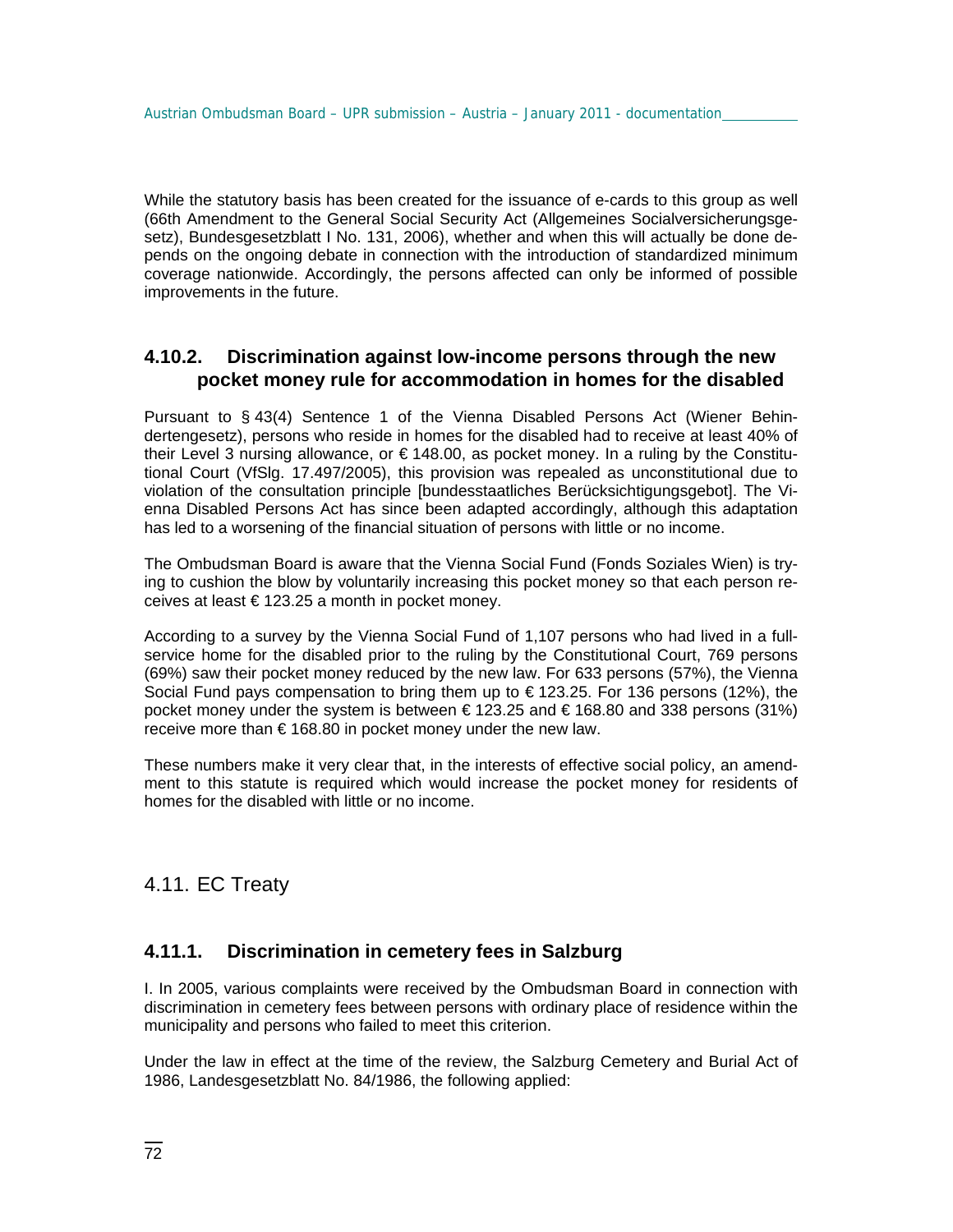§ 36 (3) Cemetery fees for each individual cemetery of each municipality may be assessed differently based on location and equipment. Cemetery fees for the burial of persons who do not maintain their ordinary place of residence within the municipality and do not maintain a place of residence in Austria, may also be assessed differently, but may not exceed twice the cemetery fees which would otherwise be assessed. However, this shall not apply for fees for renewal of burial plots and exhumation fees.

 $(4)$  ...

The Ombudsman Board has concerns in connection with this regulation of fees, which is based solely on residence within the municipality and the country, in light of the principle of equal treatment, as well as the case law of the European Court of Justice (ECJ) on Articles 12 and 49 of the EC Treaty regarding the privileged treatment of residents at the expense of nationals of other EU member states and non-residents in cases involving public cemeteries.

According to the rulings of the European Court of Justice, the freedom to provide services extends not only to service providers (active freedom to provide services), but also to service recipients (passive freedom to provide services; ECJ on Article 49 of the EC Treaty, Case Nos. 286/82 and 26/83, Luisi and Carbone).

Article 12 of the EC Treaty prohibits all discrimination based on nationality within its scope, without prejudice to specific provisions of the EC Treaty.

Article 49 of the EC Treaty prohibits restrictions in the free provision of services within the Community for nationals of member states established in a member state other than the one for which the services are intended.

In a ruling by the European Court of Justice in Case No. C-388/01, Commission versus Italy, that member states which allow discriminatory, advantageous rates for admission to museums, monuments, galleries, archaeological digs, parks and gardens classified as public monuments, granted by local or decentralized state authorities only in favor of its own nationals and persons resident within the territory of those authorities running the cultural sites in question who are aged over 60 or 65 years and by excluding from such advantages tourists who are nationals of other member states and non-residents who fulfill the same objective age requirements fail to fulfill their obligations under Articles 12 and 49 of the EC Treaty.

As the ruling indicates, the principle of equal treatment in Community law prohibits not only overt discrimination based on nationality but also all covert forms of discrimination which, through the application of other discriminatory criteria, effectively lead to the same result.

Based on this ECJ Judgment, not only are rules to this effect in government statues or ordinances in violation of the prohibition of discrimination in Community law, but even provisions e.g. in the general terms and conditions of public companies which stipulate a residence requirement would be in violation of this prohibition. After all, according to the view expressed by the European Court of Justice, distinctions based on place of residence discriminate primarily against nationals of other member states, since most non-residents are foreigners.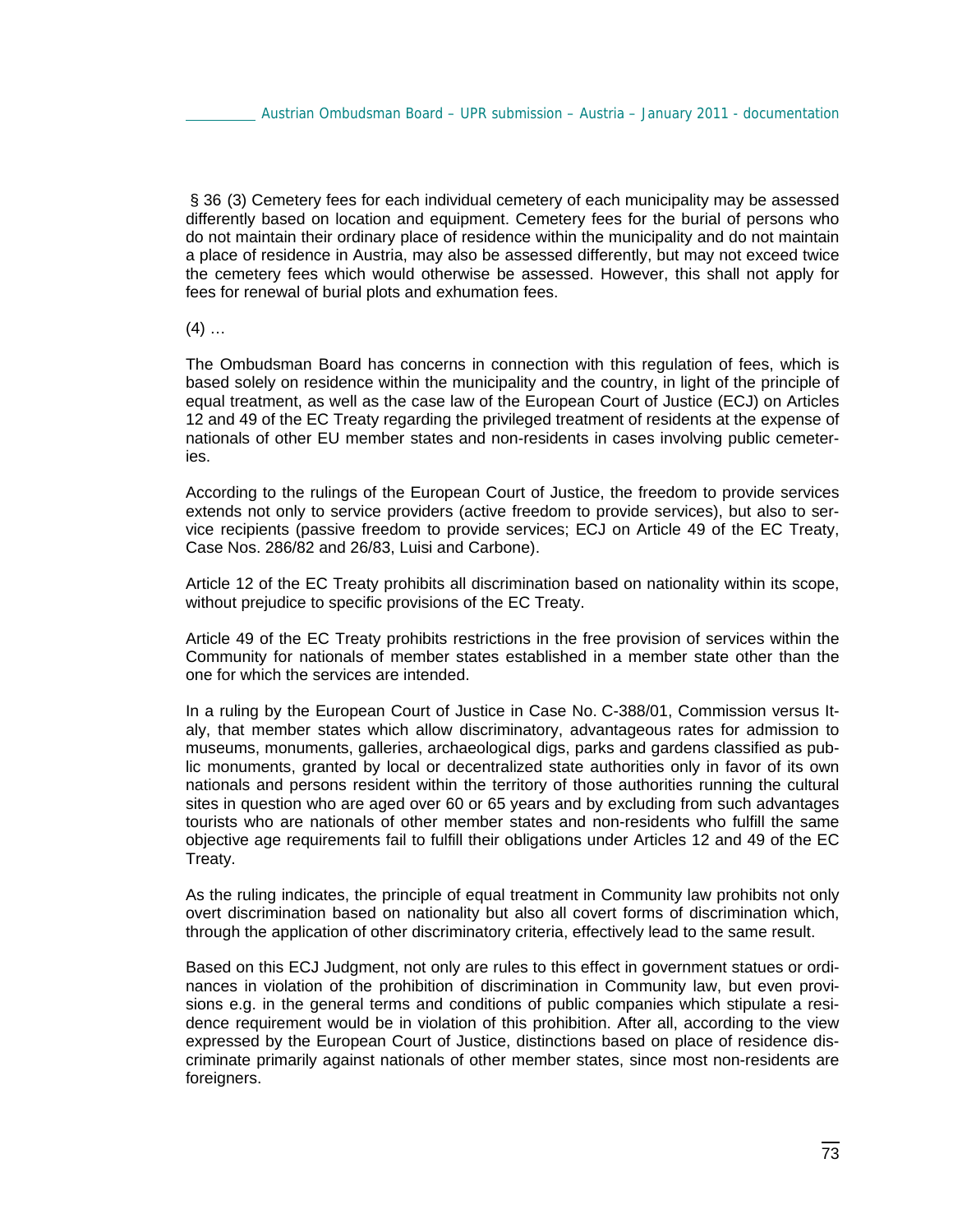The European Court of Justice also stated in the above Judgment that purely economic arguments, such as the argument that such preferential rates constitute consideration for the payment of taxes by residents to the governments of their respective states, are not sufficient to justify discriminatory rates.

II. The Ombudsman Board therefore called upon the Salzburg State government by letter of 5 August 2005 to submit an opinion prior to 12 September 2005 as to the conclusions to be drawn from the constitutional principle addressed above and the aforementioned case law of the ECJ with respect to § 36(3) of the Salzburg Cemetery and Burial Act of 1986, Landesgesetzblatt No. 84/1986, and as to the actions to be taken by the State of Salzburg in light of these conclusions.

III. In an e-mail of 23 August 2005, including a letter from the State government dated 17 August 2005, the Ombudsman Board received a detailed opinion from the Salzburg State government which stated in part as follows:

"Whether 'overriding reasons in the general interest' exist in terms of the ECJ's rulings on Article 12 of the EC Treaty, making the fees consistent with Community law, is uncertain, especially since purely economic objectives do not constitute such reasons (European Court of Justice, Judgment of 16 January 2003, Case No. C-388/01). While the argument can be made that this case involves more than the mere economic interests of the municipalities but also ensuring that all residents of the municipality can be buried in the municipal cemetery and that the capacity of such cemeteries is not exhausted due to the burial there of outside descendents, whether or not this argument is sufficient to fully overcome the concerns with respect to Community law cannot be conclusively stated, according to the Salzburg State government, in the absence of rulings to this effect by the European Court of Justice.

Much clearer in any case is the inconsistency with national law, specifically with the Constitution in this case, presented by § 36(2) of the Cemetery and Burial Act, which states that cemetery fees may be no higher than needed to cover costs. Under § 16(3)4 of the Revenue Equalization Act of 2005, and based on their freedom to adopt resolutions, municipalities may charge up to twice their annual requirement for the maintenance and operation of municipal facilities and buildings, in contrast to the revenue equalization system in effect in 1980. In exercising their powers in accordance with § 8(1) of the Financial Constitution Act, State legislatures are prohibited from limiting or restricting the powers granted by federal law to the municipalities in accordance with § 7(5) of the Financial Constitution Act of 1948 (cf. e.g. VfSlg. 2170/1951, 8099/1977, 10.738/1985, 11.294/1987, 15.107/1998). Since there is need for legislative action in any case in order to remedy the unconstitutionality of this provision, a non-discriminatory formulation of § 36(3) of the Salzburg Burial Act will also be under review in connection with this amendment, according to the opinion of the Salzburg State government."

On 20 January 2006, the bill amending the Salzburg Cemetery and Burial Act of 1986 was transmitted to the Ombudsman Board, and the Act was amended by Landesgesetzblatt 64/2006.

The Ombudsman Board applauds this amendment since it addresses Ombudsman Board's concerns with respect to the principle of equality in connection with the discriminatory assessment of fees based solely on the criterion of ordinary residence within the municipality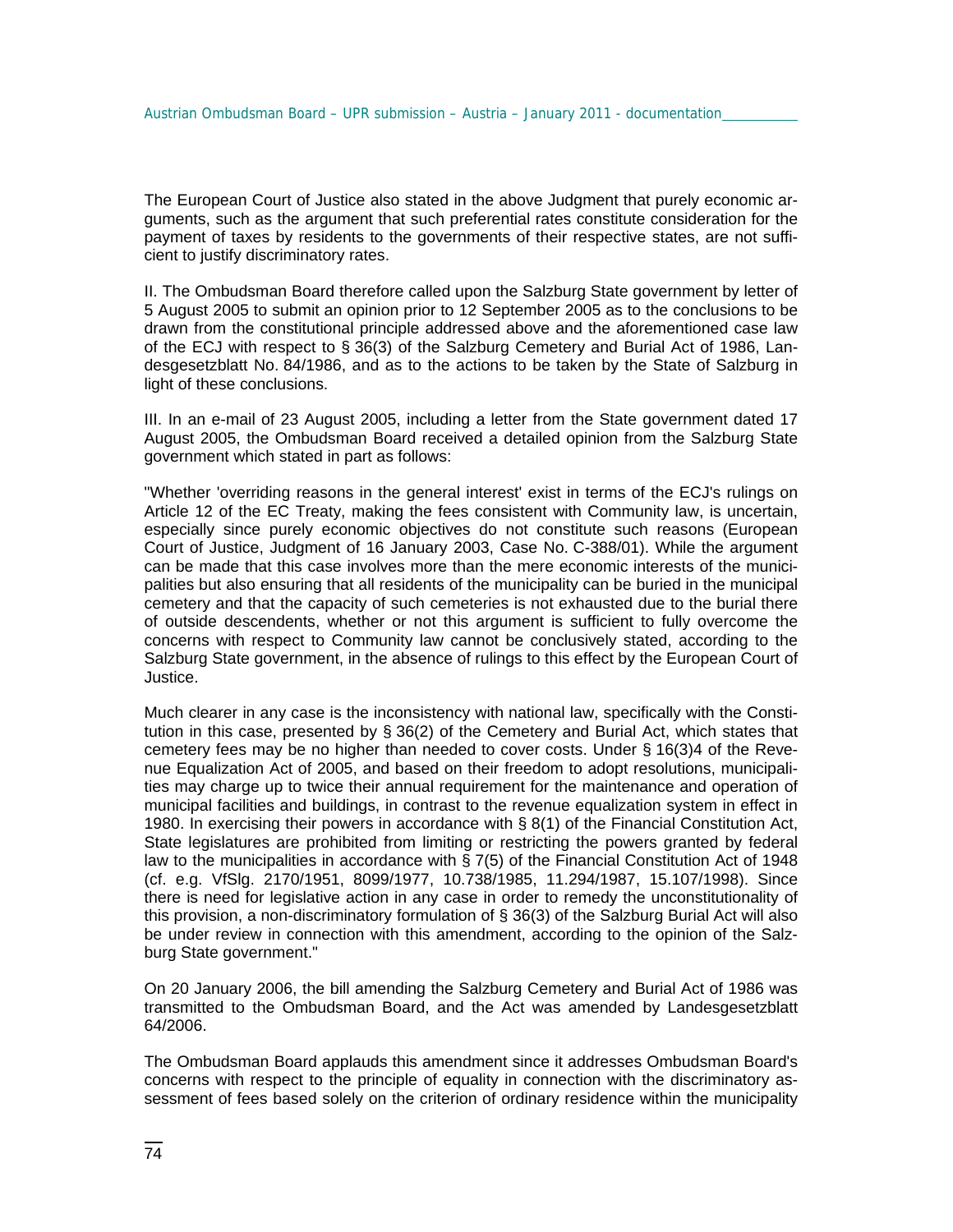or the country leading to the initiation on 5 August 2005 of an official review of VA S/80- G/05. The amendment also takes into account the rulings of the European Court of Justice on Articles 12 and 49 of the EC Treaty with respect to the privileged treatment of residents over other EU citizens and non-residents in cases involving public cemeteries.

With the elimination of discrimination based on place of residence as was expressly permitted by Sentence 2 of § 36(3) of the Salzburg Burial Act of 1986, the statute now appears to be consistent with Community law with respect to the ruling of the European Court of Justice in Case No. C-388/01.

### **4.11.2. Discriminatory prices for boat moorings; recommendation**

Even though the supervisory authority, in its statements to the Ombudsman Board and in the ORF program, took the position that a municipal council resolution discriminating between residents and non-residents is unlawful and in violation of Community law, thus adopting the Ombudsman Board's view, the resolution has not been repealed by the supervisory authority pursuant to § 90 of the Burgenland Municipal Ordinance.

As a result, the Ombudsman Board unanimously adopted a resolution at its session on 1 July 2005, stating that

the lease of 7 boat moorings at a preferential gross annual rent of € 36.36 and 33 boat moorings for a gross annual rent of  $\epsilon$ 72.72 by the Municipality of Breitenbrunn without a municipal council resolution to that effect and without a written lease agreement, and

the resolution of the Municipal Council of 31 August 2004, Zl. 4/2004, each represents a defect of public administration in terms of Article 148a(1) of the Federal Constitution, in conjunction with Article 148i(1) of the Federal Constitution and Article 70 of the State Constitutional Act of 14 September 1981 on the Constitution of the State of Burgenland, Landesgesetzblatt No. 42/1981, as amended.

The Ombudsman Board issued a recommendation to the Municipal Council of Breitenbrunn pursuant to Article 148c of the Federal Constitution in conjunction with Article 70 of the State Constitutional Act of 14 September 1981 on the Constitution of the State of Burgenland, Landesgesetzblatt No. 42/1981, as amended, that

all those leasing boat moorings should be charged the preferential rent for the duration of the lease and that they should be reimbursed for the difference between rent paid in the past and the preferential rent; and

that the Municipal Council Resolution of 31 August 2004, Zl. 4/2004, should be repealed.

The Mayor of Breitenbrunn notified the Ombudsman Board on 15 September 2005 of a resolution adopted by the Municipal Council in its session of 8 September 2005, in which the Municipal Council resolved to repeal the resolution adopted in the session of 31 August 2004 under Item 12, "Rules pertaining to boat mooring rents for persons with primary residence in Breitenbrunn," which provided for preferential rents effective 1 January 2005 for persons maintaining their primary residence within the municipality for 12 years or more.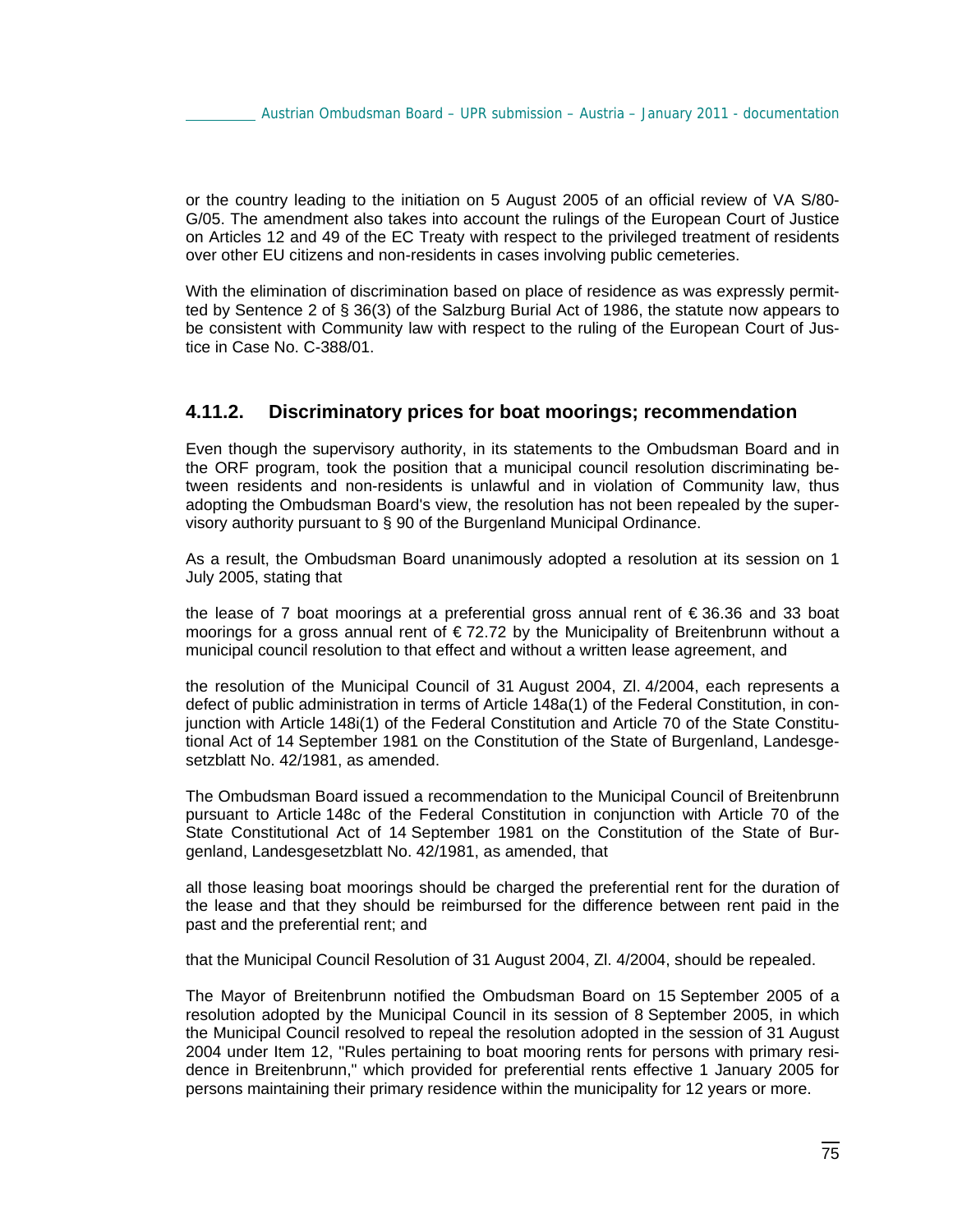Appeals from the complainant and another appellant for reimbursement of rent paid in the past were dismissed by the Municipal Council of Breitenbrunn, which refused to follow the Ombudsman Board's recommendation to charge the preferential rent to all those leasing boat moorings for the duration of the lease and to reimburse them for the difference between the rent paid in the past and the preferential rent, arguing that such a course of action would involve considerable financial difficulties and would jeopardize the Municipality's ability to balance its budget. According to an opinion submitted by the Mayor of Breitenbrunn, if such a course were adopted, the municipality would no longer be in a position to meet its statutory and private payment obligations and would possibly lead to insolvency.

In a supplementary opinion submitted by the Mayor of Breitenbrunn to the Ombudsman Board, dated 7 December 2005, it is stated that the difference between rents paid in the past and the preferential rent amounts to € 1,517,347.16 for the period from 1995 to 2005. No statements could be made as to the period prior to 1995, according to the opinion, since the records from that period no longer exist. The Municipal Council has yet to adopt a resolution in place of the repealed resolution of 31 August 2004, the opinion notes.

Department 2 (Municipalities and Schools) of the Burgenland State Government notified the Ombudsman Board on 6 October 2005 that, on grounds of frugality, efficiency and expediency, the Municipality had been advised to adjust the 40 preferential lease agreements to the framework agreement pursuant to the Municipal Council resolution of 28 December 2001 at the earliest possible date, with or without termination depending on the individual case and that the complainant had been notified of this by the Burgenland State government.

# **4.11.3. Discriminatory fees for admission to the beach in the Municipality of Breitenbrunn**

Mr. NN complained to the Ombudsman Board that different fees are charged for admission to Breitenbrunn beach depending on whether the person in question has his or her primary residence within the municipality or not.

In a letter to the Ombudsman Board, the Municipality of Breitenbrunn argued that its discriminatory treatment of beach attendees was justified in part because Breitenbrunn beach is operated by the municipality as a commercial business.

Based on this letter, the Ombudsman Board appealed to the government of the State of Burgenland, as the supervisory authority, for an opinion as to such discriminatory treatment.

The State government stated in response to this inquiry that discrimination based on primary residence is not objectively justified and is furthermore inconsistent with the permanent rulings of the Constitutional Court with respect to discrimination in favor of residents, as well as the rulings of the European Court of Justice. It concluded that the municipal council's 1988 resolution setting prices for admission to the beach is unlawful since only "persons with primary residence in Breitenbrunn" were given free admission to the beach.

There is clearly no justification for discrimination based on whether the persons in questions maintain their primary residence within the municipality or not. The European Court of Jus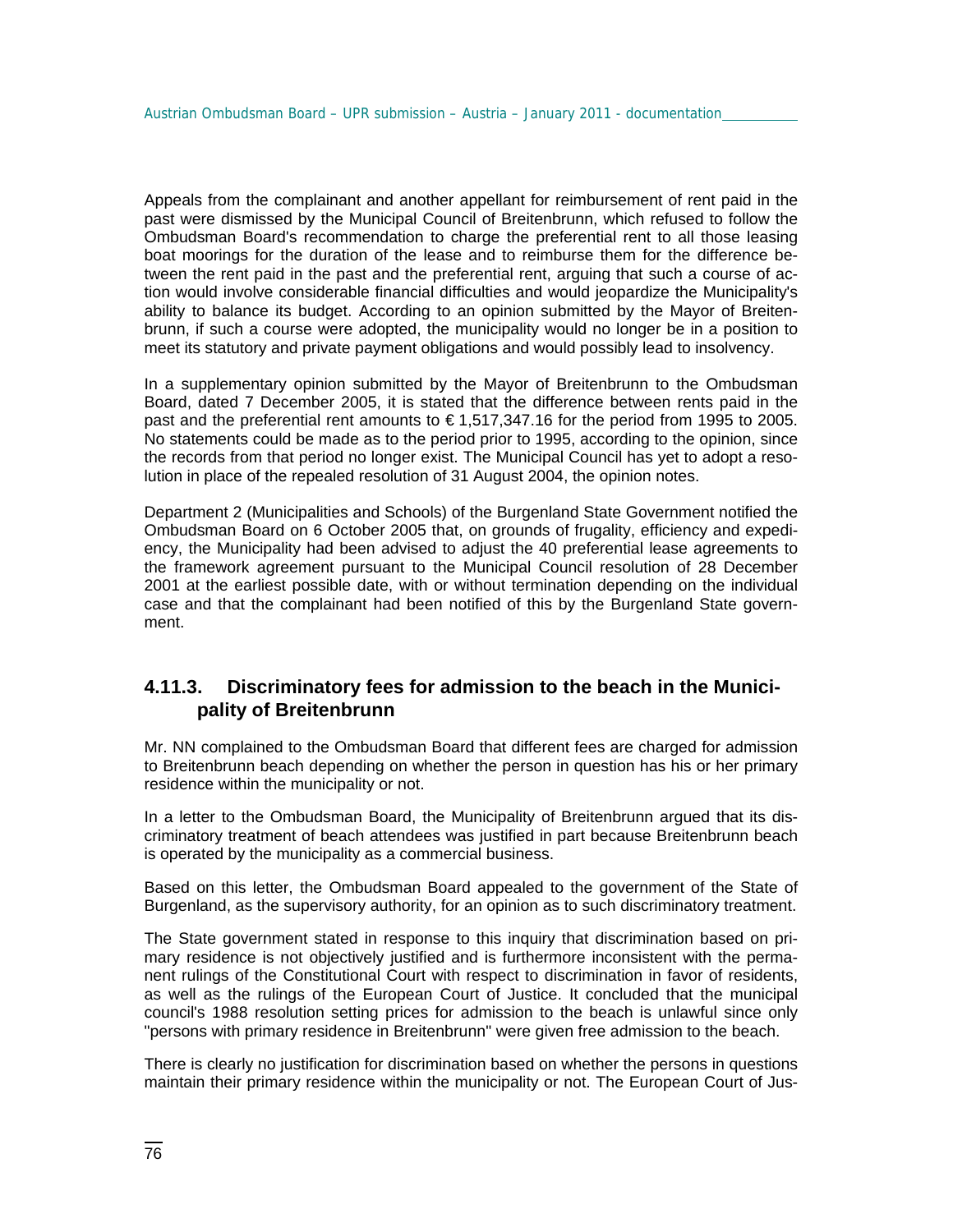tice has already heard a case involving fees for the use of a public beach and found that discriminatory admission fees based solely on the place of residence were in violation of the prohibition of discrimination in Article 12 of the EC Treaty. Accordingly, the discriminatory admission fees to Breitenbrunn beach depending on whether the person in question has his or her primary residence within the municipality are unjustified.

Finally, the State government of Burgenland stated its attention to call upon the municipal council of Breitenbrunn to repeal its resolution of 18 February 1988 setting the prices for beach admission within six weeks or to modify the resolution so as to eliminate discrimination based on place of residence. If the municipal council fails to repeal the resolution in question within six weeks, the supervisory authority plans to repeal the resolution itself.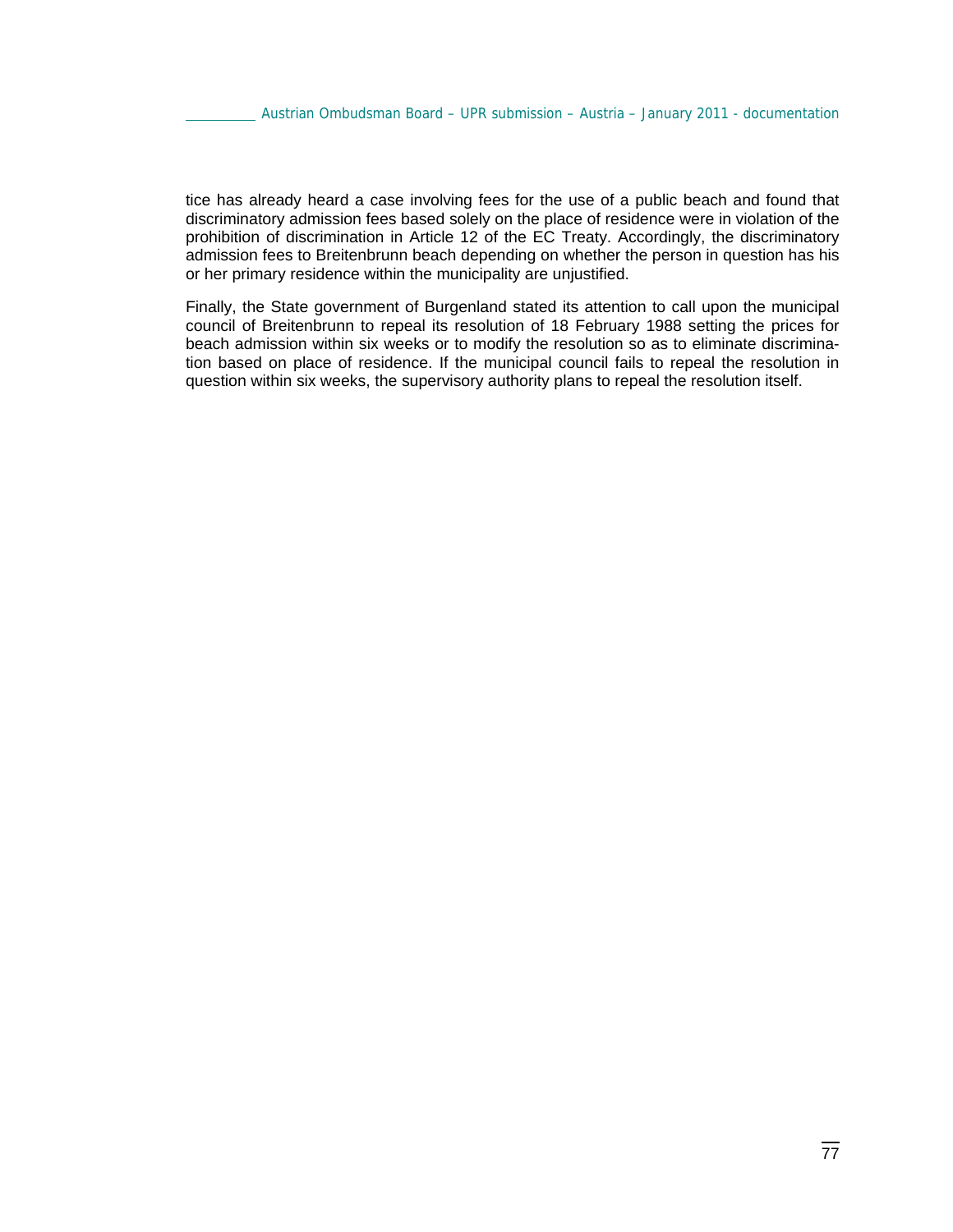# **5. AOB Annual Report 2006**

# 5.1. Place-name sign dispute

With decision VfSlg. 16.404/2001, the VfGH – among others – rescinded the road signs referred to in Article 1 Section B) Point 1 of the ordinance of the Völkermarkt Regional Administrative Authority of August 17, 1982, along St. Kanzianer Strasse L116, regarding the place names contained in the version of the ordinance dated September 30, 1992: 'St. Kanzian' and 'St. Kanzian, Klopein' as being illegal on expiry of December 31, 2002.

With a decision dated December 12, 2005, V 64/-5, the VfGH, in Section B) point 3 lit. a and b of Article 1 of the ordinance of the Völkermarkt Regional Administrative Authority dated July 15, 1982, in the version of the ordinance dated November 11, 1998, rescinded the words 'Bleiburg-Ebersdorf' and 'Bleiburg' as being illegal and declared that the rescission would come into effect upon expiry of June 30, 2006.

Based on the direct applicability of the constitutional provision of Art. 7 point 3 second sentence of the Vienna State Treaty, the VfGH emphasised the legal obligation of the district administrative authority, 'upon enacting the traffic police ordinance, to define the place name in both German and Slovenian language. With respect to the Slovenian place name, this is – as long as an ordinance by the federal government pursuant to Article 12 para. 2 of the Law on Ethnic Groups does not apply – to be defined by the district administrative authority, under its own responsibility.'

In January 2006, the Ombudsman Board became aware that the place names, 'St. Kanzian' and 'St. Kanzian, Klopein' are still only posted in German language, more than three years after the rescission declared by the VfGH coming into effect. Furthermore, the Carinthian Governor, Dr. Jörg Haider, and the Deputy Governor, Gerhard Dörfler, announced several times in the media that they intended to prevent the definition of place names in German and Slovenian language, which was regarded by the VfGH as being necessary under constitutional law, in its decision V 64/05. On February 8, 2006, the 'shifting and new positioning' of single-language place-name signs was carried out in the presence of, and with the assistance of, both holders of office.

In decision VfSlg. 12.927/1991, the VfGH determined that:

If the responsible body issues an ordinance, in similar circumstances, which does not in the least satisfy the legal view presented in the rescinding decision of the Constitutional Court, it not only burdens the ... ordinance anew with illegality, but also brings itself into the realm of suspected, deliberate perversion of justice.'

In view of the above described factual and legal situation, the impression was gained by the Ombudsman Board that the legal views described in the decisions VfSlg. 16.404/2001 and V 64/05 were not satisfied, despite an unchanged factual situation. As this already represents a grievance in the administration within the meaning of Art. 148a para. 1 first sentence in conjunction with Art. 148i para. 1 first sentence B-VG (Bundesverfassungsgesetz – Austrian Federal Constitution), with respect to Sect. 87 para. 2 VfGG (Verfassungsgerichtshofgesetz - Constitutional Court Act), the Ombudsman Board decided to initiate an official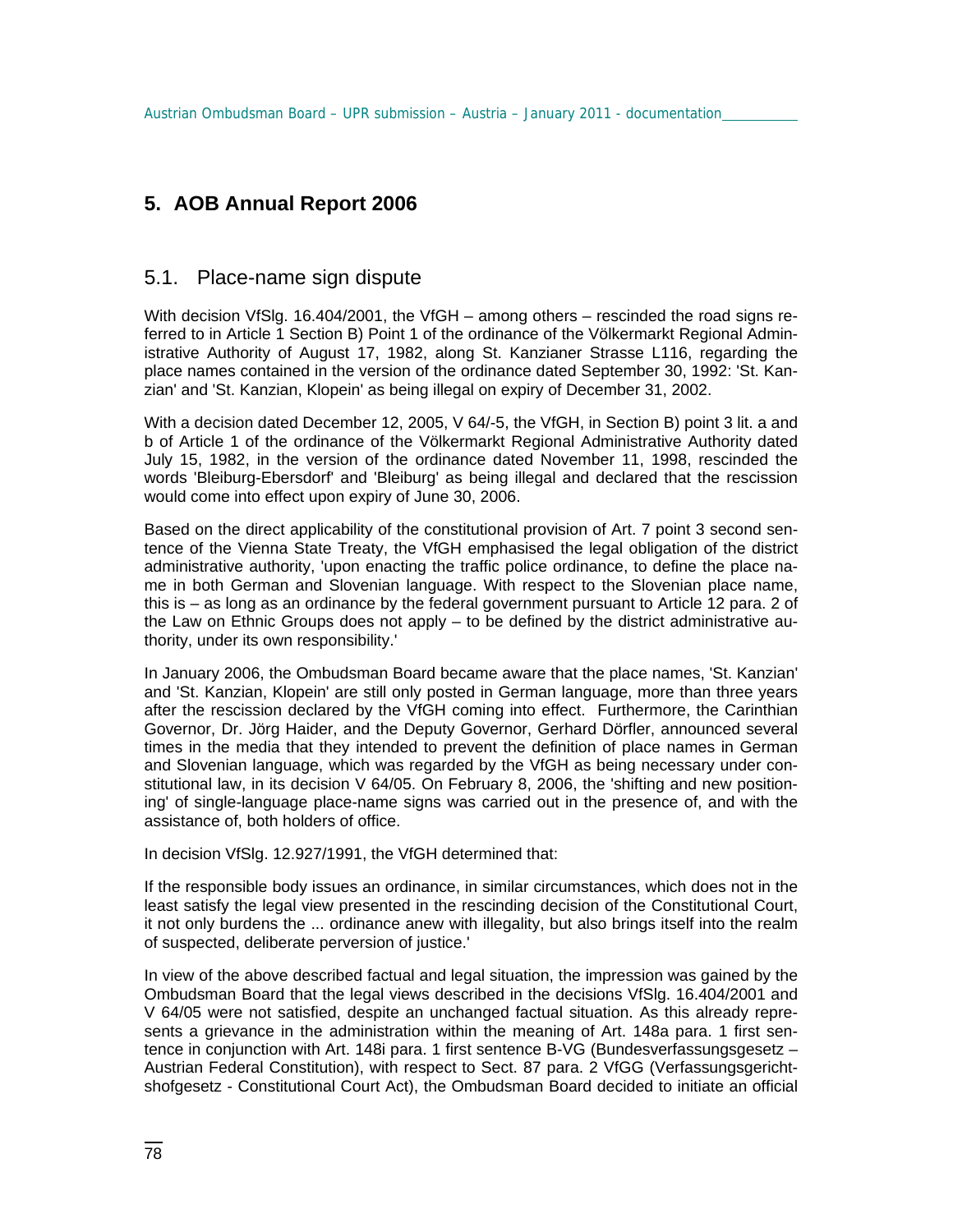investigation procedure in the matter, pursuant to Article 148a para. 2 in conjunction with Article 148i para. 1 first sentence B-VG.

The District Commissioner of Völkermarkt provided extensive copies of administrative files and two statements in these proceedings, upon request by the Ombudsman Board.

With respect to the decision V 64/05, the intention of the District Commissioner of Völkermarkt is affirmed to issue a new ordinance, which satisfies the legal view of the Constitutional Court regarding the traffic signs 'place name' and 'end of place', by providing for bilingual place names. However, (so far) this has not yet taken place:

The District Commissioner purportedly prepared an ordinance draft dated March 2, 2006, which displayed efforts to provide for the Slovenia place name for Bleiburg to be shown as 'Pliberk' and respectively, that for Ebersdorf as 'Drbeša ves', on the basis of a statement by the Director of the Carinthian State Archive. Subsequently, the ordinance draft containing the posting of bilingual place names on the B 81 in the area of Bleiburg and Ebersdorf was communicated by the District Commissioner to the responsible Deputy State Governor, Gerhard Dörfler, as he had declared an 'approval reservation', with an instruction dated November 8, 2005, for all ordinance procedures relating to town areas for the entire District of Völkermarkt'. However, Deputy State Governor, Gerhard Dörfler, has so far not granted approval. According to media reports, he is purported to have justified this with the draft being based on an 'incorrect VfGH decision' (see: 'Abschiedsgeschenk die Verordnung' in 'Die Presse' dated March 7, 2006; 'Zweisprachige Ortstafeln verordnet' ('Order for bilingual town signs issued') in 'Der Standard' dated March 8, 2006).

In light of this situation, the majority of the Ombudsman Board (against: Ombudsman Mag. Stadler) felt compelled to bring about a constitutionally conform legal situation with the VfGH by submitting an application for rescission to the VfGH

regarding the place names, 'St. Kanzian' in Sect. 1 Section B) points 1, 3, 4 and 5 of the ordinance by the Völkermarkt district administration dated May 12, 2005 in respect of traffic restrictions for the L116 St. Kanzianer Strasse, and

the place names, 'Ebersdorf' in Section B), point 3 category 'In the direction of Lavamünd', lit. a and b and category 'In the direction of Sittersdorf', lit. c and d of Article 1 of the ordinance by the Völkermarkt Regional Administrative Authority dated July 15, 1982 in the version of the ordinance dated February 7, 2006, and

the place names, 'Bleiburg' in Section B), point 3 category 'In the direction of Lavamünd', lit. c and d and category 'In the direction of Sittersdorf', lit. a and b of Article 1 of the ordinance by the Völkermarkt Regional Administrative Authority dated July 15, 1982, in the version of the ordinance dated February 7, 2006,

in each case, due to illegality as a result of the contravention of Article 7 point 3 second sentence of the Vienna State Treaty.

With the decision announced on June 26, 2006, the VfGH determined the illegality of the 'place-name sign relocations' and by the power of its previous case law, rescinded the respective sections of the ordinance regarding the place-name descriptions of 'Bleiburg' and 'Ebersdorf', without setting a further deadline. With respect to 'St. Kanzian', the application was rejected with the reasoning that in light of the 1991 and 2001 census, this locality is not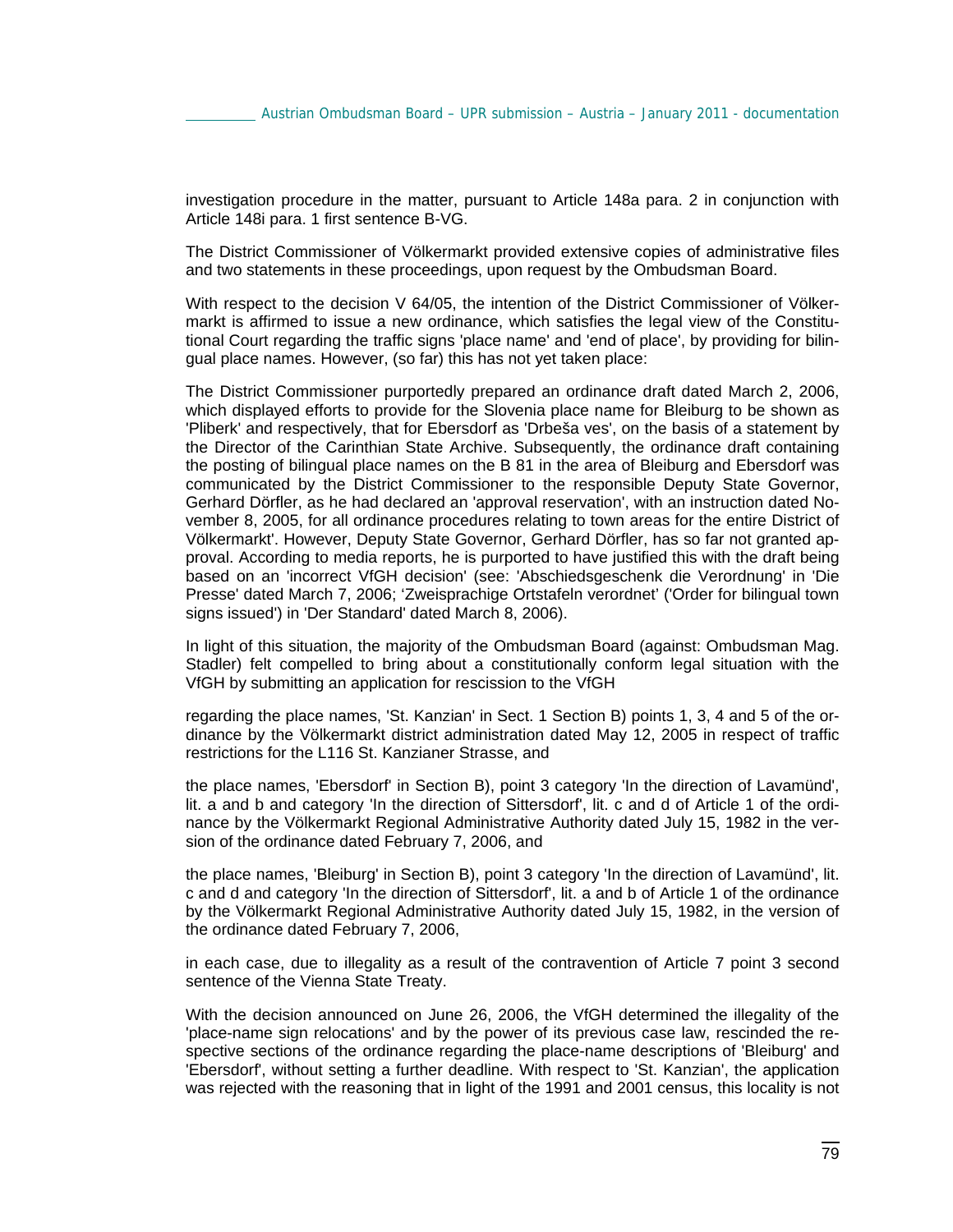to be regarded as an administrative district any longer, with a mixed population within the meaning of Art. 7 point 3 of the Vienna State Treaty.

From today's point of view, this report is to be supplemented as follows:

With an ordinance of the federal government dated June 30, 2006, Federal Law Gazette II no. 245/2006 (Topography Ordinance Carinthia), the place names for Bleiburg and Ebersdorf were defined in both German and Slovenian language.

With an ordinance draft dated June 30, 2006 [VK6-STV-1091/2005 (036/2006)], the Managing District Commissioner of Völkermarkt, Dr. Christine Hammerschlag, also ordered the setting up of bilingual place-name signs in the draft of a traffic police ordinance and submitted this for approval. The minister for transport (Verkehrslandesrat) of Carinthia ordered ITEK Kaltenhauser OEG in Klagenfurt to manufacture at the same time three large town signs of 'Bleiburg/Pliberk' and one large and one small town sign of 'Ebersdorf/Drveša vas'. The minister for transport was present at parts of the manufacturing process.

However, approval was also withheld for this ordinance draft, after failure of the 'constitutional solution' and with respect to Bleiburg and Ebersdorf, again, no bilingual description of these topographical titles was ordered in the new ordinance by the Völkermarkt Regional Administrative Authority. On the contrary, the place-name description in Slovenian language was only expressed subordinately as a separate road traffic sign, in the form of an 'supplemental sign' within the meaning of Sect. 54 para. 1 StVO (Straßenverkehrsordnung - Road Traffic Regulations).

As supplemental signs are not permitted to be used according to Article 54 para. 4 StVO, 'if their meaning can be expressed through another road traffic sign', this approach also appears to be illegal. Therefore, in August 2006, the majority of the Ombudsman Board (against: Ombudsman Mag. Stadler) again felt compelled to submit a new application to the VfGH for rescission of the illegal wording of the new ordinance of the Völkermarkt Regional Administrative Authority.

The fact that it mattered a great deal to the responsible member of the Carinthian state government that this, from his point of view, 'creative solution of the place-name sign debate' was actually pursued, is documented by photographs on the homepage of the state government (http://www.ktn.gv.at/-?siid=33&arid=4556), which show the State Governor, Dr. Jörg Haider and Traffic Officer, Gerhard Dörfler on November 22, 2006, at the installation of monolingual place-name signs in the locality of Schwabegg/Žvabek. The bilingual placename signs ordered by the Völkermarkt Regional Administrative Authority at the beginning of May, shortly before the state treaty celebrations, on the occasion of the 50-year anniversary of the Vienna State Treaty, were exchanged on the basis of a new traffic police ordinance, at the instruction of the suspect and replaced by an – offset, blue-outlined – placename sign with the description 'Schwabegg' and a supplemental sign, with the description 'Žvabek'.

With a decision dated December 13, 2006, V 81/06, the VfGH rescinded the ordinance sections that were disputed by the Ombudsman Board as being illegal. With this, it is now finally clarified that an approach that conforms to the state treaty, the constitution and legislation, in this context, can only exist if bilingual place-name signs are posted wherever it is required according to the now settled case law of the VfGH, regarding the constitutional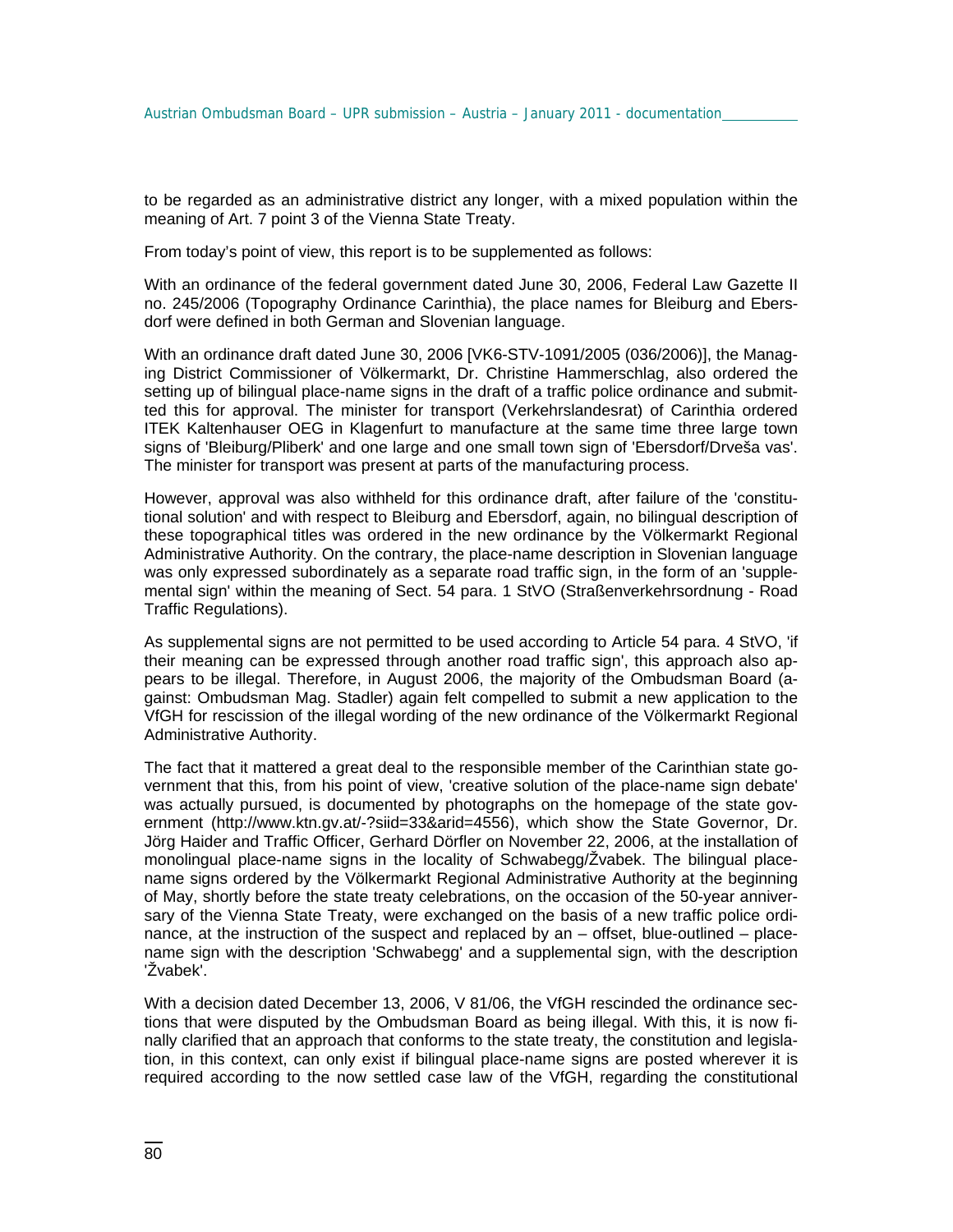term of the 'administrative district with a mixed population within the meaning of Art. 7 Z 3 second sentence of the Vienna State Treaty'.

Topographical titles, particularly place-name signs, the setting up of which is authorised by administrative act/announcement, now not only mark the borders of an established town area, with all of the resulting legal consequences from the StVO, but also, demonstrate through the language(s) in which they are formulated and the place names used, which language(s) their inhabitants speak and which ethnic and cultural group(s) they belong to. To this extent, they possess a high degree of symbolic-discursive value. In this context, reference is made to the conclusion of the Constitutional Court in its decision 12.836/1991, according to which '... topographical titles of the type under discussion, in accordance with the purpose of the standard, do not provide relief for members of minorities, but rather, are intended to inform the general public that an obvious – relatively larger number of members of a minority live here...'.

It is correct that the Constitutional Court, in its decision dated December 14, 2004 (VfGH V 131/03) emphasised that 'in the absence of sufficiently individualised party interest in adhering to this objective standard, no subjective right for individual members of minorities can be derived from Art. 7 point 3 second sentence of the Austrian State Treaty 1955, that topographical titles and descriptions be formulated in German, as well as the language of the minority'. However, in the same decision, the Constitutional Court also derives from the wording of this standard, 'that the provision of Art. 7 point 3 of the Austrian State Treaty 1955 represents an obligation of the Republic of Austria/an order to its bodies, under international law, to formulate topographical titles and descriptions bilingually'.

The case law of the Constitutional Court already understood those provisions 25 years ago, as serving the protection of minorities, as a 'value decision by the constitutional legislator for the benefit of protecting minorities' (thus, expressly VfSIg. 9.224/1981).

On the basis of the (majority) resolution passed on January 26, 2007, the Ombudsman Board prompted an ordinance examination procedure with the Constitutional Court, regarding the illegal place-name descriptions in Schwabegg/Žvabek (against: Ombudsman Mag. Kabas). The Ombudsman Board has passed a (majority) decision to ensure, by all means available to it, that the value decision of the federal constitutional legislator for the benefit of protecting minorities, is neither thwarted by the federal government, nor by the member of the Carinthian state government, who is responsible for traffic matters.

# 5.2. Fundamental constitutional requirements

#### **5.2.1. Rescission of an approval pursuant to the Aviation Act**

*An Austrian citizen who, on the basis of the legally stipulated reliability examination by the Federal Ministry of the Interior, based on Article 173 para. 16 Aviation Act (Luftfahrtgesetz - LFG), had his airport pass revoked by the civil airport keeper, approached the Ombudsman Board, after his application for access to files was rejected as being inadmissible by the*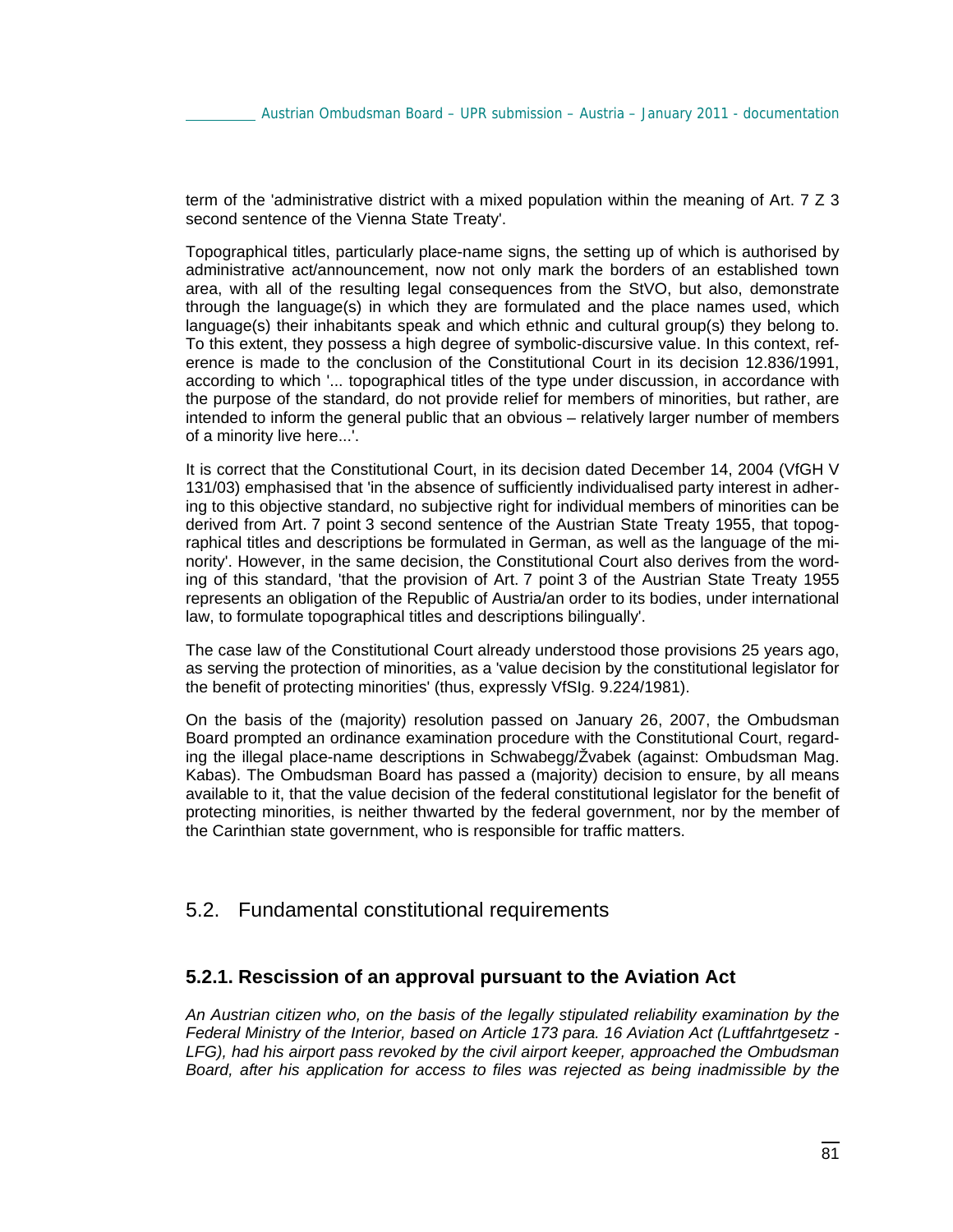*Federal Ministry of Transport, Innovation and Technology, with an official notification dated December 23, 2005, with reference to Sect. 134a para. 4 LFG.* 

Sect. 134a para. 4 LFG provides for 'notifications' of the Federal Ministry of Transport, Innovation and Technology to the civil airport keeper, that misgivings exist against a person examined by the security authorities, within the meaning of the Directive (EC) No. 2320/2002 ('has been notified'). Such a 'notification' has the legal consequence that the civil airport keeper is not permitted to issue an airport pass for the person affected and respectively, must revoke an already-issued airport pass.

According to the Ombudsman Board, Sect. 134a para. 4 LFG must be interpreted in conformity with the constitution, such that the person affected by this measure must be granted a right to defence in the proceeding resulting in 'notification' and therefore (also) has a right to receipt of this notification. Any other interpretation result is ruled out, as it would assume unconstitutional content in Sect. 134a para. 4 LFG:

As an airport pass is a prerequisite for lawful access to the security area of an airport, a person who may not receive/retain a pass on the basis of a notification by the Federal Ministry of Transport, Innovation and Technology may no longer be employed in an activity for which access to the security area is a prerequisite.

In view of these legal consequences, the 'notifications' in question intervene in the private autonomy of the civil airport keeper, because they restrict him in the freedom to decide for himself, which persons he can employ in which functions and thus also intends to grant access to the security area of the airport. The same also applies to companies in a legal relationship with the civil airport keeper and requiring personnel with access to the security area, in order to fulfil their resulting obligations.

As the private autonomy – and particularly the right to conclude contracts under private law – according to the case law of the VfGH (cf. in principle, VfSlg. 14.500, 14.503/1996 and 17.071/2003), is fundamentally protected by the constitutional ownership guarantee, in any case, an intervention exists in a constitutionally protected legal position of the civil airport keeper/the contractual partner, as an employer.

At the same time, due to the associated legal consequences, the 'notification' additionally intervenes in the constitutionally protected (by Art. 6 StGG – Staatsgrundgesetz – Basic Law) freedom to perform commercial activities by the (potential) employee, because every person who may not have an airport pass issued/has an airport pass revoked, on the basis of a respective 'notification', may not enter into/maintain an employment relationship with a civil airport keeper/his contractual partners, for the implementation of which, access is necessary to the security area of the airport. In the light of the settled case law of the VfGH on Art. 6 StGG – see example of VfSlg. 16.740/2002,16.927/2003 and 17.238/2004 – in this context, a serious intervention in fundamental rights must also be spoken of, because employment/exercise of a profession is made virtually impossible for the person negatively affected by the 'notification'.

In its case law, the VfGH has always emphasised that the constitutional definition of an official notification fulfils constitutional functions, among these, particularly ensuring legal protection with respect to the administration (cf. e.g. VfSlg. 11.590/1987, VfSlg. 13.223/1992 and 13.699/1994). To the extent that this case law is relevant in this context, it can be summarised with the following quotation from decision VfSlg. 17.018/2003: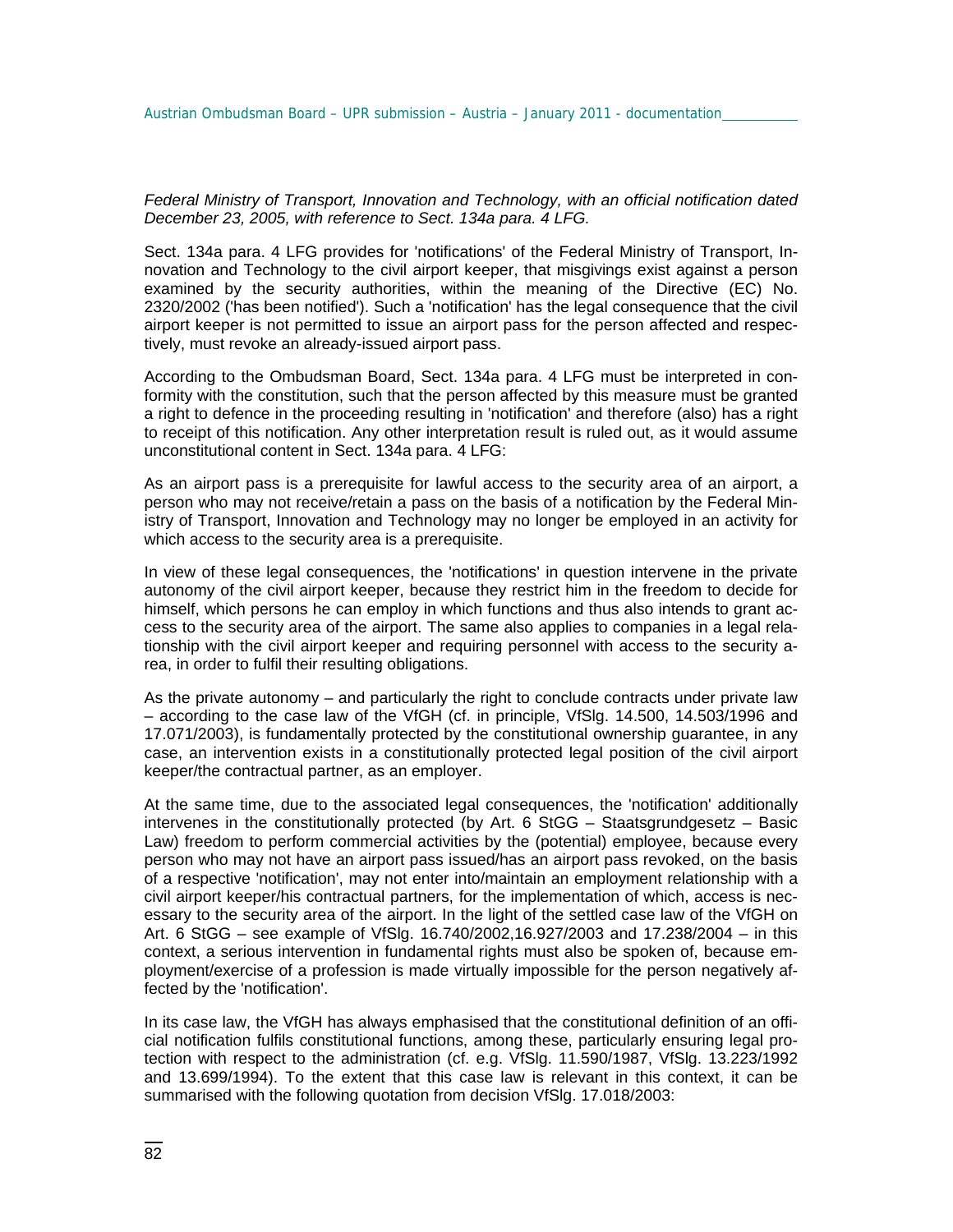'The VfGH has already declared in VfSlg. 13.223/1992 and emphasised in VfSlg. 13.699/1994 that a legal regulation is unconstitutional, which, despite intervention into the legal sphere of an affected party, does not provide for any option to combat the legality of this intervention and allow it to be examined by the public courts.'

It also follows this line, when the VfGH emphasises in its case law – already justified with VfSlg. 2455/1952 and underlined in VfSlg. 16.772/2002 – that the sense of the constitutional principle of the federal constitution culminates in all acts by state bodies being justified in law and ultimately, in the constitution. A system of legal protection institutions guarantees that only such actions appear permanently secured in their legal existence, which were passed in agreement with the higher level actions, on the basis of which they are brought about.

Ultimately, in decision VfSlg. 12.184/1989, the VfGH expressly regarded a legal provision which empowers the authority to issue an incriminating notification, as contravening the rule of law principle.

In summary, it can therefore be noted that a legal regulation that empowers an authority to pass an individual sovereign act, without granting the negatively affected citizens a legal protection option, in the form of a complaint (at least) to the VfHG, is not reconcilable with the legal protection system anchored in the constitution and is therefore unconstitutional.

According to the Ombudsman Board, the following consequences result from the above described legal situation:

Based on the fact that the 'notification' by the Federal Ministry of Transport, Innovation and Technology intervenes in constitutionally guaranteed rights of the civil airport keeper/his contractual partners as employers, as well as in those of the (potential) employee, it must be regarded as an 'official notification' within the meaning of Art. 144 B-VG, in an interpretation conforming to the constitution, because an intervention in constitutionally guaranteed rights may only be carried out in conformity with the constitution by way of a notification, which is ultimately opposable before the VfGH. This official notification must be delivered to the civil airport keeper/his affected contractual partner, as well as the (potential) employee, to whom an airport pass will not be issued/from whom an airport pass must be revoked, due to the results of the security examination.

An additional constitutional problem results, if the notification intended to qualify as an official notification – as in the case of this complaint – is exclusively delivered to the civil airport keeper, but not to the affected employee. In cases of a subsequent security examination, massive intervention takes place in the constitutionally guaranteed right of the employee to freedom to exercise a profession, without him receiving an official notification and thus, the option to assert his misgivings regarding the legality of the decreed measure with the public courts. However, with this, he is specifically robbed of the legal protection option that the VfGH has regarded as being constitutionally indispensable, in its case law cited above.

As can be gathered from the official notification, which is the subject of the complaint, the Federal Ministry of Transport, Innovation and Technology nevertheless regards the approach chosen as being compulsory, as Article 134a para. 4 does not establish a legal relationship between this person and the ministry. If this view were accurate, Article 134a para. 4 LFG would be unconstitutional, for the reasons mentioned above, due to non-fulfilment of the requirements of the federal constitutional legal protection system.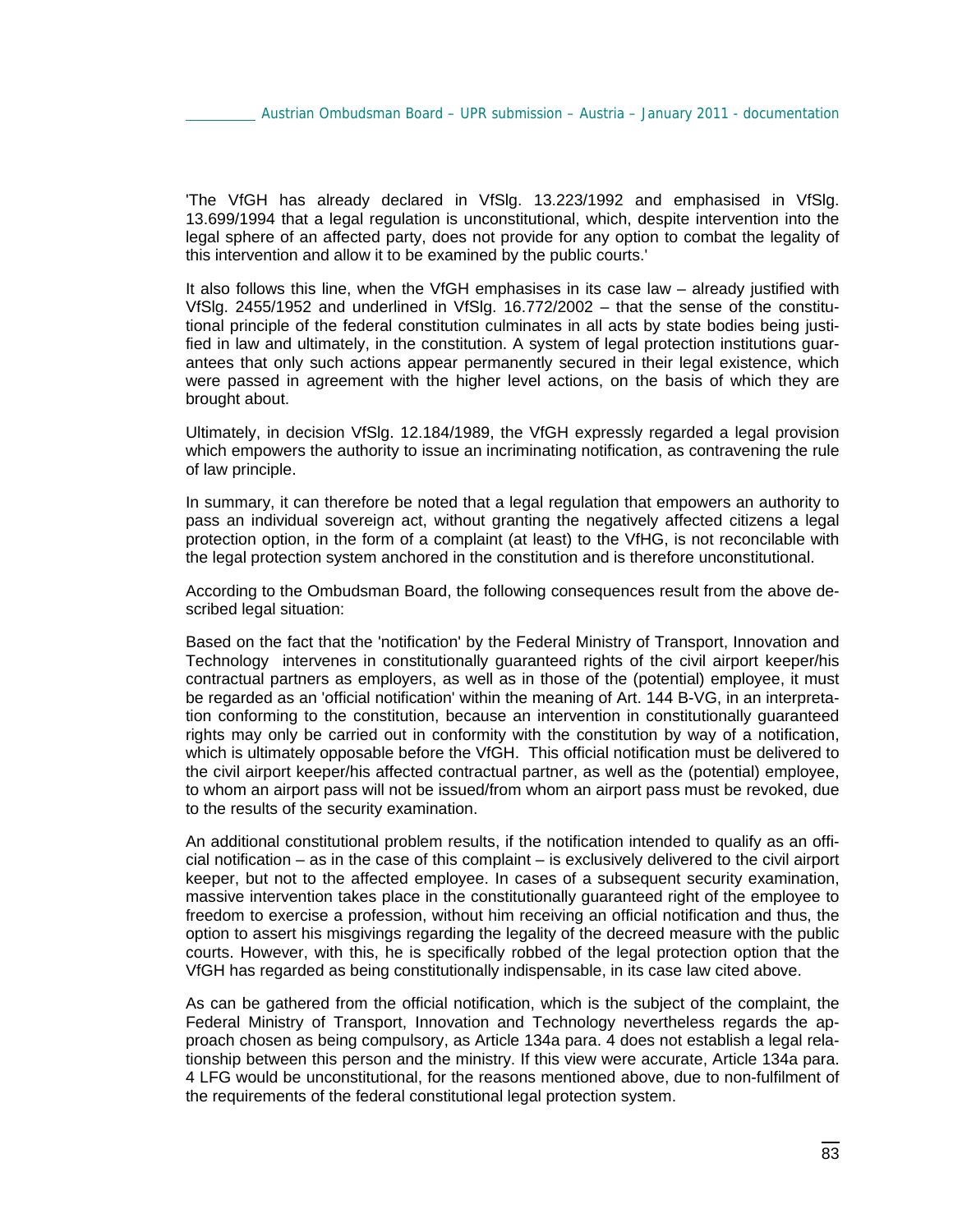The Ombudsman Board concedes that Sect. 134a para. 4 LFG explicitly only looks at the case of the 'notification' to the civil airport keeper regarding existing security misgivings and does not expressly mention whether the respective notification must also be sent to the (potential) employee. However, on the basis of the constitutional situation as described above, the conformity with the constitution of the legal provisions under discussion can only be answered in the affirmative, if it is regarded as admissible in an interpretation conforming to the constitution – and thus, consequentially, as necessary – to also deliver the 'notification' from the federal minister to the 'potential' employee negatively affected in its constitutional sphere. That view is supported by the fact that the VfGH (Verfassungsgerichtshof - Austrian Constitutional Court) has held that a provision is in line with the Constitution if it is applied by analogy (e.g. VfSlg. 15.197/1998 and 16.350/2001) and neither the wording of the legal provision nor the legislator's intention expressly excludes the delivery of the 'notification' at issue to the (potential) employee.

In view of these considerations, the Ombudsman Board resolved unanimously, in the collegial meeting on May 12, 2006, that the official notification of the Federal Ministry of Transport, Innovation and Technology, with which the application of the plaintiff for access to files due to lack of right to defence was rejected, represents a grievance in public administration. In order to eliminate this grievance, the Federal Ministry of Transport, Innovation and Technology was issued a recommendation to ensure that the official notification subject to complaint, be officially rescinded, through the application of Article 68 para. 2 AVG 1991 (Allgemeines Verwaltungsverfahrensgesetz 1991 - General Administrative Procedure Act 1991) and the notification dated September 20, 2005, which was delivered to the civil airport keeper, be delivered to the plaintiff, as well as in future cases, to clearly formulate the notification to the civil airport keeper as an official notification and also deliver this to the person affected.

With a letter dated July 17, 2006, the Federal Ministry of Transport, Innovation and Technology informed the Ombudsman Board that this recommendation would not be complied with, because, in its opinion, the wording of Sect. 134a para. 4 LFG did not leave any room for an interpretation conforming to the constitution, in the sense of the recommendation by the Ombudsman Board.

The Ombudsman Board is currently carrying out a system audit, within the scope of which it is to be clarified, in how many cases the reliability examination provided for in Sect. 134a Aviation Act has resulted in non-issuance/revocation of an airport pass to date. After completing the system audit, the Ombudsman Board intends to issue an invitation to a discussion group, where, with the involvement of the Federal Ministry of Transport, Innovation and Technology, the Federal Ministry of the Interior and the Federal Chancellery-Constitutional Service, ways are to be sought for finding a solution which adequately takes into account all affected interests, which could also form the basis for possible legislative measures.

#### **5.2.2. Non-issuance of an official notification**

*An employee of Österreichische Post AG applied for officially notified confirmation of his permanent use as a financial advisor. In its investigation procedure in this context, the Ombudsman Board determined that an officially notified processing of this application had also still not taken place after nearly ten months.*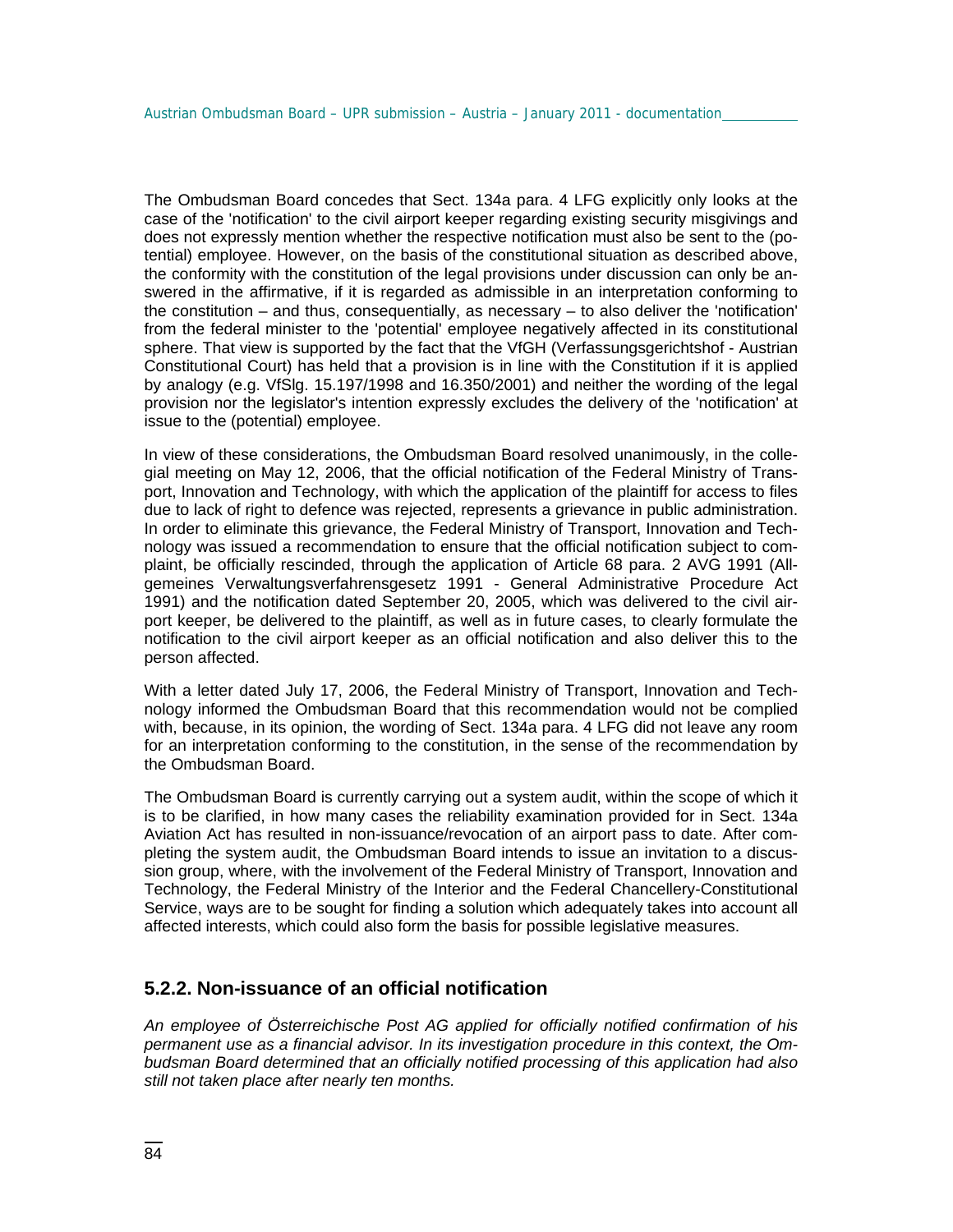As the VfGH declared in its decision VfSlg. 13.223/1992, 'it is incongruous with the Constitution for state authorities to circumvent mandatory legal protections by failing to issue an official ruling as required by constitutional law.' In its subsequent decision VfSlg. 13.699/1994 the VfGH determined, in this context, that 'it assumes an understanding of the rule of law principle, … that administrative acts, which have significant legal effects, may not be legally construed as uncontestable administrative acts, because the constitutionally guaranteed legal protection system would otherwise remain idle. … On the contrary, the rule of law principle requires the official determination of legal consequences to be linked to a form, which enables constitutionally designated legal protection.'

The fact that the non-approval of an application to determine permanent use as a financial advisor has significant legal consequences, presumably does not require further justification. However, it follows from this that it is constitutionally necessary to make a decision on the application of the applicant by way of official notification, in order to enable him to the take the constitutionally provided legal protection route.

In the proceedings subject to complaint, the Ombudsman Board was ultimately able to persuade Post AG to fulfil its legal obligations and issue the official notification.

# 5.3. Right to a fair trial (Art. 6 ECHR)

# **5.3.1. Excessively long duration of proceedings**

Within the scope of the fundamental rights section of the 29th Report to the National Council and the Federal Council (p. 315), the Ombudsman Board noted that the risk of undermining the constitutional state by not processing applications within an adequate period continues to represent a very serious problem of state organisational law, which is a recurrent theme throughout the entire administrative activity of all local authorities. During the reporting year, numerous cases were again submitted to the Ombudsman Board, in which the boundaries of the admissible duration for administrative proceedings were far exceeded. These findings are to also be documented by several examples in the following:

#### **5.3.2. Fee stipulation after 10 years**

*Mr. H. contacted the Ombudsman Board in connection with fee stipulations. The plaintiff submitted official notifications from Austro Control dated February 1/2, 2006, with which fees in the amount of € 790.55 / € 383.27 were imposed on him for the inspection of a specified aircraft, on August 2, August 24 and September 9, 1995/on October 1, 1996.*

In its recent case law on the rule of law principle, the VfGH (Verfassungsgerichtshof – Austrian Constitutional Court) takes the general view that the principle that 'the legal system must provide adequate and efficient legal protection' (thus literally VfSlg. 14.702/1996) can be deducted from the rule of law principle. The purpose of legal protection devices required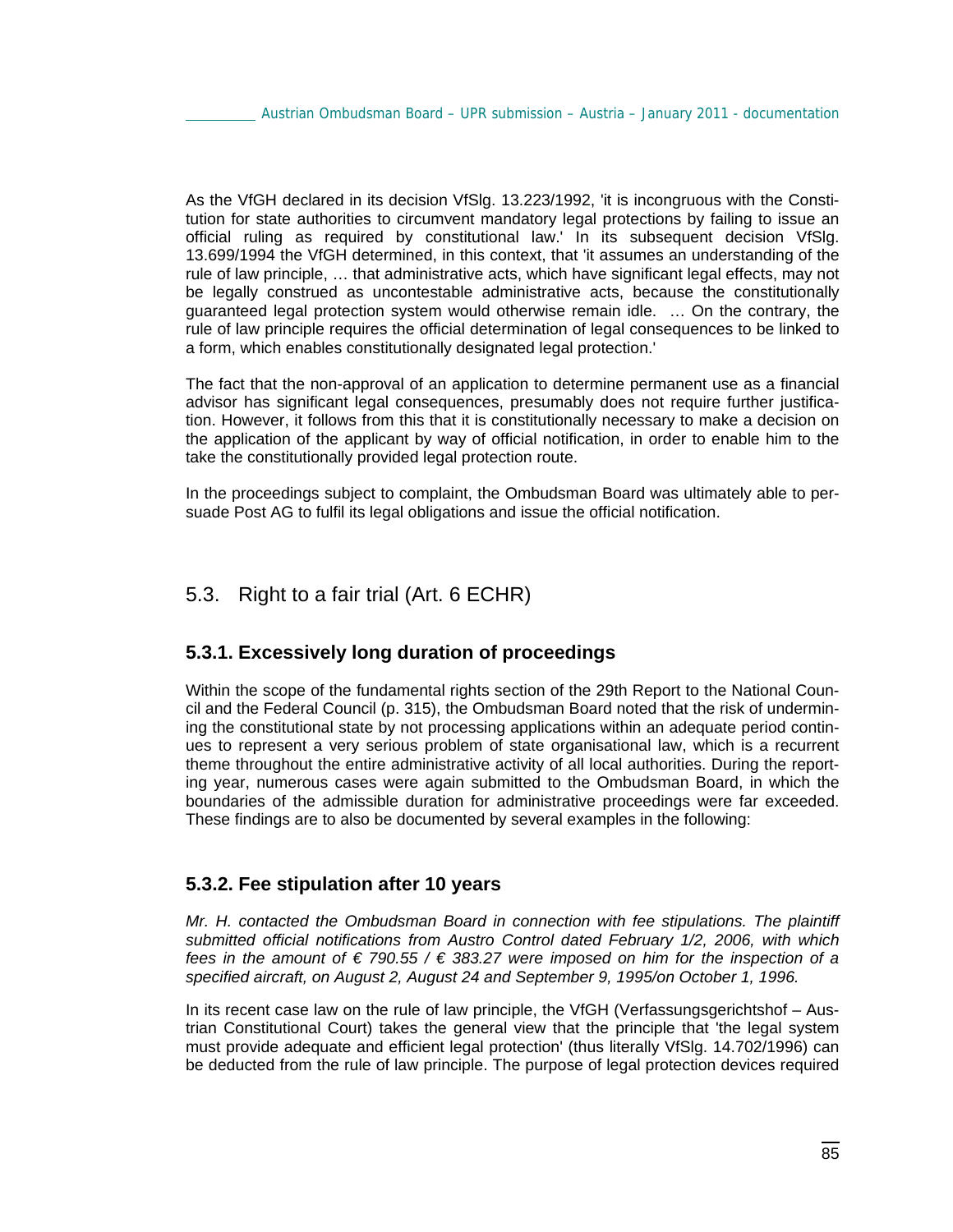under constitutional law 'is to provide a certain minimum of actual efficiency to persons seeking legal protection' (cf. in principle, VfSlg. 11.196/1986, 16.772/2002 etc.).

In its case law to date, the VfGH has not issued a statement regarding the requirements to be derived from the rule of law principle for the maximum admissible duration of administrative proceedings. However, against the background of the case law outlined above, there can be no doubt that, also in light of the factual efficiency of legal protection provided by the rule of law principle, which aims at the timely maintenance and guarantee of a factual position, the admissible duration of an administrative proceeding is constitutionally limited:

If, for constitutional reasons, it is not (even) appropriate to generally burden the party seeking legal protection unilaterally with all consequences of a potentially illegal official decision until his request for legal protection is finally handled, it is even less appropriate to delay the handling of the administrative matter over a period of years and thus entirely negate the constitutional state notion of legal security to the level of legal execution, in the individual case.

It must therefore be noted that the constitutional dictate of factual efficiency of legal protection includes a right to legal review within an adequate time period. The adequacy of the duration of proceedings will also need to be assessed according to the circumstances of the individual case, from a constitutional point of view. In doing so, the complexity of the case, from an actual and legal point of view, the behaviour of the party seeking legal protection and the authority in the proceedings and the significance of the matter for the party must be used as a basis for evaluation criteria. In doing so, the legislator is constitutionally obligated to create an authority structure, which can guarantee the handling of administrative proceedings within an adequate period of time. Therefore, regardless of the reasons having caused it (personnel shortage, organisational changes, shifting of responsibilities, unexpected increase in work, etc.), overburdening of the authority may never justify an intrinsic excessive duration of proceedings.

In view of these basic principles, the entitlement of this complaint is evident for the Ombudsman Board, because a time period of approx. 10 years having passed between the subsequent examination of an aircraft and the stipulation of the designated fee cannot be justified by anything.

#### **5.3.3. Judicial enforcement of the rights of neighbours**

*Neighbours of catering operations are frequently exposed to nuisance caused, not by the establishment itself, but rather, the behaviour of the guests outside of the business premises. The trade law provisions offer no/only insufficient assistance in this respect. In contrast, the courts affirm liability under neighbouring rights by the innkeeper for the behaviour of guests.* 

With the Trade Law Amendment Act 1988, Federal Law Gazette no. 399/1988, in the provision of Sect. 74 para. 3 Trade and Industry Code, the precondition for an approval obligation under business premises law through the behaviour of guests in business premises was revoked to the extent that this was restricted to private nuisance caused by persons in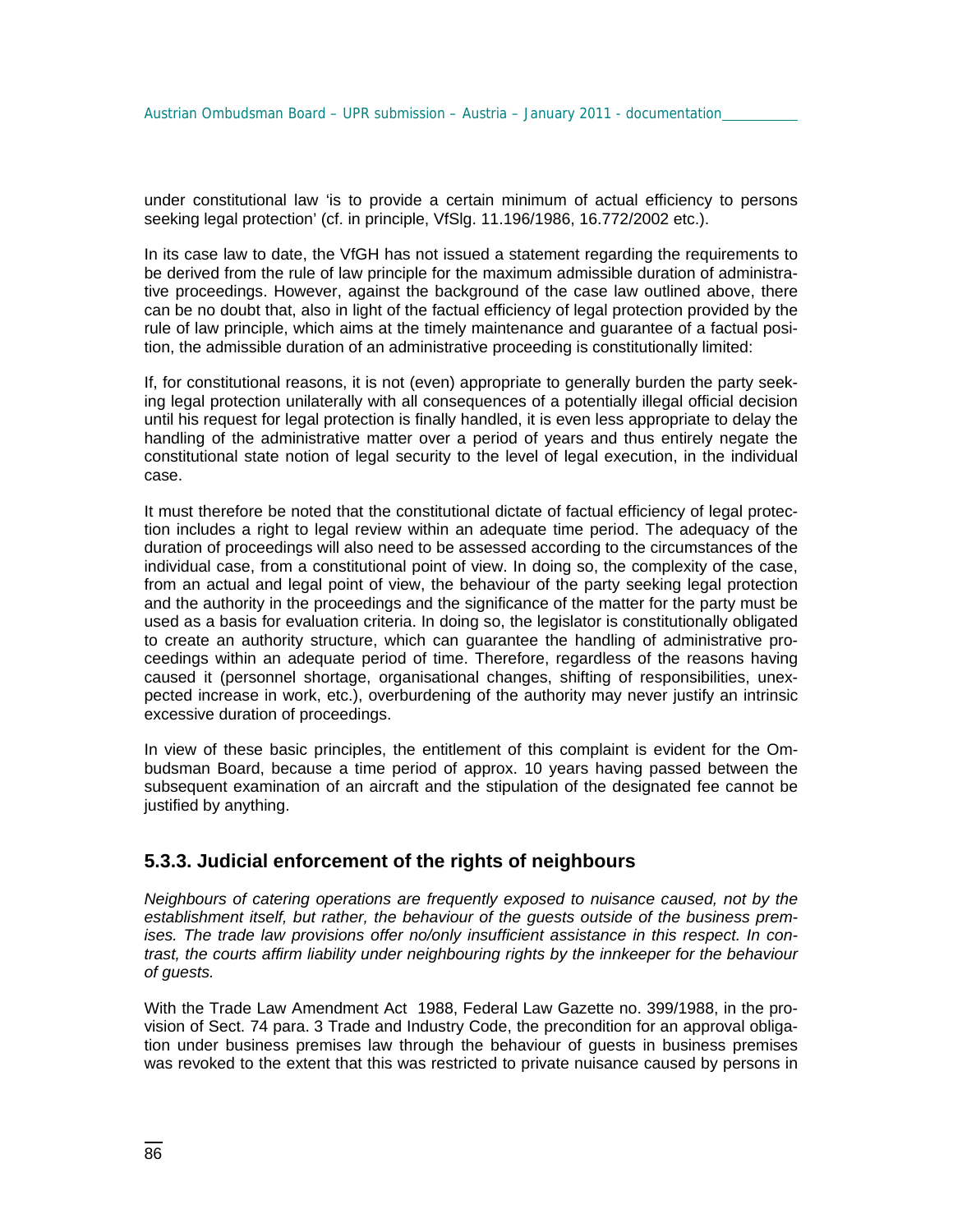the business premises. With this, the legislator has significantly reduced the scope of responsibility of the trade authority, as well as the neighbourhood protection.

The behaviour of guests outside of the business premises can now only give rise to the ordering of earlier closing hours under the limiting preconditions of Sect. 113 para. 5 Trade and Industry Code 1994. In concrete terms, the legislator has restricted this obligation (of the municipality in its own sphere of competence) to move closing hours forward to those cases in which 'the neighbourhood is repeatedly, unreasonably disturbed by nonpunishable behaviour of guests outside the premises of the hospitality facility, or if security police misgivings exist'.

In the assessment of the circumstance of 'by non-punishable behaviour', the respective provision of the respective state police law for delineating punishable from non-punishable behaviour must particularly be considered, so that the moving forward of closing hours cannot be ordered, if the behaviour of guests outside of the business premises, e.g. can be sanctioned as undue noisiness, according to administrative penal law provisions. In practice, it is barely possible for the neighbour to prosecute those causing undue noise, as the identity of the respective persons are only known to him in exceptional cases and by the time the security authorities have arrived, they will have departed.

However, the regulation regarding the moving forward of closing hours also fails completely in those cases in which the nuisance caused by the guests takes place in areas that are no longer included in the adequate vicinity of the entrance door. The lapse of the word 'directly', in the word sequence, 'through ... behaviour of guests (directly) in front of the business premises', effected by the Trade Law Amendment Act 1992, Federal Law Gazette no. 1993/29, expanded the spatial scope in which the guest behaviour is relevant for the moving forward of closing hours, however the content of the regulation continues to be so restrictive, that a legal execution of this standard can only effect the necessary improvements for neighbourhood protection in exceptional cases.

In the Ombudsman Board Report 2003 on page 245, it is already pointed out that the execution of legally intended neighbourhood protection in the provision of Sect. 113 para. 5 Trade Law Amendment Act 1994 can barely be complied with and, in the opinion of the Ombudsman Board, it cannot be in the interest of the legislator, to retain provisions that are not implementable in the sense intended.

While the reduced abutting owner rights in the Trade, Commerce and Industry Regulation Act bring with them an undesired enforcement deficit in public law, in the opinion of the Ombudsman Board, the civil law affirms this necessary, further neighbourhood protection in respect of the provisions of Sects. 364f ABGB (Allgemeines Bürgerliches Gesetzbuch - Austrian Civil Code).

For the justification of liability under neighbouring rights, it is not necessary for the courts that the neighbour carries out the disturbing actions himself. On the contrary, the behaviour of others is also attributed to him, if he puts up with the detrimental effect, although he is entitled to prevent it and would have been in a position to do so. It is sufficient that the detrimental effect is an attributable consequence of an operation set up on this property. It is then immaterial that the nuisance is ultimately based on the independent decision of a third party. If the innkeeper is therefore aware that the neighbouring property has already been disturbed by his guests on repeated occasions, he is obligated to ensure, through adequate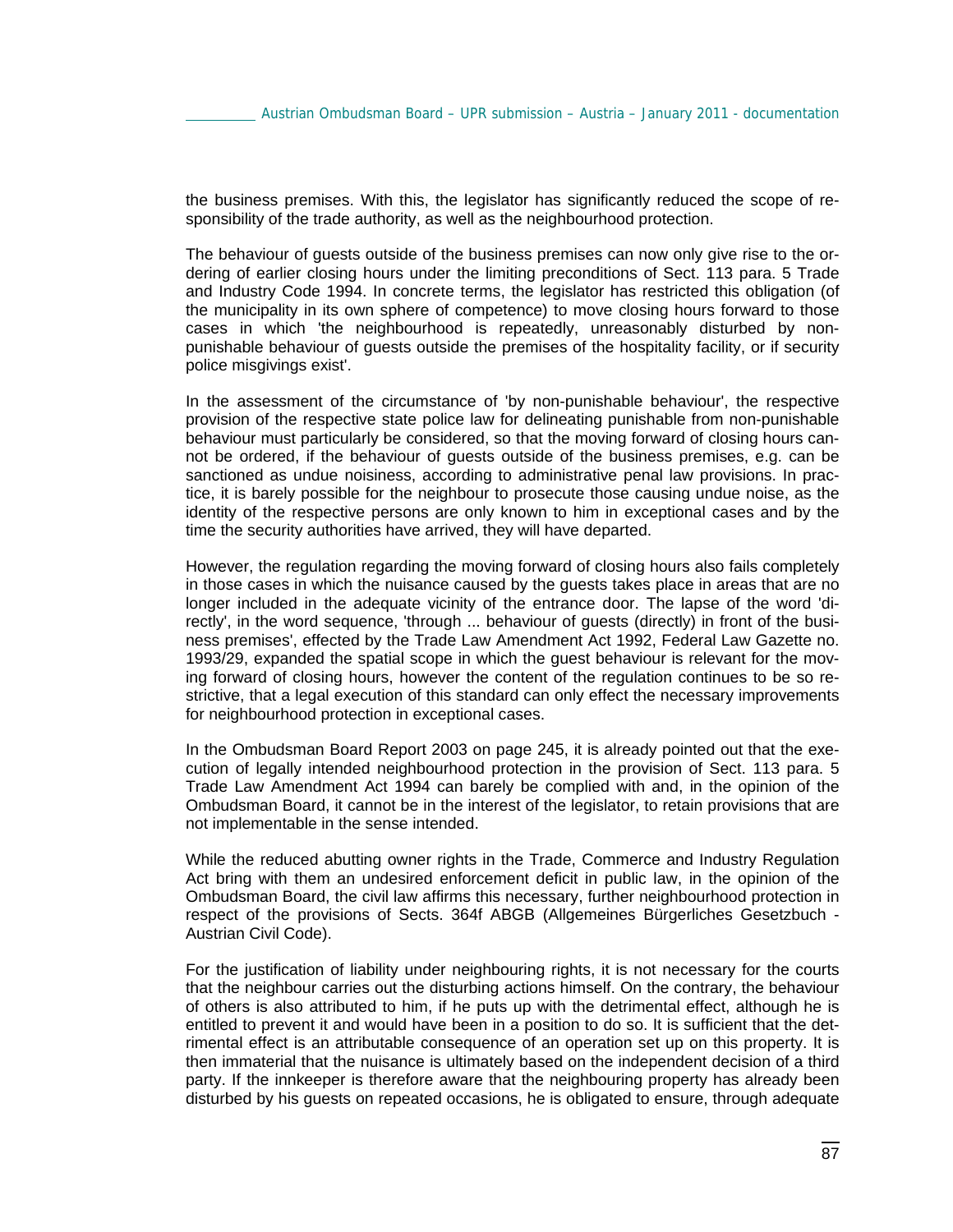means, that such actions are avoided in future. The innkeeper should have prevented the nuisance through suitable measures (refusal to serve alcoholic drinks or threat/imposing of bans from entry, etc.), or at least have significantly contained them (Austrian Supreme Court August 29, 2000, 1 Ob 196/00f).

Certainly, the obligation of a neighbour operating a catering establishment should not be overstretched in respect of the avoidance of inadmissible actions, such that he needs to send a controlling body to follow every guest leaving the establishment, in order to prevent contamination on neighbouring properties. However, if he is aware that the neighbouring property has already been repeatedly contaminated, he should be obligated to ensure adequate measures for the future avoidance of such nuisance. The trader is therefore also responsible for the detrimental effect that exceeds the usual local measure, if the effect has not been created on his property. It is sufficient that the detrimental effect is an attributable consequence of an operation set up on this property.

It is then immaterial for the judicature, under civil law, that the nuisance is ultimately based on the independent decision of a third party. If the innkeeper therefore fails to carry out suitable measures, despite being aware of nuisance caused by his guests outside of his business premises, injunctive relief justifiably exists against him, under neighbouring law.

Defence claims of neighbours are according to the Austrian Supreme Court 'civil rights' in the sense of Art. 6 ECHR (OGH July 8, 2003, 4Ob137/03f). In relation to business premises, from the point of view of fundamental rights, Art. 2 ECHR (Right to life), Art. 8 ECHR (Right to respect for the residence) and Art. 5 StGG / Art. 1, first additional protocol to the Council of Europe Human Rights Convention (Right to sanctity of property) also come into consideration.

The insufficient instrumentation under trade law has the effect of excluding the legal hearing of the neighbour. As a result, the existing meagre public law regulations, not least, hinder the protection of the neighbour from nuisance by the behaviour of guests outside of the business premises, from the point of view of fundamental rights. A change in the legal situation by the trade legislator in the direction of expanding the protection of the neighbours from nuisance by guests outside of the business premises therefore appears necessary.

# **5.3.4. Court proceedings**

*In January 2006, N.N. filed a complaint regarding the long duration of proceedings by the Wiener Neustadt District Court. Two cases, which were joined in the hearing of September 3, 2001 for the purposes of the procedure and of judgment, dealt with the complaints for*  damages for pain and suffering lodged by the complainants on 25 June 2001 as a result of *a traffic accident.*

The proceedings in the first legal process, until the hearing with conclusion of the proceedings on March 20, 2003, was characterised by the obtaining of several expert opinions, whereby this resulted in delays, in that the experts appointed by the court requested postponement due to overwork/returned the file without an opinion. It came to a further delay in the proceedings, because after the conclusion of the hearing on March 20, 2003, the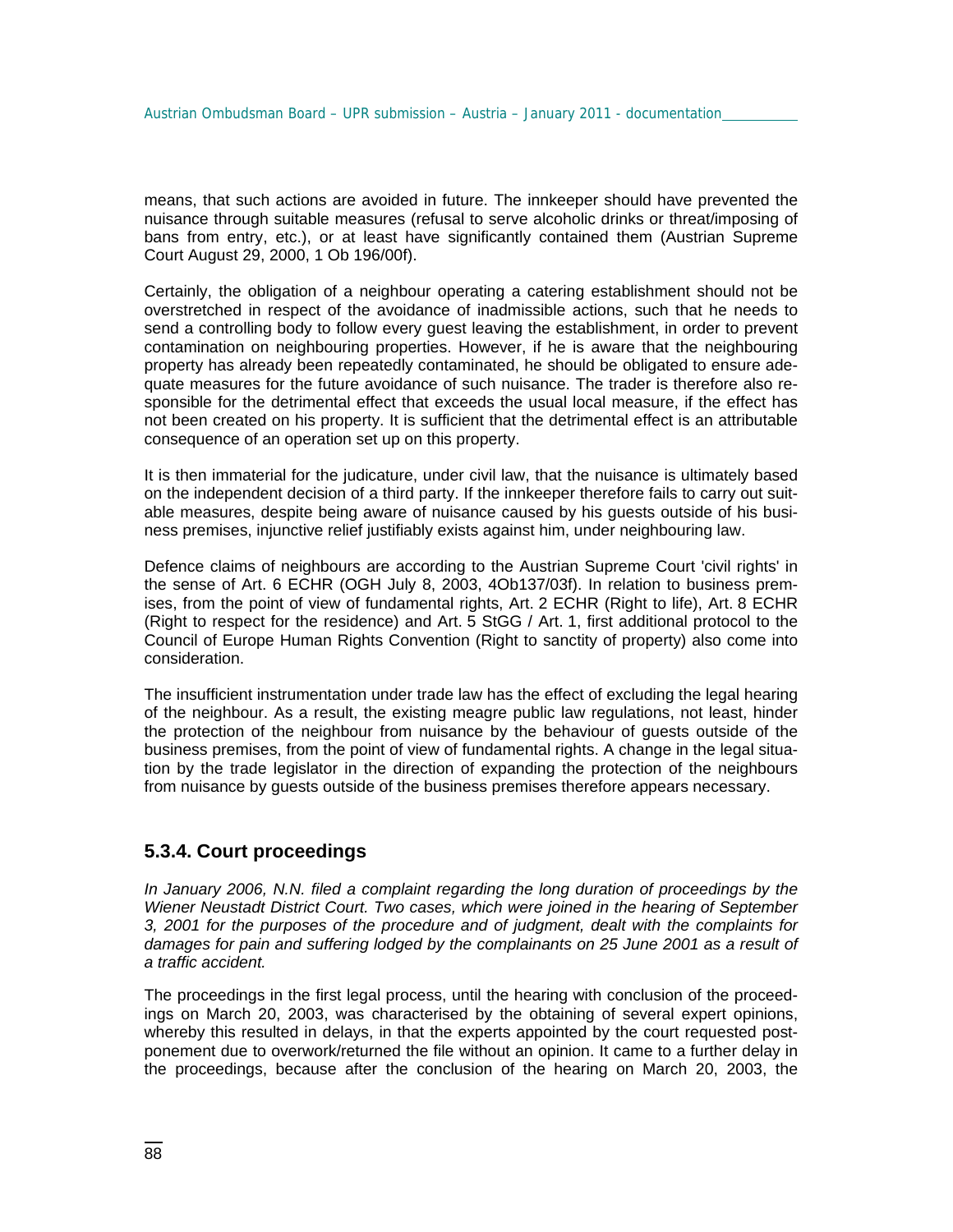judgement was only prepared with a date of July 28, 2003, in contravention of the standardised period of four weeks in Sect. 415 Zivilprozessordnung (ZPO - Code of Civil Procedure).

After the plaintiffs had lodged an appeal against the judgment and an appeal against the costs order on September 22, 2003 and after the defendant had lodged a reply to the plaintiffs' appeal against the judgment and their appeal against the costs order on October 22, 2003, the file was not submitted to the responsible Wiener Neustadt Regional Court, but submitted to the Lower Austrian Local Health Insurance Fund for inspection purposes in February 2004.

Only after the joint application of the parties dated January 21, 2005, to submit the file for decision to the Wiener Neustadt Regional Court, on March 7, 2005 the case was finally – after a standstill in the proceedings of one year and four-and-a-half months after the reply of October 22, 2003 – submitted to the Wiener Neustadt Regional Court.

Why the file was not submitted to the appellate court earlier is – as the Federal Minister of Justice stated in her comment – inexplicable. Because the file was with the judge and did not appear in audit lists of the electronic register as being open, after preparation of the judgement, these proceedings were not apparent to supervisory bodies.

Already with a decision dated March 30, 2005, the Wiener Neustadt Regional Court agreed to the appeal, rescinded the judgement of the Wiener Neustadt District Court (partially) and referred the case back to the court of first instance hearing the case for a new judgement.

On April 7, 2005, the file arrived at the Wiener Neustadt Regional Court, on April 15, 2005, one of the plaintiffs was ordered to pay a deposit against costs and to correct the appeal against the costs order; simultaneously, the appeal decision was delivered to the parties.

After the resubmission of the corrected appeal against the costs order on May 13, 2005 and the application of one of the plaintiffs for approval of court assistance dated May 17, 2005, there was a situation of deadlock for another nine months. Only on February 13, 2006, a trial was announced for March 3, 2006, in which the proceedings were closed. The judgement of the Wiener Neustadt District Court was signed and prepared on March 10, 2006.

The long time span between the return of the file from the court of review and the announcement of a hearing for oral proceedings on February 13, 2006 is also no longer comprehensible. In this case, the 'reopening' of the proceedings failed to be listed in the register, after reaching the legal review decision that rescinded the judgement, which is why it continued to appear in the audit lists as completed.

In the case at hand, the supervisory authority measures were implemented in such a manner that the employees of the Wiener Neustadt District Court departments were informed about the necessity of carefully keeping the register and the responsible judge was encouraged to always implement proceedings within an adequate period of time and in a targeted manner. Furthermore, regular visits to the office of this judge were announced by the Superintendant of the Wiener Neustadt District Court. The Ombudsman Board was also assured that the President of the Vienna Neustadt Regional Court would include the court department of the responsible judge under his special supervision and continue to report on the status of the court department, so that he could decide on any other necessary measures under public service law.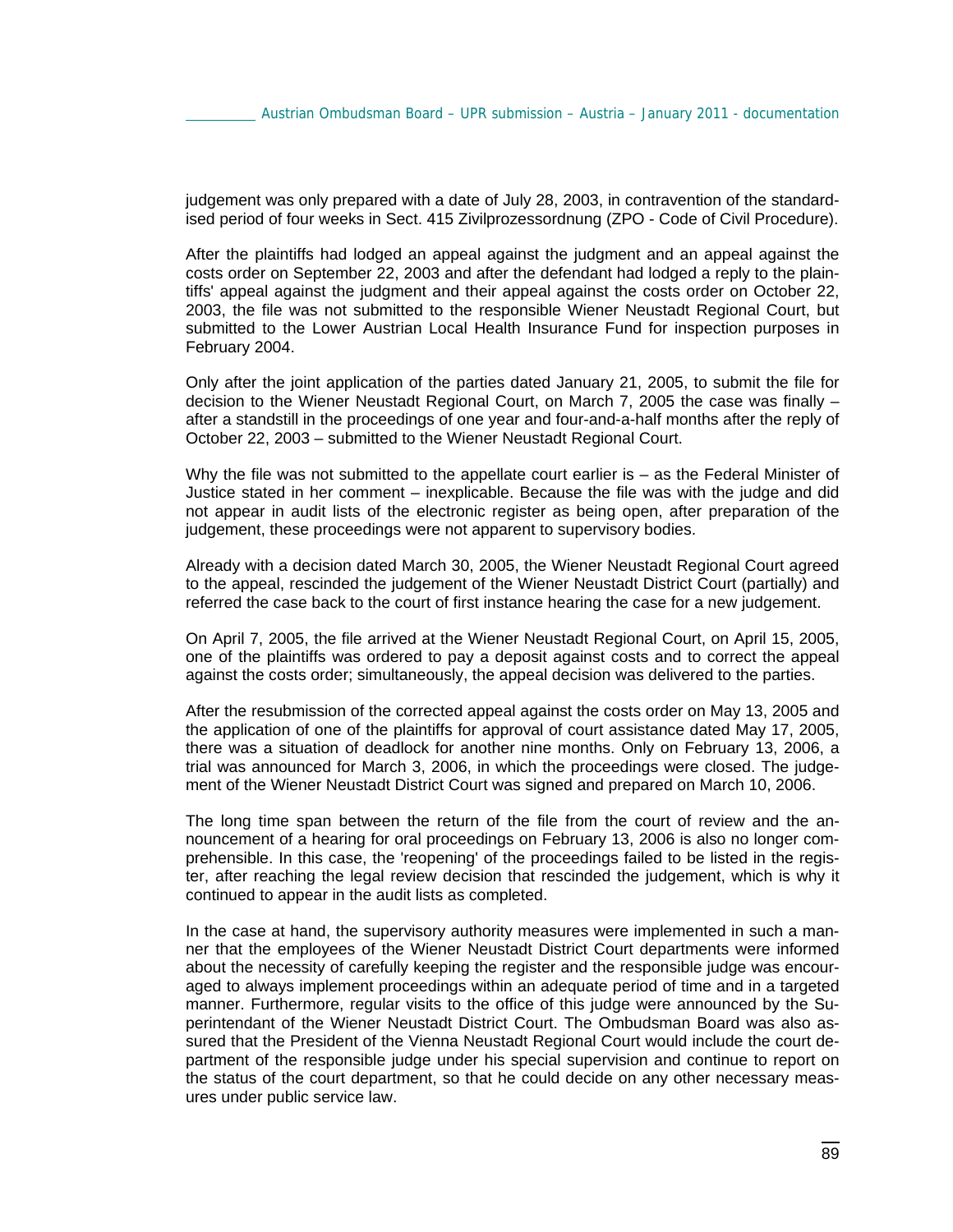Notwithstanding these measures that have now been undertaken, in the case under review, the Ombudsman Board determined a grievance with the judicial administration due to the accumulated breach of the duty of care that came to light because of unjustified delays in proceedings with the Vienna Neustadt District Court.

# 5.4. Right to the statutory judge (Art. 83 para. 2 B-VG)

# **5.4.1. 11-year duration of proceedings**

*In 1994, a plaintiff filed a complaint due to a guideline infringement with the Vienna Independent Administrative Tribunal, which rejected this complaint as being late in 1997. The Administrative Supreme Court rescinded the official notification in 1998, due to illegality of its content. In the investigation procedure of the Ombudsman Board, it emerged that, after the rescission of the official notice, the Vienna Independent Administrative Tribunal carried out an oral hearing, however the file disappeared lateron. The Independent Administrative Tribunal took action to retrieve the file only within the authority at issue, although it harboured the suspicion that the file could have been sent to another authority by mistake. Instead of contacting the competent authority to retrieve or reconstruct the disappeared file, the Vienna Independent Administrative Tribunal just accepted the fact that the file had disappeared.* 

Apart from the fact that the Independent Administrative Tribunal already required more than 2 years for the illegal rejection of the plaintiff's complaint, it did not order any sufficient steps to end the proceedings during the following seven years. The obligation of the authority to render a decision is already standardised in sub-constitutional law, namely in Sect. 73 AVG (Allgemeines Verwaltungsverfahrensgesetz - General Administrative Procedure Act). A decision must be made on petitions by parties and appeals, without unnecessary delay, at the latest, six months after their submission.

In addition to the sub-constitutional provision, which justifies a right to completion of the petition in the form of an (appealable) official notification, reference is also made to the constitutional provision of Art. 83 para. 2 B-VG, which grants the right to the statutory judge. Under the term, 'judge', the VfGH includes every state authority, i.e. also administrative authorities (for the first time in VfSlg. 1443/1932). pursuant to the case law of the VfGH (Verfassungsgerichtshof - Austrian Constitutional Court) the right to the statutory judge is infringed by the official notification from an administrative authority, if the authority assumes a responsibility to which it is not legally entitled or if it illegally rejects responsibility and thus refuses to carry out a decision on a matter (VfSlg. 14.590/1996, etc.).

In the opinion of the Ombudsman Board, it makes no difference whether the authority illegally refuses to decide on a matter because it declares itself as not being responsible or it completely deliberately fails to make any decision on the matter. In this case, the Vienna Independent Administrative Tribunal refused to make a decision over a period of 7 years and therefore infringed the right of the plaintiff to the statutory judge.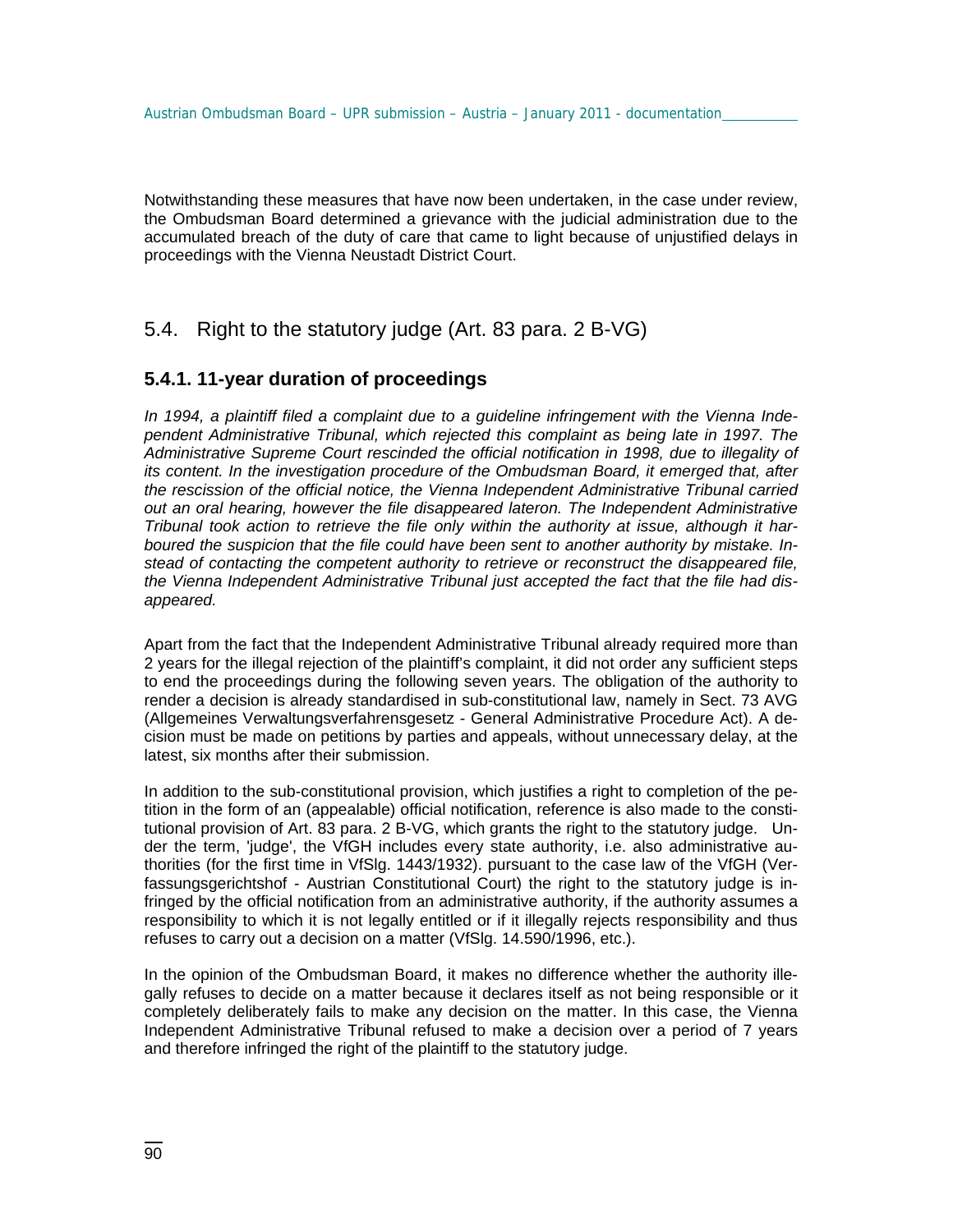5.5. Freedom of movement and residence, freedom of access and emigration

#### **5.5.1. No passport or photo identification card for stateless persons**

*Several complainants turned to the Ombudsman Board indicating that although residing legally in Austria they did not have the possibility to obtain an aliens' passport or a photo identification. These cases did not only concern immigrants or refugees whose citizenship was unclear or who were stateless, but also former Austrian citizens who lost their Austrian citizenship, for example by joining the French Foreign Legion.* 

The complaints focused mainly on the need for a photo identification card, since such identification is required both by governmental authorities and private individuals, e.g. employers. On the one hand, the persons concerned may even not have the possibility to pick up mail deposited with their postal office. On the other hand, they do not have the possibility to leave Austria. The Fremdenpolizeigesetz (Aliens' Police Act) provides as condition precedent to issuing an alien's passport that 'the Republic of Austria has a positive interest' in issuing such travel document, a requirement that represents a major challenge for many persons concerned.

The Ombudsman Board is aware that an alien's passport enables persons concerned to leave Austria and travel to other countries, thus entailing some responsibility on the part of the Republic of Austria in this respect. It is, however, comprehensible that persons concerned rely on their right of freedom of movement, in particular pursuant to Art. 2 of the fourth Additional Protocol of the European Convention on Human Rights. In one case, the complainant observed that he wanted to emigrate to his brother in Brazil. Within the Austrian legal system, Art. 4 of the Basic Law provides the freedom of movement of persons and capital. Pursuant to Art. 6 para. 1 of the Basic Law every national can take up residence and domicile at any place inside the boundaries of the state. Art. 2 of the fourth Additional Protocol of the European Convention on Human Rights extends this right to everyone who has a legal residence in Austria. This freedom of movement granted as a fundamental right within the Austrian state borders is restricted by the absence of a photo identification card from the perspective of residence registration and aliens legislation. Pursuant to Art. 2 para. 2 of the fourth Additional Protocol of the European Convention on Human Rights everyone has the right to leave any country - including his/her own. Since an aliens' passport, as explained above, may only be obtained with great difficulties, it is impossible for persons concerned to also exercise this fundamental right.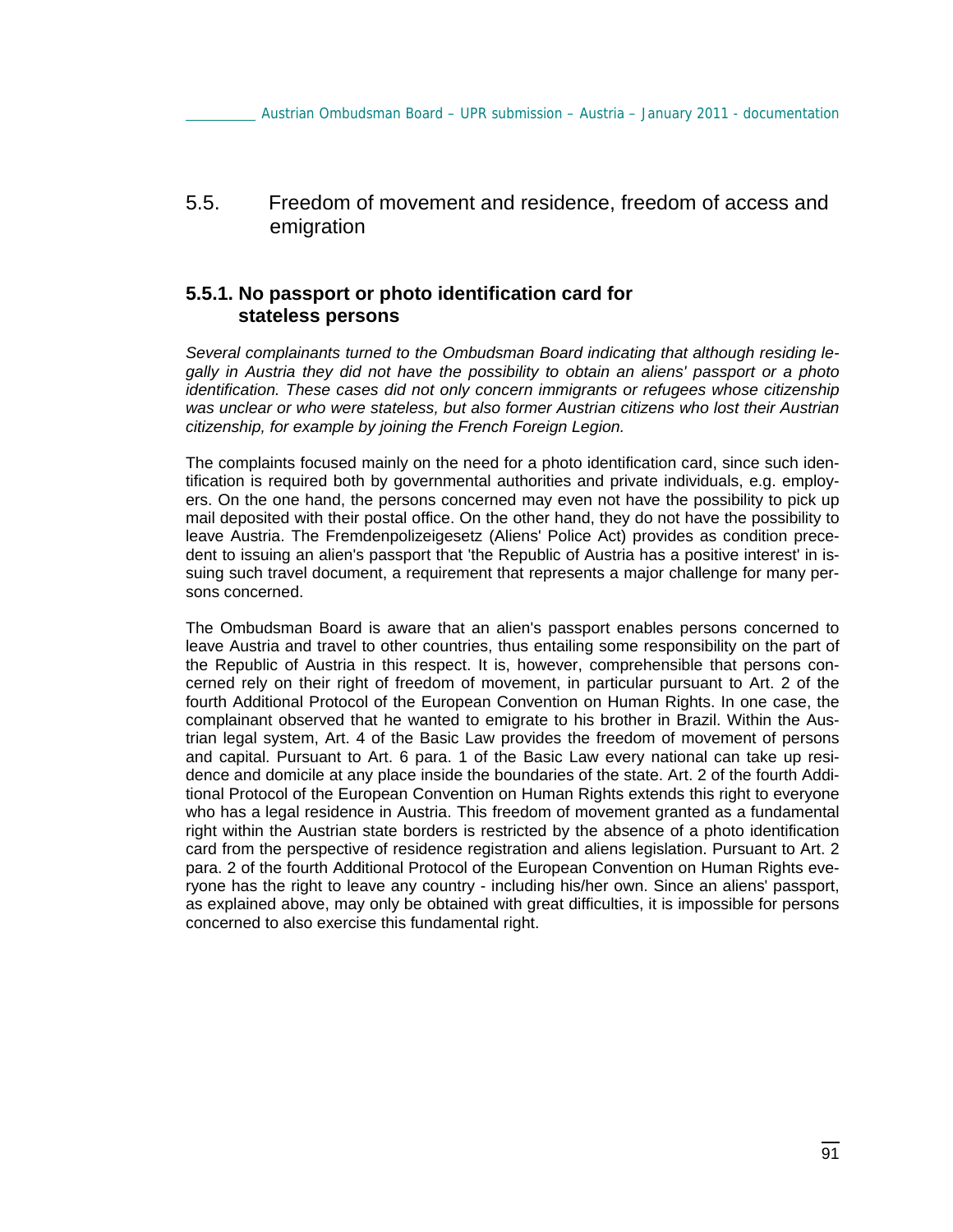# 5.6. The Principle of Equality

# **5.6.1. Legislation**

#### **5.6.1.1. Treatment of students of nursing schools**

*Ms. L. turned to the Ombudsman Board in connection with the treatment of students of nursing schools in Vienna by 'Wiener Linien' (Vienna Public Transport Department) arguing that the latter were worse off than all other pupils, students and apprentices with respect to free school commuting by public transport on Sundays and holidays.* 

The Ombudsman Board points out that also the provisions of the Familienlastenausgleichsgesetz – FLAG (Family Relief Act) on the reimbursement of fares must comply with the requirements emanating from the principle of equality of the Federal Constitution. As the VfGH (Verfassungsgerichtshof – Constitutional Court) has explicitly pointed out in its rulings VfSlg 13.890/1994 and 16.820/2003, a restriction of a benefit to specific employment relationships may be justified under the principle of equality only if certain conditions are fulfilled. In the second case mentioned above, the VfGH considered it a violation of the principle of equality if apprentices are excluded from reimbursement of fares only because the legislator has chosen not to regulate apprenticeship contracts.

Furthermore, the VfGH explained in its ruling VfSlg. 8793/1980 twenty-five years ago that for assessing whether provisions of the FLAG comply with the principle of equality the 'economic burden resulting from the care for a child is stated as the prime criterion pursuant to the system provided by the legislator in the FLAG.' The 'economic burden' referred to by the VfGH is independent of whether or not the child has entered into an apprenticeship contract or attends a nursing school.

In the light of these rulings of the VfGH the equal treatment of apprentices and students of nursing schools with respect to the use of public transport at favourable conditions is required unless there are substantial and compelling reasons justifying an unequal treatment.

The Ombudsman Board therefore recommended a legislative amendment reflecting the desire of the complainant to enable students of nursing schools to use public transport at favourable conditions.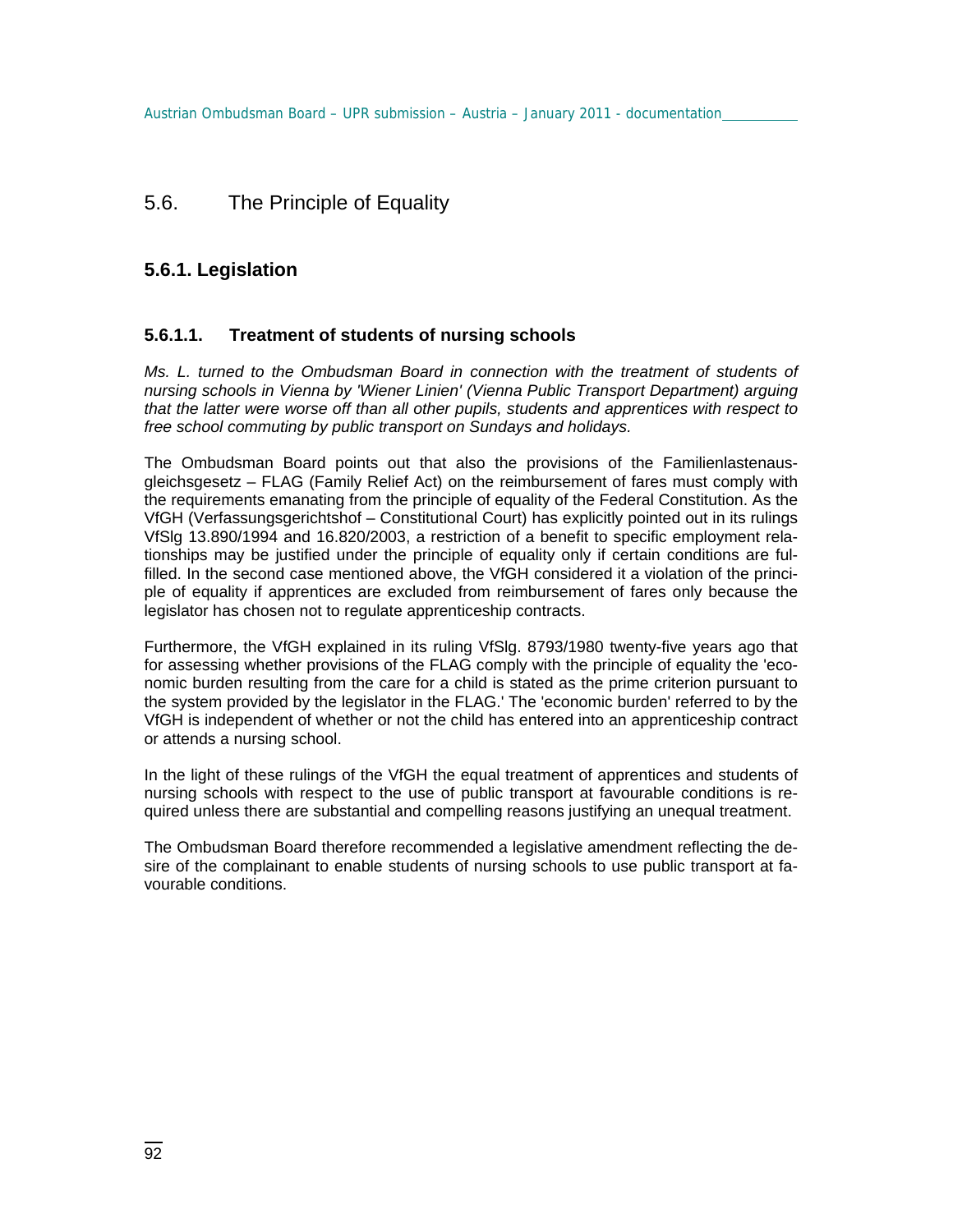### **5.6.2. Execution of the Law**

#### **5.6.2.1. Rejection of applications for exemption from the TV and Radio receiver fee on unsubstantiated grounds**

*Applications for exemption for TV and Radio receiver fees are regularly rejected in official notifications by the* Gebühren Info Service *(Radio and TV Fee Information Service) on the unsubstantiated ground that the household's income exceeds the upper limit for eligibility.* 

The VfGH has consistently ruled that official notifications founded on unsubstantiated grounds are deficient to an extent that violates constitutionally guaranteed rights. (cf. Verfassungssammlung des Österreichischen Verfassungsgerichts (VfSlg. – Collected Judgments of the Austrian Constitutional Court) (see VfSlg. 16.334/2001, 16.439/2002 and 16.607/2002). Such official notifications violate the constitutional right of equality of all citizens before the law.

As outlined in the 28th Report of the Ombudsman Board to the National Council and the Federal Council (p. 323 et seq.), the official notifications of the Gebühren Info Service (TV and Radio Fee Information Service) reject any applications for exemption based on the fact that statutory requirements are not met, whereby it remains unclear for the addressee of the notification on which determinations of fact the official notifications of Gebühren Info Service (TV and Radio Fee Information Service) are based. This is just the sort of bogus justification that the VfGH considers as a violation of the fundamental right of all citizens to stand equal before the law.

In its recommendation dated July 9, 2004, the Ombudsman Board determined that this practice amounts to a grievance in the public administrative system. At the same time, the Ombudsman Board recommended that the Finance Ministry take immediate action to ensure that the Gebühren Info Service (TV and Radio Fee Information Service) amends its method of communicating the rationale for its official notifications to align it with the statutory requirements of Sects. 58 para. 6 and Sect. 60 of the AVG (Allgemeines Verwaltungsverfahrensgesetz - General Administrative Procedure Act) of 1991 and ensure the constitutionally granted right of all citizens to stand equal before the law in accordance with the case law of the VfGH.

Although the Federal Ministry of Finance guaranteed in its communication dated September 7, 2004 to implement this recommendation and stated in its communication dated June 20, 2006 that 'the Gebühren Info Service (TV and Radio Fee Information Service) had completed the project of including automatic explanations of the grounds in official notifications rejecting applications for exemption' and that the project had been launched in due time on May 25, 2006, the Gebühren Info Service (TV and Radio Fee Information Service) was not able, by the editorial deadline of this report, to include – in those official notifications which did not fully make allowance for the point of view of the party  $-$  a reasoning that complies with the provisions of the AVG and the requirements of the principle of equality. Repeated requests of the Ombudsman Board to the Federal Ministry of Finance concerning the progress made regarding the necessary adaptation of the EDP system have remained unanswered since February 2005 despite several queries (!), which itself represents a (further) administrative grievance. This gives rise to the impression that Gebühren Info Service (TV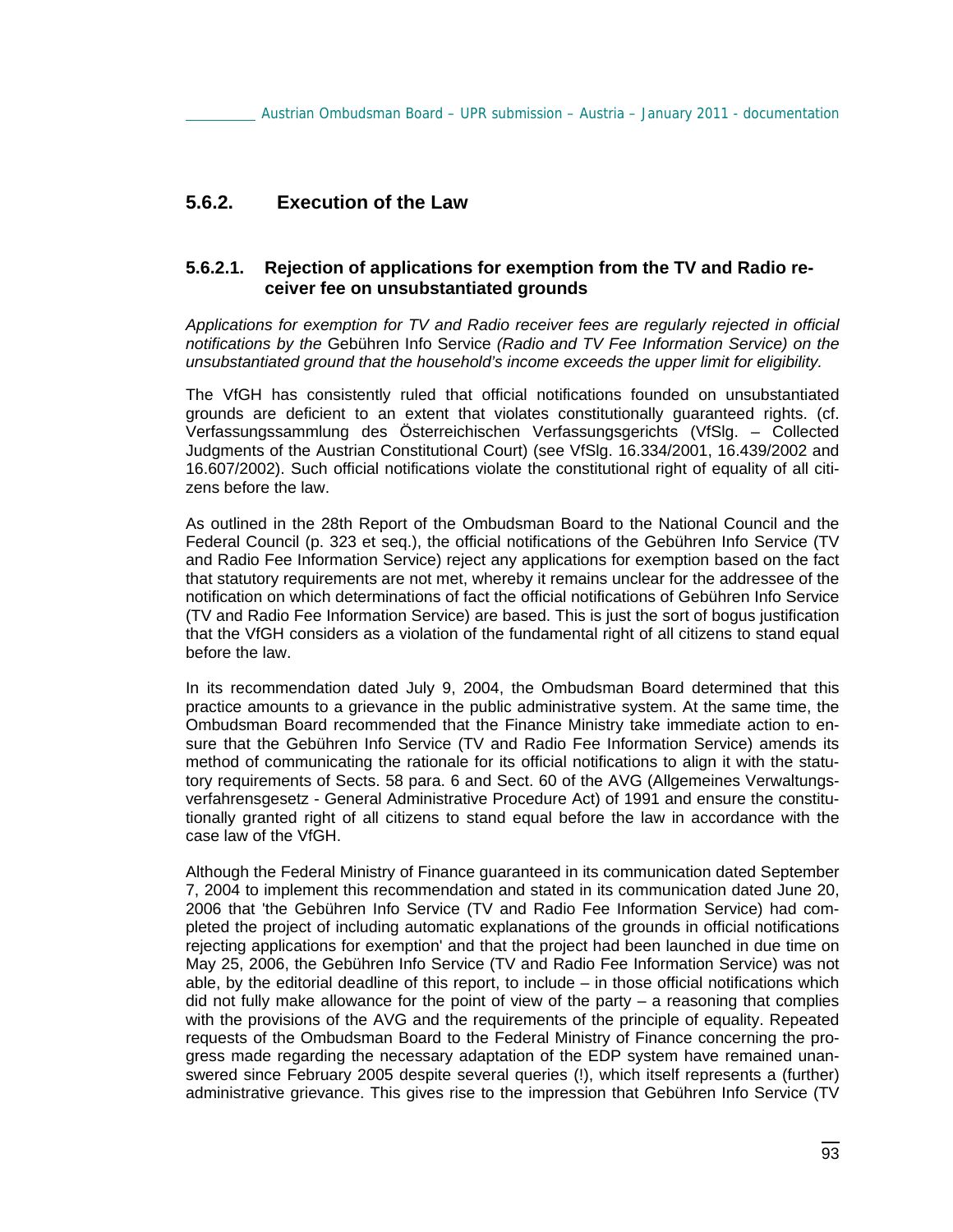and Radio Fee Information Service) is not interested, at least for the time being, in a legally consistent execution of the law which is compatible with the legal interpretation by the Supervisory Authority.

Since the implementation of laws and court rulings of the supreme courts must not depend on fiscal considerations and since the unconstitutional state of affairs described above, has not ceased for more than two and a half years after the said recommendation of the Ombudsman Board, the latter will continue, with all instruments available, to urge the Gebühren Info Service (TV and Radio Fee Information Service) to perform its sovereign tasks in conformity with the Constitution and the relevant laws.

#### **5.6.2.2 Limited duration of validity of and/or suspension of driving licences with unsubstantiated reasoning**

*When dealing with complaints against the limited duration of validity of and/or the suspension of driving licences, the Ombudsman Board had to point out in the reporting year that the respective official notifications had been issued by the competent authorities partly with unsubstantiated reasoning.* 

As pointed out above, the VfGH has consistently ruled that official notifications founded on unsubstantiated reasoning are deficient to an extent that violates constitutionally guaranteed rights. An official notification that 'justifies' the limitation of the validity period of and/or the suspension of driving licences merely by reference to the respective legal provision, which allows such limitation and/or suspension, without giving any explanation why the respective requirements are fulfilled in the case at hand, violates the constitutionally granted right of all citizens to stand equal before the law.

The Ombudsman Board recognised the respective complaints as justified since they had been raised against official notifications which allowed for the limitation of the validity period of and/or the suspension of driving licences without substantiated reasons, leaving it unclear on which medical disability the measures adopted were based. In the case VA BD/377-V/05, set out in more detail on page 242, the Ombudsman Board managed to have the limitation of the validity period of the driving licence at issue annulled. In the other two cases, the official notification at issue could not be set aside, because the Ombudsman Board discovered in the course of the investigative process that a constitutionally valid approach would not have led to another substantive decision of the authority issuing the driving licence.

#### **5.6.2.3 Discrimination against married couples of mixed nationality by the Foreign Nationals Law Package 2005?**

*A Serbian national filed a complaint with the Ombudsman Board regarding the excessive duration of proceedings for granting a permanent residence permit. As stated under point 6.1.3.1 of the part of the report dealing with the Austrian Ministry of the Interior, investigations have been conducted also into suspected cases of bogus marriage.*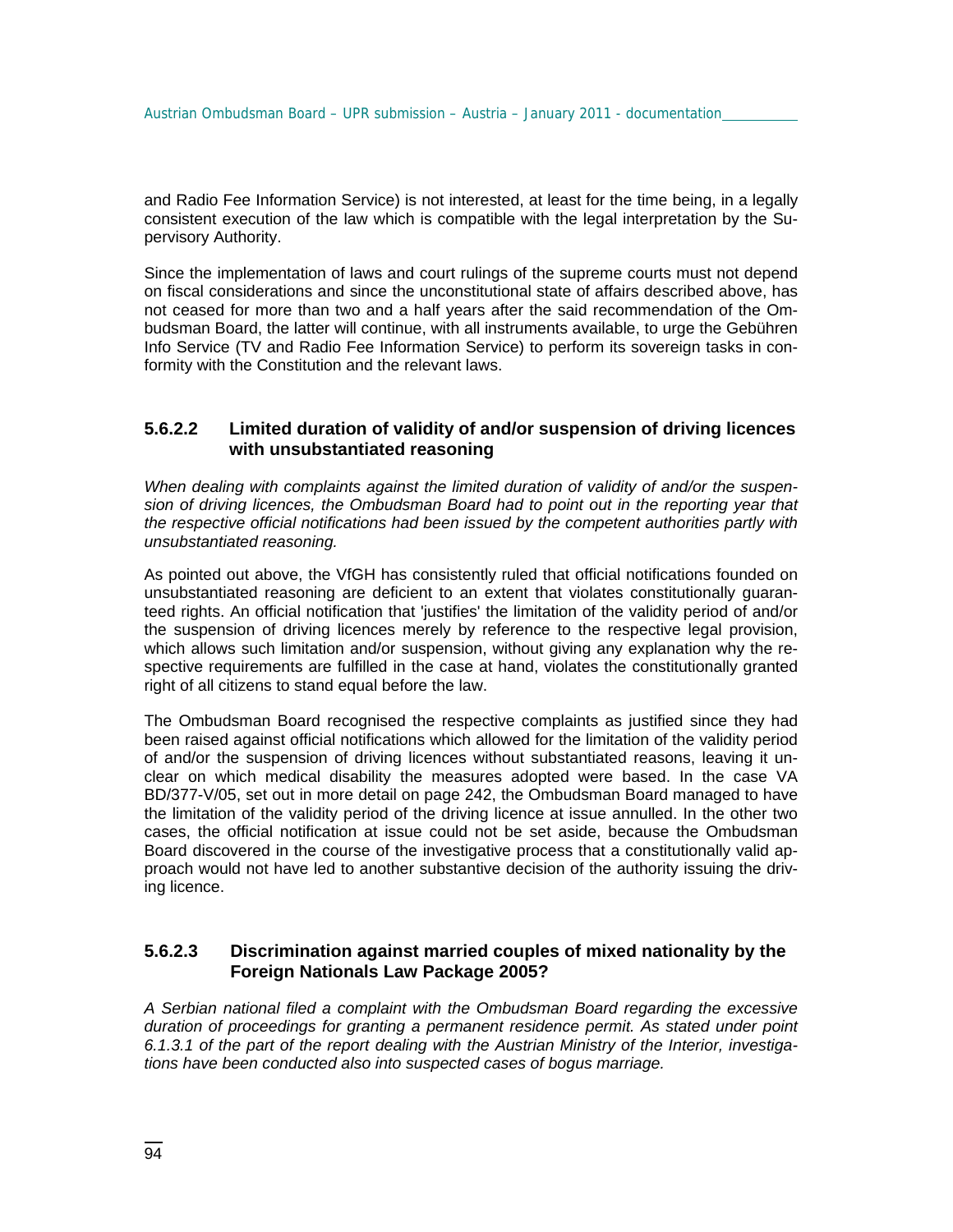The legal position of so-called 'married couples of mixed nationality', whose problems have been also addressed by the media, has become more difficult since the Foreign Nationals Law Package 2005 entered into force.

This prompted the Austrian Ministry of the Interior to issue a communication to all heads of the Offices of the Provincial Governments competent for the execution of the (Niederlassungs- und Aufenthaltsgesetz – NAG) Settlement and Residence Act. It stated that applications originally filed pursuant to the Fremdengesetz 1997 (Aliens Act 1997) in Austria, had not become generally inadmissible by the NAG. The breach of the formal requirement to file applications from abroad should therefore not lead to the inadmissibility of such applications and to a mere formal decision. In the case of substantive grounds for refusal, the Austrian Ministry of the Interior referred to the Right to respect for Private and Family Life pursuant to Art. 8 ECHR and the prohibition of arbitrariness introduced by the VfGH which is a corollary of the principle of equality.

The VfGH considers it to be arbitrariness on the part of the authority, which affects constitutional rights, if the authority frequently fails to rightly assess the legal situation; furthermore, if it fails to perform investigations in a decisive point or if it fails to conduct any proper investigations (VfSlg. 8808/1980, 11.718/1988 and many others). With respect to Art. 8 ECHR and the case law of the VfGH on the federal constitutional law, Federal Law Gazette 390/1973 (Federal Constitutional Law of July 3, 1973 on the Implementation of the International Convention on the Elimination of All Forms of Racial Discrimination), regarding the prohibition of arbitrariness, the Austrian Ministry of the Interior considered it necessary, also due to extensive media coverage, to instruct the law enforcement authorities to avoid hardship in cases that had been pending before the new legal provisions came into force.

# 5.7. Data Protection

# **5.7.1 Inadmissible Dissemination of Sensitive Health Data**

*The Ombudsman Board was informed that in connection with the execution of doctor's or*ders for transportation, a patient is obliged, pursuant to an established practice, to hand *over such order to the taxi driver who has to forward it to his company for settling accounts with the respective local health insurance fund. In this manner, both the taxi driver and the persons entrusted with the settlement of accounts with the local health insurance fund at his employing company are informed about the envisaged diagnosis and/or therapy and* the *medical reasoning for the order for transportation.* 

According to the constitutional provision of Sect. 1 para. 1 of the DSG 2000 (Datenschutzgesetz – Austrian Federal Data Protection Law), everyone has a claim to confidentiality of data concerning his person, to the extent that an interest meriting protection exists. Paragraph 2 of this constitutional provision explicitly provides that with respect to the use of personal data (to the extent that such use is not vitally important to the health or well being of the affected person or is undertaken with his approval), restrictions to the right of confi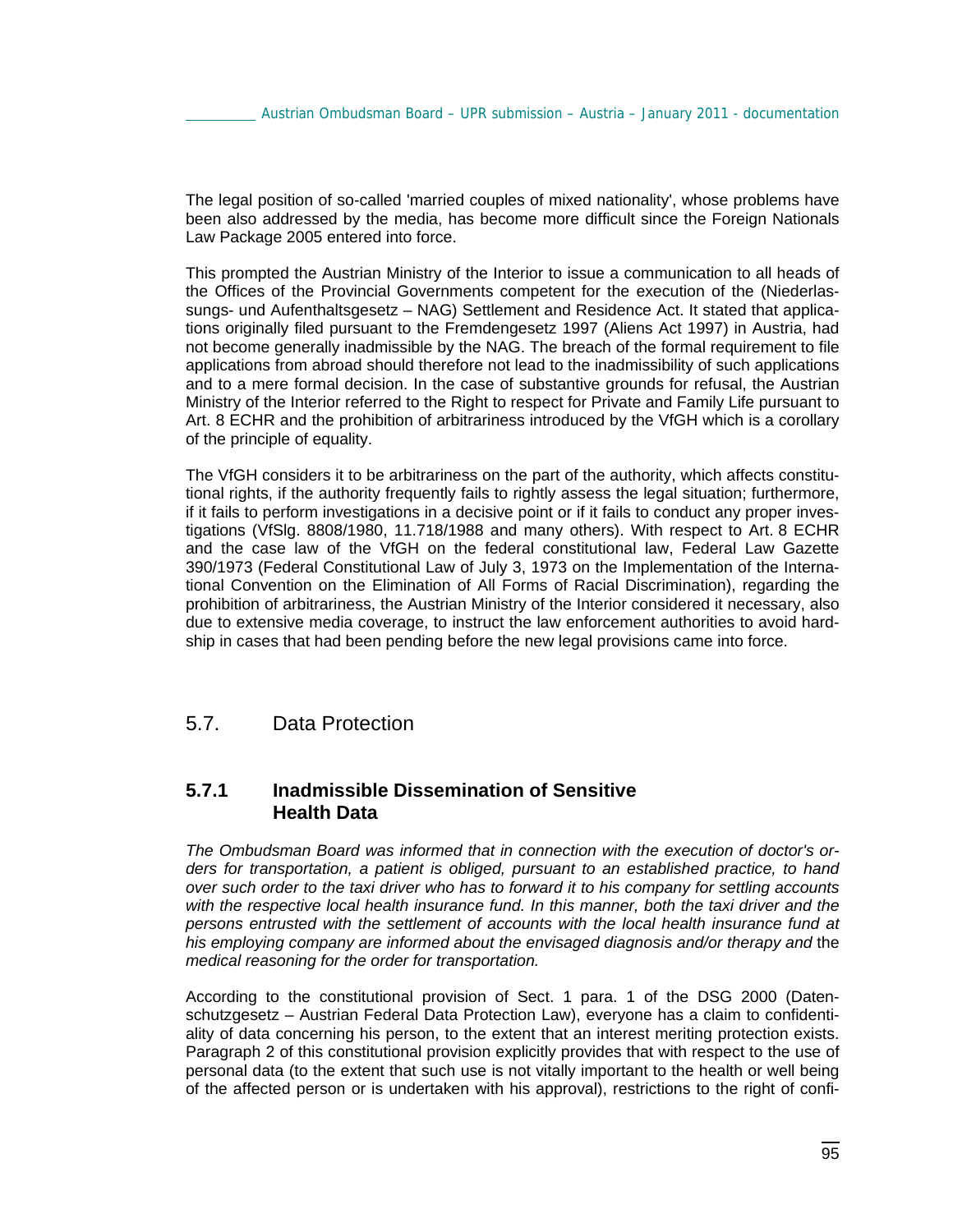dentiality are allowable only for the predominantly justified protection of third-party interests. For the use of data deemed especially protection-worthy, further restrictions are intended in the quoted constitutional provision, among others that use be restricted to cases requiring the 'protection of important public interests'. It is further explicitly ordered that the use of data in the case of allowable exceptions be undertaken in the mildest possible manner required to attain the desired goal.

According to the legal definition of Sect. 4 point 2 of DSG 2000 all health data is to be regarded as 'sensitive' as well as 'especially protection-worthy'. These data are under a general restriction, which can be lifted only for the exceptions exhaustively listed in Section 9 of the Datenschutzgesetz. In order to effect the legal situation thus created, Sect. 14 of DSG 2000 contains a detailed commitment to implementing procedures for data protection, including, in particular, the duty of ensuring the proper use of data.

The Ombudsman Board managed to trigger discussions in the investigation at issue on preventing diagnosis data as basis of an order for transportation from being received by the transport provider in the future. Instead, the data should be communicated directly to the competent health insurance company, which can compare it with the transport invoice and thus review the legality of the transport.

The respective electronic adjustments may only be made once the required legal bases has been established. On the basis of the new Gesundheitstelematikgesetz (Law on the Use of Telematics in the Health Sector) the so-called Gesundheitstelematikverordnung (Ordinance on the Use of Telematics in the Health Sector) is being drafted. It might establish the necessary legal bases so that the indicated problem will soon belong to the past.

The Ombudsman Board will oversee this issue and push for a quick change in the current state of affairs, which is undoubtedly far from satisfactory.

# **5.7.2 Inadmissible dissemination of data**

*The Federal Pension Authority considered Mr. H.'s letter dated January, 28 and posted on January, 29 as complaint and subsequently forwarded the complainant's health data to the Linz Regional Court, although the official notification rejecting the complainant's application for care allowance was served upon him only on February, 5.* 

The Ombudsman Board considers that the principle according to which the commencement of a complaint must be facilitated is inherent in the Bundespflegegeldgesetz (Federal Care Allowance Act) and that therefore a complainant must be given the possibility to lodge a complaint without facing too many legal obstacles. At the same, however, it recognises that a letter for being judged as complaint requires that an official notification on the granting of care allowance must have come into legal existence through receipt at least at the time the letter was posted.

Since no official notification had come into existence in the above sense in the case at hand, the written submission of January, 28 neither could be regarded as a complaint nor was the transmission of the data necessary for the Federal Pension Authority to exercise its statutory functions. Despite the good intention to facilitate the commencement of a com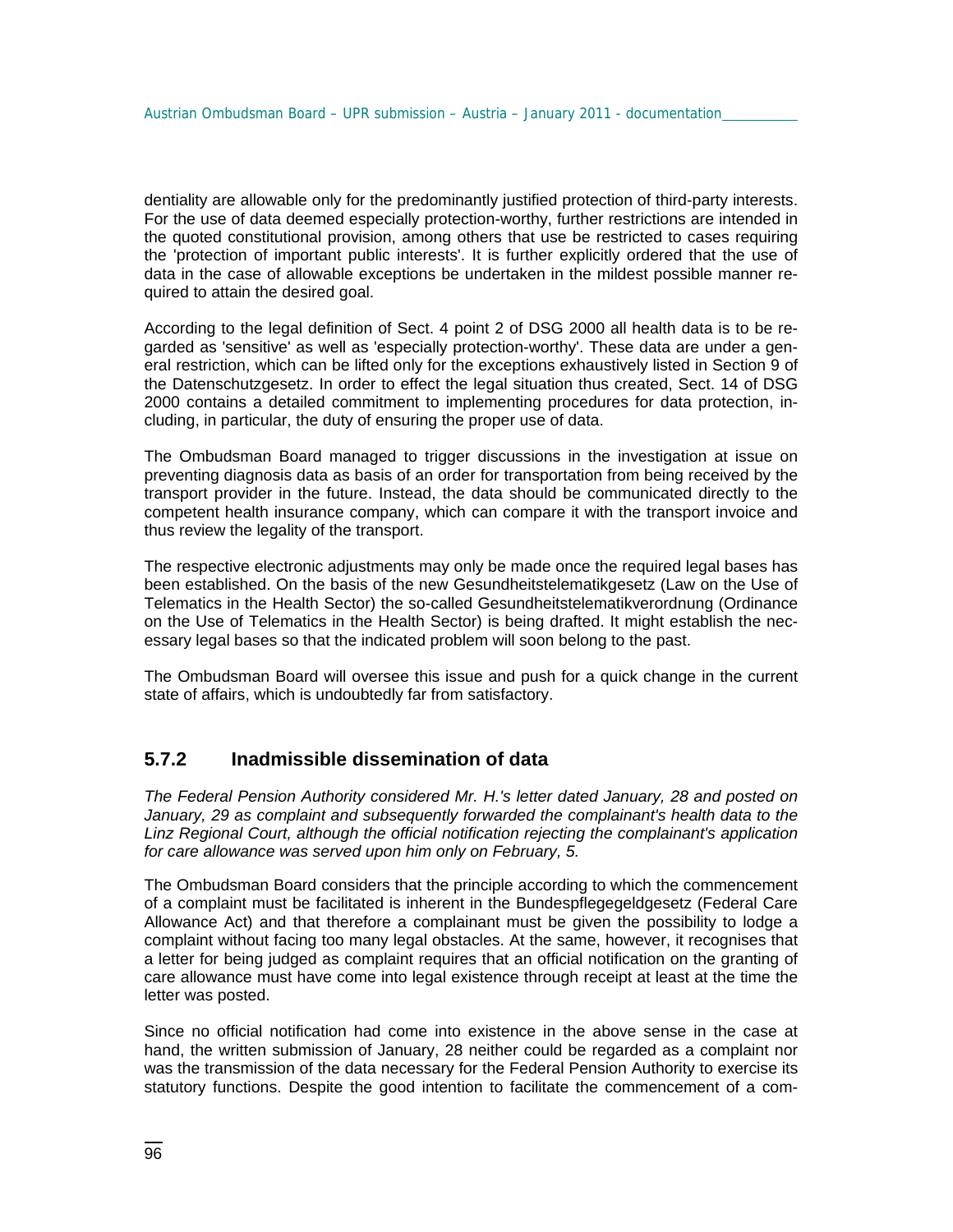plaint, the forwarding of statements to the Linz Regional Court must therefore be considered as violation of the fundamental right to data protection laid down in Sect. 1 the DSG 2000 from an objective point of view.

# 5.8 Right to Respect of Private and Family Life

### **5.8.1 During the gathering of required information, 'incognito adoptions' must be taken into consideration**

*According to Sect. 19 para. 1 of the Führerscheingesetz (Driver's License Law), theoretical and practical training at a driving school may be begun at the age of 16, if an advanced authorization to drive a class 'B' vehicle is applied for and approved. The juvenile applicant must provide, among other information, the names of one or two people who will accompany him/her during instructional drives. In addition, it is required to produce a declaration of consent from the parent or guardian, if a chosen escort is not also his legal representative.* 

*The form to be filled out in the context of this application (Internet Form number 19) con*tains, on page one, questions concerning the person of the applicant, who must provide not *only his surname, but also his surname at the time of birth, other earlier family names and the first names of his biological parents.*

For the reasons set out in the Fundamental Rights Section of the 28th Report to the National Council and the Federal Council (p. 344), the Ombudsman Board is of the opinion that the application form does not meet the requirements of Art. 8 para. 1 ECHR. The Federal Ministry of Transport, Innovation and Technology was therefore advised on June 2, 2004 to alter the form in question in a manner that conforms with the Constitution, so that no required entries about 'Family name at the time of birth' nor 'Forenames of biological parents' be requested of the applicant.

The responsible Ministry informed the Ombudsman Board that a constitutional solution to the indicated problems would be found within the framework of the project 'Redesign of the Process of Issuing a Driver's License'. The claims of the Ombudsman Board have been comprehensively considered in the amendment to the Enabling Ordinance to the Driver's Licence Law, in force since March 1, 2006, Federal Law Gazette II number 66/2006.

# **5.8.2 Notification of closure of ban on residence proceedings**

*In connection with a complaint concerning the duration of ban on residence proceedings the Federal Ministry of the Interior informed the Ombudsman Board that official residence proceedings were initiated ex officio and that therefore the authority was under no obligation to render a decision pursuant to Sect. 73 AVG (Allgemeines Verwaltungsverfahrensgesetz - General Administrative Procedure Act). According to the Ministry of the Interior, Austrian legislation does not provide for an obligation to notify persons concerned of the stay of*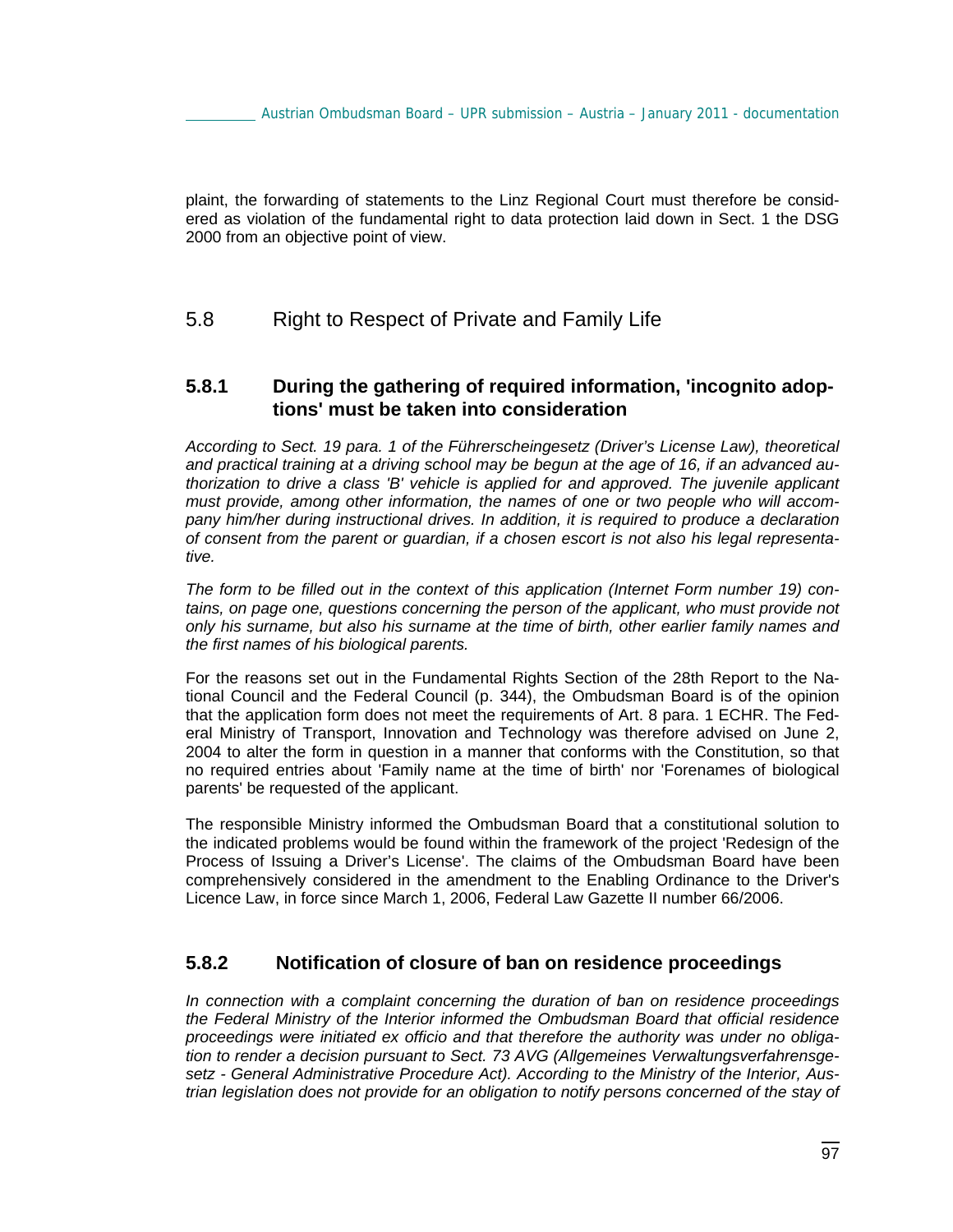*proceedings. It argued that such notification was a service provided merely on a voluntary*  basis. The Ministry of the Interior argued that it was not necessary to regulate, by way of *decree, the compulsory notification of persons concerned of stays of proceedings. This would also apply to expulsion proceedings.* 

Ban on residence proceedings and expulsion proceedings are initiated ex officio. This means that the person concerned has no right to claim a decision from the authority pursuant to Sect. 73 AVG, although these proceedings related to matters of vital concern. The Federal Ministry of the Interior argued to the Ombudsman Board that the mere commencement of such proceedings would (initially) not change or worsen the residential situation of a foreigner.

Such line of argumentation completely ignores the personal background of persons concerned. Still, the Right to Respect for Private Life should ensure the individual a private area in which he/she can freely unfold and develop his/her personality. Family life encompasses all family members who actually live together and/or to whom a specific relationship of dependence exists.

It is obvious that a ban on residence procedure may infringe the Right to Respect for Private and Family Life. This circumstance should be considered by the authority. As long as the person concerned is left in uncertainty as to whether this procedure is still pending or has been stayed, he/she and his/her family find themselves in an extremely onerous situation. In view of the possible issuance of a ban on residence, not only organisational measures at an economic (e.g. leases, loans etc.), but also at a personal level must be taken. A notification of a closure of the procedure would remove any uncertainty on the part of the person directly concerned and his/her family about their future.

5.9 The United Nations Human Rights Pacts

# **5.9.1 UN Convention on the Rights of the Child**

The UN Convention on the Rights of the Child was adopted by the United Nations General Assembly on November 20, 1989. In August 1992, Austria ratified the Convention on the Rights of the Child with three reservations on its implementation. The UN Convention has therefore the rank of an ordinary federal law with a reservation on its implementation in Austria. As a consequence, it cannot be applied directly by the Austrian courts and authorities. The child and youth ombudsmen and many NGOs dealing with the matter have claimed the integration of the Convention into the Federal Constitution.

Each signatory of the UN Convention on the Rights of the Child must submit a report on the situation of children's rights to the Committee on the Rights of the Child every five years. The Committee then gives its opinion on the reports submitted. In its last opinion on the report submitted by Austria, the UN Committee on the Rights of the Child criticised, among other things, that Austria has not incorporated the Convention into the Austrian Federal Constitution. Austria was recommended to continue and strengthen its efforts with respect to the incorporation of children's rights into the Constitution both at federal and state level.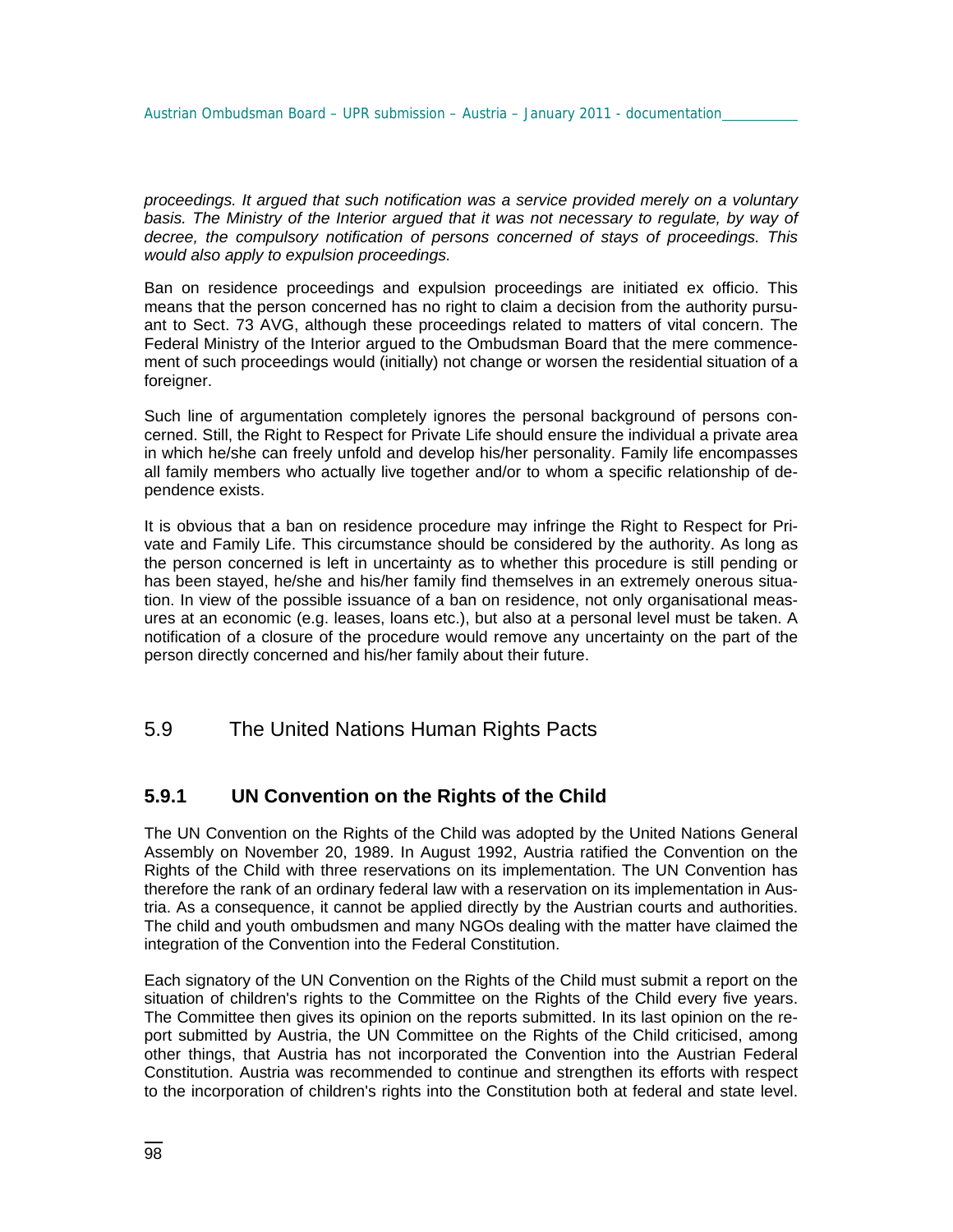Upper Austria, Vorarlberg and Salzburg have incorporated the UN Convention on the Rights of the Child into their constitutions.

Since the legal representatives of children are responsible for their care and welfare until they attain their legal age and since children therefore have only limited legal autonomy, fundamental rights, which are guaranteed explicitly to adults by constitutional law, do not automatically apply to children and young people. Instead, the dependence of children on their parents and/or guardians often leads to contradictions between the rights guaranteed by the Constitution to all people and the rights guaranteed by the Convention on the Rights of the Child, which does not have the rank of constitutional law. An incorporation of children's rights into the Constitution would mean that legal acts infringing children's rights could be appealed against before the Austrian Constitutional Court. The performance of a 'children impact assessment' could prevent laws and regulations from being enacted in the future. Last but not least, the Convention on the Rights of the Child would function as a general guide and interpretation maxim for the entire legislation and the execution of laws.

In Austria it is widely accepted that children in our society need special protection. This should not only be an often-quoted catchword, but be actually legally implemented.

The following cases are examples of issues that have not been dealt with yet by legislation and in case law. There seems to be an urgent need to legally regulate these issues and to include children's rights in the Constitution.

#### **5.9.2 Anonymous birth**

*Due to her extremely difficult situation, Ms. N.N. decided to give birth to her child anonymously at the hospital. The child was then given up for adoption. A few months later, she turned to the youth welfare agency declaring that she would be ready to care for her child herself.* 

*In another case, a man turned to the Ombudsman Board assuming that his former partner would make use of the 'anonymous birth' option with respect to their child. He was looking for a possibility to establish his paternity of the child to safeguard his rights as a father.* 

Due to the repeal of Sect. 197 StGB (Strafgesetzbuch – Criminal Code which penalizes the abandonment of minors (Federal Law Gazette I number 19/2001) a decree was issued allowing pregnant women in emergencies to deliver their children anonymously in specific public hospitals (Decree of the Austrian Ministry of Justice of July 27, 2001 on incubators and the 'anonymous birth' option, JMZ 4600/42-I 1/2001). The 'anonymous birth' option and the establishment of incubators is designed to protect new-born children whose mothers would otherwise bear their children without a doctor's help endangering their lives and the lives and health of their children or abandon them after birth (see report of the Committee on the Judiciary 404 BlgNR (Beilagen zu den Stenographischen Protokollen des Nationalrats - the collection of exhibits to the protocols of the Austrian National Council) 21st legislative period).

Pursuant to the above-mentioned decree the 'anonymous birth' option is admissible in emergencies which might pose a serious threat to the health or life of the mother and/or her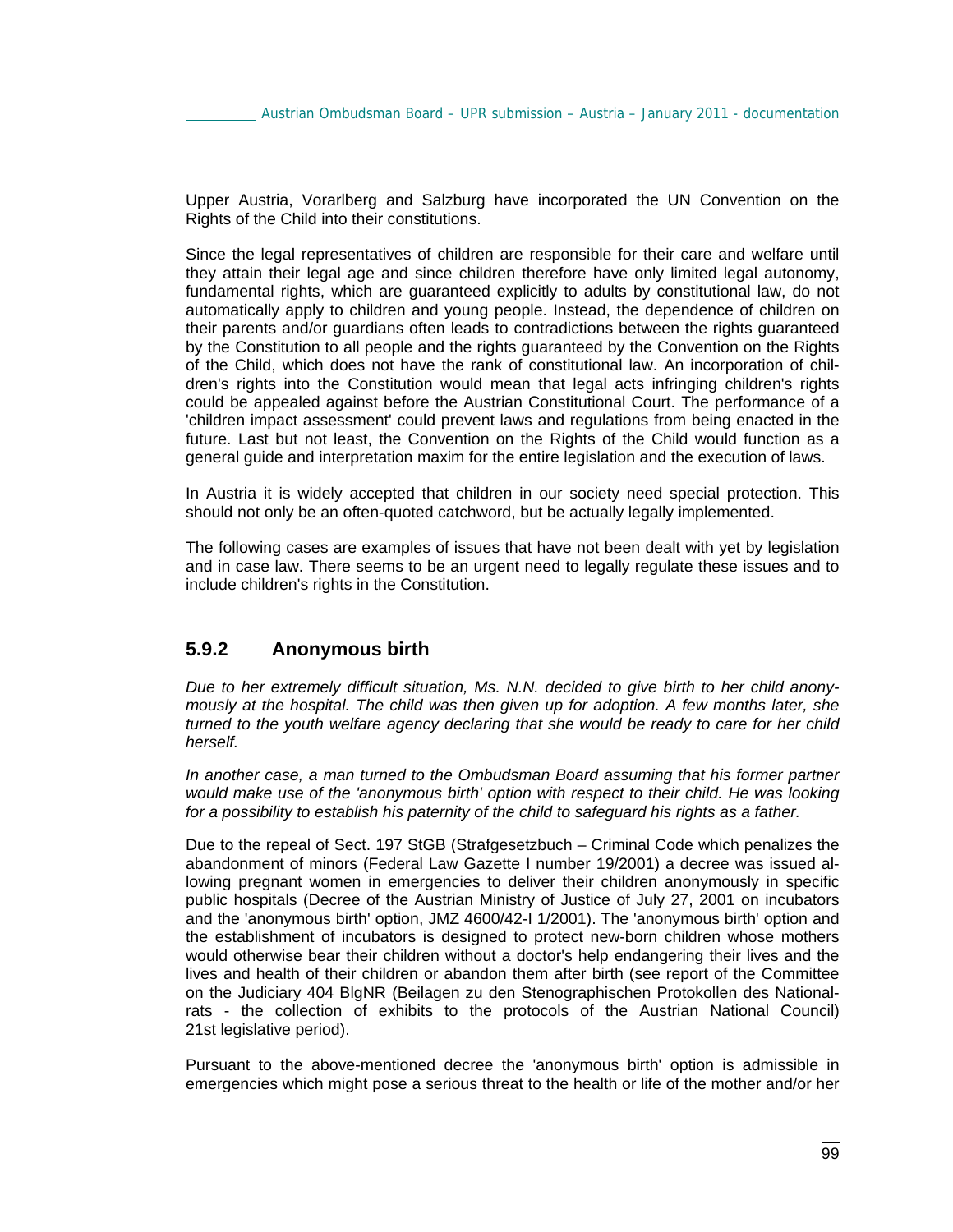child (e.g. in hopeless situations). The youth welfare agency has to conduct, if possible, a private conversation with the mother-to-be, who is not obliged to disclose her identity, and to inform her, among other things, about consultative institutions. In individual provinces of Austria, the youth welfare agency is expressly obliged under provincial legislation to inform women about the consequences of an anonymous birth of their children and to provide for any identification required later upon the mother's request (see e.g. Sect. 21 para. 1 lit. a NÖ Krankenanstaltengesetz (Federal Hospitals Act of Lower Austria).

If a child is born anonymously or found in an incubator, the youth welfare agency is responsible to care for that child like for a foundling. The youth welfare agency is entitled to give the child up for adoption (for incognito adoption see ruling of the Austrian Supreme Court of August 10, 2006, file number 2 Ob129/06v). The above-mentioned decree of the Austrian Ministry of Justice determines the approach to be adopted in the case of an anonymous birth only in a very general and basic manner. It is left to the provinces to regulate the details.

The Ombudsman Board's research revealed that the present issue, whether a mother who has first made use of the 'anonymous birth' option due to an acute emergency, should be granted a period for reflection within which she can still opt for her child and how long such period should be, is dealt with differently from province to province. Upper Austrian legislation, for example, provides a 14-day period; Lower Austrian legislation an 8-week period. Viennese legislation seems to grant no period for reflection at all. This is unsatisfactory and cannot be objectively justified.

The 'anonymous birth' option raises a number of sensitive and difficult questions which were also discussed within a parliamentary committee of inquiry on September 22, 2000 (III-65 of the collection of exhibits to the protocols of the Austrian National Council, 21st legislative period). The protection of the child's and the mother's life and health must be weighed against the child's right to know its parents.

On the one hand, the right to respect for private and family life pursuant to Art. 8 ECHR also includes the child's right to know its parents. Also Art. 7 para. 1 of the UN Convention on the Rights of the Child (Federal Law Gazette number 7/1993) protects the right of children to know their parents' identity, as far as possible. On the other hand, the mother's and the child's life and health must be protected during pregnancy and during the birth process. The 'anonymous birth' option in public hospitals is designed to prevent births without medical intervention which endanger the mother's and the child's life and health. Furthermore, this raises questions regarding the protection of further persons concerned, such as the natural father or the adoptive parents.

Against this background, the State is obliged to provide for regulations which take adequate account of these diverging interests and create an appropriate balance between the rights at issue (see the ruling of the European Court of Human Rights, in which the Court considered the French model of the 'anonymous birth' option as compatible with Art. 8 ECHR, ruling of the European Court of Human Rights of February 13, 2003, Odièvre vs. France = EuGRZ 2003, p. 584).

In the Ombudsman Board's view, it is extremely serious if such complex issues, which touch fundamental rights, are regulated merely by way of decrees issued by the Austrian Ministry of Justice and dealt with differently in each province (see Verschraegen in ÖJZ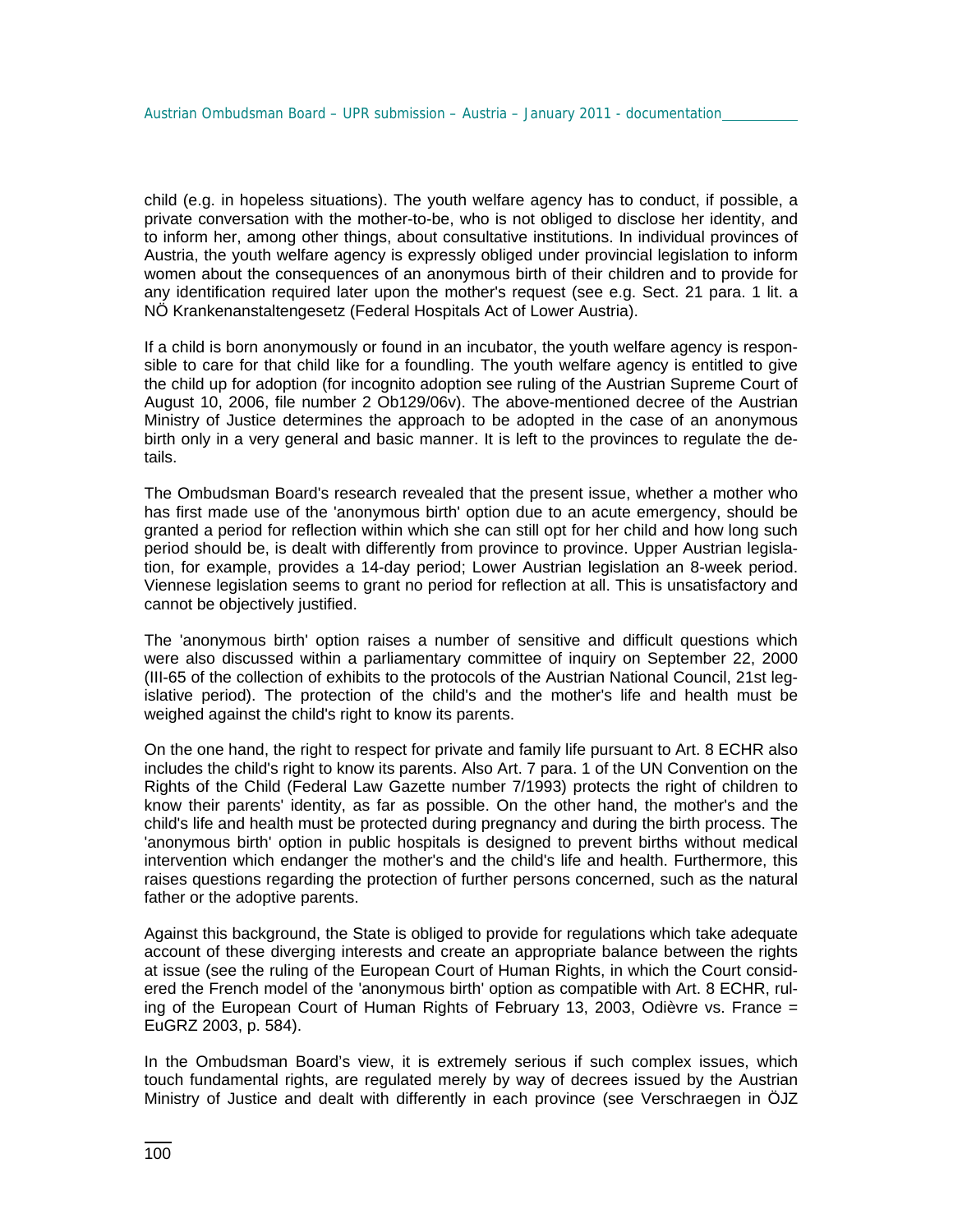2004, p. 1). Such a basic issue as that of anonymous birth should be harmonized between all provinces and regulated by a public legal act which provides legal claims for the persons concerned. The Ombudsman Office therefore encourages the creation of a clear legislative base for the 'anonymous birth' option.

In the present case, the Ombudsman Board did not recognize the complaint as justified, because the complainant had been informed about the consequences of an anonymous birth and been granted sufficient time to revise her decision and to not abandon the child.

In her statement dated April 7, 2006, the Minister of Justice set out that she shared the general concerns ventilated by the Ombudsman Board in its review and announced to promote the unification of the relevant legislation and to examine the need for legislative measures.

The Ombudsman Board welcomes this announcement and hopes that the issue will soon be regulated by law. As another case in connection with an anonymous birth shows, a number of central issues have yet to be decided politically. In that case (VA NÖ/449- SOZ/06), a father-to-be assuming that his former partner would make or has made use of the 'anonymous birth' option with respect to their child turned to the Ombudsman Board for help in connection with the establishment of his paternity and the protection of his rights as a father. There is no legislation on that specific issue.

# **5.9.3 Respect for the religious background of children**

*Ms. N.N. converted to Islam a few years ago; therefore, also her three-year old son became a Muslim. Due to the difficult situation and illness of the mother, he was placed in foster care with a Catholic family when he was six years old*. *Before that, he had been taken care of in crisis intervention centres on several occasions.* 

*The Public Health Office asked Ms. N.N. whether she would agree to her son's conversion*  to Catholicism. Her son is fully integrated in the village community and wants to actively *participate in the Roman-Catholic ceremonies. He said clearly that he wanted to be baptised. Ms. N.N. explained to the Public Health Office that she could not give her consent, in particular because such consent would lead to her expulsion from the Islamic Religious Community. Since it was the minor's express wish to be baptised pursuant to Roman-Catholic rite and to not wait until he has completed his fourteenth year of age, when no consent on the part of the parents is required, the youth welfare agency decided to turn to the competent court on this sensitive issue and filed a respective petition.* 

*Despite continued concerns of the child's mother, the Ombudsman Board, after considering all aspects, did not recognise the complaint as justified, but turned to the City Administration Head Office with the question to what extent the religious background of children is taken into account when selecting foster or adoptive parents.* 

The City Administration Head Office informed the Ombudsman Board in its statement of February 28, 2006 that efforts are made to take the religious, ethnic, cultural and linguistic background of children duly into account. Since, in most cases only Austrian families take on tasks as adoptive or foster parents who mostly belong to the Catholic or Protestant denomination or have no denomination, there is a lack of families with the same religious, eth-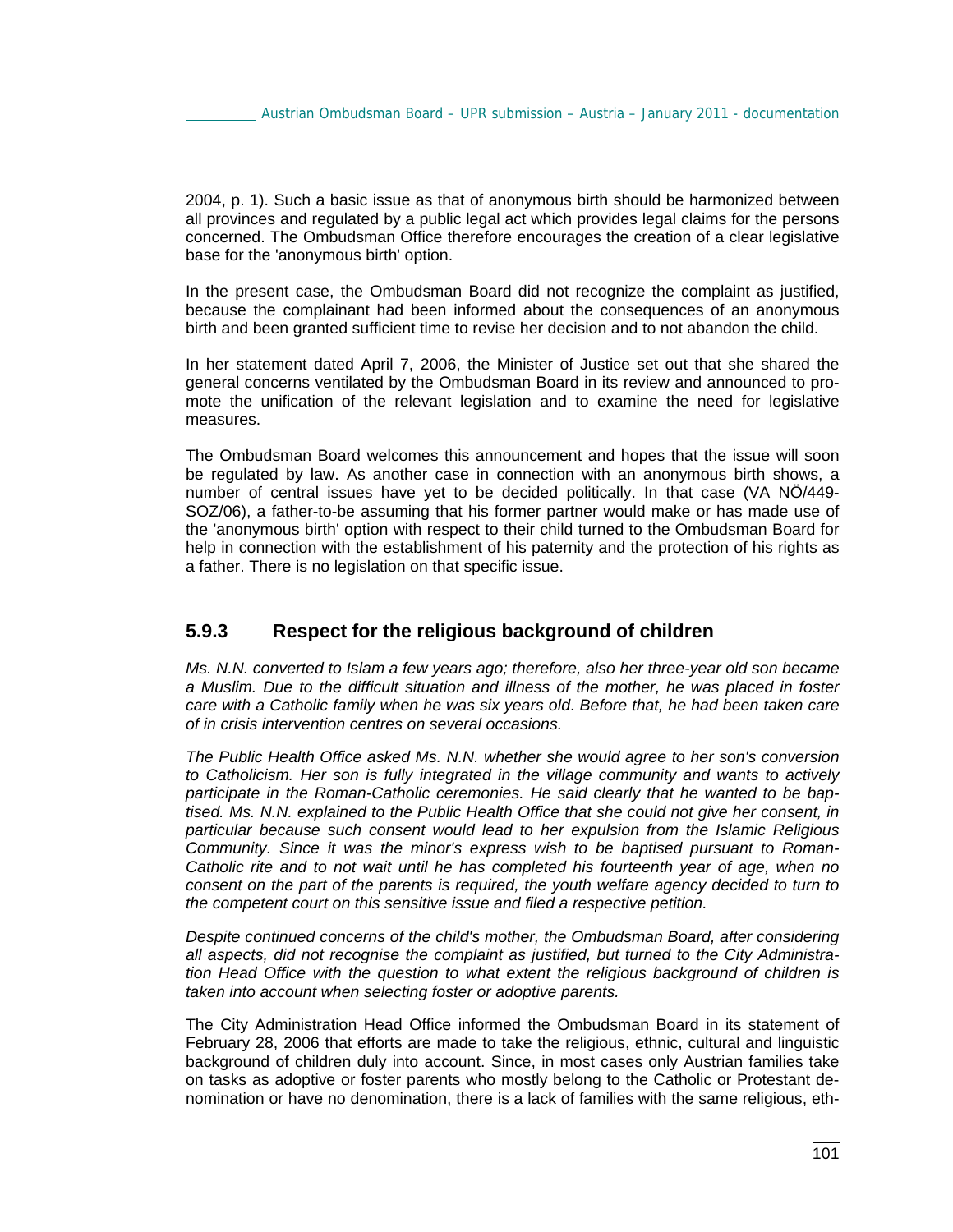nic, cultural and linguistic background. However, the authorities have been instructed to ensure that the selected adoptive and foster parents are unbiased to the different cultures and denominations and that they show the children placed in their care the family background of their original families without prejudice.

Art. 20 of the UN Convention on the Rights of the Child provides the obligation to take the desired continuity in the child's education as well as the ethnic, religious, cultural and linguistic background of the child duly into account when selecting a foster or adoptive family.

Knowledge of one's own background including the protection of one's religious background and identity is an elementary need of every human being. This must be taken into account also when selecting a foster or adoptive family. It is clear that the various interests in issue have to be balanced and fulfilled as far as possible: on the one hand, the interests of the natural parents and the child in protection of their religious background, on the other hand the child's interest in being integrated into the community of his foster or adoptive family. Therefore, a family with the same denomination will be preferred in the selection process of a foster or adoptive family, where possible. Where this is not possible, it must be ensured that also in a foster or adoptive family belonging to another denomination the religious background of a child is adequately taken into account

# 5.10 Action to combat discrimination

# 5.10.1. Discrimination on the ground of sex

# **5.10.1.2 Congratulations only to male Olympic athletes?**

*Mr. N.N. filed a complaint with the Ombudsman Board regarding an advertisement of the Federal Government in the print media in which it congratulated '*the successful red-whitered *Olympioniken' for their golden, silver and bronze medals'. In the absence of any information, the complainant considered this advertisement in daily newspapers as hidden advertising paid from the national budget.*

The Ombudsman Board started reviewing the case relating to the Federal Chancellor's Office on March 31, 2006 and referred once more to the recommendation of the Public Audit Office according to which binding guidelines for the public relations of the Federal Government and its members should be established (see 27th Report of the Ombudsman Board to the National Council and the Federal Council, page 27).

In practical terms, the Ombudsman Board pointed out also the need for a gender-sensitive use of language for every form of information provided by the government. The term Olympionike used in the advertisement at issue linguistically clearly refers to male participants in Olympic Games; therefore, male and female linguists recommend to use the term Olympi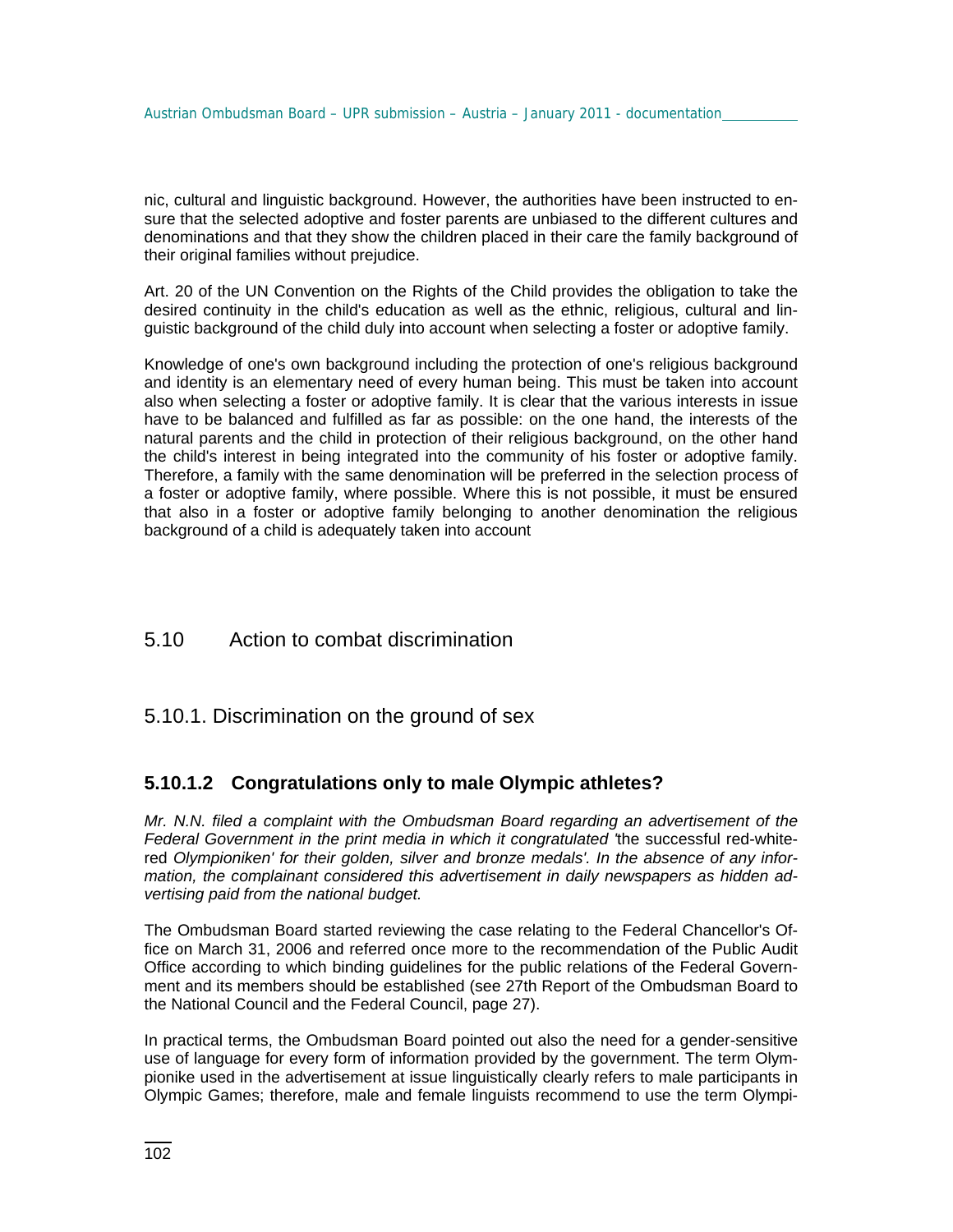onikin, Olympionikinnen for female athletes. Apart from the name and the 4-year intervals, such sporting events have nothing in common with the competitions staged in ancient Olympia in which exclusively men were allowed to participate.

Language and society are in permanent interaction. On the one hand, language reflects reality, social standards and values. On the other hand, language also creates reality, because the ideologies and ideals conveyed by it affect the thinking and actions of people.

Point 10 'Linguistic Equality of Men and Women' of the 'Legistic Guidelines 1990', issued by the Federal Chancellery, provides the following: 'Any differentiation between men and women not based on objective grounds shall be avoided in legislation. Formulations shall be used which apply to both men and women'.

The generic masculine is still perceived as neutral and universal, unfortunately also by public authorities. As times change, also social changes must be taken into account. Today many women hold posts which have been held by men only for decades. Nevertheless, masculine terms are still being used for these posts, either in writing or orally. This increases women's need to make themselves visible and heard through language.

The Bundesministerin für Soziale Sicherheit, Generationen und Konsumentenschutz (Federal Minister of Social Security, Generations and Consumer Protection) called on the members of the Federal Government in a speech made before the Council of Ministers (GZ 147.310/5-SG III/3/2001) to give a sign and initiate and implement gender-sensitive formulations in laws, ordinances, regulations, forms etc. in all departments. There is nothing to add to that: In a society that is committed to equality between men and women both sexes must be reflected also in language. Equal rights for both sexes are taken for granted today. Language should reflect that and avoid obsolete values, clichés and (conscious/unconscious) discrimination. Women want no longer be merely included in masculine formulations, but be reflected in language.

In his statement of May 18, 2006, Austria's Federal Chancellor set out, inter alia, the following: 'The term 'Olympionike' as used in the advertisements at issue naturally included both the male and female athletes and was used in a gender-neutral manner merely for reasons of fluidity of language'.

The sport department of the Federal Chancellery has been unimpressed by the criticism voiced by the Ombudsman Board. For example, it could be read on the homepage of the Federal Chancellery on 12.6.2006 that 'the 'Olympioniken' were honoured by the Federal President and the Federal Chancellor'; a few lines further in the text one learns that double Olympic champion Michaela Dorfmeister and multiple Paralympics champion Sabine Gasteiger thanked the Federal President and the Federal Chancellor for the awards they had received themselves 'on behalf of all honoured Olympioniken'.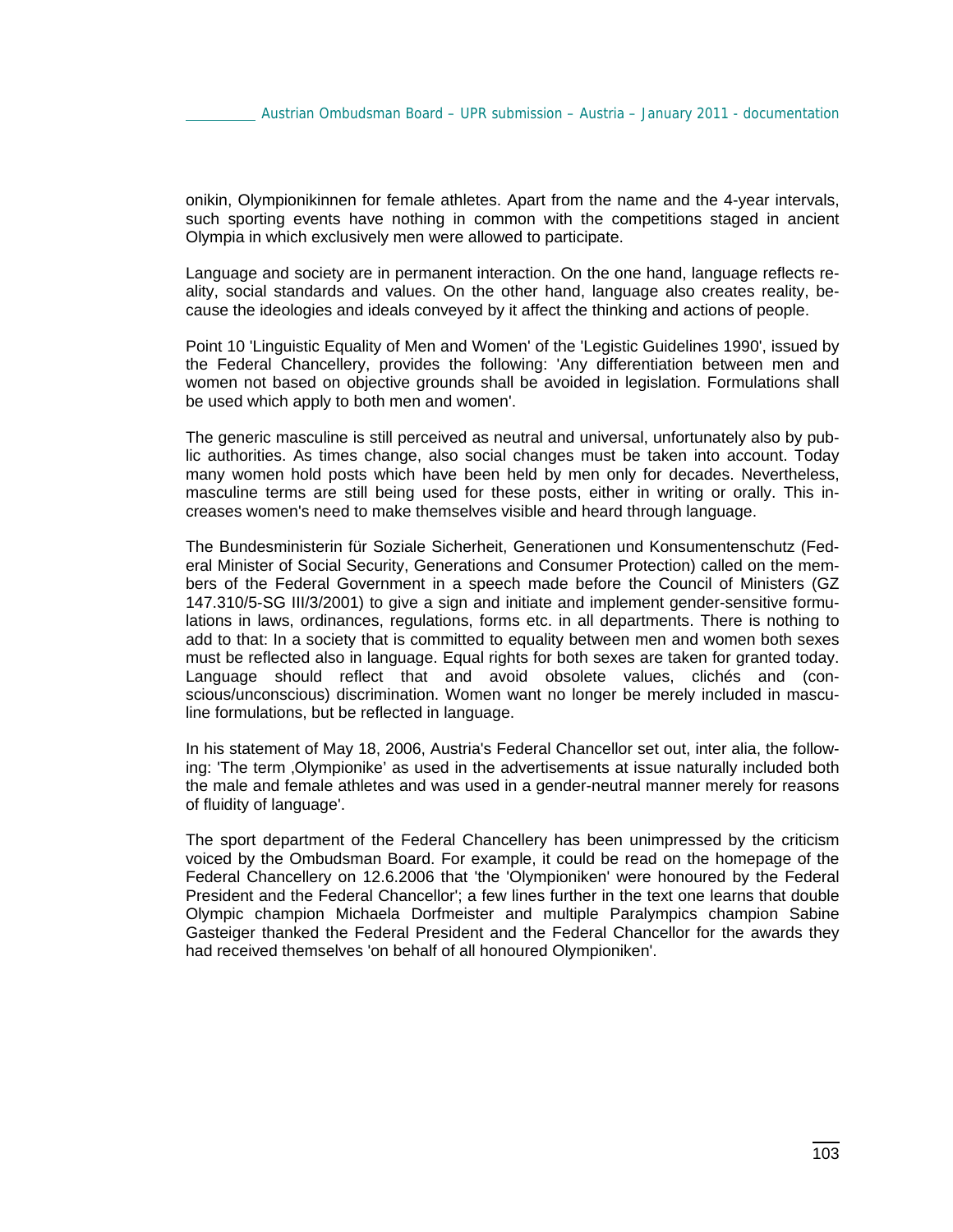# 5.10.2. Discrimination on account of nationality or ethnicity

# **5.10.2.1. Discriminatory Limitation of Family Allowance for Non-Austrian Parents**

*Two non-Austrian couples filed a complaint with the Ombudsman Board in which they stated that, unlike Austrian citizens, they had been granted family allowance only for a short period of time. In the first case, the father is an Austrian citizen, the mother a Colombian citizen, the couple married 6 years ago and has lived in Austria since then; also their son was born in Austria. In the second case, the mother and the father originated from South Tyrol and are therefore citizens of the European Union who have lived, completed their university studies and worked in Austria. Both children were born in Austria. In both cases, the family allowance was granted only for short periods - from a few months up to three years without explanation. Austrian citizens, however, receive family allowance on a regular basis and without limitation until the child's eighteenth birthday.* 

*According to the complainants' view - which was not contested by the Federal Ministry they were requested to submit documents from the competent tax authority several times, on the ground that the complainants are not Austrian citizens and the authority therefore entitled to request the submission of relevant documents, whenever necessary. Quote: 'There is no law that prevents us from doing that.'* 

In 1972, Austria ratified the Convention on the Elimination of All Forms of Racial Discrimination (CERD). This Convention commits Austria and its authorities 'to prohibit and to eliminate all forms of racial discrimination and to provide for effective remedies against acts of racial discrimination'.

The European Convention on Human Rights and Fundamental Freedoms, enjoying constitutional rank in Austria, prohibits discrimination on the basis of 'race' or national origin.

The BVG betreffend das Verbot rassischer Diskriminierung (Federal Constitutional Law Concerning the Prohibition of Racial Discrimination) prohibits all kinds of 'racial' discrimination. Pursuant to the recent case law of the Austrian Constitutional Court this Law prohibits legislation and execution to make differentiations between foreigners on no objective grounds. A difference in treatment of foreigners is only admissible if it is based on objective grounds and not arbitrary (Berka, Art. 7 B-VG (Federal Constitutional Law) in Rill/Schäffer (editors), Bundesverfassungsrecht Kommentar, marginal number 24 with further reference to the case law).

Art. 12 of the EC Treaty prohibits any discrimination of EU citizens on the ground of nationality. With regard to welfare law, Art. 3 of Regulation (EEC) number 1408/71 provides that persons resident in the territory of one of the Member States to whom this Regulation applies are subject to the same obligations and enjoy the same benefits under the legislation of any Member State as the nationals of that State. This prohibition of discrimination applies in particular to family benefits.

In the course of the investigation procedure of the Ombudsman Board, the competent Bundesministerin für Soziale Sicherheit, Generationen und Konsumentenschutz (Federal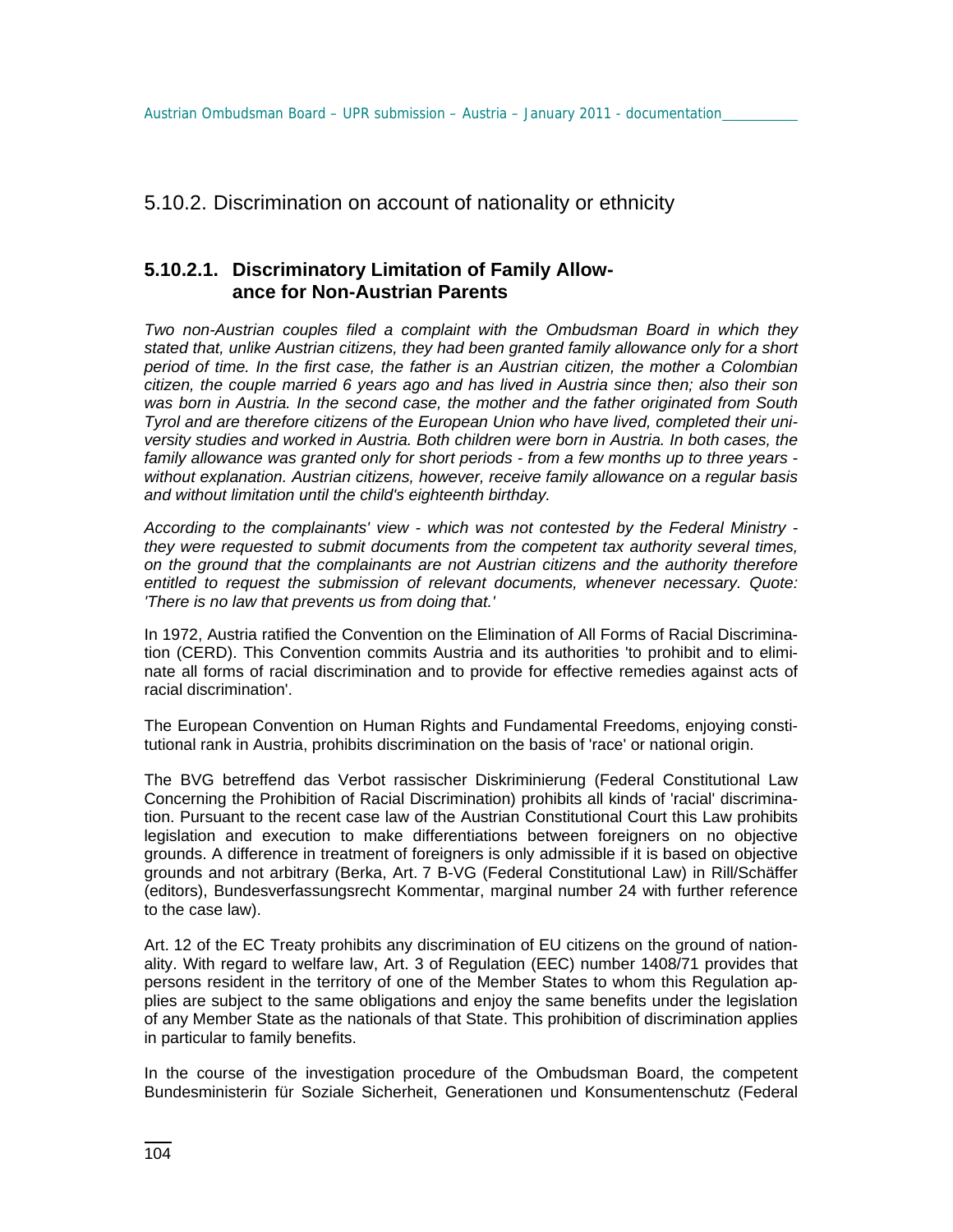Minister of Social Security, Generations and Consumer Protection) justified the several short periods for which family allowance was granted in one case as follows: 'With respect to the circumstances of the case (entry of the child's mother in August 1999, birth of the child in April 2000), links of the child's mother with the original family broken due to the big distance between Austria and Colombia, adjustment to a totally different cultural environment) it could not be excluded beforehand that Ms … - albeit not definitely - leaves the country and returns to her family.'

In the Ombudsman Board's view, this explanation can by no means justify the limitation of the claim to family allowance, since it is based on mere speculations which do not justify a difference in treatment between foreign and Austrian recipients of family allowance. There are and there were no circumstances indicating that the family would leave Austria and the conditions for the receipt of family allowance be lifted. The second complaint concerned parents who were both Italian citizens and therefore also citizens of the European Union and who had been living in Austria without interruption for 19 and 15 years, respectively. Their residence is clearly 'consolidated' and does not justify any difference in treatment compared with Austrian recipients of family allowance.

Only if there are objective grounds which indicate that it is much more likely that the conditions for receiving family allowance are lifted – e.g. in the case of a temporary residence permit for Austria – a limitation would be objectively justified. Discretionary or too tight review periods set by the competent authority in respect of family allowances must therefore be considered as arbitrary; they infringe the right to equal treatment of foreign recipients of family allowance under Austrian constitutional and, in the case of citizens of the European Union, also under European Community law.

In its meeting of October 13, 2006, the Ombudsman Board therefore agreed by unanimity that the limitations of the claims to family allowance represent grievances in the administration of public affairs in both cases. The uncontested statement of the competent secretary of the tax authority that there is no law prohibiting the authority to require non-Austrian recipients of family allowance to submit supporting documents on a regular basis represents another grievance.

In order to remedy that grievance, the Ombudsman Board recommended the authority to ensure by issuing instructions that the review periods for all family allowance procedures are determined in an appropriate manner to prevent any unjustified difference in treatment between Austrian citizens and citizens of the European Union on the one and third-country citizens on the other hand. In a case where family allowance was granted on a limited basis, the Ombudsman Board recommended that the authority give objective reasons for its decision.

Furthermore, it was recommended to improve information for foreign petitioners in cases where additional documents have to be submitted and to prompt staff of the tax authority benefit agency to refrain from statements that might be considered as discrimination on account of nationality.

In this connection, the Federal Ministry informed the Ombudsman Board that in both cases the tax authorities would be instructed to set limitations as in comparable cases involving only Austrian citizens.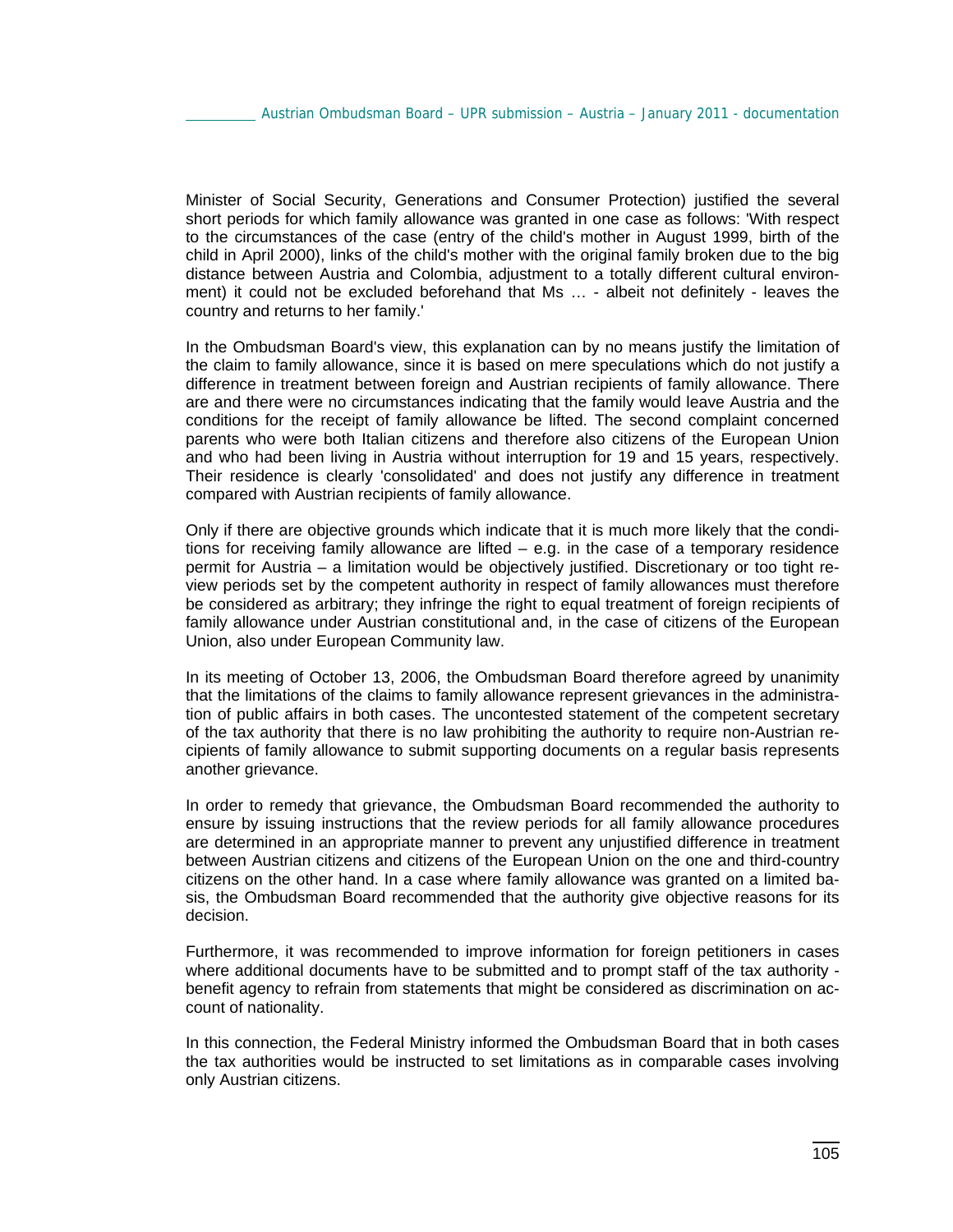Furthermore, the Federal Minister informed the Ombudsman Board that the tax authorities had been instructed, on the basis of the new legal situation in force since the beginning of 2006, to grant the right to family allowance to holders of a residence card (NAG-Karte), which documents the legal residence of foreign nationals, for the time of validity of that residence card and to limit the claim to family allowance accordingly.

#### **5.10.2.2. Family benefits for children of third-country nationals**

*Ms. N.N., staff member of an advisory centre of the Caritas, applied to the Ombudsman Board in August 2006, because the child care benefit for children, born in Austria, of thirdcountry women holding valid residence permits had not been granted automatically from the birth of the child, but only from the time at which a valid residence permit had been issued for the newborn. The family allowances had not been paid out retroactively from the birth of the children. The same problem arises in connection with the payment of the family allowance.* 

With this problem, which caused a great deal of upset and was therefore the focus of public debate, the Ombudsman Board turned to the Bundesministerin für Soziale Sicherheit, Generationen und Konsumentenschutz (Federal Minister of Social Security, Generations and Consumer Protection).

Sect. 2 para. 1 subpara. 5 of the Kinderbetreuungsgeldgesetz (KBGG - Austrian Law on Childcare Allowance) provides, inter alia, that the respective parent and the child legally reside in Austria pursuant to Sects. 8 and 9 NAG (Niederlassungs- und Aufenthaltsgesetz - Austrian Settlement and Residence Act) and that, pursuant to the wording of the legal bases (Sect. 20 para. 2 in connection with Sect. 21 paras. 2 and 4 NAG), the residence is legal not earlier than from the date of issuance of the residence permit. Apparently, the legislator (NAG) has knowingly taken the risk that a child born in Austria, whose mother is a third-country national with a valid residence permit, is firstly, i.e. until the issuance of the respective residence permit, born in 'illegality'. According to the Ombudsman Board, this does, however, not mean that it was necessary to apply the judgments and evaluations under aliens' legislation automatically to the sphere of childcare allowance. In the light of the 'principle of social application of the law' and pursuant to the purpose of the benefits claimed, Sect. 2 para. 1 subpara. 5 of the Austrian Law on Childcare Allowance could have been interpreted as meaning that childcare allowance for foreign children born in Austria may be granted retroactively from their birth. This was, however, expressly excluded by the decree GZ BMSG-524410/0059-V/3/2006.

Meanwhile, this formally admissible, but extremely unsatisfactory application of the law has been remedied by a legislative amendment. The Austrian Law on Childcare Allowance and the Familienlastenausgleichsgesetz 1967 (Austrian Family Relief Act) have been amended by Federal Law Gazette 168 I 2006, which has come into force with retroactive effect from July 1, 2006. This amendment provides that children of foreigners born after a residence permit pursuant to the Austrian Settlement and Residence Act has been granted to their parents or children of asylum seekers are entitled to family allowance and childcare allowance subsequent to maternity allowance if the children's right of residence is finally proved. Thus, delays in the issuance of residence cards will not result in a definitive loss of claims to family benefits in the future.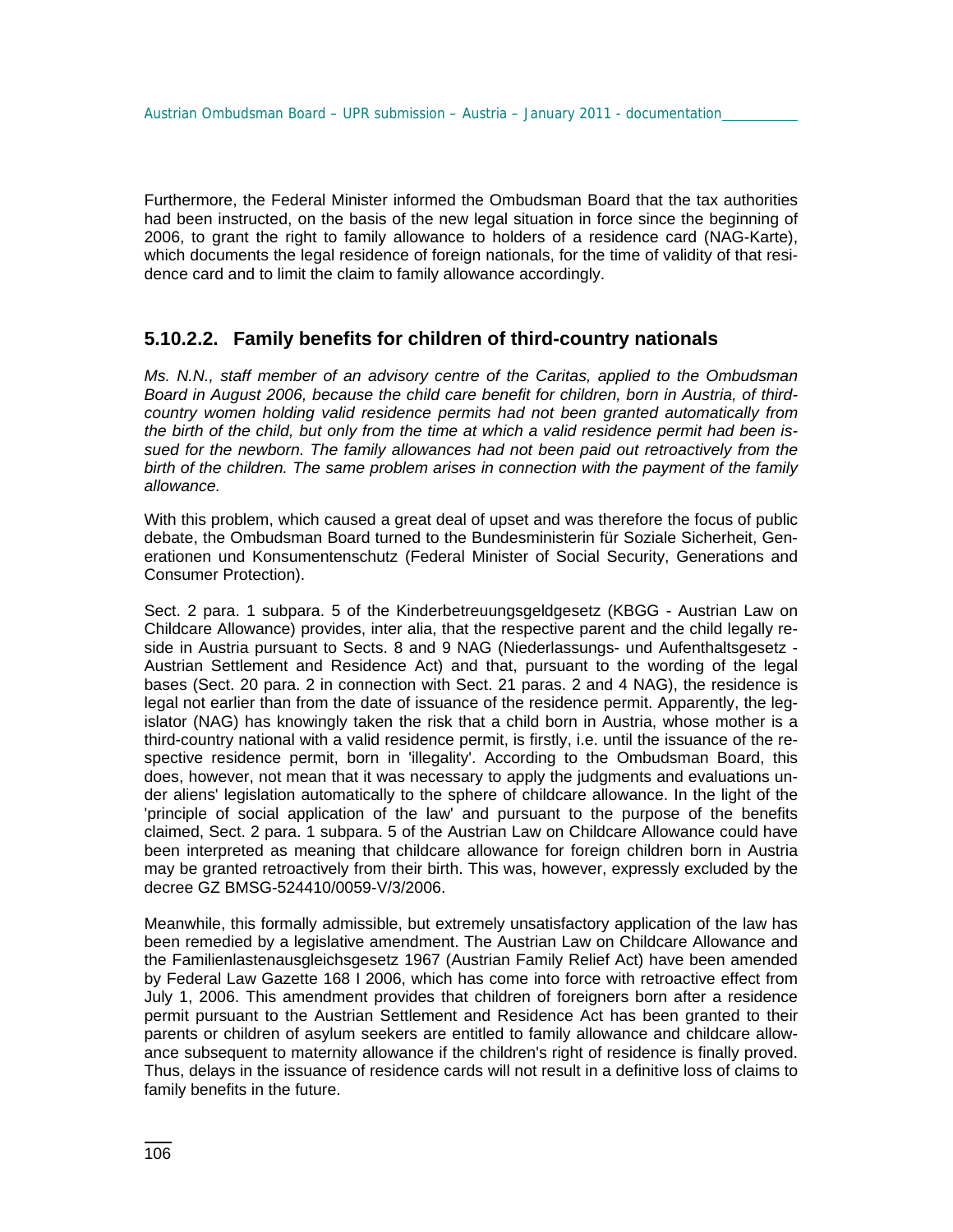#### **5.10.2.3. Efficient prosecution of discriminatory job and housing advertisements?**

*ZARA (ZARA is a team of professionals specialized in assisting people individually in the process of resolving racist experiences; note of the translator) has filed more than one hundred complaints with respect to discriminatory job and housing advertisements in Austrian daily newspapers or on Internet portals with the competent Municipal District Offices and sharply criticised advertisements of media enterprises and potential employers. Example: 'Salesperson for shoe salon wanted. Only Austrian.' OR: 'Only Austrian citizens'. ZARA turned to the Ombudsman Board with the request to review the advertisements.* 

Both Sect. 24 Gleichbehandlungsgesetz (Austrian Federal Equal Treatment Act) and Art. IX para. 1 subpara. 3 EGVG (Einführungsgesetz zu den Verwaltungsverfahrensgesetzen - Act on the Introduction of the Administrative Procedure Act) provide that discriminatory job and/or housing advertisements are to be penalized by the district administrative authorities.

Pursuant to Sect. 24 Gleichbehandlungsgesetz (Austrian Federal Equal Treatment Act), Federal Law Gazette number 66/2004, employers and/or employment agencies who advertise jobs in a discriminatory way are liable to pay fines of up to € 360,- to be imposed by the district administrative authorities upon request of the job applicant or the Ombudsperson for Equal Opportunities. The competent authority informed ZARA that complaints lodged on the basis of this provision cannot be processed.

The Ombudsman reviewed the case and came to the conclusion that ZARA had no right to apply for sanctions resulting from discriminatory job advertisements under the Federal Equal Treatment Act. The federal legislature has described exhaustibly the number of persons and bodies entitled to apply for a review of discriminatory acts and has thus also determined that petitions of third parties based on Sect. 24 of the Federal Equal Treatment Act are irrelevant. However, the Municipal District Offices have to examine ex officio alleged violations of the prohibition of discrimination pursuant to Art. IX para. 1 subpara. 3 EGVG (Einführungsgesetz zu den Verwaltungsverfahrensgesetzen - Act on the Introduction of the Administrative Procedure Act). The Ombudsman Board has therefore ex officio initiated a investigation procedure in which it examined the discriminatory acts at issue.

Pursuant to Art. IX para. 1 subpara. 3 EGVG 'persons who unjustifiably discriminate against persons or restricting their access to public places or services on the grounds of their race, colour, national or ethnic origin, religion or belief or disability are liable to pay fines of up to ATS 15,000 to be imposed by the district administrative authorities.

According to the information available to the Ombudsman Board so far, 122 complaints with respect to alleged violations of Art. IX para. 1 subpara. 3 EGVG were filed between January 2, 2005 and mid-September 2006. Five cases were concluded, without possibility of appeal, by the imposition of fines by October 2006. In one case, no fine was imposed. A few other pending cases were referred to other Municipal District Offices for jurisdiction reasons. 107 cases were closed; the Ombudsman Board will clarify by inspection of the relevant administrative records, which were transmitted on January 17, 2007, whether this is justified or justifiable.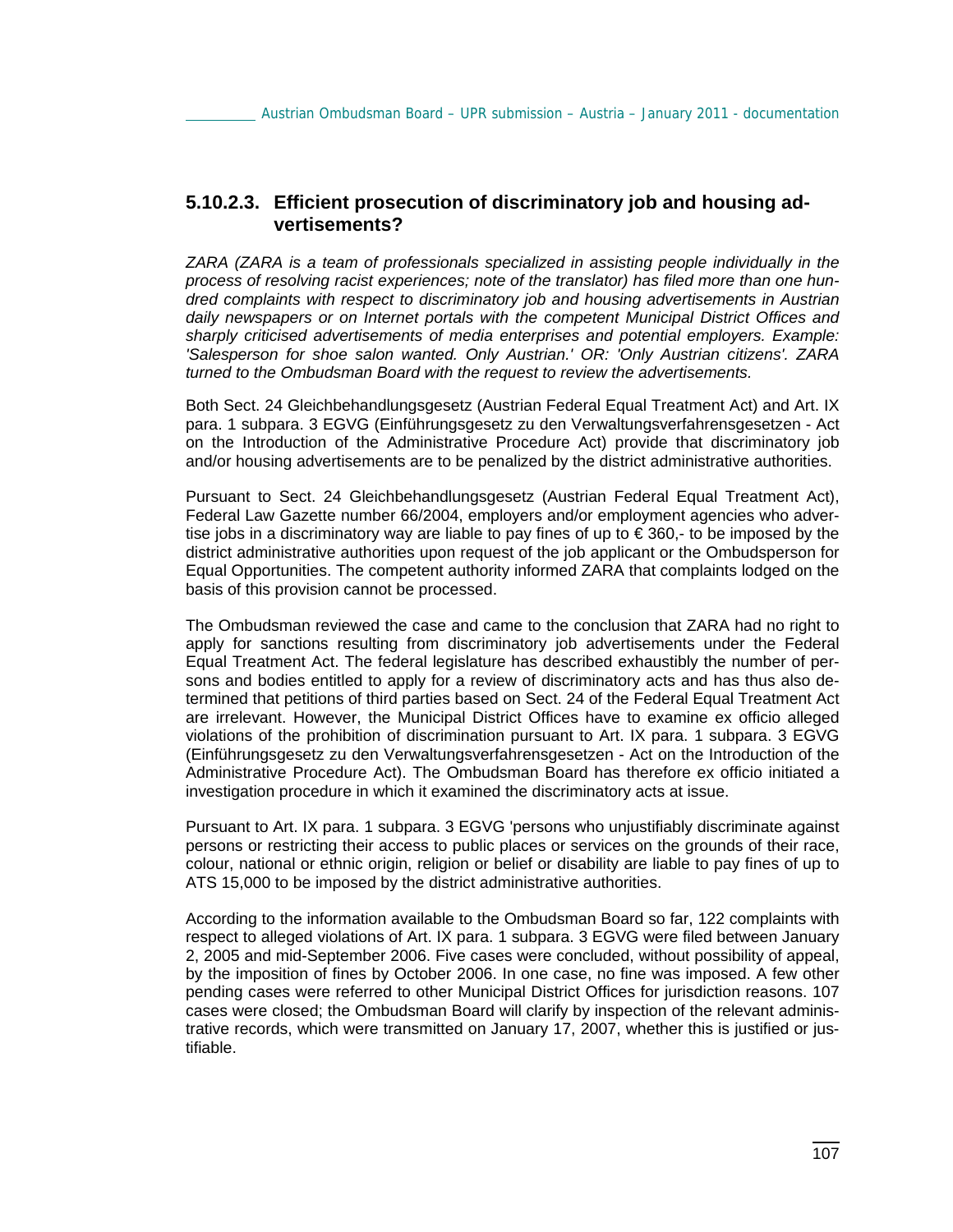With respect to the mere warning provided as the mildest sanction in the Federal Equal Treatment Act, the Ombudsman Board expressed doubts as to the effective execution of this provision. There is no nation-wide database or review possibility in Austria providing information about whether a warning has been addressed to an employer or an enterprise before. It also seems doubtful whether a mere warning is in conformity with the obligation to impose dissuasive and effective sanctions provided in Art. 6 para. 2 of Directive 76/207 EEC, as amended by Directive 2002/73/EC (see Sturm, Richtlinienumsetzung im neuen Gleichbehandlungsgesetz und Gleichbehandlungskommissions- / Gleichbehandlungsanwaltschaftsgesetz, RdA 2004, pp. 574 et seq., FN 30).

# 5.10.3. Discrimination on the ground of illness or disability

### **5.10.3.1 Prohibition to use public transport in the case of compulsorily notifiable disease**

*In its 29th Report to the National Council and the Federal Council the Ombudsman Board reported about its official review of the prohibition to use public transport in the case of compulsorily notifiable disease and pointed out that legislative action is required in this connection. Not only the Vienna Public Transport Department and the 'Verkehrsbund Ost Region' (a union of all Viennese and peripheral public lines that controls the rates and time tables) generally exclude persons suffering from a compulsorily notifiable contagious disease from transportation - irrespective of whether there is a danger for other users of the transport services offered.* 

In the course of its official review, the Ombudsman Board compared and systematically reviewed the relevant legal bases for the transportation of persons. Furthermore, it obtained a medical opinion to clarify which diseases bear an actual risk of contagion in public transport vehicles. On the basis of these investigations, the Ombudsman Board concluded that only open pulmonary tuberculosis bears a direct risk of contagion for other persons in public transport vehicles. In the case of all other existing and compulsorily notifiable infectious diseases there is no direct risk potential in means of public transport, taxis, leased cars etc. The Ombudsman Board is therefore of the opinion that an exclusion of all these persons from carriage in public service vehicles on the basis of legal provisions and/or transport conditions constitutes a discrimination on the basis of a disease. The Ombudsman Office addressed the competent Federal Minister for Transport, Innovation and Technology and recommended an amendment of the transport conditions.

Meanwhile, the Federal Minister for Transport, Innovation and Technology has announced that Sect. 3 of the Kraftfahrliniengesetz-Durchführungsverordnung (Implementing Regulation to the Federal Law on the Scheduled Transportation of Persons with Motor Vehicles) will be amended as meaning that a person may be excluded from transportation only if pursuant to federal legislation (Epidemiegesetz 1950 - Law on Epidemic Diseases of 1950 including regulations) there is a risk of contagion.

Furthermore, the Ombudsman Board informed the transport undertakings participating in the public transport association about its efforts and requested them to apply for an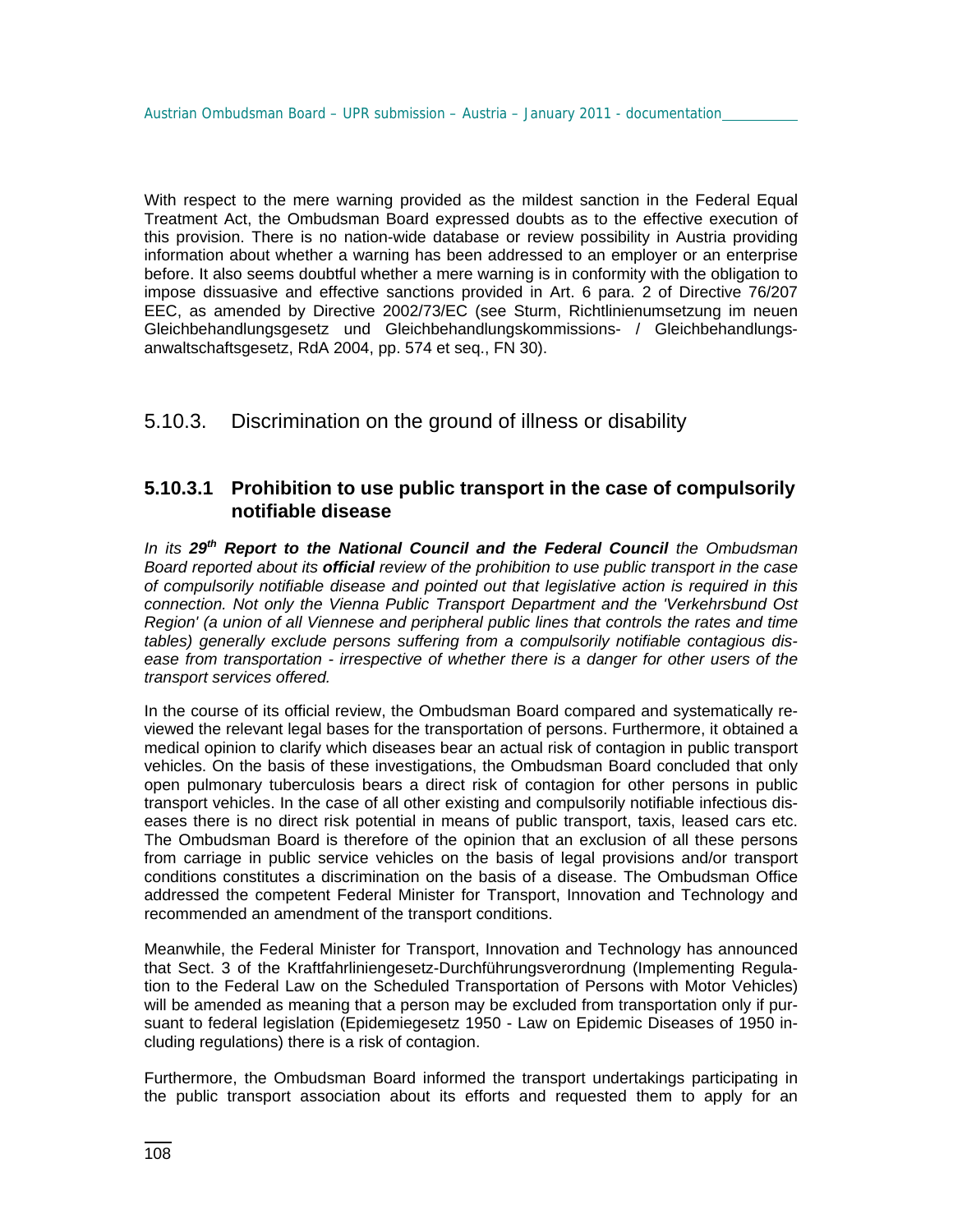amendment of any deviating transport conditions within the meaning of the abovementioned regulation.

At the same time, also 'Wiener Linien' (Vienna Public Transport Department) declared that it would be appropriate to bring the wording of their transport conditions into line with the suggestions of the Ombudsman Board. They promised the Ombudsman Board to bring up this issue also within the 'Verkehrsbund Ost Region' (a union of all Viennese and peripheral public lines that controls the rates and time tables). As at this report's press date, no results of these initiatives have been yet available to the Ombudsman Board.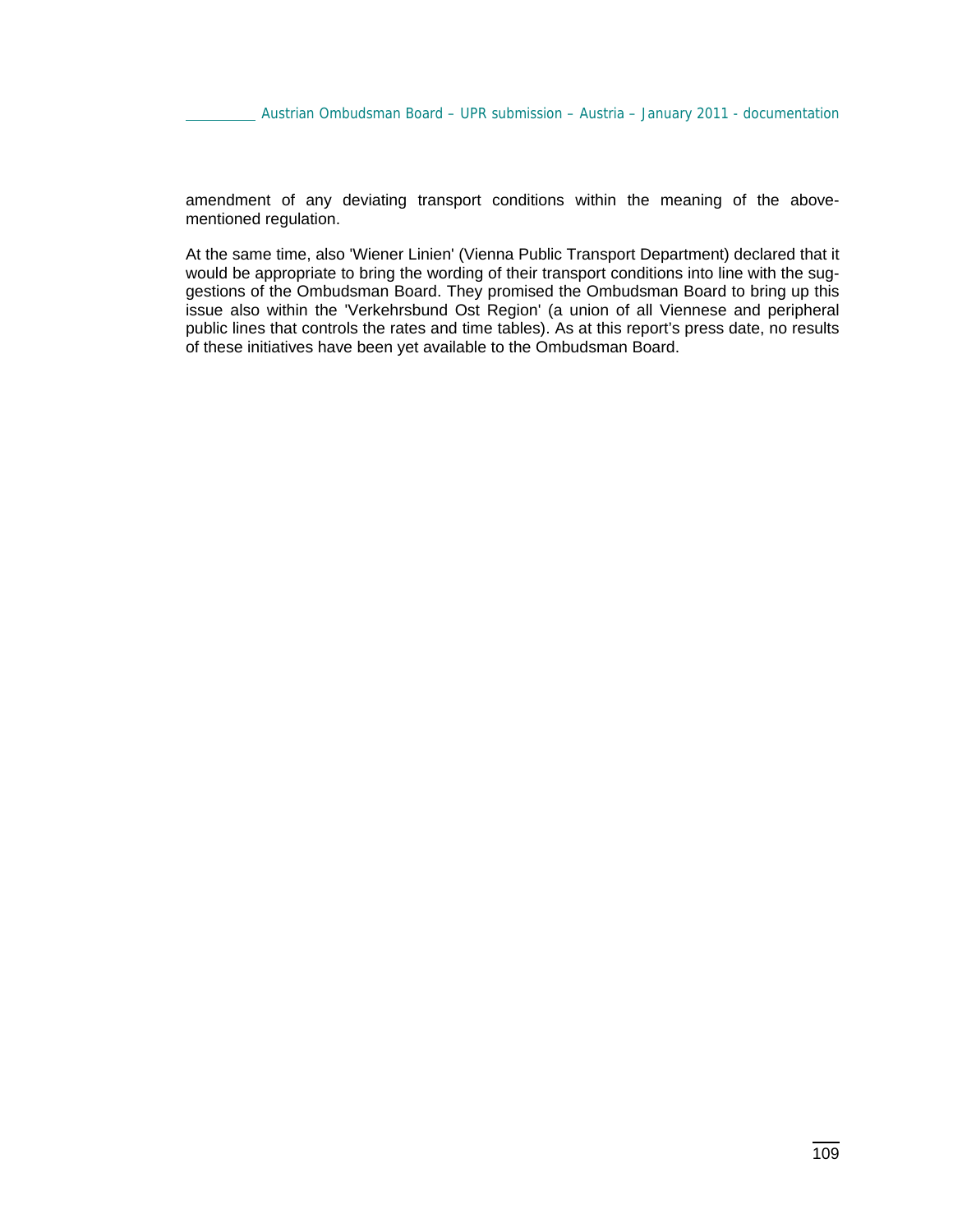### **5.10.3.2 Sign language interpreter for deaf people as requirement for a fair trial**

*Ms. N.N. is a social worker who turned to the Ombudsman Board with the following problem: Her client, Mr. N.N., is a disabled person who was dismissed by his employer. The employer had filed an application for approval of the planned dismissal with the Bundessozialamt* (Federal Social Welfare Office)*, Vienna Office, pursuant to Sect. 8 Behinderteneinstellungsgesetz (Federal Act on Hiring Disabled Persons). In these proceedings the employee has party status under the relevant legislation. In the proceedings before the Commission on Persons with Disabilities, her client had been granted permission to be accompanied by a staff member/'labour trainer' of WITAF (Wiener Taubstummen–Fürsorge– Verband - a Viennese welfare association that provides help to deaf people), but had not been given adequate opportunity to present his view through the assistance of a sign language interpreter.* 

In its statement to the Ombudsman Board, the Bundessozialamt (Federal Social Welfare Office), Vienna Office, pointed out that according to constant administrative practice the disabled has to be provided with the services of a sign language interpreter in oral hearings about his extended employment protection pursuant to Sect. 8 Behinderteneinstellungsgesetz (Federal Act on Hiring Disabled Persons). In the proceedings at issue, the invited interpreter cancelled his appointment at short notice due to illness. The oral hearing was conducted in the presence of Mr. N.N., his companion in life, his 'labour trainer' which acts as contact person in the case of problems and conflicts at work and her colleague trained in sign language. The chair of the hearing was aware of the unsatisfactory situation, decided, however, against the adjournment of the hearing – seemingly in the employee's interest – and for the immediate conduct of settlement talks.

The review conducted by the Ombudsman Board was used as a reason in talks between the Bundessozialamt (Federal Social Welfare Office) and WITAF as responsible 'labour training' institution to make a clear distinction of the service at issue and labour proceedings pursuant to Sect. 8 Behinderteneinstellungsgesetz (Federal Act on Hiring Disabled Persons). In the future, it must be ensured that deaf persons will be provided with the services of a qualified sign language interpreter. In the case of cancellations at short notice, the respective hearing must be adjourned.

A basic element in every fair trial is the active participation and the opportunity of persons concerned, who are not the object but subject of the proceedings, to state their case. The 'right to good administration' pursuant to Article 41 of the Charter of Fundamental Rights of the European Union therefore includes the right of every person to be heard, before any individual measure which would affect him or her adversely is taken. It would not comply with the principle of a 'fair trial' to not provide persons who do not understand the language of the proceedings with the services of an interpreter (see Hauer/ Leukauf, Handbuch des österreichischen Verwaltungsverfahrens, 2003, p. 430).

Accordingly, Sect. 39 AVG (Allgemeines Verwaltungsverfahrensgesetz - General Administrative Procedure Act) provides that a party or a person to be heard who does not understand German, is deaf-mute, deaf or mute shall be provided with the services of an interpreter, where necessary. The tasks of a 'labour trainer' should be clearly distinguished from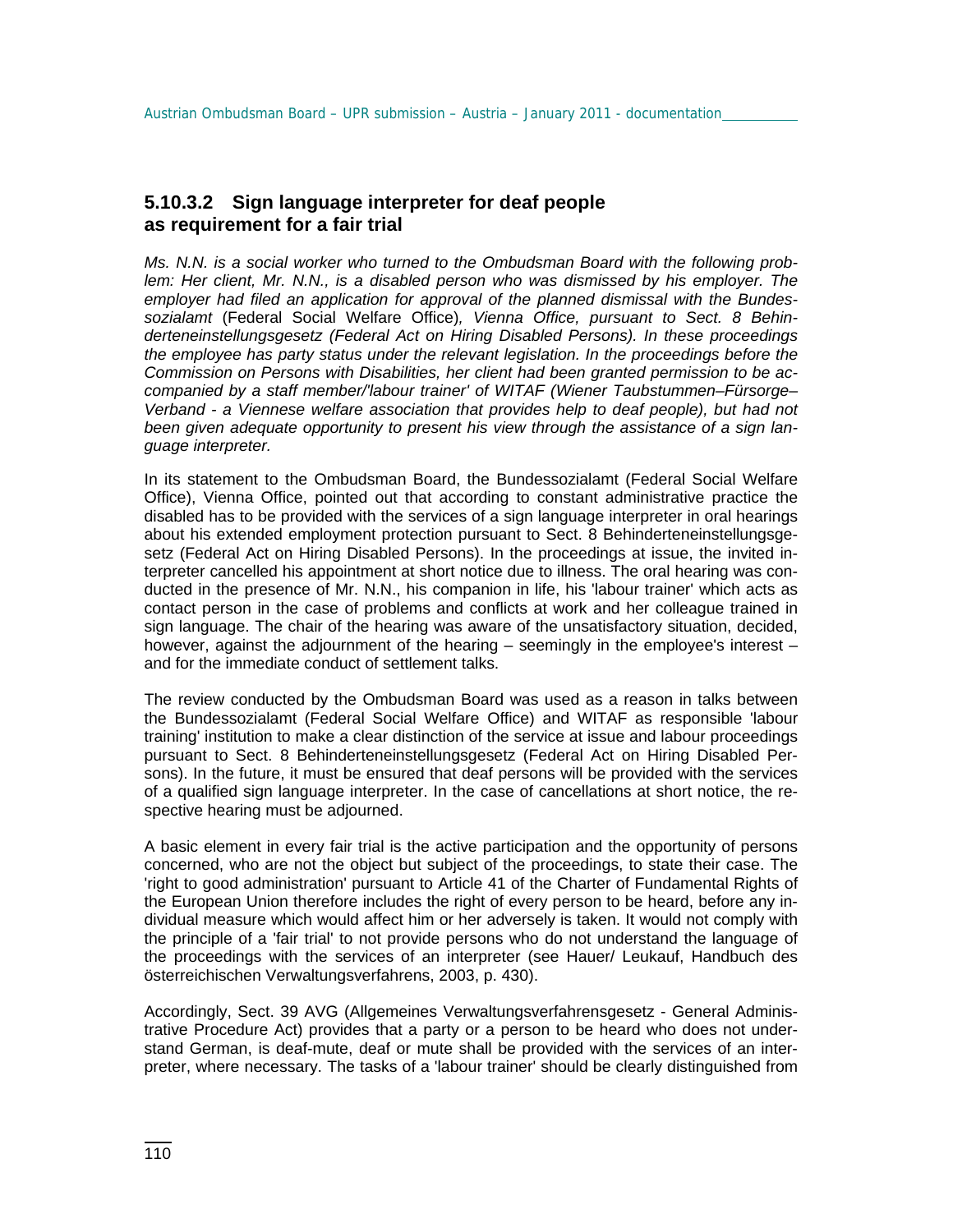those of a qualified interpreter. Therefore, qualified sign language interpreters must be appointed in proceedings which directly affect the rights of deaf or hard of hearing people.

#### **5.10.3.3 Barrier-free access to open-air metro**

*Pursuant to Art. 7 para. 1 B-VG (Bundesverfassungsgesetz - Austrian Federal Constitution) the Republic of Austria commits itself to ensuring the equal treatment of disabled and nondisabled persons in all spheres of everyday life. A number of measures must be taken to ensure the effectiveness of the respective constitutional provisions. For many people the use of public transport is an important sphere of their everyday lives. The Bundes-Behindertengleichstellungsgesetz (Federal Act on Equal Treatment of Disabled Persons) contains the obligation to make all trains barrier-free accessible until 2016.* 

*The open-air metro in the Vienna metropolitan area has become an essential factor for the mobility of many people. Unfortunately, only some open-air metro stations provide an easy train access for people with disabilities. Many open-air metro stations on the main route in Vienna, like Traisengasse, Südbahnhof, Südtiroler Platz und Matzleinsdorferplatz, do not provide barrier-free access for people with disabilities. The same applies to important stations like Gänserndorf or Korneuburg in the wider metropolitan area of Vienna.* 

The Ombudsman Board therefore referred the problem ex officio to ÖBB (Österreichische Bundesbahnen - Austrian Federal Railways) which confirmed in their statement of March 10, 2006 that the Vienna open-air metro network plays an important role in public transport and that attempts were made to provide barrier-free access to trains for people with a health disability in all main stations of the open-air metro network in Vienna and in provincial and district capitals. ÖBB (Österreichische Bundesbahnen - Austrian Federal Railways) hope that the participating provinces and municipalities will make adequate contributions to finance the project. ÖBB (Österreichische Bundesbahnen - Austrian Federal Railways) announced that the stations specifically mentioned by the Ombudsman Board will be integrated in conversion concepts within the Vienna Central Station project. Also the stations in the district capitals Gänserndorf and Korneuburg will be provided with barrier-free access to trains after the necessary funds have been provided.

On December 7, 2006, ÖBB (Österreichische Bundesbahnen - Austrian Federal Railways) submitted a phased plan to be drawn up pursuant to Sect. 19 para. 10 Bundes-Behindertengleichstellungsgesetz (Federal Act on Equal Treatment of Disabled Persons), which determines the barrier-free design of the infrastructure and sets clear targets. As a second step, barriers, which people who are reduced in their mobility are still facing, will be removed in local and long-distance transport, intercity buses operated by Postbus AG, in stations and on the homepage of ÖBB in 3-year steps until 2015.

The newly adopted Bundes-Behindertengleichstellungsgesetz (Federal Act on Equal Treatment of Disabled Persons) contains the obligation to make all trains barrier-free accessible until 2016. Against this background and in view of the right of people with a disability of health to equally and independently participate in all spheres of life, as laid down by Art. 7 para. 1 B-VG (Bundesverfassungsgesetz - Austrian Federal Constitution), which is formulated as a 'Staatszielbestimmung' (a provision defining the pertinent aims of the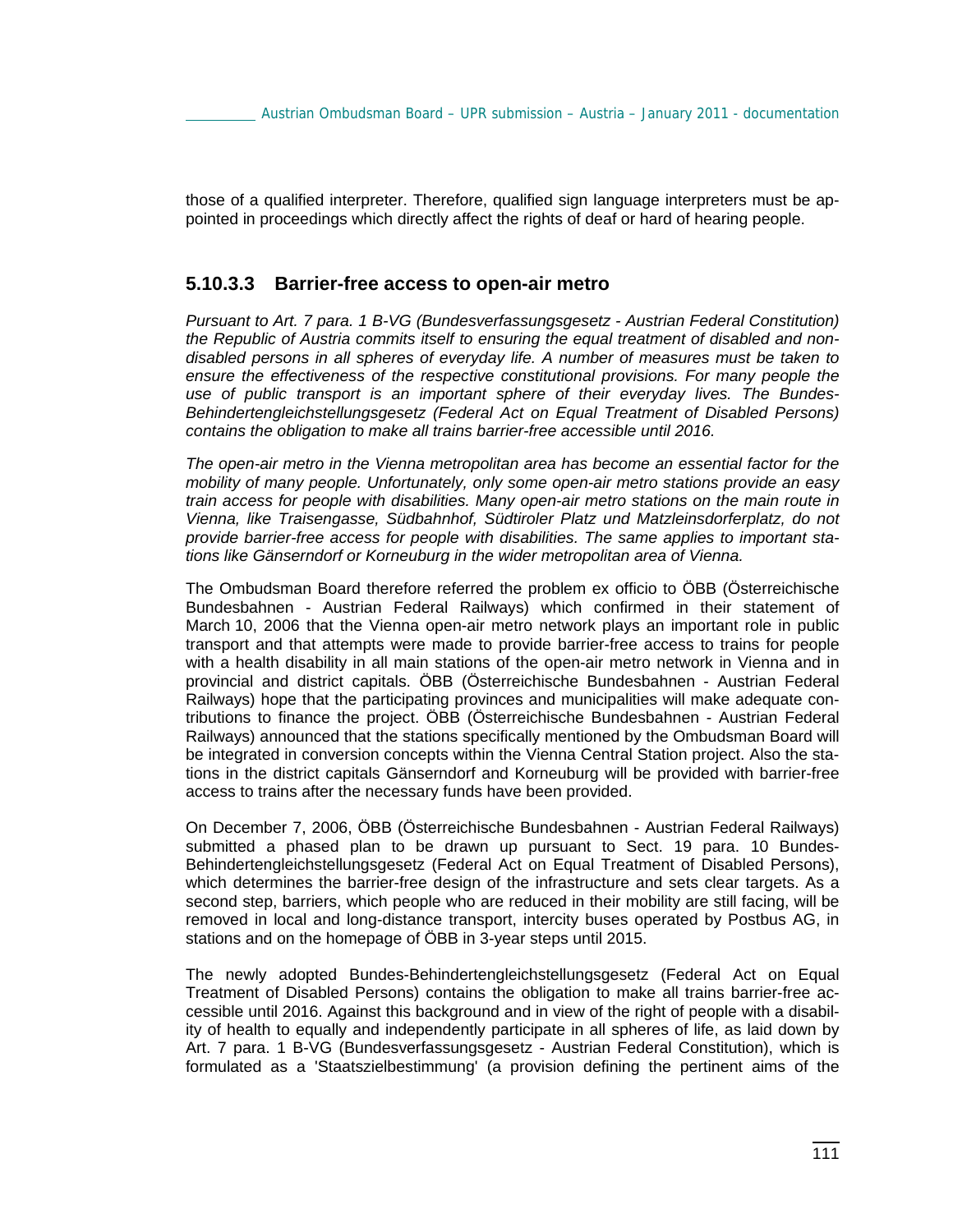State), the Ombudsman Board calls for a fast implementation of barrier-free access and participation in public transport for people with disabilities.

# **5.10.3.4 Ticket-vending machines of ÖBB**

*In many train stations in Austria, tickets can only be bought from ticket-vending machines before the journey. Mr. N.N.'s vision is substantially impaired. He has great difficulties in buying tickets from ticket-vending machines. He cannot buy tickets unassisted. If no other passenger helps him/her, he/she is forced to travel without a valid ticket and to pay the higher fare. Mr. N.N. and many other old people turned with this problem also to the Ombudsman Board.* 

The technical environment of today goes beyond the capabilities of elderly people. In addition, ticket-vending machines are sometimes not equally accessible for everyone (e.g. people whose vision is impaired, wheelchair users, people with learning disabilities etc.). The Ombudsman Board turned to ÖBB (Austrian Federal Railways) to achieve an improvement also for persons who are having difficulties to cope with modernisation. The Ombudsman Board rightly considers that for economic reasons it is inappropriate to use staff in all ÖBB stations who are responsible for the advance sale of tickets. Therefore the Ombudsman Board agreed with the proposal of the Kriegsopfer- und Behindertenverband (Association of War Victims and Disabled Persons) to expand existing distribution channels and to sell tickets e.g. also via tobacconists or lottery collectors, as it is being done partly by the sale of 'Streifenkarten' (tickets for multiple journeys) of 'Wiener Linien' (Vienna Public Transport Department).

In its statement to this proposal, ÖBB (Austrian Federal Railways) informed the Ombudsman Board that the proposal could not be put into practice, because the ticket-vending machines would already offer a high level of user friendliness. It also pointed out that training in the use of these machines would be offered by ÖBB staff. The Ombudsman was given the assurance that no additional fare would be charged if unaccompanied people with a disability of health buy their tickets from the conductor.

The statement issued by ÖBB is unsatisfactory for us. Therefore, the Ombudsman Board will continue its work with respect to customer-friendly and user-friendly ticket-vending machines also for people with disabilities or reduced abilities.

# **5.10.3.5 Trains for people with special needs**

*Mr. N.N. suffers from incontinence and hepatitis C and has to travel from Styria to the Allgemeines Krankenhaus Wien (AKH – Vienna General Hospital) very often. For this purpose, he often takes an Austrian Federal Railways train to get there. Most trains have compartments for passengers with disabilities. However, they can be fully looked into from outside and only very few have curtains. Due to his incontinence, the complainant must often change special trousers and/or special padding in the compartment, since the train toilets offer too little space. It would ease the situation considerably if at least curtains could be installed in compartments for disabled passengers, since the current situation is unbearable for him and other passengers.*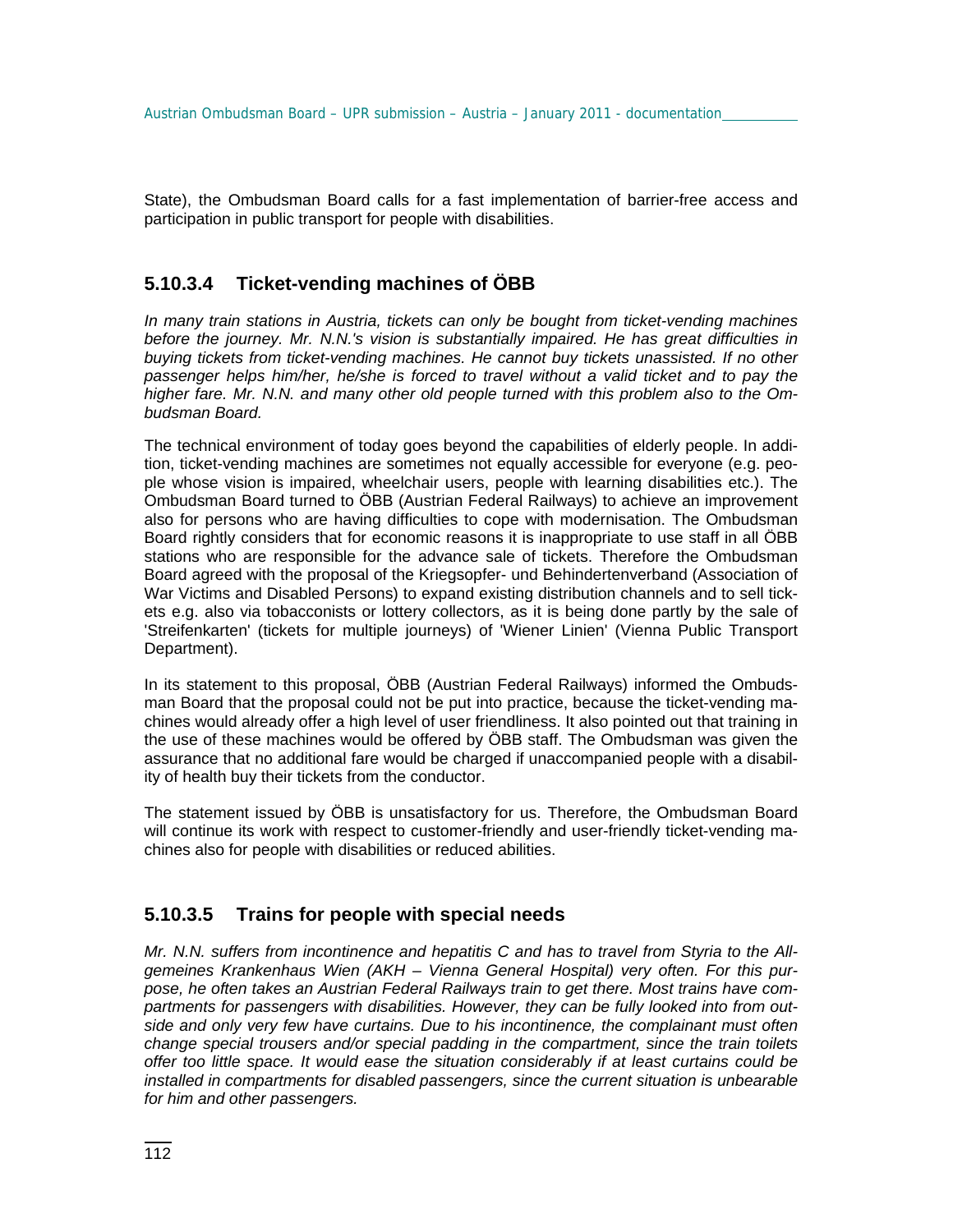ÖBB (Austrian Federal Railways) informed the Ombudsman Board in its statement that it was not possible to adjust compartments for disabled persons to the needs of persons suffering from incontinence by fitting hygiene facilities. Curtains would have to be removed from all compartment coaches for hygienic reasons. Between Vienna and Graz trains would operate which had wheelchair carriages with sufficiently large toilets. For the time being, ÖBB (Austrian Federal Railways) operate a total of 32 barrier-free and/or user-friendly wheelchair carriages on all routes. The stations Graz Hauptbahnhof and Wien Südbahnhof were equipped with barrier-free toilets; the increase of their offers for people with disabilities or diseases was very much in progress.

Sometimes, they seem to lack creativity to fulfil simple requests, e.g. by installing easily to fix and easily removable curtains.

# **5.10.3.6 No fare reduction for invalidity pensioners**

*Several pensioners turned to the Ombudsman Board, since they received invalidity pensions or old-age pensions, but were not entitled to reductions when using public transport.* 

The Ombudsman Board has advocated the introduction of public transport fare reductions of public transport for people receiving pensions due to reduced working capacity for a long time, since persons who are forced to give up their profession for health reasons are in most cases financially worse off, despite receiving pension benefits, than old-age pensioners who are entitled to fare reductions (see last report of the Ombudsman Board to the National Council and the Federal Council in 2005, p. 362).

The non-granting of fare reductions to invalidity pensioners is even less understandable if they had been granted a fare reduction pursuant to Sect. 48 para 5 BBG (Bundesbehindertengesetz - Federal Act on Incapacitated Persons) before they received the invalidity pension and lost it after their retirement. Sect. 48 para. 5 BBG provides a fare reduction for protected disabled people within the meaning of the BEinstG (Behinderteneinstellungsgesetz - Federal Act on Hiring Disabled Persons) from a degree of disability of at least 70%. By receiving an invalidity pension the pensioner loses his protection pursuant to the BEinstG and therefore also his entitlement to a fare reduction pursuant to Sect. 48 para. 5 of that Act.

According to the Bundesministerin für Soziale Sicherheit, Generationen und Konsumentenschutz (Federal Minister of Social Security, Generations and Consumer Protection) the competent ministries are currently negotiating the financial coverage for fare reductions for disability or invalidity pensioners. The outcome of these negotiations is not foreseeable for the Ombudsman Board.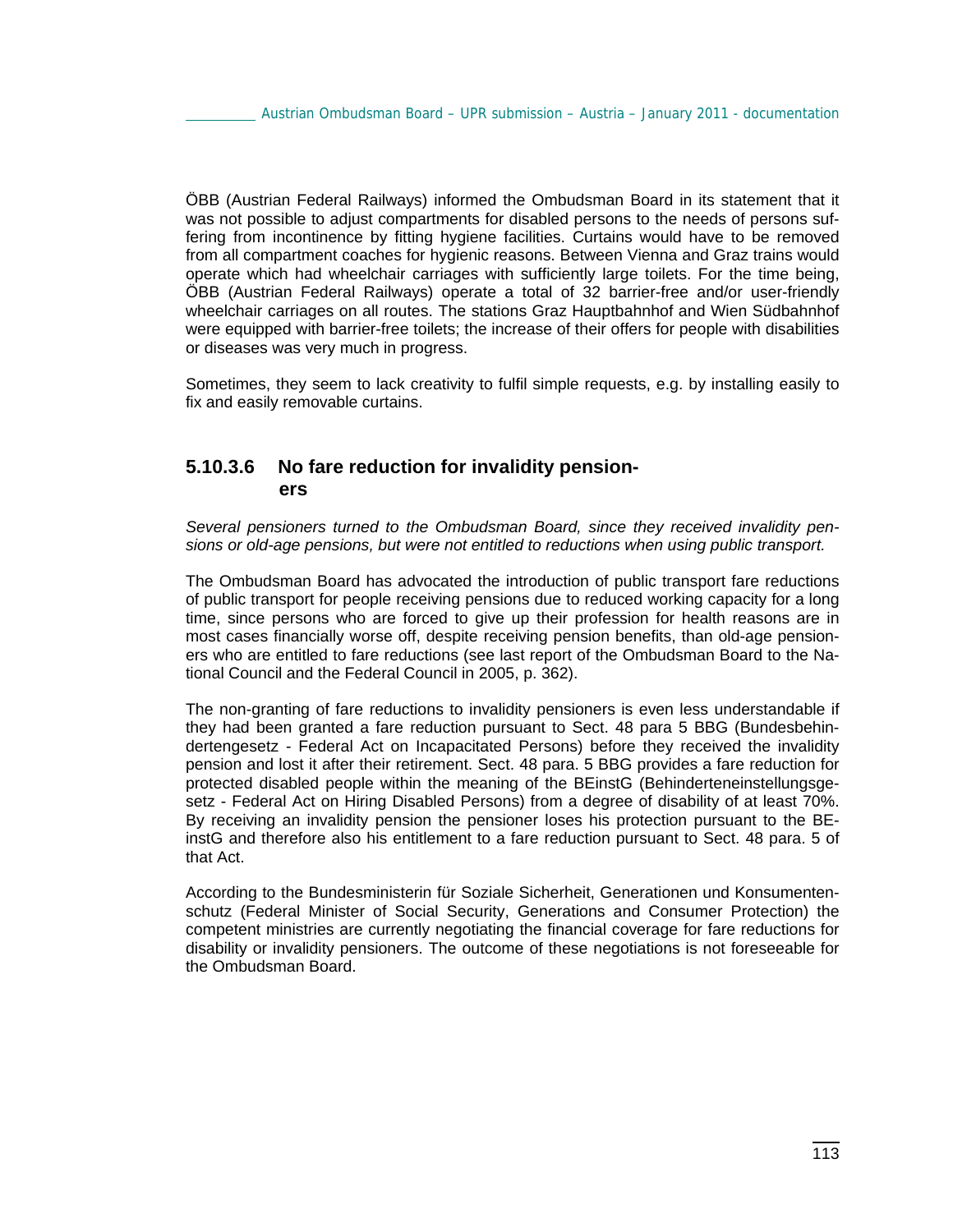### **5.10.3.7 Fragmented procedures for people with disabilities**

The Ombudsman Board has pointed out for many years that fragmented procedures pose a difficulty for people with disabilities and their relatives (see the 29th Report of the Ombudsman Board to the National Council and the Federal Council in 2005, p. 366).

Also in that reporting year, the Ombudsman Board was faced with many complaints of persons concerned. It provided help in connection with purchases or adaptations (see Case Section, Chapter on People with Disabilities and Austrian laws on protection for special victims, p. 212, point 10.1.3, German version).

# 5.10.4. Discrimination on the ground of age

# **5.10.4.1 Nobody responsible for alleged discrimination on the ground of age?**

*Ms. N.N. is 57 years old and has been working as a bank official for BAWAG-PSK for 38 years. The complainant was informed by her superior one day that she would be transferred from the following week onwards to a 'staff development pool' and therefore not perform fixed duties at a specific place, but work as a 'reserve pool employee' at different places, depending on the respective requirements and in the case of capacity bottlenecks. BAWAG-PSK stated that the measure was justified, because headquarters staff had to be cut. The complainant was chosen, because she was the oldest staff member in her working area. Later, she heard that three other colleagues, who were the oldest staff members of their working areas, were chosen to be redeployed to that pool. Neither her superior nor the works council had been informed about that measure.* 

*As the complainant did not want to agree to her transfer, she was faced with the alternative of accepting the measure or agreeing to a reduction of her weekly working hours and pay to 60% and of retiring as soon as possible. After the employer's initial refusal, she was provided with the documents she had requested in this connection. They included, among others, an 'application for a reduction in weekly working hours' and a draft of the decision granting the application.* 

*Since the employer requested a reply from the complainant within a few days, she immediately turned to several members of the Federal Equal Treatment Commission, which is responsible for the public service, and to the Anwaltschaft Gleichbehandlung-Bund für Bundesbeamte (Ombudsman for Equal Treatment of Federal Officials) in the Federal Ministry of Finance. All these bodies, however, declined a treatment of her complaint on the grounds that they were not responsible for public employees working for hived-off undertakings. The complainant then turned to the Anwältin für Gleichbehandlung in der Arbeitswelt (Ombudsman for Equal Treatment in the World of Work), responsible for the private sector of commerce and industry, who also declined a treatment of her complaint on the same*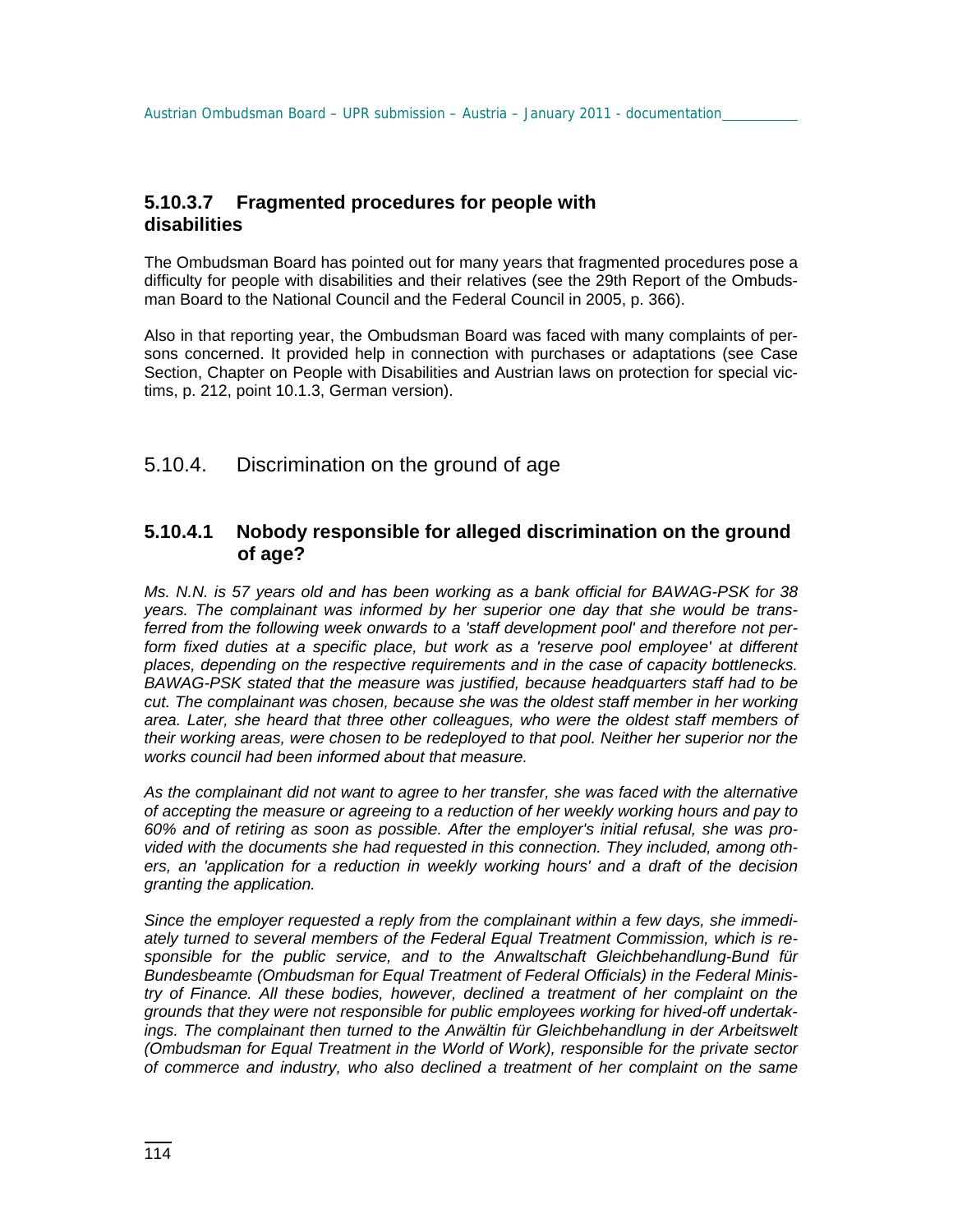*grounds, but then took action for the complainant without finally resolving the responsibility issue.* 

In most cases of alleged discrimination, the competent bodies must take immediate action. This also applies to the present case: The reduction in weekly working hours announced by the employer and rejected by the complainant and/or the envisaged transfer to a pool was to be implemented with immediate effect. The Bundes-Gleichbehandlungsgesetz (Federal Act on Equal Treatment in the Public Service) provides a range of contact points for these cases: Equal opportunities advisors act as first contact points in the individual sectors. Their tasks include the treatment of requests, complaints or notices. They are, in particular, entitled to immediately and directly lodge disciplinary notices with the competent civil service authority (Sect. 27 para. 4 of the Federal Act on Equal Treatment in the Public Service).

The Federal Equal Opportunities Commission of the Bundesministerium für Gesundheit und Frauen (Federal Ministry of Health and Women) and the other institutions established pursuant to the Bundes-Gleichbehandlungsgesetz (Federal Act on Equal Treatment in the Public Service) are responsible for protecting federal officials against discrimination. The complainant is a staff member of the Österreichisches Postsparkassenamt which is supervised by the Federal Ministry of Finance. In its statement to the Ombudsman Board, the competent department of the Bundesministerium für Gesundheit und Frauen (Federal Ministry of Health and Women) did not contest that Ms. N.N. had actually spoken to members of the competent Federal Equal Treatment Commission, but also stressed that no action had been taken, because no formal application had been filed. Furthermore, the following information was given about the general approach in the case problems of jurisdiction. 'If a problem of jurisdiction arises between the Equal Opportunities Commission for the Federal Public Service and the private sector  $-$  e.g. in the case of hived-off undertakings with respect to the different personnel structures – the senate discusses and decides on the jurisdiction pursuant to the respective Outsourcing Act.' Unfortunately, the Outsourcing Act at issue is silent about the applicability of the Bundes-Gleichbehandlungsgesetz (Federal Act on Equal Treatment in the Public Service).

In the Ombudsman Board's view, this explanation is far from satisfactory. The provision of prompt advice and help must not fail because of questions of jurisdiction. In the present case, the complainant is an official who was assigned for service to a hived-off undertaking. She was employed under public law by the Austrian government also after the hiving-off of Postsparkasse. As a result, the equal opportunities institutions would have had jurisdiction over her case.

The Ombudsman Board stepped into the breach for the complainant, reviewed the case and came to the conclusion that the approach of the Postsparkassenamt as her employer had been illegal, because material procedural rules, which must be complied with in the case of transfer, had been ignored:

In each case of transfer in the interests of the service, officials must be enabled to raise objections within two weeks (Sect. 38 BDG - Beamtendienstgesetz - Civil Service Act). Since the complainant was not only employed under public law, but also assigned to a hived-off undertaking ('split employment'), she was protected against her transfer under both public service regulations and the works constitution. The latter preserves older employees against a deterioration of their situations. Sect. 105 para. 3 ArbVG (Arbeitsverfassungsgesetz - Labour Constitution Act) provides that older employees must be granted special pro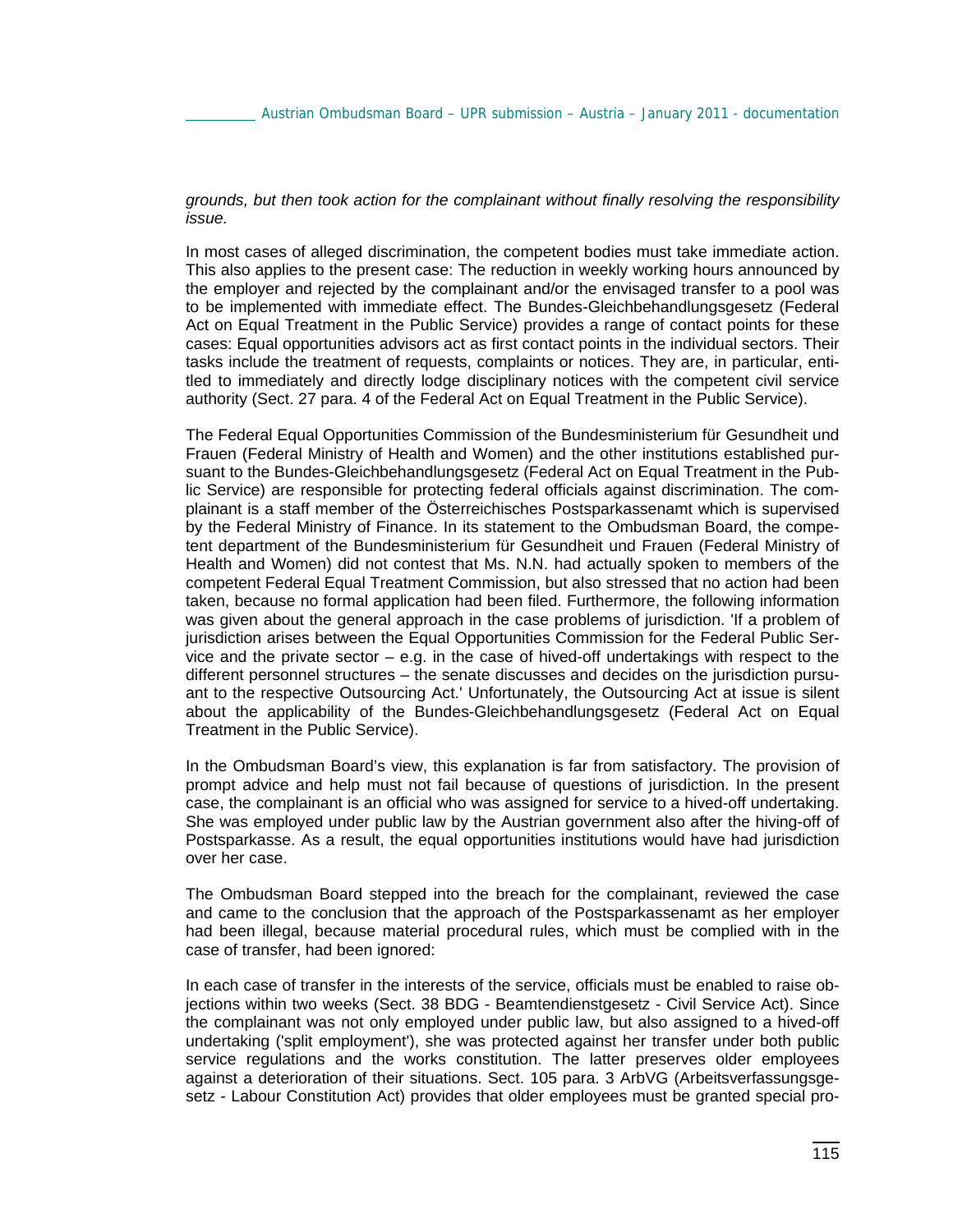tection in view of the fact that their employment has been uninterrupted and lasted for many years and that their age is expected to make their reintegration in the labour market difficult. Furthermore, transfers which result in a deterioration in the working conditions, require the approval of the works council (Sect. 101 ArbVG - Arbeitsverfassungsgesetz - Labour Constitution Act), which had not been obtained in advance.

In general, neither BAWAG-PSK, to which the officials of Postsparkasse were assigned for service, nor the Postsparkassenamt, which functions as civil service authority and personnel office for the outsourced officials, is entitled to discriminate people on the ground of age. Sect. 17 of the Gleichbehandlungsgesetz (Federal Equal Treatment Act, which applies to the private sector), Federal Law Gazette I number 66/2004, provides nobody must be discriminated, directly or indirectly, on the ground of age in connection with his/her employment. Sect. 13 Bundes-Gleichbehandlungsgesetz (Federal Act on Equal Treatment of Disabled Persons), Federal Law Gazette number 100/1993, as amended by Federal Law Gazette I number 65/2004, provides the same for the public service.

In the ORF (Austrian Broadcasting Company) programme 'The Ombudsman – Equal Protection for All under the Law' of December 2, 2006, the situation of Ms. N.N. was presented and discussed with a representative of the Equal Opportunities Commission, which is responsible for the private sector. The other invited representatives of the Federal Ministry of Finance or the Federal Equal Treatment Commission, which is responsible for the public service, did not take part in that discussion. On the eve of the programme, BAWAG-PSK rejected the claim of discrimination on account of age in writing. Shortly before that, however, BAWAG-PSK had informed the complainant that the envisaged measure would not be implemented and had offered her a transfer to another department. The complainant finally agreed to that measure.

Finally, we would like to point out the following in connection with this case: Under the EU discrimination directives the Member States are obliged to establish independent bodies for the protection of persons who have been subject to discrimination, which deal with complaints, review cases, give recommendations, carry out research on discrimination and perform proactive public relations work. The directives expressly provide that these bodies may be part of an independent institution that is responsible for the protection of human rights or the rights of individuals (e.g. Art. 13 of the EU Directive on Racism at national level; see also the 29th Report of the Ombudsman Board to the National Council and the Federal Council, page 307). With the adoption of the 'Paris Principles' - Principles relating to the status of national institutions (GV-Res.48/134, 1993)' in 1993, the United Nations established quality standards for independent, autonomous, non-judicial human rights bodies. The criterion of independence, however, does not apply to the institutions established by the Austrian laws on equality.

Both the equal opportunities commissions for the public service and the private sectors and the ombudspersons for equal opportunities are established within the Bundesministerium für Gesundheit und Frauen (Federal Ministry of Health and Women), which pays the personnel and operating expenses from its budget. This case shows how important the provision of prompt and qualified advice to persons concerned is. At present, there is only one ombudsperson responsible for the protection against discrimination in the private sector (protection against discrimination on the basis of sex excepted) in all federal government institutions. Also only one ombudsperson has been made responsible for discrimination on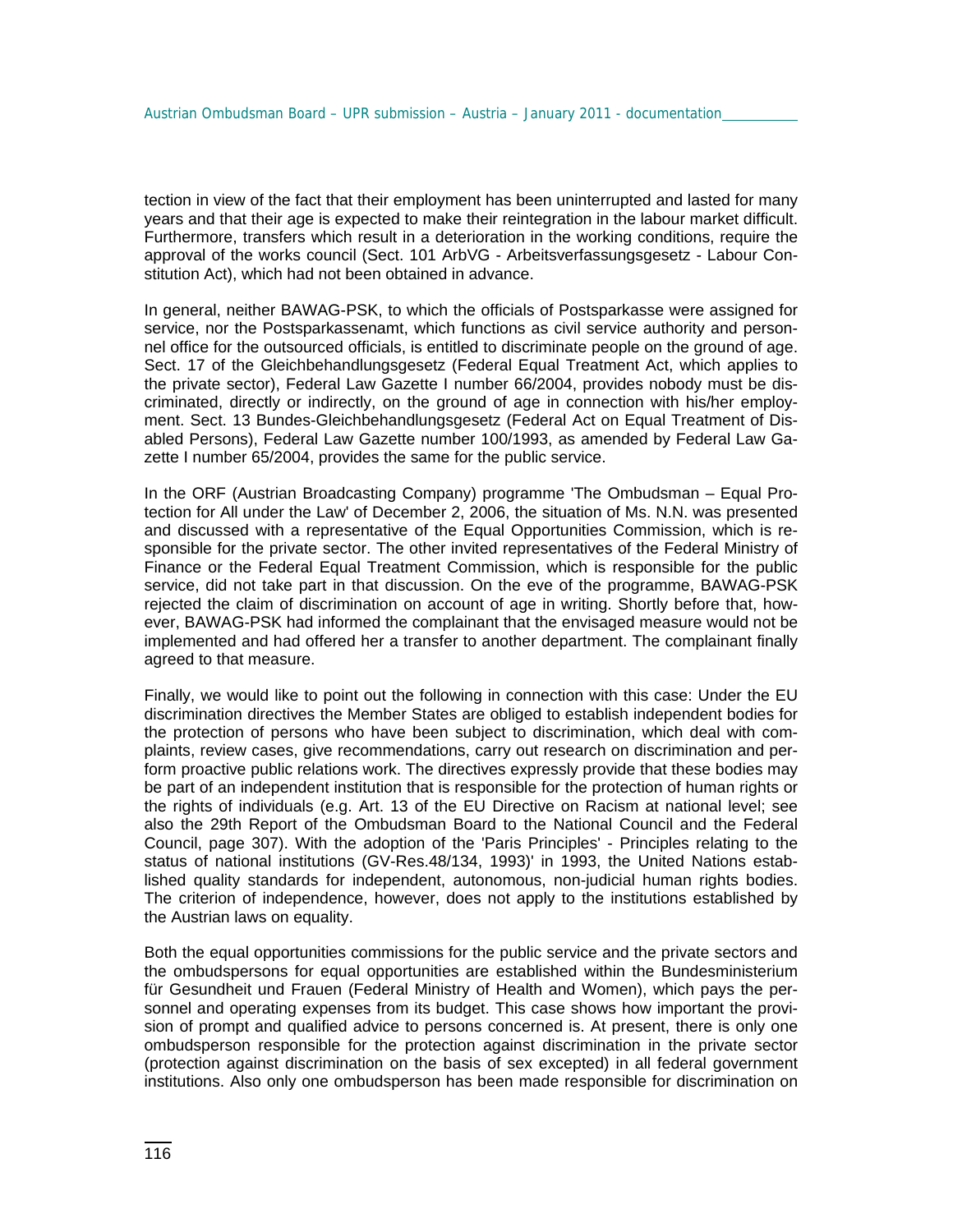the ground of ethnicity, in social protection, in the residential and education sector and in other sectors in all federal government institutions. At present, both share one employee. This lack of personnel shows that there is still a long way to go to establish efficient and effective protection against discrimination.

The creation of the possibility in the Constitution to integrate the management of 'lawyers of the public', as e.g. the Equal Opportunities Advisors, into the Ombudsman Board, as provided in the Government programme for the XXIII. legislative period, is therefore to be welcomed.

#### **5.10.4.2 Expensive bus ride within a school excursion**

*Mr. N.N. is a teacher in a gymnasium (secondary school). Within a school excursion with 15-year old pupils, each pupil had to pay the full fare of € 6.60 for a bus ride of less than 20 km, since no reduction was possible. As opposed to rail travel (Vorteilscard), no general reduction is granted to young people over 15 for rides on buses of the Austrian Federal Railways. Pupils and/or young people over 15 must pay the full adult fare on all routes, except from and to the school, on which school commuting by public transport is free.* 

The Ombudsman Board has turned with this problem to both the competent Bundesministerin für soziale Sicherheit, Generationen und Konsumentenschutz (Federal Minister of Social Security, Generations and Consumer Protection) and to the management of the Austrian Federal Railways and managed to ensure in a first step that these issues are discussed in the negotiations with the transport companies. The outcome of these negotiations is uncertain.

5.10.5. Discrimination on the ground of social status

# **5.10.5.1 No electronic health card for social assistance recipients**

*Mr. N. N. is currently a social assistance recipient. As social assistance recipient he is not provided with an e-card as all other benefit recipients, but a specific paper-based healthcare voucher with which he can go to the doctor's if he becomes sick. Mr. N. N. feels humiliated by having to present this garish yellow healthcare voucher at the doctor's, thereby unnecessarily showing that he is a social assistance recipient.* 

The fifty-sixth amendment to the ASVG (Allgemeines Sozialversicherungsgesetz - General Social Insurance Act) (Federal Law Gazette I 172/1999) created the legal bases for the introduction of the e-card, which was introduced throughout Austria in 2005. The idea of the e-card was to simplify administration by electronic engineering and facilitate access to medical services for patients. The persons insured do not have to produce a paper-based healthcare voucher anymore when they go to the doctor's office. Such certificates had to be ordered from many insurers only in the event of illness. The e-card replaces the paperbased healthcare vouchers issued by the insurers.